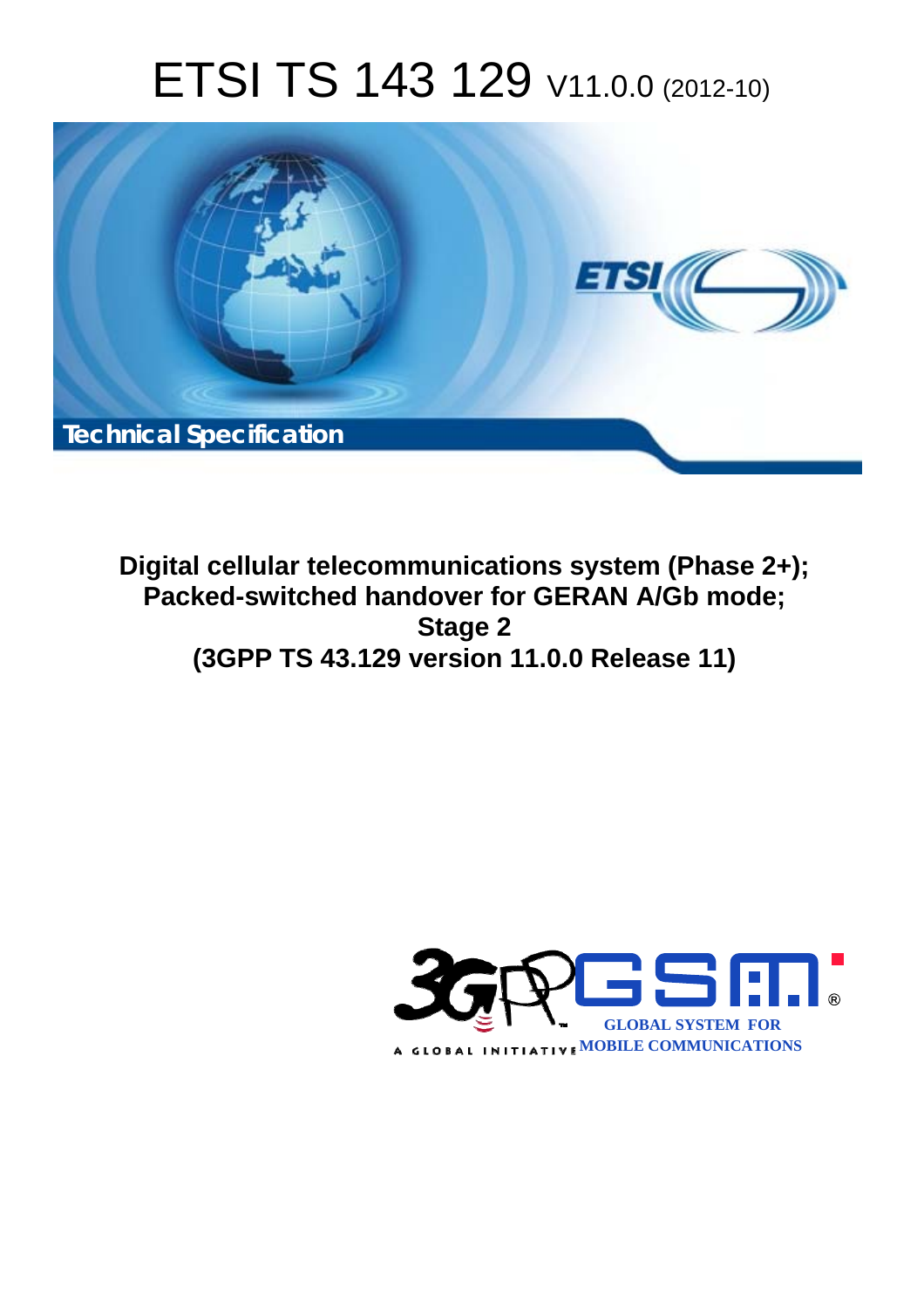Reference RTS/TSGG-0143129vb00

> Keywords GSM

#### *ETSI*

#### 650 Route des Lucioles F-06921 Sophia Antipolis Cedex - FRANCE

Tel.: +33 4 92 94 42 00 Fax: +33 4 93 65 47 16

Siret N° 348 623 562 00017 - NAF 742 C Association à but non lucratif enregistrée à la Sous-Préfecture de Grasse (06) N° 7803/88

#### *Important notice*

Individual copies of the present document can be downloaded from: [http://www.etsi.org](http://www.etsi.org/)

The present document may be made available in more than one electronic version or in print. In any case of existing or perceived difference in contents between such versions, the reference version is the Portable Document Format (PDF). In case of dispute, the reference shall be the printing on ETSI printers of the PDF version kept on a specific network drive within ETSI Secretariat.

Users of the present document should be aware that the document may be subject to revision or change of status. Information on the current status of this and other ETSI documents is available at <http://portal.etsi.org/tb/status/status.asp>

If you find errors in the present document, please send your comment to one of the following services: [http://portal.etsi.org/chaircor/ETSI\\_support.asp](http://portal.etsi.org/chaircor/ETSI_support.asp)

#### *Copyright Notification*

No part may be reproduced except as authorized by written permission. The copyright and the foregoing restriction extend to reproduction in all media.

> © European Telecommunications Standards Institute 2012. All rights reserved.

**DECT**TM, **PLUGTESTS**TM, **UMTS**TM and the ETSI logo are Trade Marks of ETSI registered for the benefit of its Members. **3GPP**TM and **LTE**™ are Trade Marks of ETSI registered for the benefit of its Members and of the 3GPP Organizational Partners.

**GSM**® and the GSM logo are Trade Marks registered and owned by the GSM Association.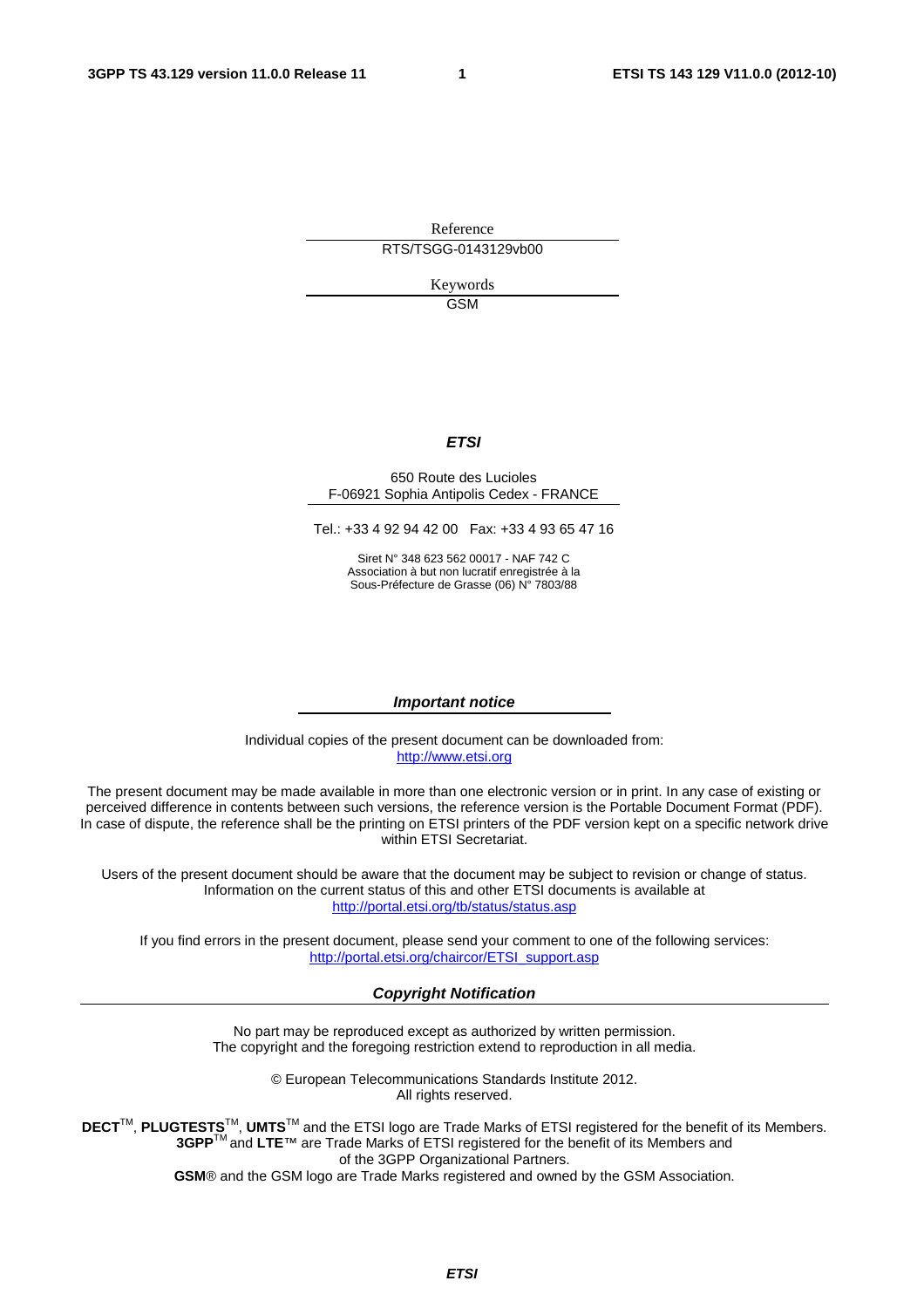## Intellectual Property Rights

IPRs essential or potentially essential to the present document may have been declared to ETSI. The information pertaining to these essential IPRs, if any, is publicly available for **ETSI members and non-members**, and can be found in ETSI SR 000 314: *"Intellectual Property Rights (IPRs); Essential, or potentially Essential, IPRs notified to ETSI in respect of ETSI standards"*, which is available from the ETSI Secretariat. Latest updates are available on the ETSI Web server [\(http://ipr.etsi.org](http://webapp.etsi.org/IPR/home.asp)).

Pursuant to the ETSI IPR Policy, no investigation, including IPR searches, has been carried out by ETSI. No guarantee can be given as to the existence of other IPRs not referenced in ETSI SR 000 314 (or the updates on the ETSI Web server) which are, or may be, or may become, essential to the present document.

## Foreword

This Technical Specification (TS) has been produced by ETSI 3rd Generation Partnership Project (3GPP).

The present document may refer to technical specifications or reports using their 3GPP identities, UMTS identities or GSM identities. These should be interpreted as being references to the corresponding ETSI deliverables.

The cross reference between GSM, UMTS, 3GPP and ETSI identities can be found under [http://webapp.etsi.org/key/queryform.asp.](http://webapp.etsi.org/key/queryform.asp)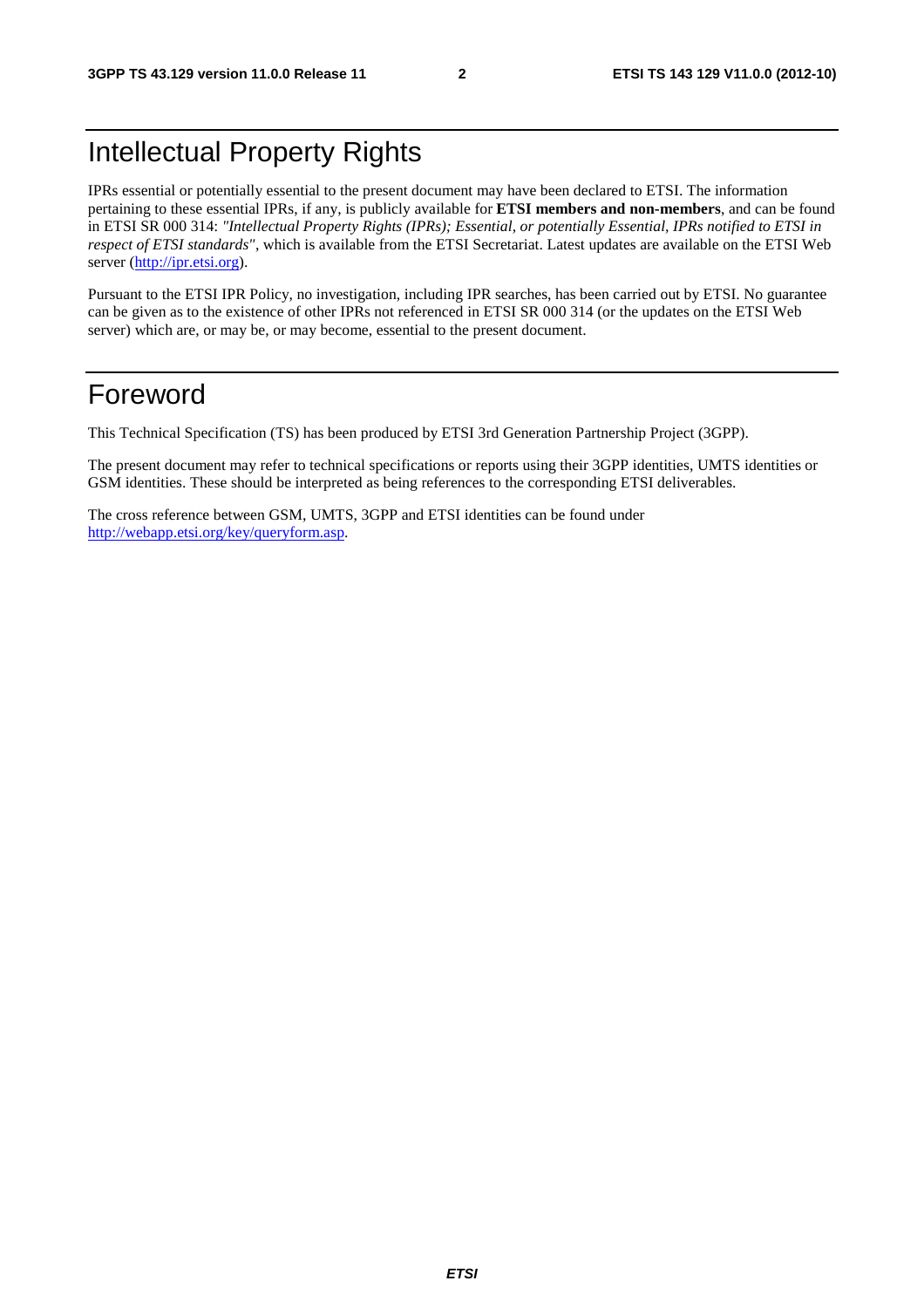$\mathbf{3}$ 

## Contents

| 1         |                                                                                         |  |  |
|-----------|-----------------------------------------------------------------------------------------|--|--|
| 2         |                                                                                         |  |  |
| 3         |                                                                                         |  |  |
| 3.1       |                                                                                         |  |  |
| 3.2       |                                                                                         |  |  |
| 3.3       |                                                                                         |  |  |
| 4         |                                                                                         |  |  |
| 4.1       |                                                                                         |  |  |
| 4.2       |                                                                                         |  |  |
| 4.2.1     |                                                                                         |  |  |
| 4.2.2     |                                                                                         |  |  |
| 4.2.3     |                                                                                         |  |  |
| 4.2.4     |                                                                                         |  |  |
| 4.3       |                                                                                         |  |  |
|           |                                                                                         |  |  |
| 4.3.1     |                                                                                         |  |  |
| 4.3.2     |                                                                                         |  |  |
| 4.3.3     |                                                                                         |  |  |
| 4.3.3.1   |                                                                                         |  |  |
| 4.3.3.1.1 |                                                                                         |  |  |
| 4.3.4     |                                                                                         |  |  |
| 4.3.5     |                                                                                         |  |  |
| 4.3.6     |                                                                                         |  |  |
| 4.3.7     |                                                                                         |  |  |
| 4.3.7.1   |                                                                                         |  |  |
| 4.3.7.2   |                                                                                         |  |  |
| 4.3.7.3   |                                                                                         |  |  |
| 4.3.7.4   |                                                                                         |  |  |
| 4.4       |                                                                                         |  |  |
|           |                                                                                         |  |  |
| 4.4.1     | NSAPI, PFI, RAB ID relation during inter-RAT, inter-mode UTRAN/GERAN Iu PS handover  19 |  |  |
| 4.4.2     | NSAPI, PFI, EPS Bearer ID relation during inter-RAT GERAN / E-UTRAN PS handover  20     |  |  |
| 5         |                                                                                         |  |  |
| 5.1       |                                                                                         |  |  |
| 5.1.1     |                                                                                         |  |  |
| 5.1.2     |                                                                                         |  |  |
| 5.1.2.1   |                                                                                         |  |  |
| 5.1.2.2   |                                                                                         |  |  |
| 5.1.2.3   |                                                                                         |  |  |
| 5.1.2.4   |                                                                                         |  |  |
| 5.1.3     |                                                                                         |  |  |
| 5.1.3.1   |                                                                                         |  |  |
| 5.1.3.2   |                                                                                         |  |  |
|           |                                                                                         |  |  |
| 5.1.4     |                                                                                         |  |  |
| 5.1.4.1   |                                                                                         |  |  |
| 5.1.4.2   |                                                                                         |  |  |
| 5.2       |                                                                                         |  |  |
| 5.2.1     |                                                                                         |  |  |
| 5.2.1.1   | Intra-SGSN GERAN A/Gb mode to UTRAN/GERAN Iu mode HO; Preparation phase 35              |  |  |
| 5.2.1.2   | Intra-SGSN GERAN A/Gb mode to UTRAN/GERAN Iu mode HO; Execution phase 37                |  |  |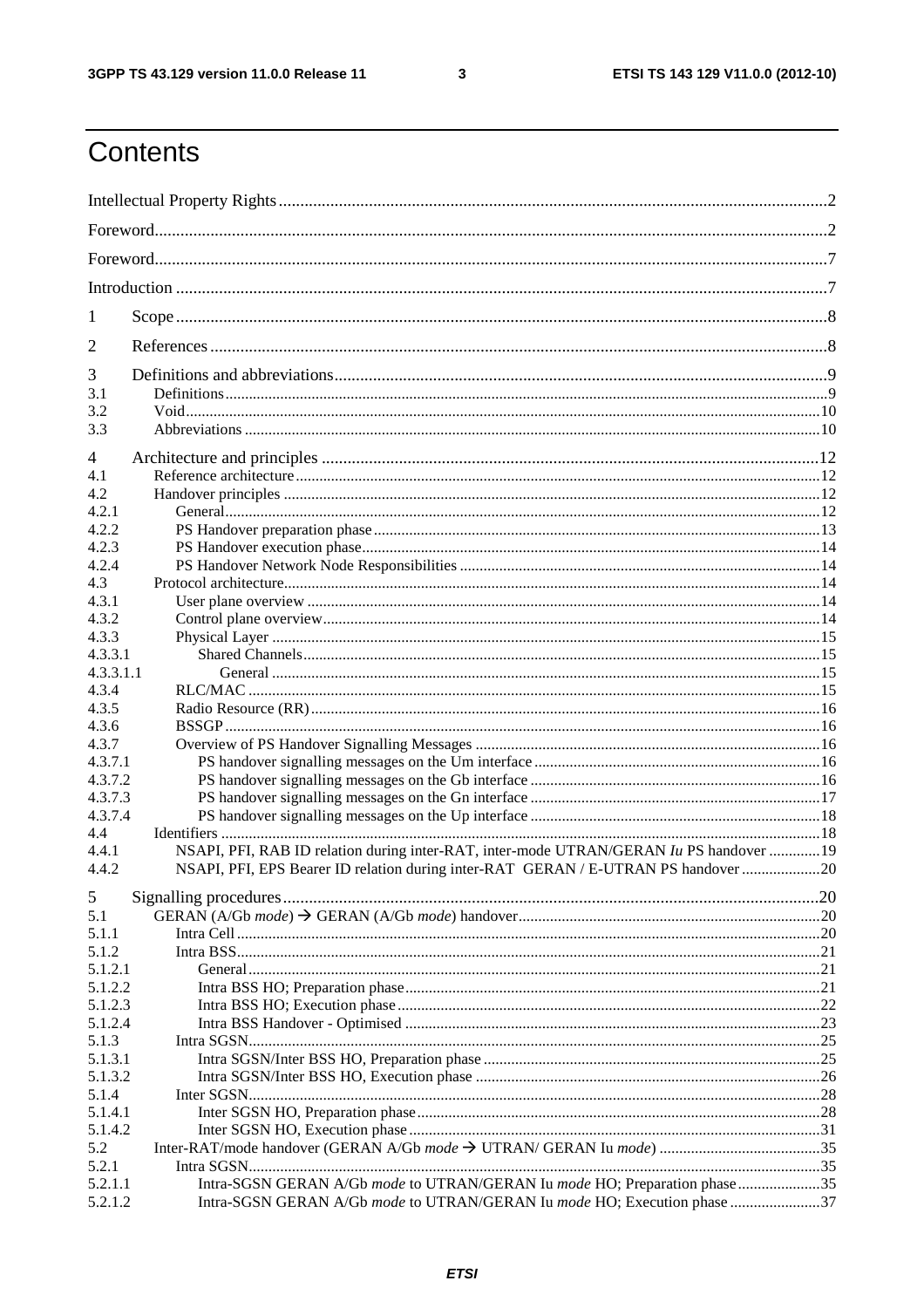| 5.2.2              |                                                                                       |  |  |  |  |
|--------------------|---------------------------------------------------------------------------------------|--|--|--|--|
| 5.2.2.1            | Inter-SGSN GERAN A/Gb mode to UTRAN/GERAN Iu mode HO; Preparation phase 40            |  |  |  |  |
| 5.2.2.2            | Inter-SGSN GERAN A/Gb mode to UTRAN/GERAN Iu mode HO; Execution phase 42              |  |  |  |  |
| 5.3                |                                                                                       |  |  |  |  |
| 5.3.1              |                                                                                       |  |  |  |  |
| 5.3.1.1            | Inter RAT/mode UTRAN/GERAN Iu mode to GERAN A/Gb mode PS HO; Preparation phase 46     |  |  |  |  |
| 5.3.1.2            | Inter RAT/mode UTRAN/GERAN Iu mode to GERAN A/Gb mode PS HO; Execution phase 48       |  |  |  |  |
| 5.3.2              |                                                                                       |  |  |  |  |
| 5.3.2.1            | Inter RAT/mode UTRAN/GERAN Iu mode to GERAN A/Gb mode PS HO; Preparation phase 51     |  |  |  |  |
| 5.3.2.2            | Inter RAT UTRAN/GERAN Iu mode to GERAN A/Gb mode PS HO; Execution phase 53            |  |  |  |  |
| 5.3a               |                                                                                       |  |  |  |  |
| 5.3a.1             |                                                                                       |  |  |  |  |
| 5.3a.2             |                                                                                       |  |  |  |  |
| 5.3a.3             |                                                                                       |  |  |  |  |
| 5.3 <sub>b</sub>   |                                                                                       |  |  |  |  |
| 5.3 <sub>b.1</sub> |                                                                                       |  |  |  |  |
| 5.3 <sub>b.2</sub> |                                                                                       |  |  |  |  |
| 5.3 <sub>b.3</sub> |                                                                                       |  |  |  |  |
| 5.4                |                                                                                       |  |  |  |  |
| 5.4.1              |                                                                                       |  |  |  |  |
| 5.4.2              |                                                                                       |  |  |  |  |
| 5.5                |                                                                                       |  |  |  |  |
| 5.5.1              |                                                                                       |  |  |  |  |
| 5.5.2              |                                                                                       |  |  |  |  |
| 5.5.2.1            |                                                                                       |  |  |  |  |
| 5.5.2.2            |                                                                                       |  |  |  |  |
| 5.5.2.3            |                                                                                       |  |  |  |  |
|                    |                                                                                       |  |  |  |  |
|                    |                                                                                       |  |  |  |  |
| 5.6                |                                                                                       |  |  |  |  |
| 5.6.1              |                                                                                       |  |  |  |  |
| 5.6.1.1            | Contents of the GERAN A/Gb mode or GAN mode $\rightarrow$ GERAN A/Gb mode Transparent |  |  |  |  |
|                    |                                                                                       |  |  |  |  |
| 5.6.1.1.1          |                                                                                       |  |  |  |  |
| 5.6.1.1.2          |                                                                                       |  |  |  |  |
| 5.6.1.2            |                                                                                       |  |  |  |  |
| 5.6.1.2.1          |                                                                                       |  |  |  |  |
| 5.6.1.2.2          |                                                                                       |  |  |  |  |
| 5.6.1.3            |                                                                                       |  |  |  |  |
| 5.6.1.3.1          |                                                                                       |  |  |  |  |
| 5.6.1.3.2          |                                                                                       |  |  |  |  |
| 5.6.1.4            |                                                                                       |  |  |  |  |
| 5.6.1.4.1          |                                                                                       |  |  |  |  |
| 5.6.1.4.2          |                                                                                       |  |  |  |  |
| 5.6.1.5            |                                                                                       |  |  |  |  |
| 5.6.1.5.1          |                                                                                       |  |  |  |  |
| 5.6.1.5.2          |                                                                                       |  |  |  |  |
| 5.6.1.6            |                                                                                       |  |  |  |  |
| 5.6.1.6.1          |                                                                                       |  |  |  |  |
| 5.6.1.6.2          |                                                                                       |  |  |  |  |
| 5.6.1.7            |                                                                                       |  |  |  |  |
| 5.6.1.7.1          |                                                                                       |  |  |  |  |
| 5.6.1.7.2          |                                                                                       |  |  |  |  |
| 5.6.1.8            |                                                                                       |  |  |  |  |
| 5.6.1.8.1          |                                                                                       |  |  |  |  |
| 5.6.1.8.2          |                                                                                       |  |  |  |  |
| 5.7                |                                                                                       |  |  |  |  |
| 5.7.1              |                                                                                       |  |  |  |  |
| 5.7.1.1            |                                                                                       |  |  |  |  |
| 5.7.1.2            |                                                                                       |  |  |  |  |
| 5.7.1.3            |                                                                                       |  |  |  |  |
| 5.7.1.4            |                                                                                       |  |  |  |  |
|                    |                                                                                       |  |  |  |  |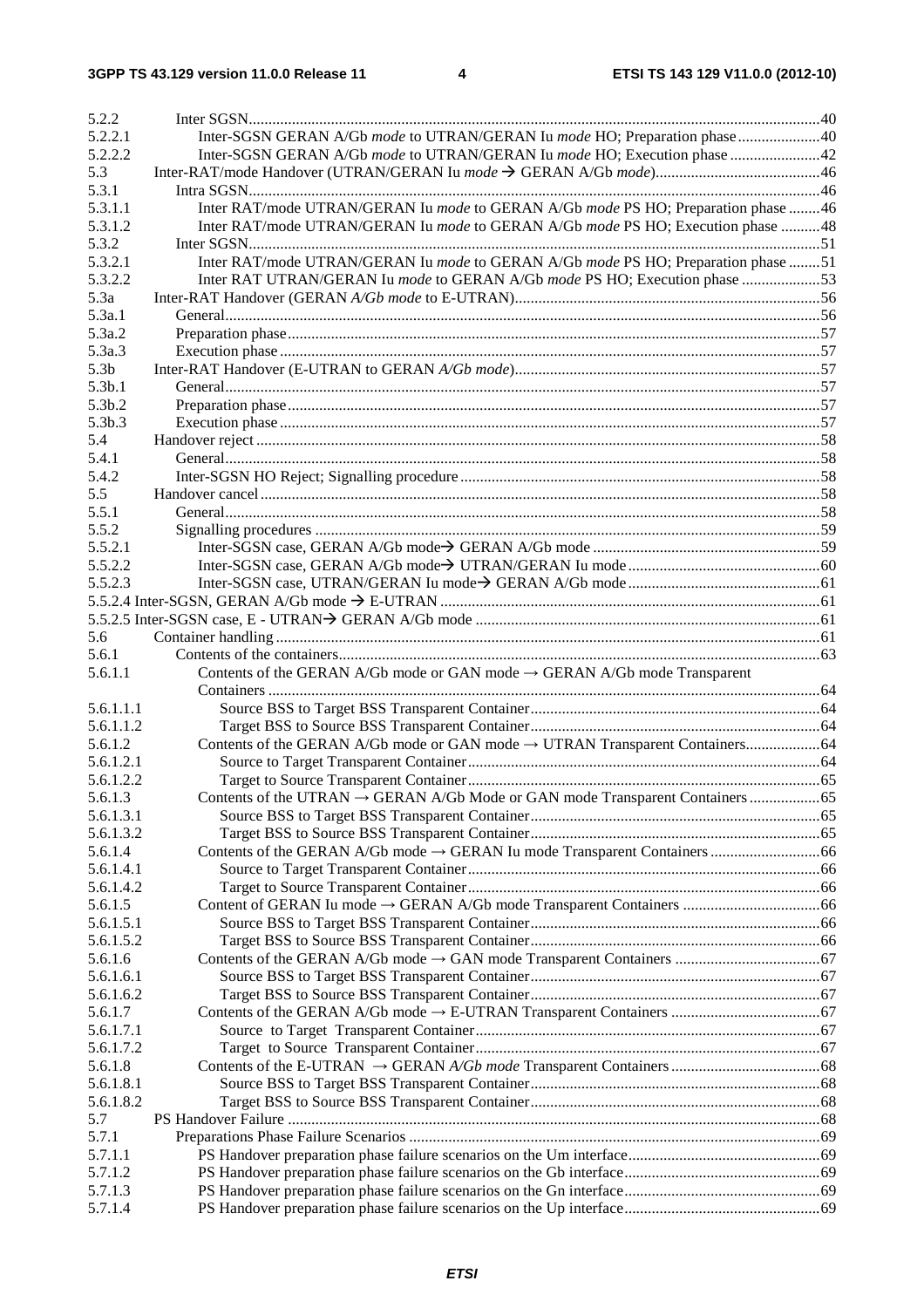| 5.7.2            |                                                                                                   |  |  |
|------------------|---------------------------------------------------------------------------------------------------|--|--|
| 5.7.2.1          |                                                                                                   |  |  |
| 5.7.2.1.1        |                                                                                                   |  |  |
| 5.7.2.1.2        |                                                                                                   |  |  |
| 5.7.2.2          |                                                                                                   |  |  |
| 5.7.2.3          |                                                                                                   |  |  |
| 5.8              |                                                                                                   |  |  |
| 5.8.1            |                                                                                                   |  |  |
| 5.8.1.1          |                                                                                                   |  |  |
| 5.8.1.2          |                                                                                                   |  |  |
| 5.8.2            |                                                                                                   |  |  |
| 5.8.2.1          |                                                                                                   |  |  |
| 5.8.2.2          |                                                                                                   |  |  |
| 5.8.3            |                                                                                                   |  |  |
| 5.8.3.1          |                                                                                                   |  |  |
| 5.8.3.2          |                                                                                                   |  |  |
| 5.8.4            |                                                                                                   |  |  |
| 5.8.4.1          |                                                                                                   |  |  |
| 5.8.4.2          |                                                                                                   |  |  |
| 5.8.5            |                                                                                                   |  |  |
| 5.8.5.1          |                                                                                                   |  |  |
| 5.8.5.2          |                                                                                                   |  |  |
| 5.8.6            |                                                                                                   |  |  |
| 5.8.6.1          |                                                                                                   |  |  |
| 5.8.6.2<br>5.8.7 |                                                                                                   |  |  |
| 5.8.7.1          |                                                                                                   |  |  |
| 5.8.7.2          |                                                                                                   |  |  |
| 5.8.8            |                                                                                                   |  |  |
| 5.8.8.1          |                                                                                                   |  |  |
| 5.8.8.2          |                                                                                                   |  |  |
|                  |                                                                                                   |  |  |
| 6                |                                                                                                   |  |  |
| 6.1              |                                                                                                   |  |  |
| 6.1.1            |                                                                                                   |  |  |
| 6.1.2            |                                                                                                   |  |  |
| 6.1.2.1          |                                                                                                   |  |  |
| 6.1.2.2          |                                                                                                   |  |  |
| 6.1.2.3          |                                                                                                   |  |  |
| 6.1.2.4          |                                                                                                   |  |  |
| 6.1.2.5          |                                                                                                   |  |  |
| 6.1.2.6          |                                                                                                   |  |  |
| 6.1.2.7          |                                                                                                   |  |  |
| 6.1.3            |                                                                                                   |  |  |
| 6.1.4            |                                                                                                   |  |  |
| 6.1.5            |                                                                                                   |  |  |
| 6.2              |                                                                                                   |  |  |
| 6.2.1            |                                                                                                   |  |  |
| 6.2.2            |                                                                                                   |  |  |
| 6.2.3<br>6.2.3.1 |                                                                                                   |  |  |
| 6.2.3.2          |                                                                                                   |  |  |
| 6.2.4            | Option 2 - Downlink Data sent before performing access in the target cell (Blind Transmission) 85 |  |  |
| 6.2.4.1          |                                                                                                   |  |  |
| 6.2.4.2          |                                                                                                   |  |  |
| 6.3              |                                                                                                   |  |  |
|                  |                                                                                                   |  |  |
|                  | <b>Annex A (normative):</b>                                                                       |  |  |
| A.1              |                                                                                                   |  |  |
|                  | <b>Annex B</b> (informative):                                                                     |  |  |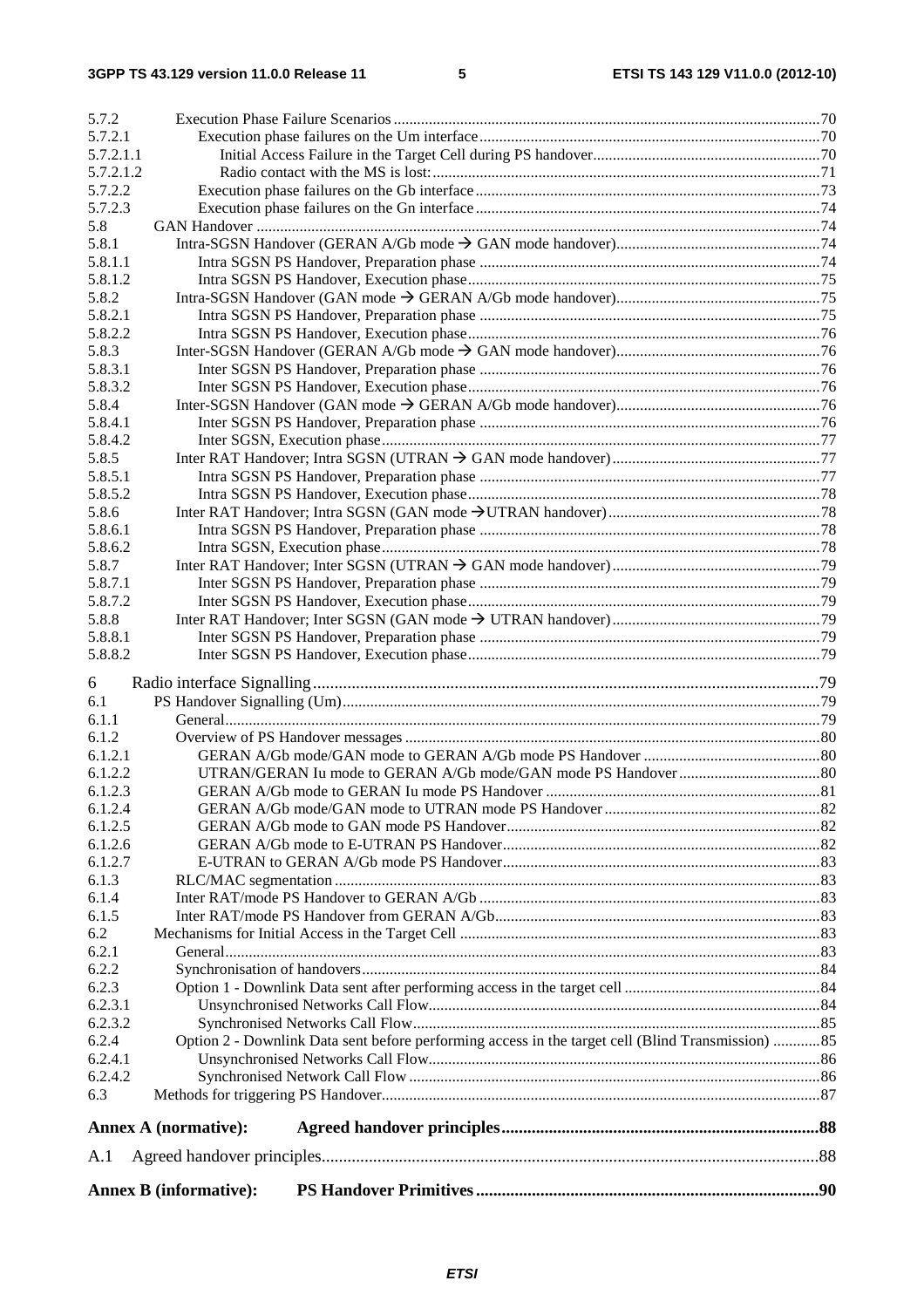$\bf 6$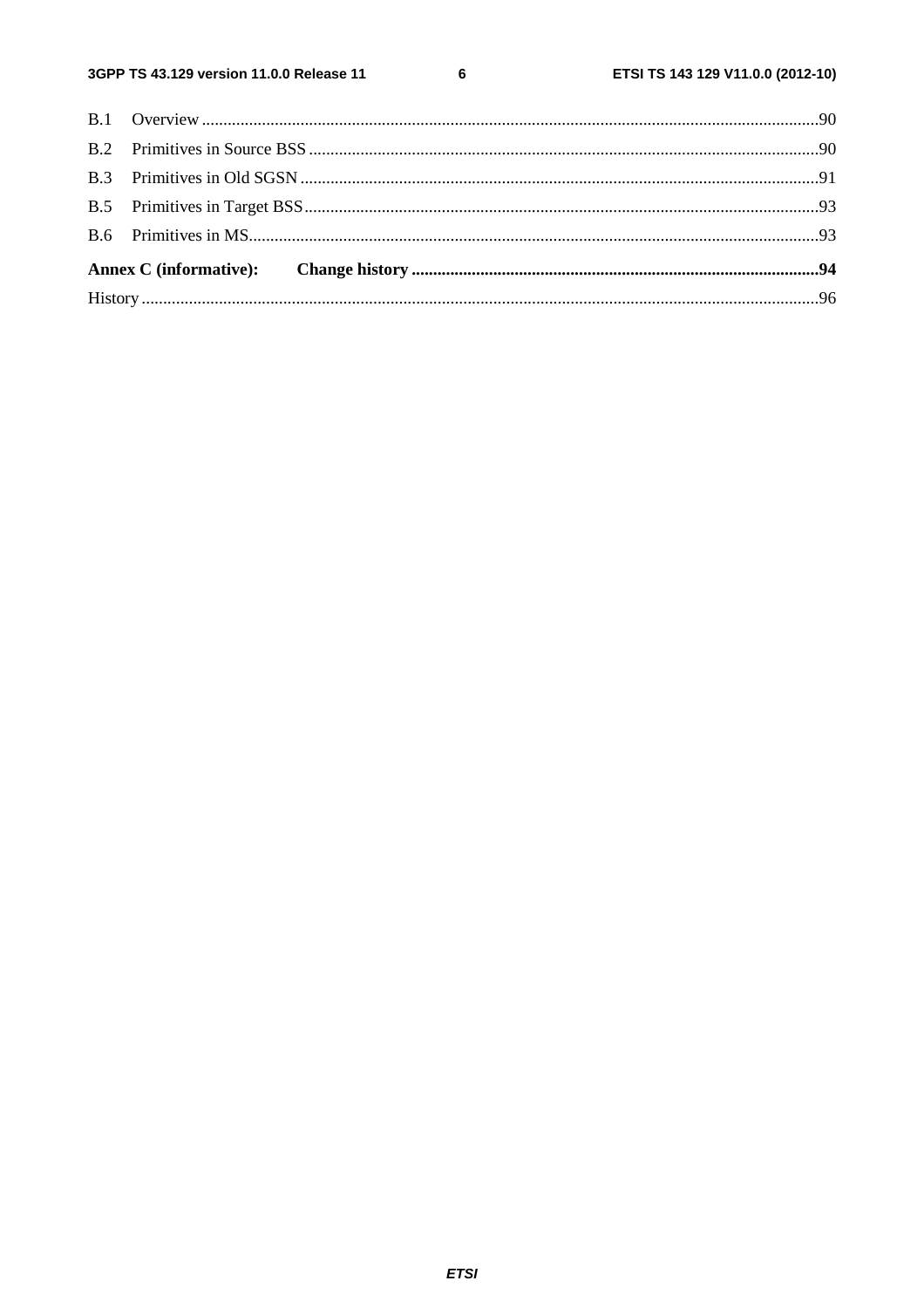## Foreword

This Technical Specification has been produced by the 3<sup>rd</sup> Generation Partnership Project (3GPP).

The contents of the present document are subject to continuing work within the TSG and may change following formal TSG approval. Should the TSG modify the contents of the present document, it will be re-released by the TSG with an identifying change of release date and an increase in version number as follows:

Version x.y.z

where:

- x the first digit:
	- 1 presented to TSG for information;
	- 2 presented to TSG for approval;
	- 3 or greater indicates TSG approved document under change control.
- y the second digit is incremented for all changes of substance, i.e. technical enhancements, corrections, updates, etc.
- z the third digit is incremented when editorial only changes have been incorporated in the document.

## Introduction

Packet Switched (PS) handover is introduced in order to support real-time packet-switched with strict QoS requirements on low latency and packet loss. Packet switched handover reduces the service interruption of the user plane information at cell change compared to the cell-reselection and enables methods to improve buffer handling of user plane data in order to reduce packet loss at cell-change.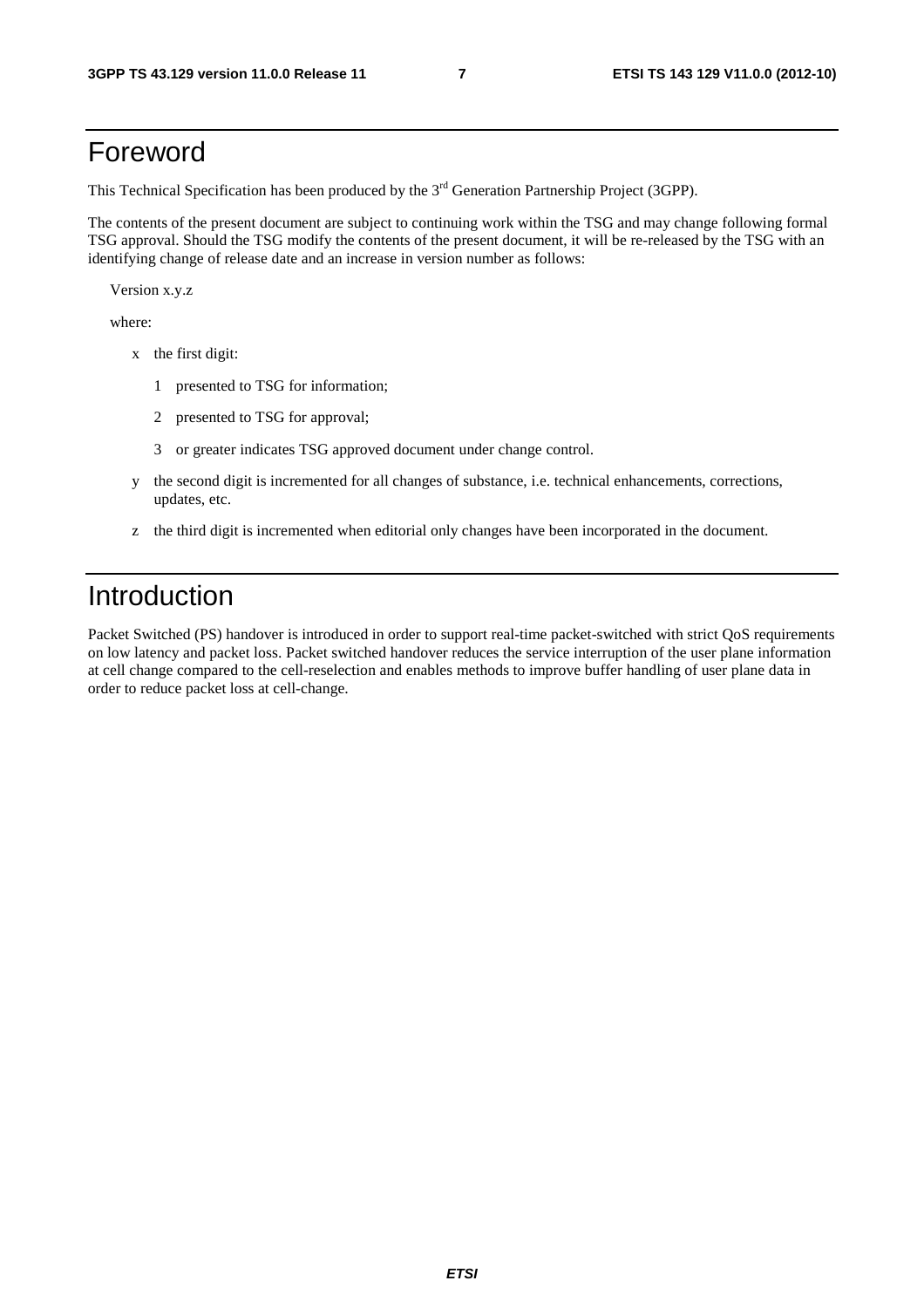## 1 Scope

The present document defines the stage-2 service description for packet switched handover in GERAN *A/Gb mode* and GAN mode. ITU-T Recommendation I.130 [8] describes a three-stage method for characterisation of telecommunication services, and ITU-T Recommendation Q.65 [9] defines stage 2 of the method. The present document refers to packet switched handover in GERAN *A/Gb mode/GAN mode*, and therefore focuses on the corresponding radio protocol enhancements to the packet switched domain only i.e. when services are provided through the Gb interface.

## 2 References

The following documents contain provisions which, through reference in this text, constitute provisions of the present document.

- References are either specific (identified by date of publication, edition number, version number, etc.) or non-specific.
- For a specific reference, subsequent revisions do not apply.
- For a non-specific reference, the latest version applies. In the case of a reference to a 3GPP document (including a GSM document), a non-specific reference implicitly refers to the latest version of that document *in the same Release as the present document*.
- [1] 3GPP TR 21.905: "Vocabulary for 3GPP Specifications".
- [2] 3GPP TS 22.105: "Services and service capabilities".
- [3] 3GPP TS 22.060: "General Packet Radio Service (GPRS); Service description; Stage 1".
- [4] 3GPP TS 43.064: "Overall description of the GPRS radio interface; Stage 2".
- [5] 3GPP TS 25.922: "Radio Resource Management strategies".
- [6] 3GPP TS 23.107: "Quality of Service (QoS) concept and architecture".
- [7] 3GPP TS 44.060: "General Packet Radio Service (GPRS); Mobile Station (MS) Base Station System (BSS) interface; Radio Link Control/Medium Access Control (RLC/MAC) protocol".
- [8] ITU-T Recommendations I.130: "Method for the characterization of telecommunication services supported by an ISDN and network capabilities of an ISDN".
- [9] ITU-T Recommendation Q.65: "The unified functional methodology for the characterization of services and network capabilities".
- [10] 3GPP TS 48.018: "General Packet Radio Service (GPRS); Base Station System (BSS) Serving GPRS Support Node (SGSN); BSS GPRS Protocol".
- [11] 3GPP TS 29.060: "General Packet Radio Service (GPRS); GPRS Tunnelling Protocol (GTP) across the Gn and Gp interface".
- [12] 3GPP TS 23.003: "Numbering, addressing and identification".
- [13] 3GPP TS 25.401: "UTRAN overall description".
- [14] 3GPP TS 43.051: "GSM/EDGE Radio Access Network (GERAN) overall description; Stage 2".
- [15] 3GPP TS 24.008: "Mobile radio interface Layer 3 specification; Core network protocols; Stage 3".
- [16] 3GPP TS 44.118: "Mobile radio interface layer 3 specification, Radio Resource Control (RRC) protocol; Iu mode".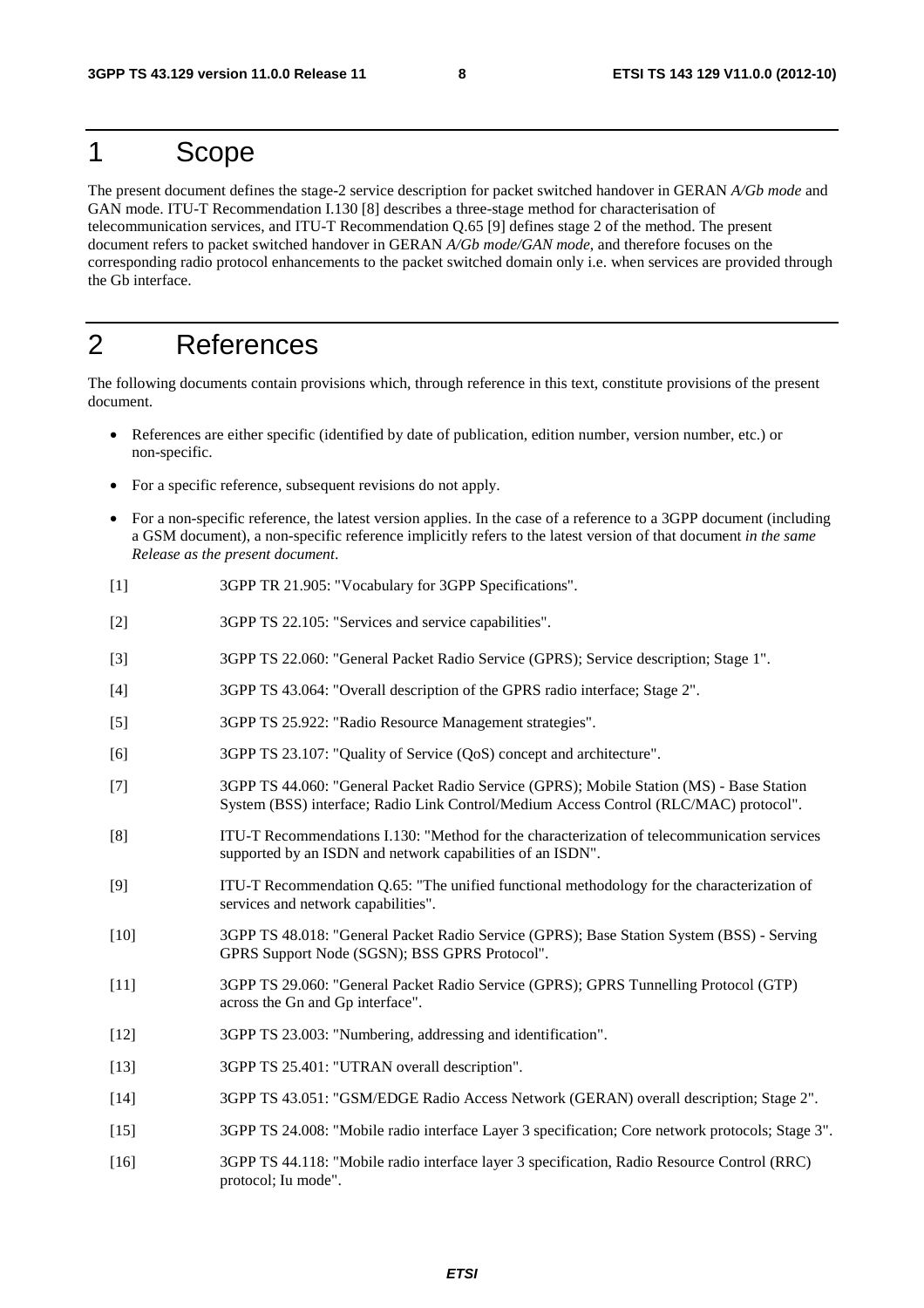| $[17]$ | 3GPP TS 25.331: "Radio Resource Control (RRC) protocol specification".                                                                                           |
|--------|------------------------------------------------------------------------------------------------------------------------------------------------------------------|
| $[18]$ | 3GPP TS 24.007: "Mobile radio interface signalling layer 3; General Aspects".                                                                                    |
| $[19]$ | 3GPP TS 23.060: "General Packet Radio Service (GPRS); Service description; Stage 2".                                                                             |
| $[20]$ | 3GPP TS 23.108: "Mobile radio interface layer 3 specification core network protocols; Stage 2<br>(structured procedures)".                                       |
| $[21]$ | 3GPP TS 44.064: "Mobile Station - Serving GPRS Support Node (MS-SGSN) Logical Link<br>Control (LLC) Layer Specification".                                        |
| $[22]$ | 3GPP TS 23.236: "Intra-domain connection of Radio Access Network (RAN) nodes to multiple<br>Core Network (CN) nodes".                                            |
| $[23]$ | 3GPP TS 25.413: "UTRAN Iu interface Radio Access Network Application Part (RANAP)<br>signalling".                                                                |
| $[24]$ | Void.                                                                                                                                                            |
| $[25]$ | 3GPP TS 44.018: "Mobile radio interface layer 3 specification; Radio Resource Control (RRC)<br>protocol".                                                        |
| $[26]$ | 3GPP TS 45.010: "Radio subsystem synchronization".                                                                                                               |
| $[27]$ | 3GPP TS 33.102: 'Security architecture'.                                                                                                                         |
| $[28]$ | 3GPP TS 44.318: 'Generic access to the A/Gb interface; Mobile GA interface layer 3<br>specification'.                                                            |
| $[29]$ | 3GPP TS 43.318: 'Generic access to the A/Gb interface; Stage 2'.                                                                                                 |
| $[30]$ | 3GPP TS 36.300: 'Evolved Universal Terrestrial Radio Access (E-UTRA) and Evolved Universal<br>Terrestrial Radio Access (E-UTRAN); Overall description; Stage 2'. |
| $[31]$ | 3GPP TS 36.331:' Evolved Universal Terrestrial Radio Access (E-UTRA); Radio Resource<br>Control (RRC); Protocol specification'.                                  |
| $[32]$ | 3GPP TS 36.401: 'Evolved Universal Terrestrial Radio Access Network (E-UTRAN); Architecture<br>description'.                                                     |
| $[33]$ | 3GPP TS 23.401: 'General Packet Radio Service (GPRS) enhancements for Evolved Universal<br>Terrestrial Radio Access Network (E-UTRAN) access'.                   |
| $[34]$ | 3GPP TS 36.413: "Evolved Universal Terrestrial Radio Access (E-UTRA); S1 Application<br>Protocol (S1AP)".                                                        |
| $[35]$ | 3GPP TS 24.301: 'Non-Access-Stratum (NAS) protocol for Evolved Packet System (EPS); Stage<br>3'.                                                                 |
| $[36]$ | 3GPP TS 22.220: "Service requirements for Home NodeBs and Home eNodeBs".                                                                                         |
|        |                                                                                                                                                                  |

## 3 Definitions and abbreviations

## 3.1 Definitions

For the purposes of the present document, the terms and definitions given in 3GPP TR 21.905 [1] and the following apply:

**Active PFCs:** that subset of the PFCs to be handed over, for which the source BSS has determined that resources should be allocated in the target cell during the PS Handover preparation phase.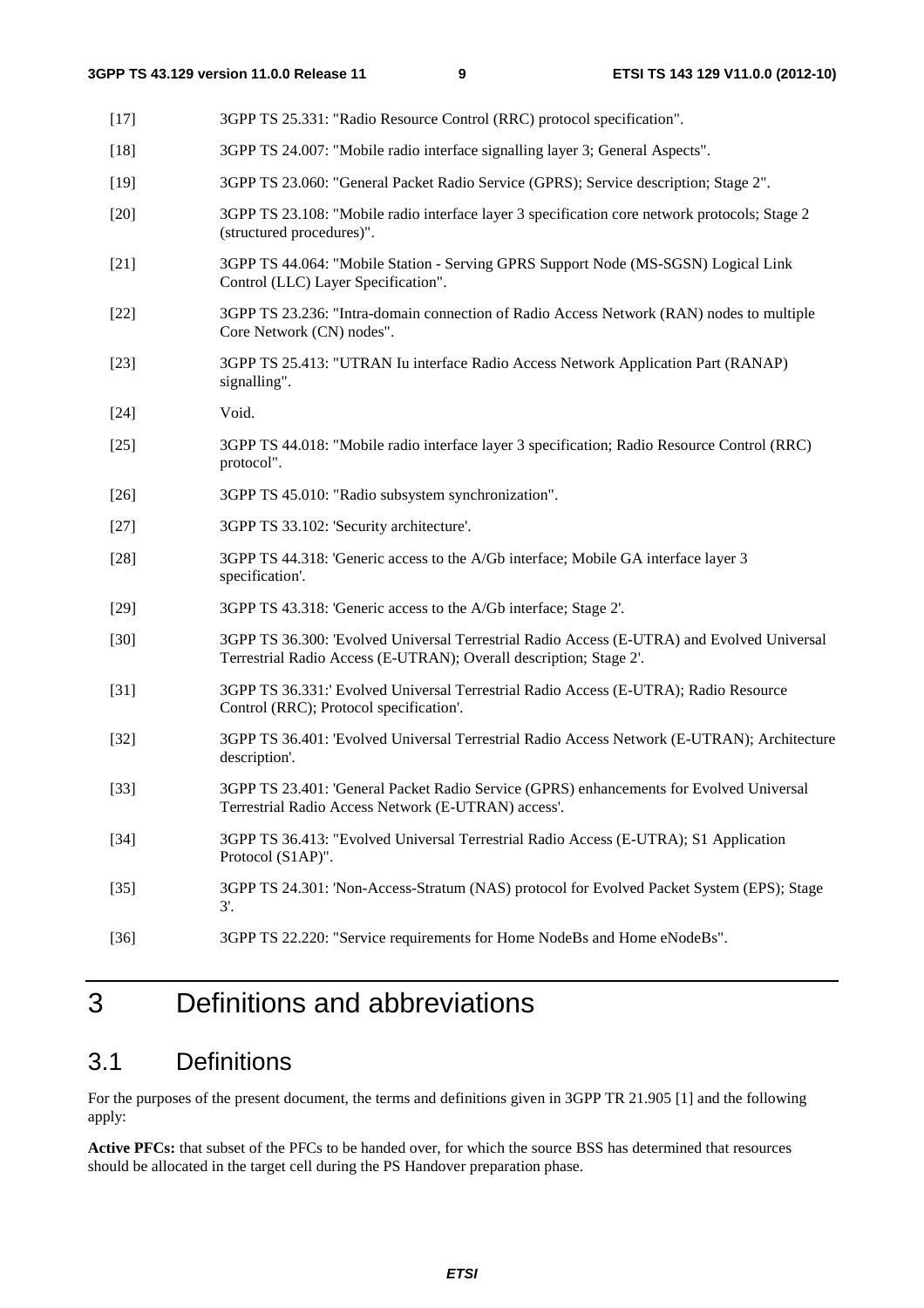**A/Gb** *mode***:** MS mode operation where the MS is connected to the Core Network via GERAN and the A and/or Gb interfaces.

**Blind Transmission**: refers to the decision made by the SGSN to start the transmission of downlink N-PDUs or by the target BSS/GANC to start the transmission of downlink LLC PDUs for a given mobile station before receiving confirmation that the PS handover procedure has been successfully completed.

**GAN Mode:** MS mode of operation where the MS is connected to the Core Network via a GANC and the A and/or Gb interfaces.

**PFC subject to handover:** refers to an MS"s PFC for which the packet switched handover procedure is to be initiated when a cell change is required. Whether a PFC needs handover or not is decided by the BSS. This decision criteria is not standardized.

**Source to Target Transparent Container:** This container is encoded as "Source RNC to Target RNC transparent container" in case of PS handover to UTRAN and as "Source eNB to Target eNB transparent container" in case of PS handover to E-UTRAN. It replaces the "Source RNC to Target RNC Transparent container" used in previous releases.

**Target to Source Transparent Container:** This container is encoded as "Target RNC to Source RNC transparent container" in case of PS handover to UTRAN and as "Target eNB to Source eNB transparent container" in case of PS handover to E-UTRAN. It replaces the "Target RNC to Source RNC Transparent container" used in previous releases.

**CSG Cell**: A UTRAN or E-UTRAN cell for which the reported access mode indicates "Closed access mode" (see [36]).

**Hybrid Cell:** A UTRAN or E-UTRAN cell for which the reported access mode indicates "Hybrid access mode" (see [36]).

## 3.2 Void

## 3.3 Abbreviations

For the purposes of the present document, the following abbreviations apply:

| ATM            | <b>Asynchronous Transfer Mode</b>                  |
|----------------|----------------------------------------------------|
| BSC            | <b>Base Station Controller</b>                     |
| <b>BSS</b>     | <b>Base Station Sub-system</b>                     |
| <b>BSSGP</b>   | <b>Base Station Subsystem GPRS Protocol</b>        |
| <b>BTS</b>     | <b>Base Transceiver Station</b>                    |
| CN part        | Core Network part                                  |
| CN             | Core Network                                       |
| CS             | Circuit Switched                                   |
| CSG            | Closed Subscriber Group                            |
| <b>DTI</b>     | Direct Tunnel Indicator                            |
| <b>DTM</b>     | Dual Transfer Mode                                 |
| <b>EDGE</b>    | Enhanced Data rates for GSM Evolution              |
| eNB            | E-UTRAN NodeB                                      |
| EPC            | <b>Evolved Packet Core</b>                         |
| <b>EPS</b>     | <b>Evolved Packet System</b>                       |
| <b>E-UTRA</b>  | Evolved UTRA                                       |
| <b>E-UTRAN</b> | Evolved UTRAN                                      |
| <b>FLO</b>     | Flexible Layer One                                 |
| <b>GAN</b>     | Generic Access Network                             |
| <b>GANC</b>    | Generic Access Network Controller                  |
| GboIP          | Gb over IP                                         |
| <b>GCSI</b>    | <b>GPRS CAMEL Subscriber information indicator</b> |
| <b>GERAN</b>   | <b>GSM/EDGE Radio Access Network</b>               |
| <b>GPRS</b>    | General Packet Radio Service                       |
| <b>GSM</b>     | Global System for Mobile communications            |
| <b>GTP</b>     | <b>GPRS Tunnelling Protocol</b>                    |
| <b>IMS</b>     | IP Multimedia Subsystem                            |
| IP             | <b>Internet Protocol</b>                           |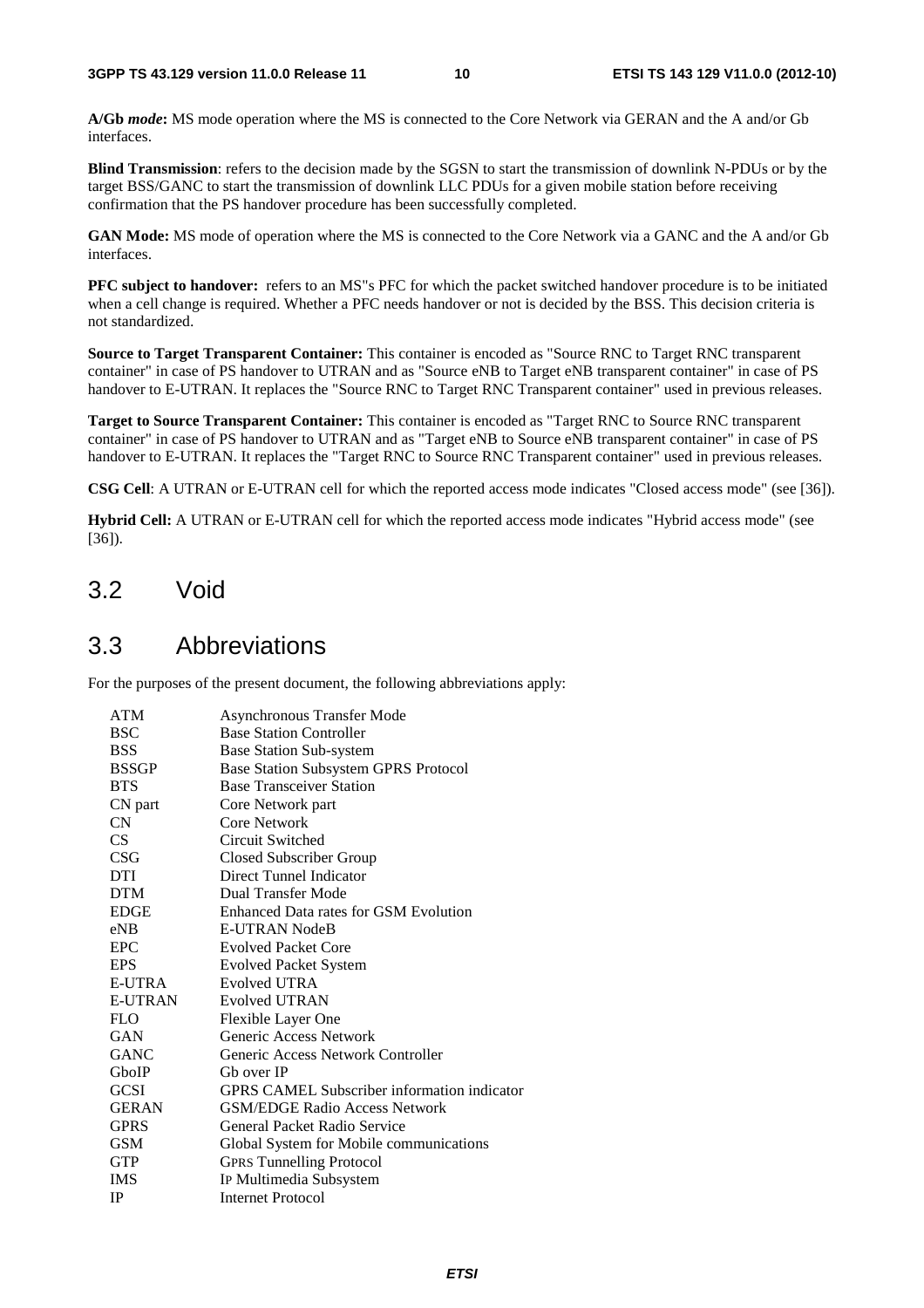| LLC          | Logical Link Control                          |  |
|--------------|-----------------------------------------------|--|
| MAC          | <b>Medium Access Control</b>                  |  |
| <b>MME</b>   | <b>Mobility Management Entity</b>             |  |
| MS           | <b>Mobile Station</b>                         |  |
| <b>MSC</b>   | Mobile Switching Centre                       |  |
| <b>MTU</b>   | Maximum Transfer Unit                         |  |
| <b>PDP</b>   | Packet Data Protocol                          |  |
| <b>PDTCH</b> | Packet Data Traffic CHannel                   |  |
| <b>PFC</b>   | <b>Packet Flow Context</b>                    |  |
| <b>PFM</b>   | Packet Flow Management                        |  |
| <b>PS</b>    | Packet Switched                               |  |
| <b>PTCCH</b> | Packet Timing advance Control CHannel         |  |
| QoS          | Quality of Service                            |  |
| RAB          | Radio Access Bearer                           |  |
| <b>RAN</b>   | Radio Access Network                          |  |
| RAT          | Radio Access Technology                       |  |
| RAU          | Routeing Area Update                          |  |
| <b>RLC</b>   | Radio Link Control                            |  |
| RN part      | Radio Network part                            |  |
| <b>RNC</b>   | Radio Network Controller                      |  |
| <b>RNS</b>   | Radio Network Subsystem                       |  |
| <b>ROHC</b>  | <b>RObust Header Compression</b>              |  |
| <b>RRM</b>   | Radio Resource Management                     |  |
| <b>RTP</b>   | <b>Real Time Protocol</b>                     |  |
| <b>SABM</b>  | Set Asynchronous Balanced Mode                |  |
| <b>SACCH</b> | <b>Standalone Associated Control CHannel</b>  |  |
| SAPI         | Service Access Point Identifier               |  |
| SGSN         | <b>Serving GPRS Support Node</b>              |  |
| S-GW         | Serving Gateway                               |  |
| SIP          | <b>Session Initiated Protocol</b>             |  |
| <b>SNDCP</b> | Sub-Network Dependent Convergence Protocol    |  |
| TBF          | <b>Temporary Block Flow</b>                   |  |
| TF           | <b>Transport Format</b>                       |  |
| TFC          | <b>Transport Format Combination</b>           |  |
| <b>TFCI</b>  | <b>Transport Format Combination Indicator</b> |  |
| TR           | <b>Technical Report</b>                       |  |
| <b>TS</b>    | <b>Technical Specification</b>                |  |
| <b>UA</b>    | Unnumbered Acknowledgement                    |  |
| <b>UDP</b>   | <b>User Datagram Protocol</b>                 |  |
| UE           | User Equipment                                |  |
| <b>UMTS</b>  | Universal Mobile Telephony System             |  |
| <b>UTRAN</b> | <b>UMTS Terrestrial Radio Access Network</b>  |  |
| VoIP         | Voice over IP                                 |  |
| XID          | eXchange IDentification                       |  |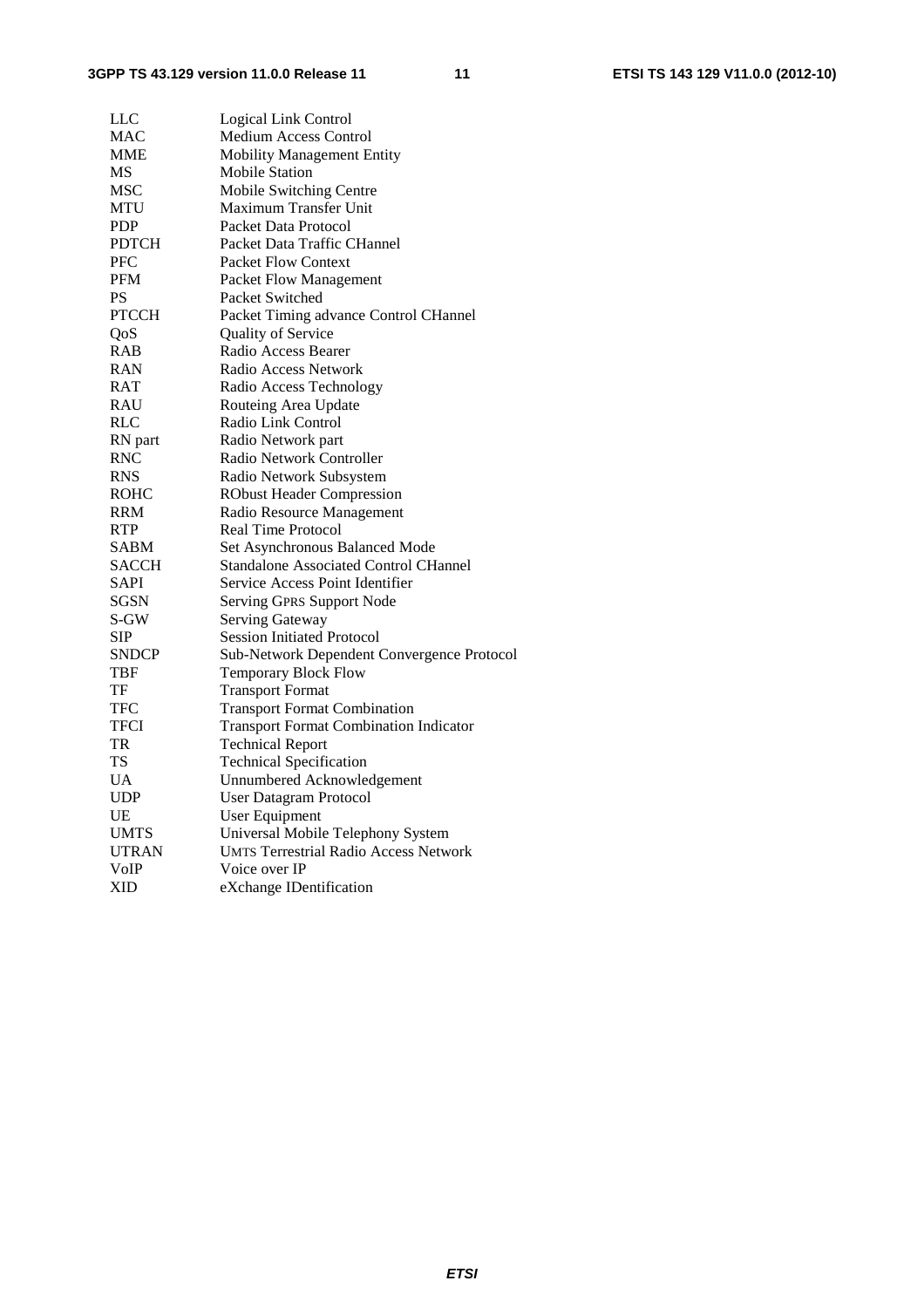4 Architecture and principles

## 4.1 Reference architecture



NOTE 1: The Iu interface is also supported by a GERAN BSS supporting Iu mode. NOTE 2: If both SGSNs support S4 interface then it is S16 otherwise Gn

#### **Figure 1: Reference Architecture for PS handover in GERAN A/Gb** *mode*

## 4.2 Handover principles

## 4.2.1 General

The PS Handover procedure is used to handover an MS with one or more packet flows from a source cell to a target cell. The source and target cells can be located within either the same BSS (Intra BSS HO), different BSSs within the same SGSN (Intra SGSN HO) or belonging to different SGSNs (Inter SGSN HO), or systems with different radio access types (Inter RAT HO, Inter mode HO). In addition, PS handover may occur between a GAN cell and a GERAN A/Gb mode cell or between a GAN cell and a UTRAN cell.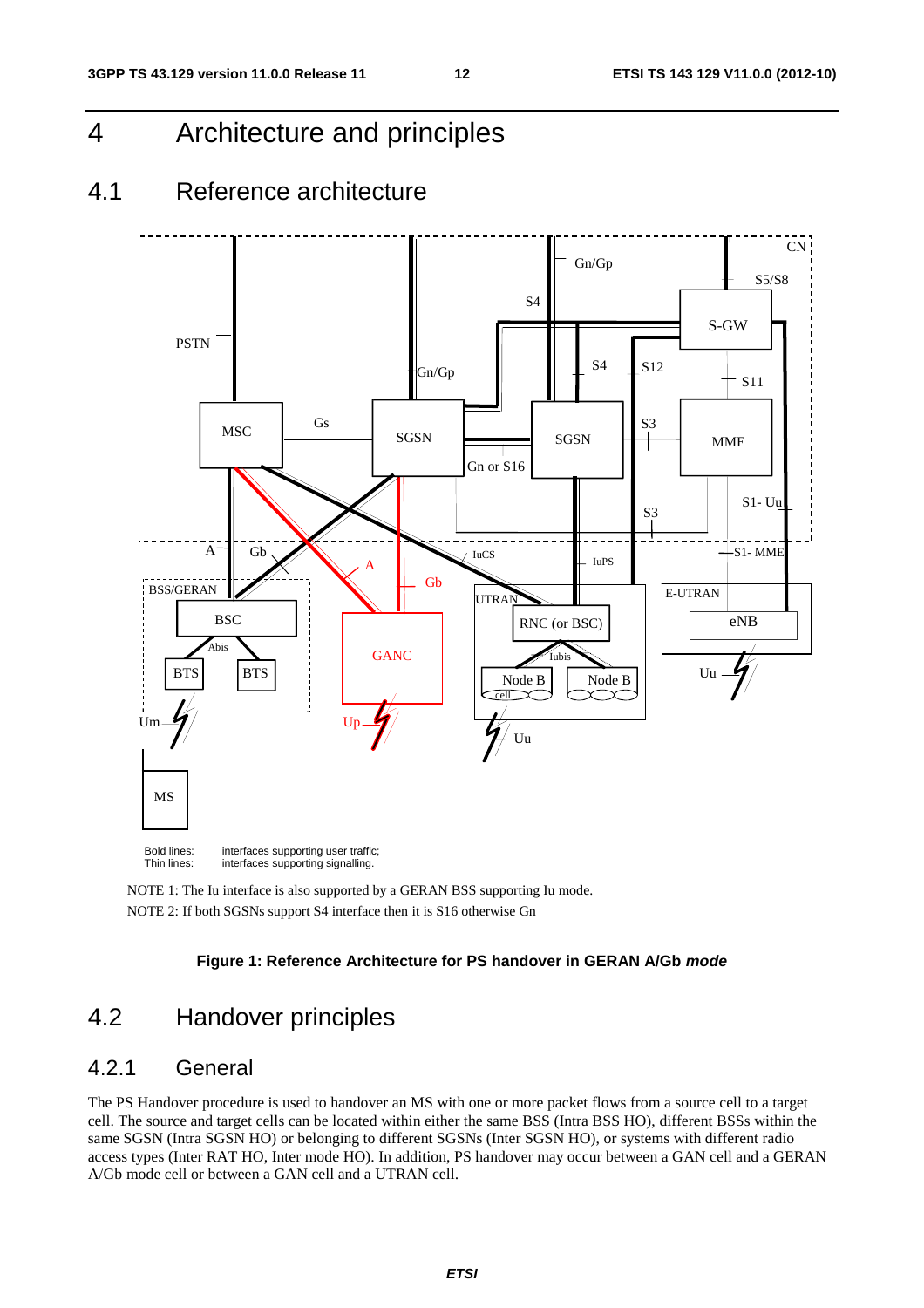#### **3GPP TS 43.129 version 11.0.0 Release 11 13 ETSI TS 143 129 V11.0.0 (2012-10)**

While the MS is still in the source cell:

- Radio resources in the target cell are allocated and signalled to the MS.
- System information of the target cell needed for access in the target cell is signalled to the MS.

For each scenario (Intra BSS HO, Intra SGSN HO, Inter SGSN HO, Inter RAT HO/Inter mode HO) the PS handover procedure is divided into:

- a preparation phase; and
- an execution phase.

By using the Gs interface (together with NMO1) the interruption time for the PS Handover procedure would be shortened since using a combined LAU/RAU procedure would be possible.

The scenarios described in the remainder of sub-clause 4.2 are limited to the case where an MS is being served by a BSS in GERAN A/Gb mode when a PS handover becomes necessary.

## 4.2.2 PS Handover preparation phase

The PS handover preparation phase consists of the following consecutive steps:

- the decision by the source BSS to request a PS handover for an MS with one or more PFCs subject to handover:
	- the request from the source BSS to the old SGSN for the PS handover;
	- if the target BSS/GANC is not connected to the same SGSN the request from the old SGSN to the new SGSN to reserve resources;
- the reservation of resources in the target network nodes prior to ordering the MS to move to the target cell. This involves:
	- in case of Inter SGSN handover, the new SGSN reserving SNDCP/LLC resources and establishing Packet Flow Contexts;
	- in case of RA change the SGSN (which belongs to the RA) allocates a new P-TMSI and derives a new Local TLLI from this P-TMSI;
	- the target BSS/GANC reserving/allocating radio resources and Packet Flow Contexts in the target cell or the target RNS reserving/allocating radio resources and RABs in the target cell;
	- in case of Inter-SGSN handover, the definition of security related parameters for the new SGSN, e.g. ciphering algorithm, to be used in the target cell immediately in both uplink and downlink directions.

When PS handover has to be performed for an MS with multiple active PFCs, the SGSN requests the target BSS/GANC to create one or more PFCs or the target RNS to create one or more RABs corresponding to the active PFCs:

- The target BSS/GANC may or may not establish radio resources for the created PFCs and the target RNS may or may not allocate resources for all the requested RABs. If no radio resources at all are established the handover shall be rejected (see Section 5.4.2).
- If not all the PFCs can be created successfully the target BSS/GANC indicates this to the new SGSN, which then informs the old SGSN/source BSS on the accepted and failed BSS PFCs.
- If not all the RABs can be allocated the target RNS indicates this to the new SGSN, which then informs the old SGSN/source BSS on the accepted and failed BSS PFCs.
- PFCs for which no radio resources were reserved in the target BSS or for which no RABs were allocated in the target RNS will result in the establishment of the necessary radio resources upon MS arrival in the target cell. For the case of PS handover to GAN the target GANC shall either create all requested PFCs or none.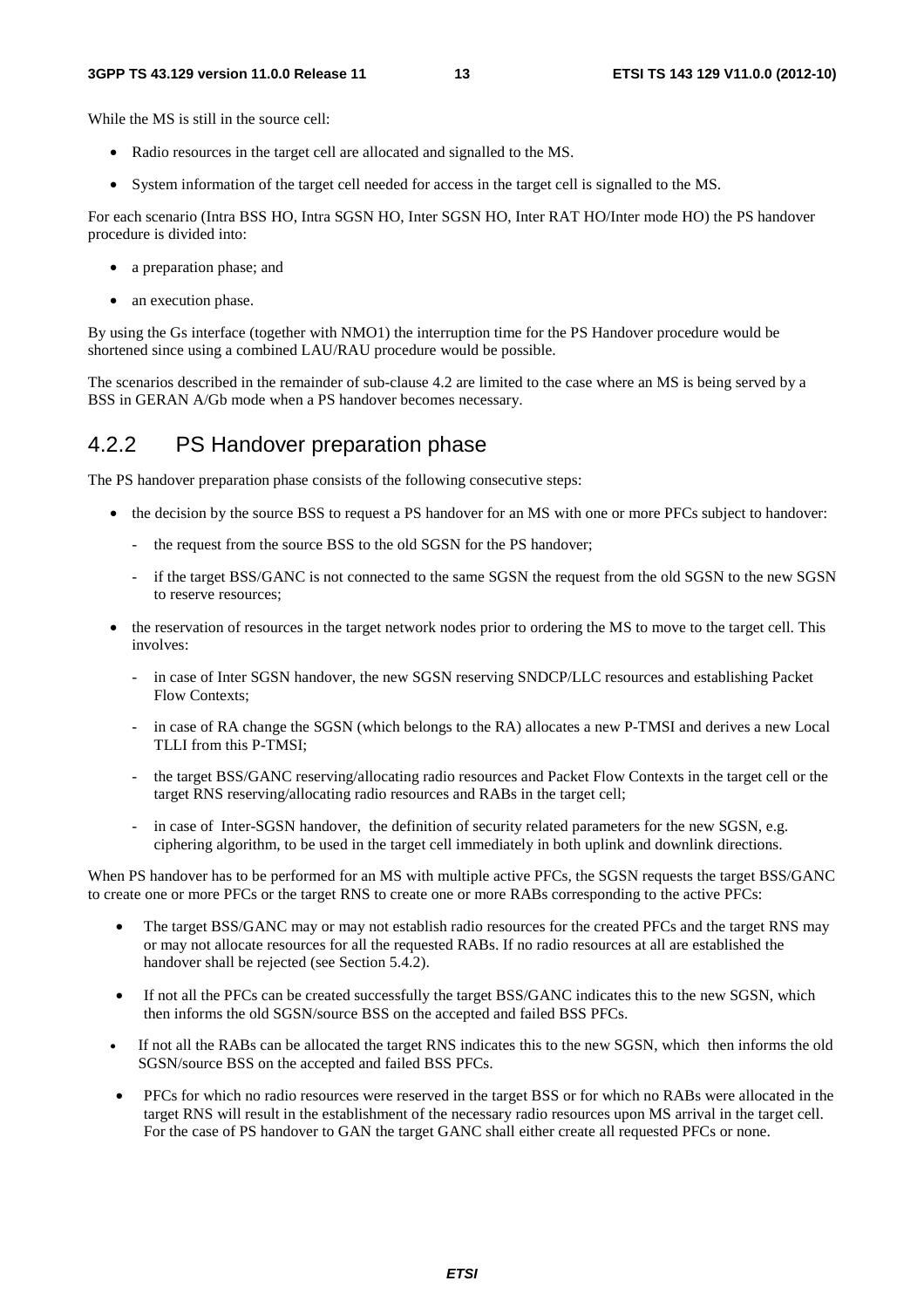### 4.2.3 PS Handover execution phase

The PS Handover execution phase consists of the following consecutive steps:

- packet forwarding by the old SGSN of the received DL packets both to the source BSS, new SGSN (if the PS handover involves a new SGSN) and the target BSS/GANC/RNS as soon as radio resources are reserved in the target BSS/GANC/RNS;
- the optional "blind" transmission by the target BSS/GANC of the DL RLC/MAC blocks/LLC PDUs over the reserved radio resources in the target cell is only valid for lossy type of services where unacknowledged LLC and RLC protocol modes are used;
- the command generated by the target BSS/GANC/RNS sent via the source BSS to order the MS to handover to the target cell;
- the notification by the MS of its presence in the target cell on the allocated radio resources;
- the redirection by the SGSN of the DL packets to the target BSS/GANC/RNS alone;
- the release of the resources on the source side including PFCs and radio resources.

### 4.2.4 PS Handover Network Node Responsibilities

This clause would reflect the Agreed Handover principles from the clause A.1 by listing the specific node responsibilities during PS handover.

## 4.3 Protocol architecture

This clause will contain information on the services and functions provided and required by each layer.

### 4.3.1 User plane overview

The user plane protocol architecture for GERAN A/Gb mode is depicted in figure 2. See 3GPP TS 43.318 [29] for the user plane protocol architecture applicable for GAN mode.





## 4.3.2 Control plane overview

Figure 3 shows the protocol architecture for the control plane required to support PS Handover in A/Gb mode. Protocol entities on the network side under BSSGP are not shown, as the architecture remains the same as for the legacy A/Gb mode. See 3GPP TS 43.318 [29] for the control plane protocol architecture applicable for GAN mode.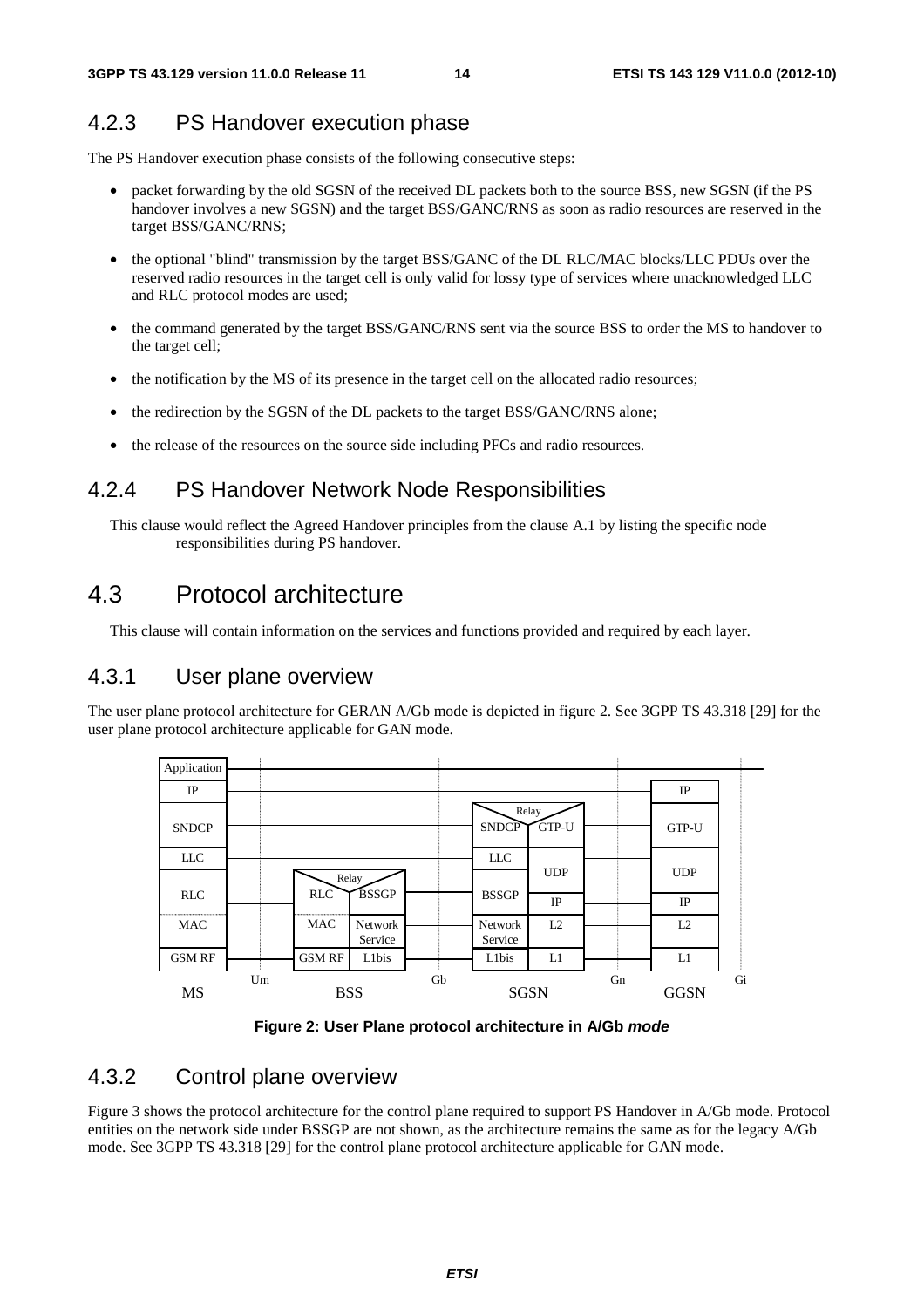

**Figure 3: Control Plane Architecture in A/Gb** *mode*

### 4.3.3 Physical Layer

#### 4.3.3.1 Shared Channels

#### 4.3.3.1.1 General

Radio resources on one or more shared channels may be assigned to an MS (according to its multislot capabilities) for exchange of user plane payload for any PFC between the BSS and the MS. The key characteristics of a service realized using a shared channel in A/Gb mode are as follows:

- RLC/MAC control messages are used to allocate the required uplink and downlink TBFs where both TBFs are associated with the same PFC and therefore are identified using the same PFI.
- Handover initiation decisions are made by the BSS and may be based on measurement reports or cell change notification information sent by the mobile station on PACCH.
- If the mobile station is allocated one or more shared channels in support of a PFC that is subject to handover, then the BSS may prohibit this MS from making autonomous cell re-selection decisions while that PFC is active.
- After the MS has moved to the target cell, initial uplink access in this cell is controlled by USF scheduling.

### 4.3.4 RLC/MAC

The services required from the RLC/MAC layer in A/Gb mode are:

- Data transfer in acknowledged mode.
- Data transfer in unacknowledged mode.
- Segmentation and reassembly.
- In-Sequence delivery of LLC PDUs (for a given PFC).
- Assignment, reconfiguration and release of TBFs and RLC instances (RLC/MAC control functions).
- Control of timing advance.
- Notification of unrecoverable errors to LLC.
- Handling of RLC/MAC control messages.

RLC/MAC services are required by radio resource management functions in order to send and receive messages to/from the MS and BSS relating to radio resource management.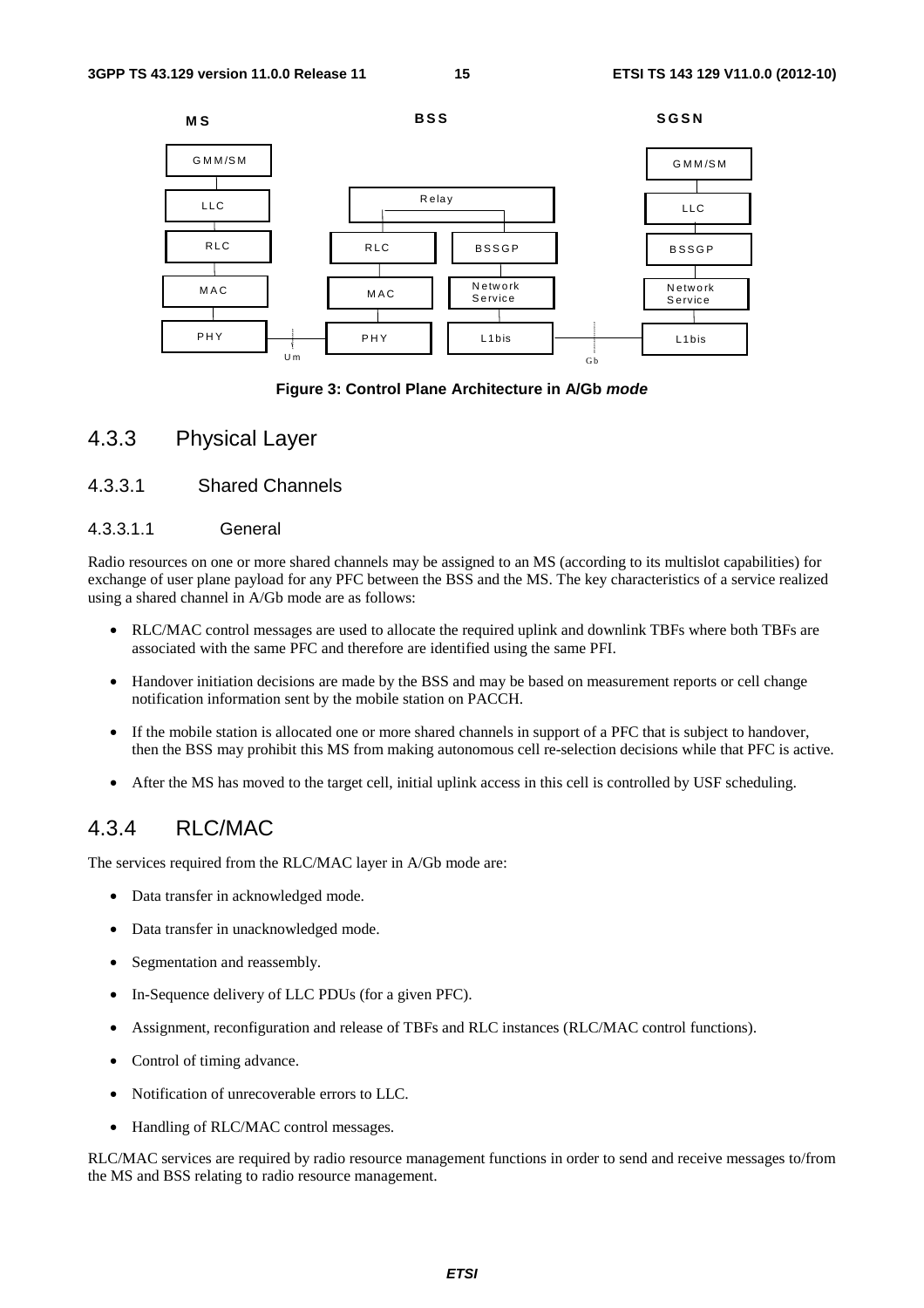RLC/MAC supports the following radio resource management features that are required for PS handover:

- Establishment of a TBF on one or more physical channel(s) in a given direction, for a given PFC.
- Reconfiguration of the radio resources assigned to one or more TBFs in downlink and/or uplink within a cell.
- Release of TBFs and associated radio resources following the corresponding service deactivation.
- Release of all TBFs and associated radio resources in the source cell, as a result of handover to a target cell.

### 4.3.5 Radio Resource (RR)

This clause will contain information on any impacts on the RR protocol related to support of PS Handover.

### 4.3.6 BSSGP

BSSGP is expected to provide the signalling channel for PS Handover related signalling between the CN and the BSS/GANC.

The services required from the BSSGP layer can therefore be summarised as:

- Transmission and reception of PS Handover related messages (i.e. PFM messages) over the Gb interface.
- Routing of PS Handover related messages to the PFM entity.
- Handling of PS Handover related messages with the appropriate priority.

## 4.3.7 Overview of PS Handover Signalling Messages

The signalling messages used during PS handover are divided into four groups depending on the utilized interface:

- PS handover signalling messages on the *Um* interface are RLC/MAC signalling blocks.
- PS handover signalling messages on the *Gb* interface are BSSGP signalling messages sent by the PFM entity.
- PS handover signalling messages on the *Gn* interface are GTP signalling messages.
- PS handover signalling messages on the *Up* interface are GA-PSR signalling messages.

### 4.3.7.1 PS handover signalling messages on the Um interface

The signalling messages used on the *Um* interface are:

- PS Handover Command (BSS -> MS).
- Packet Control Acknowledgement (MS -> BSS).
- PS Handover Access Access Bursts (MS -> BSS).
- Packet Physical Information (BSS->MS).

### 4.3.7.2 PS handover signalling messages on the Gb interface

The Gb interface signalling messages are new signalling messages carried by the BSSGP. These signalling messages are to be defined in 3GPP TS 48.018 [10].

The signalling messages used on the *Gb* interface are:

- PS Handover Required (BSS->CN):
	- This message is sent from the BSS controlling the source cell to the SGSN to indicate that for a given MS which already has radio resource(s) assigned, a PS handover is required.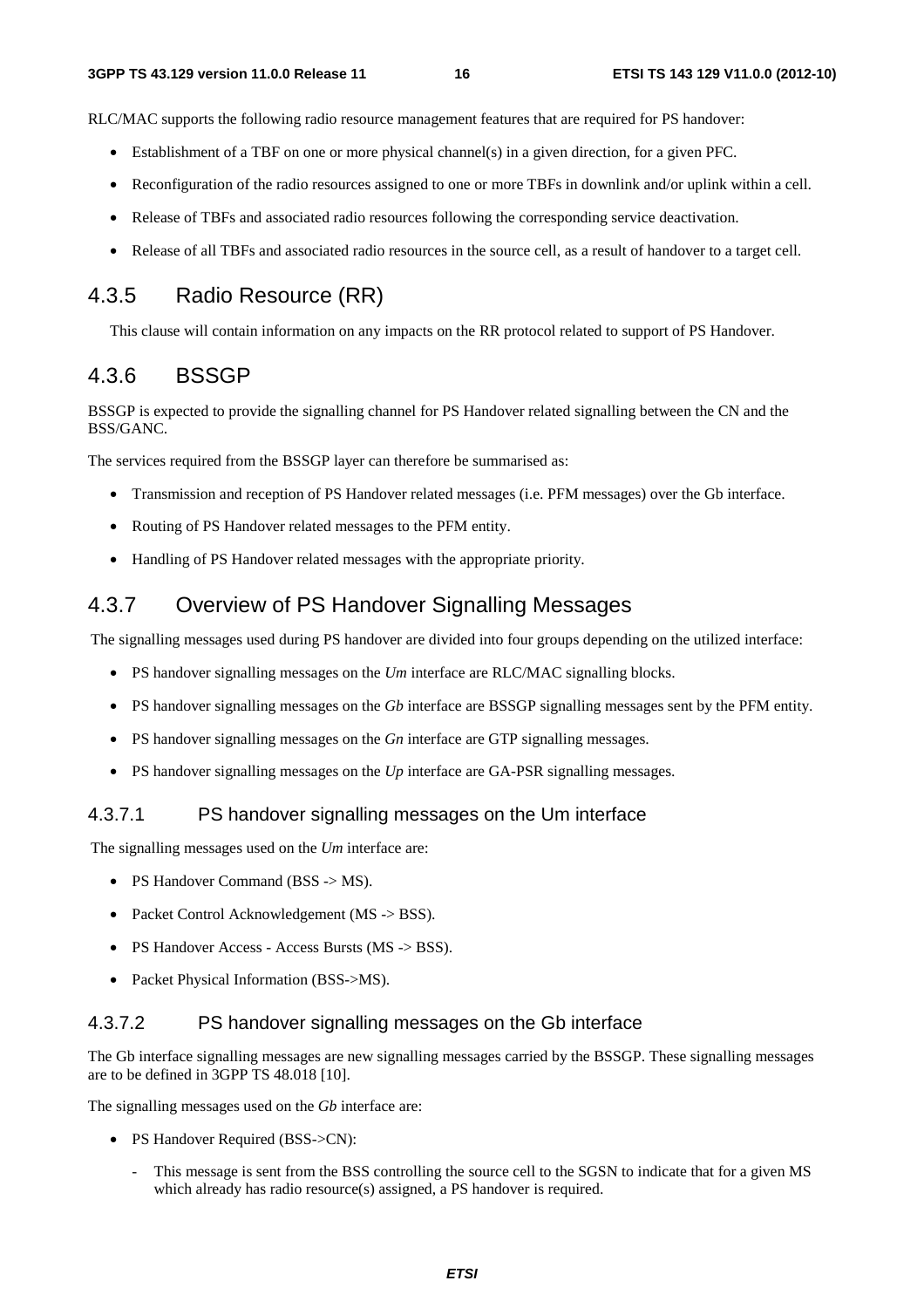- PS Handover Request (CN->BSS):
	- This message is sent from the SGSN to the BSS controlling the target cell to request this BSS to reserve resources for the MS subject to PS Handover.
- PS Handover Request Acknowledge (BSS->CN):
	- This message is sent from the BSS controlling the target cell to the SGSN to report the outcome of the resource allocation for the requested BSS PFCs. This message indicates to the SGSN the successful resource allocation and the failure for one or more requested BSS PFCs.
- PS Handover Request Negative Acknowledge (BSS -> CN):
	- This message is sent from the BSS controlling the target cell to the SGSN to report the failure of the resource allocation for all the requested BSS PFCs.
- PS Handover Complete (BSS->CN):
	- This message is sent from the BSS controlling the target cell to the SGSN to notify the SGSN that the MS has made a successful access on the target cell. If the PS Handover to UTRAN and/or E-UTRAN is supported by the MS and the BSS, it will also be used by the BSS to request the INTER RAT HANDOVER INFO and/or E-UTRAN INTER RAT HANDOVER INFO from the SGSN.
- PS Handover Complete Ack (CN->BSS):
	- This message is sent from the SGSN to the BSS controlling the target cell to provide the MS inter-RAT terminal capabilities (INTER RAT HANDOVER INFO and E-UTRAN INTER RAT HANDOVER INFO) if those were requested by this BSS in the **PS Handover Complete** message.
- PS Handover Required Acknowledge (CN->BSS):
	- This message is sent from the SGSN to the BSS controlling the source cell to indicate that the MS can switch to the target cell.
- PS Handover Cancel (BSS->CN):
	- This message is sent from the BSS controlling the source cell to the SGSN to inform the SGSN to cancel an ongoing handover.
- PS Handover Required Negative Acknowledge (CN->BSS):
	- This message is sent from the SGSN to the BSS controlling the source cell to inform unsuccessful resource allocation or other PS handover failure in the target cell.

#### 4.3.7.3 PS handover signalling messages on the Gn interface

The Gn interface signalling messages are existing messages that will be used as described in 3GPP TS 29.060 [11].

The signalling messages used on the Gn interface between source SGSN and target SGSN are:

- Forward Relocation Request:
	- The old SGSN shall send a Forward Relocation Request message to the new SGSN to convey necessary information to perform the PS handover procedure between new SGSN and Target BSS.
- Forward Relocation Response:
	- The new SGSN shall send a Forward Relocation Response message to the old SGSN as a response to a previous Forward Relocation Request message.
- Forward Relocation Complete:
	- The new SGSN shall send a Forward Relocation Complete message to the old SGSN to indicate that the PS Handover procedure has been successfully finished.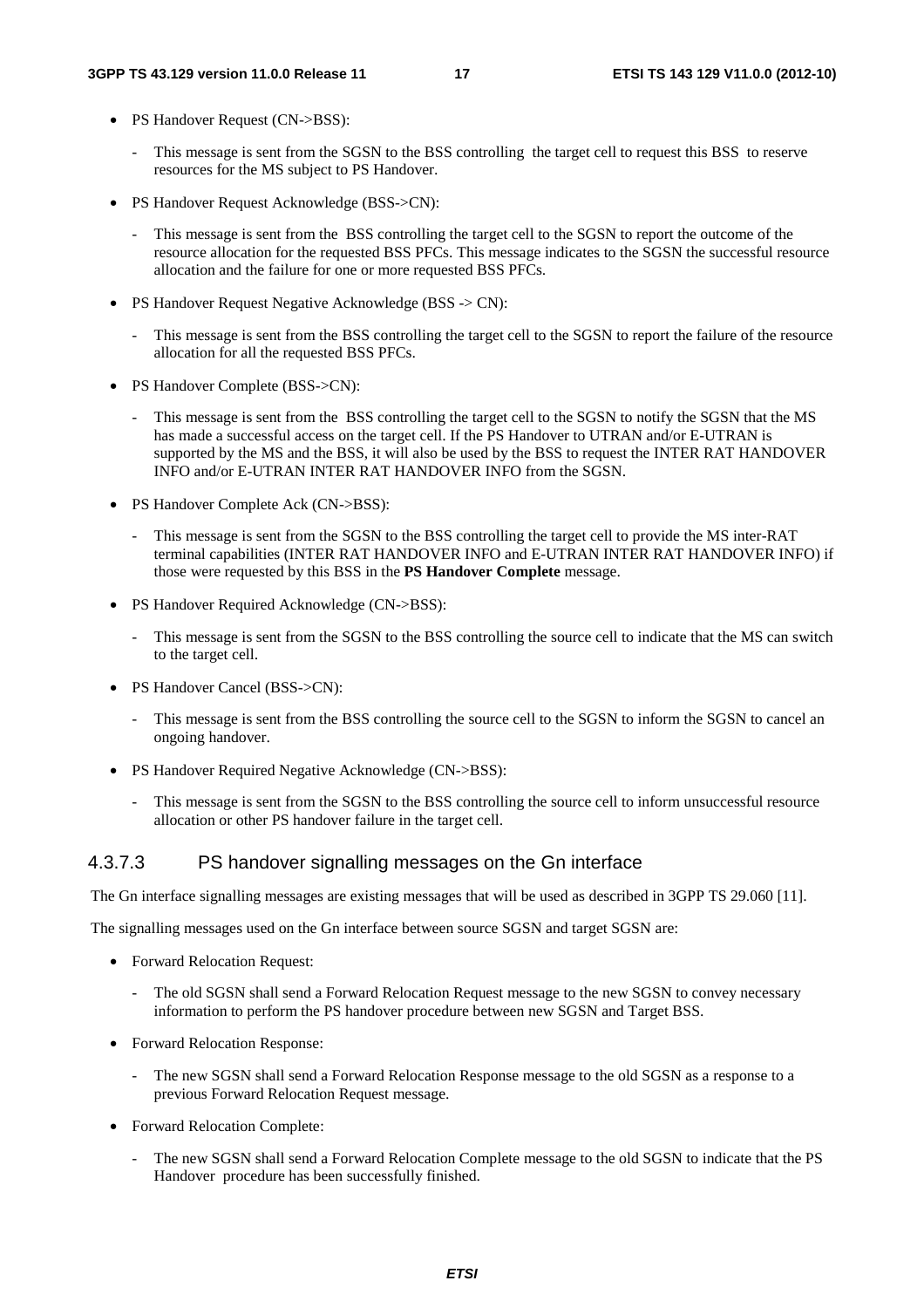- Forward Relocation Complete Acknowledge:
	- The old SGSN sends a Forward Relocation Complete Acknowledge message to the new SGSN as a response to Forward Relocation Complete message.
- Relocation Cancel Request:
	- The Relocation Cancel Request message is sent from the old SGSN to the new SGSN when the old SGSN is requested to cancel the PS Handover procedure by the source BSS by means of BSSGP message.
- Relocation Cancel Response:
	- The Relocation Cancel Response message is sent from the new SGSN to the old SGSN when the PS handover procedure has been cancelled in the old SGSN. This message is used as the response to the Relocation Cancel Request message.

GTP messages need to be enhanced with additional IE to support PS Handover.

#### 4.3.7.4 PS handover signalling messages on the Up interface

The signalling messages used on the *Up* interface (see 3GPP TS 44.318 [28]) are:

- GA-PSR HANDOVER COMMAND message (GANC  $\rightarrow$  MS).
	- This message is sent to trigger PS handover of an MS from a GAN cell to a GERAN A/Gb or UTRAN cell.
- GA-PSR UPLINK QUALITY INDICATION (GANC  $\rightarrow$  MS)
	- This message is sent to inform an MS of PS service related information as perceived by the GANC.
- GA-PSR HANDOVER INFORMATION message (MS  $\rightarrow$  GANC)
	- This message is sent by the MS to trigger the PS handover procedure in the GANC.
- GA-PSR ACTIVATE UTC REQ message (GANC  $\rightarrow$  MS)
	- This message is sent to allocate a GA-PSR Transport Channel to an MS.
- GA-PSR ACTIVATE UTC ACK message (MS  $\rightarrow$  GANC)
	- This message is sent to confirm the allocation of a GA-PSR Transport Channel to an MS.
- GA-PSR HANDOVER COMPLETE (MS  $\rightarrow$  GANC)
	- This message is sent to indicate the completion of PS handover to a GAN cell.

## 4.4 Identifiers

The identifiers used in PS handover for GERAN A/Gb mode are the identities used by the MS to connect via GERAN through the Gb interface as well as through the Iu and S1 interface to the Core Network.

A large number of these identities for GERAN A/Gb mode will be utilized in the PS handover procedure in GERAN A/Gb mode in the same manner as specified currently. However in order to support PS handover procedure new identifiers will be defined as well.

In order to enable data transmission and to address the resources allocated by the target system during the PS Handover procedure (i.e. for the case where the target cell belongs to another RA), before the MS moves to the target cell a new P-TMSI will be allocated by the SGSN associated with the RA the target cell belongs to. The new P-TMSI is a temporary and unique identifier in the new RA and is used to assign a local TLLI for the target cell.

NOTE: Further in this TS the term "local TLLI" refers to the Local TLLI derived from new P-TMSI assigned by the new SGSN and utilized in the target cell, whereas the term "old TLLI" refers to the Local TLLI utilized in the source cell that is derived from the P-TMSI assigned by the old SGSN.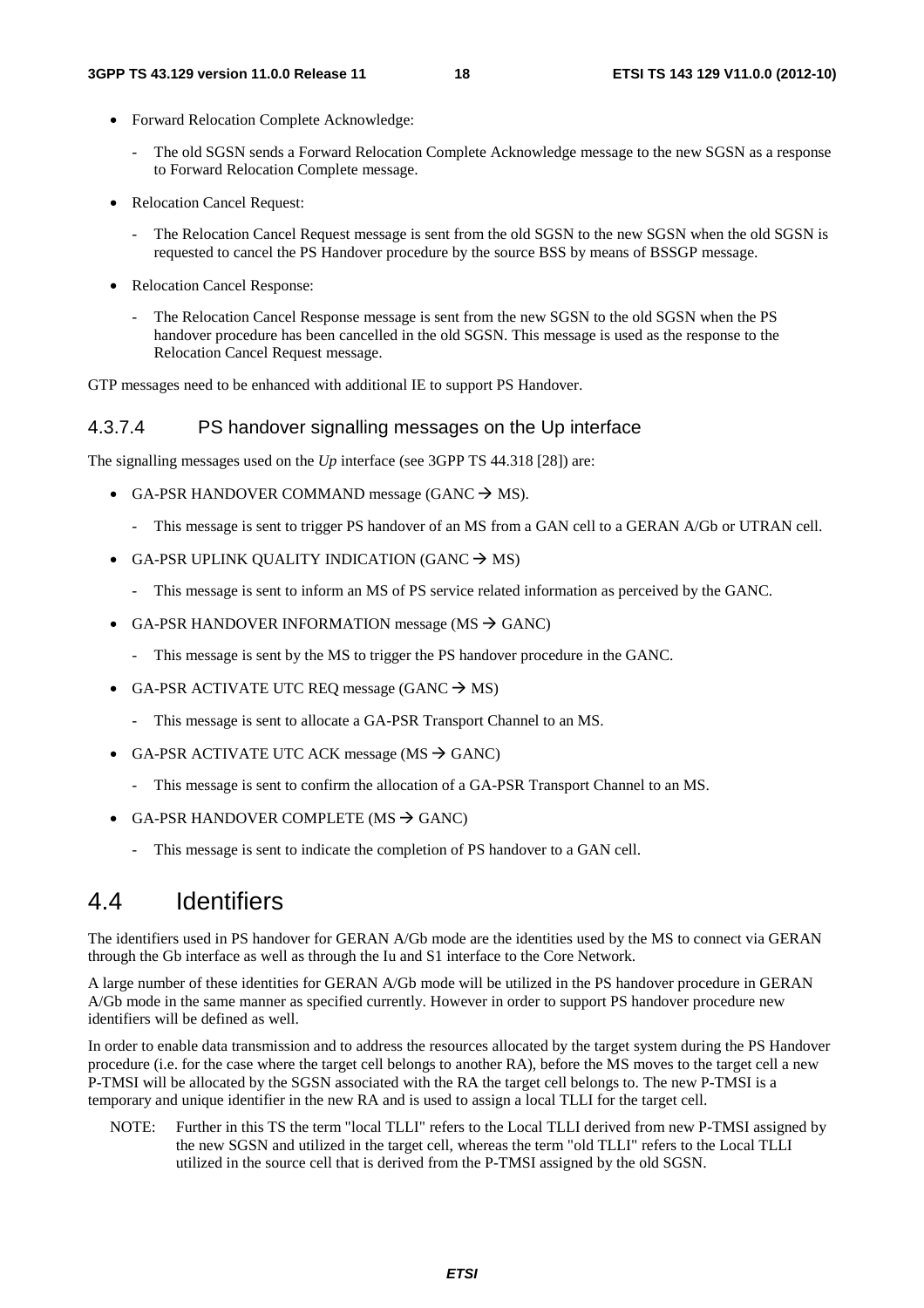In case of inter RAT PS Handover to/from UTRAN and inter-mode handover to/from GERAN Iu mode, existing UTRAN and GERAN Iu mode identifiers will be used.

In case of inter RAT PS Handover to/from E-UTRAN, identifiers defined for E-UTRAN will be used.

The existing as well as new identifiers utilized in PS handover procedure for GERAN A/Gb mode are listed in table 1.

| Table 1: Identifiers utilized in PS handover in GERAN A/Gb <i>mode</i> |  |  |  |  |
|------------------------------------------------------------------------|--|--|--|--|
|------------------------------------------------------------------------|--|--|--|--|

| <b>Identifier</b>                                     | <b>Specification reference</b>             |  |  |
|-------------------------------------------------------|--------------------------------------------|--|--|
| CI (Cell Identity)                                    | 3GPP TS 23.003 [12], 3GPP TS 25.401 [13],  |  |  |
|                                                       | 3GPP TS 43.051 [14]                        |  |  |
| RAI (Routing Area Identity)                           | 3GPP TS 23.003 [12]                        |  |  |
| LAI (Location Area Identity)                          | 3GPP TS 24.008 [15]                        |  |  |
| IMSI (International Mobile Subscriber Identity)       | 3GPP TS 23.003 [12]                        |  |  |
| P-TMSI (Packet Temporary Mobile Subscriber Identity)  | 3GPP TS 23.003 [12]                        |  |  |
| TLLI (Temporary Logical Link Identity)                | 3GPP TS 23.003 [12]                        |  |  |
| RNTI(Radio Network Temporary Identity)                | 3GPP TS 44.118 [16], 3GPP TS 25.401 [13]   |  |  |
| <b>GRNTI (GERAN Radio Network Temporary Identity)</b> | 3GPP TS 25.401 [13]                        |  |  |
| U-RNTI (UTRAN-RNTI)                                   | 3GPP TS 25.401 [13]                        |  |  |
| <b>TEID (Tunnel Endpoint Identifier)</b>              | 3GPP TS 29.060 [11]                        |  |  |
| NSAPI (Network Service Access Point Identifier)       | 3GPP TS 29.060 [11]                        |  |  |
| TI (Transaction Identifier)                           | 3GPP TS 24.007 [18]                        |  |  |
| SAPI (Service Access Point Identifier)                | 3GPP TS 29.060 [11]                        |  |  |
| PFI (Packet Flow Identifier)                          | 3GPP TS 48.018 [10]                        |  |  |
| <b>BVCI (BSSGP Virtual Connection Identifier)</b>     | 3GPP TS 48.018 [10]                        |  |  |
| RAB Id (Radio Access Bearer Identifier)               | 3GPP TS 25.331 [17]                        |  |  |
| RB Id (Radio Bearer Identifier)                       | 3GPP TS 25.331 [17] and 3GPP TS36.331 [31] |  |  |
| TFI (Temporary Flow Identity)                         | 3GPP TS 44.060 [7]                         |  |  |
| USF (Uplink State Flag)                               | 3GPP TS 44.060 [7]                         |  |  |
| <b>Handover Reference</b>                             | 3GPP TS 44.018 [10]                        |  |  |
| Cell RNTI (C-RNTI)                                    | 3GPP TS36.331 [31]                         |  |  |
| eNB Identitiy                                         | 3GPP TS36.413 [34]                         |  |  |
| <b>MME Identity</b>                                   | 3GPP TS23.003 [12]                         |  |  |
| Tracking Area identity (TAI)                          | 3GPP TS24.301 [33]                         |  |  |
| <b>EPS Bearer ID</b>                                  | 3GPP TS24.007 [18]                         |  |  |

## 4.4.1 NSAPI, PFI, RAB ID relation during inter-RAT, inter-mode UTRAN/GERAN *Iu* PS handover

During the inter-RAT and inter-mode PS handover to/from UTRAN/GERAN Iu there is a need to associate the MSs active PDP context with the BSS PFC and RABs in the respective SGSN(s).

As depicted in 3GPP TS 23.060 [19] NSAPI is a common identifier of the PDP context in all systems and as such it can be used by the MS to associate the active PDP contexts to the BSS PFC identified by the PFI and the RAB identified by the RAB Id during the inter-mode and inter-RAT PS handover. The MS has to associate the BSS PFC identified by the PFI utilized in a GERAN A/Gb mode cell or GAN mode cell with a RAB identified by RAB Id utilized in the UTRAN /GERAN Iu mode cell. This is done through the relation with the NSAPI, which is the common identifier in both systems. MS performs this association based on the identifiers received by the network.

The information received by the MS/UE depends on the RAT of the target cell:

- In case of the UTRAN/GERAN Iu mode target cell and GERAN A/Gb mode or GAN mode source cell, the MS shall receive the RAB Id and associate this with its existing PFIs based on the relation with NSAPI.
- In case of the GERAN A/Gb mode or GAN mode target cell, UTRAN/GERAN Iu mode source cell, the UE shall receive the PFI for each of the accepted NSAPIs and associate them with its existing RAB IDs based on the relation with NSAPI. An SGSN supporting PS Handover to GERAN *A/Gb mode* or GAN mode shall always assign a SAPI and it shall assign a valid PFI value if the UE has indicated the support of PS Handover procedures. The MS shall indicate in the MS network capability IE whether it supports "multiple TBFs". The SGSN may use this information when allocating the SAPI and PFI during PDP Context activation. During handover preparation the SAPI and PFI values shall be sent from the old SGSN to the new SGSN.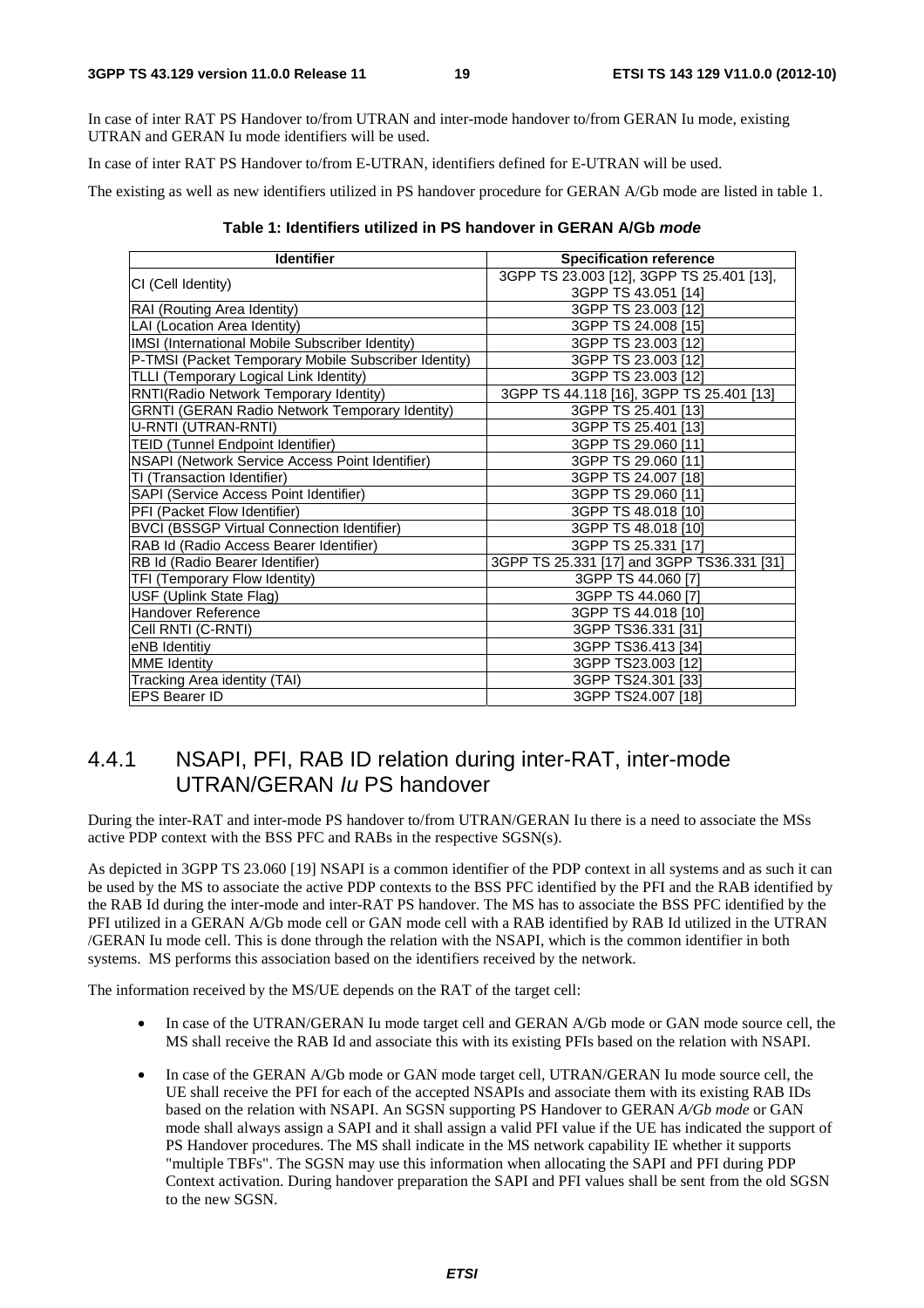• If the old SGSN did not assign a valid PFI value for one or more PDP Contexts, the new SGSN shall after successful completion of the RAU initiate explicit SM procedure to allocate a PFI value according to its policy for each of the PDP Contexts for which no PFI is currently allocated. If none of the PDP Contexts forwarded from the old SGSN has a valid PFI allocated the new SGSN shall consider this as a failure case and the request for PS handover shall be rejected..

## 4.4.2 NSAPI, PFI, EPS Bearer ID relation during inter-RAT GERAN / E-UTRAN PS handover

General principles for mapping between PDP contexts and EPS bearers are described in 3GPP TS23.060; the mapping of the QoS profiles is depicted in 3GPP TS 23.401. As specified in 3GPP TS 23.060 there is one to one mapping between a PDP Context and EPS bearer, and their respective identifiers NSAPI and EPS bearer ID. In E-UTRAN a radio bearer (RB) transports the packets of an EPS bearer between a UE and an eNodeB. As defined in 3GPP TS23.401, if a radio bearer exists, there is a one-to-one mapping between an EPS bearer and this radio bearer (RB).

The mobile station has to associate the BSS PFC identified by the PFI utilized in a GERAN *A/Gb mode* cell with a E-UTRAN radio bearer identified by RB Id. This is done by the mobile station through the relation with the NSAPI and EPS Bearer ID identifiers received by the network.

The MME supporting PS handover to/from GERAN performs similar functionality as the 3G SGSN such that it allocates a PFI for each active EPS bearer initiated in E-UTRAN: The new SGSN in GERAN then acts as follows:

- If for a given PDP Context the new SGSN does not receive a PFI from the MME then it will not proceed with the PS handover for this flow i.e. it will not request the target BSS to allocate TBF resources corresponding to that PDP Context.
- If none of the PDP Contexts forwarded from the MME has a valid PFI allocated the new SGSN will consider this as a failure case and the request for PS handover shall be rejected.
- All PDP contexts for which no resources are allocated by the new SGSN or for which the new SGSN cannot support the same SAPI and PFI (i.e. the corresponding NSAPIs are not addressed in the response message of the target SGSN) will however be maintained and the related SAPIs and PFIs will be kept. These PDP contexts may be modified or deactivated by the new SGSN via explicit SM procedures upon RAU procedure.

## 5 Signalling procedures

## 5.1 GERAN (A/Gb *mode*) → GERAN (A/Gb *mode*) handover

### 5.1.1 Intra Cell

Intra Cell PS Handover will be needed in cases when a new channel is selected in the same cell to be used by the MS. This is handled by the BSS internally and if there are no changes in the new channel there is no need for BSS to notify the SGSN about the change of channel.

BSS/SGSN signalling will be needed in case the new channel has limited resources and cannot support the same QoS, for the BSS PFC as the old channel.

For these purpose existing modification procedures on the Um and Gb interface are used, e.g. PACKET TIMESLOT RECONFIGURE (3GPP TS 44.060 [7]) on the air interface and MODIFY BSS PFC (3GPP TS 48.018 [10]) procedure on the Gb interface.

If the modification procedures fail BSS may cancel the intra cell PS handover procedure.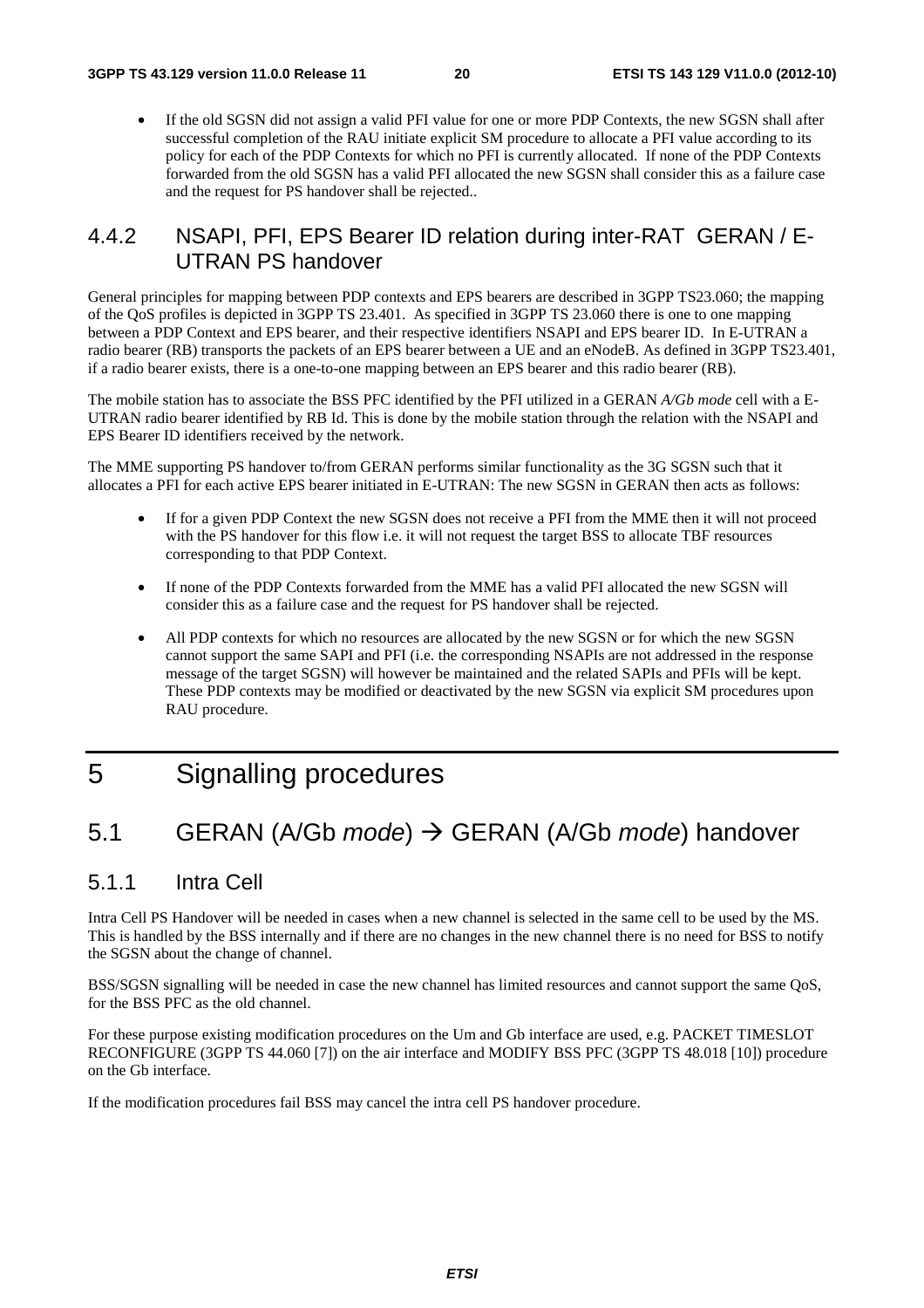### 5.1.2 Intra BSS

#### 5.1.2.1 General

This clause is further split into two clauses. The first describes an intra-BSS handover procedure based largely on the inter-BSS handover procedure. The second section describes an optional optimised intra-BSS handover procedure. When the source and target cells are within the same BSS the handover can be either executed by the BSS itself (optimised handover) or by involving the SGSN in the preparation phase. In the latter case although handover is performed within one BSS the roles of source BSS and target BSS are the same as in Inter BSS Handover.

#### 5.1.2.2 Intra BSS HO; Preparation phase



#### **Figure 4: PS Handover Preparation Phase; Intra-BSS case (GERAN A/Gb** *mode*  **GERAN A/Gb** *mode***)**

- 1. The BSS decides to initiate a PS handover. At this point both uplink and downlink user data is transmitted via the following: TBFs between the MS and BSS, BSSGP PFCs tunnel(s) between the BSS and SGSN, GTP tunnel(s) between the SGSN and GGSN.
- 2. The BSS sends a **PS Handover Required** (Old TLLI, Cause, Source Cell Identifier, Target Cell Identifier, Source BSS to Target BSS Transparent Container (RN part), Active PFCs List) message to the SGSN.
- 3. The SGSN determines from the Target Cell Identifier the type of handover, i.e. intra-SGSN, inter-SGSN or inter-RAT/mode handover and whether the routing area has changed. In case of no change of routing area, the SGSN sends a **PS Handover Request** (TLLI, Cause, IMSI, Source Cell Identifier, Target Cell Identifier, PFCs To Be Set Up List, Source BSS to Target BSS Transparent Container (RN part)) message to the BSS. In case when the routing area changes the SGSN allocates a new P-TMSI for this MS and derives a local TLLI from this P-TMSI prior to the sending of the **PS Handover Request** message. The SGSN shall only request resources for PFCs that are included in the Active PFCs List.
- NOTE: The BSS PFCs required to be set up are downloaded to the target BSS from the SGSN, i.e. all information required for PFC creation.
- 4. Based upon the ABQP for each PFC the BSS makes a decision about which PFCs to assign radio resources. The algorithm by which the BSS decides which PFCs that need resources is implementation specific. Due to resource limitations not all downloaded PFCs will necessarily receive resource allocation. The BSS allocates TBFs for each PFC that can be accommodated.

 After allocating radio resources the target BSS shall prepare the Target BSS to Source BSS Transparent Container for the set up BSS PFCs.

5. The BSS shall send the **PS Handover Request Acknowledge** (TLLI, List of Set Up PFCs, Target BSS to Source BSS Transparent Container (PS Handover Command with RN part)) message to the SGSN. Upon sending the **PS Handover Request Acknowledge** message the BSS shall be prepared to receive downlink LLC PDUs directed to the new cell and associated with the accepted PFCs.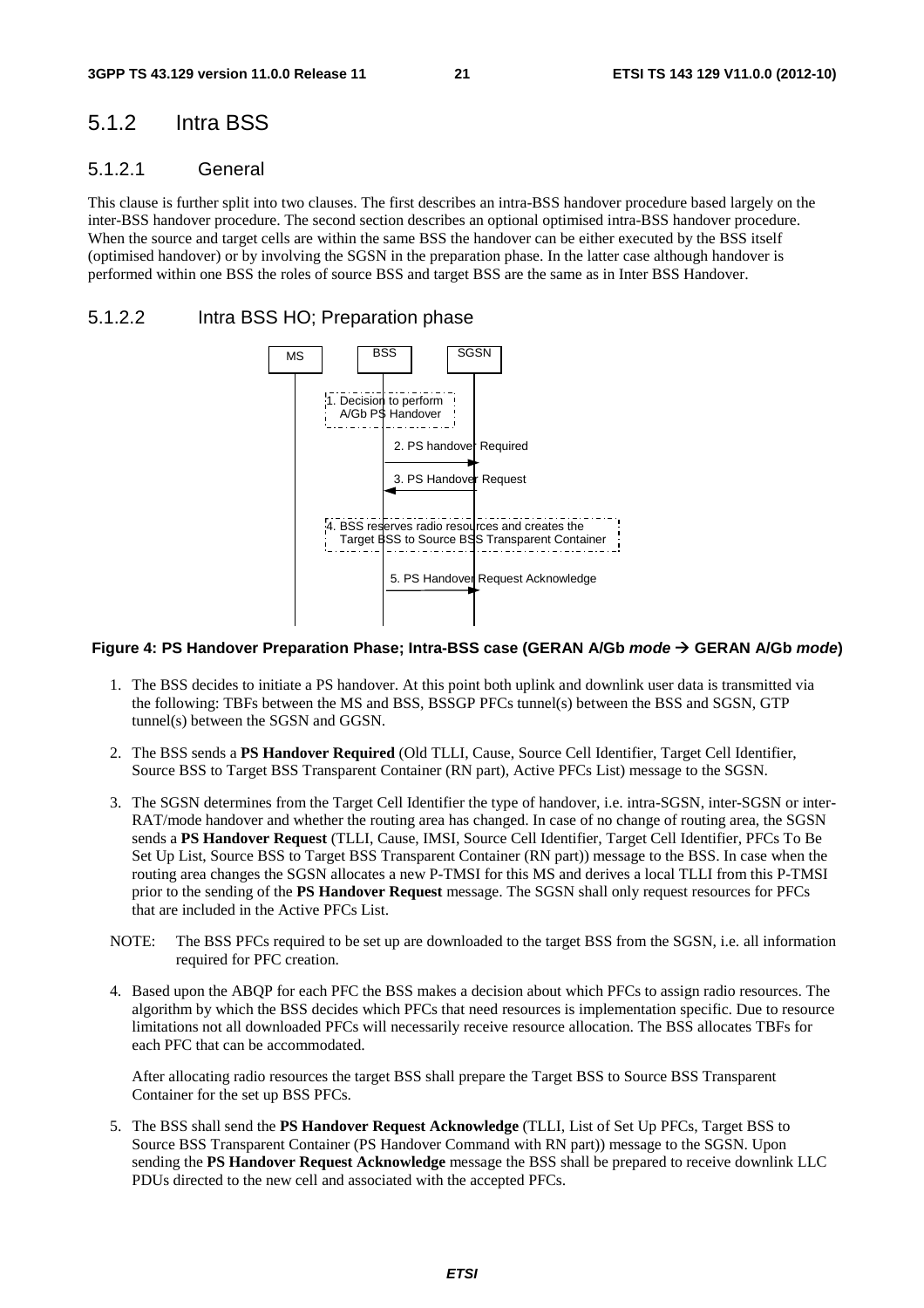When the SGSN receives the **PS Handover Request Acknowledge** message and it decides to proceed with the handover, the preparation phase is finished and the execution phase will follow.

5.1.2.3 Intra BSS HO; Execution phase



#### **Figure 5: PS Handover Execution Phase; Intra-BSS case (GERAN A/Gb** *mode*  **GERAN A/Gb** *mode***)**

1. The SGSN continues to receive GTP packets from the GGSN (via GTP) and forwards the associated PDU payload to the MS via the BSS.

 When receiving the **PS Handover Request Acknowledge** message the SGSN may, based on QoS, start duplication of LLC PDUs and forward those to the new cell in the BSS. If the SGSN forwards downlink packets to the new cell in the BSS, the BSS may start blind transmission of downlink user data towards the MS over the allocated radio channels.

2. The SGSN continues the PS Handover by sending a **PS Handover Required Acknowledge** (Old TLLI, List of Set Up PFCs, Target BSS to Source BSS Transparent Container (PS Handover Command with RN part)) message to the BSS.

 Before sending the **PS Handover Required Acknowledge** message, the SGSN, based on QoS, may suspend downlink data transfer for any PDP contexts.

 Before sending the **PS Handover Command** message to the MS the BSS, based on QoS, may try to empty the downlink BSS buffer for any BSS PFCs.

NOTE 1: Only PFI(s) for PFCs accepted by the target cell are included in the message.

- 3. The BSS sends the **PS Handover Command** (RN part) message to the MS by interrupting the transmission of LLC PDUs on any of the downlink TBFs. Following the transmission of this signalling message the BSS may resume LLC PDU transmission until it either has no more LLC PDUs to send or the PFC is released. Upon reception of the **PS Handover Command** the MS is not required to continue data reception in the source cell. The MS shall suspend the uplink transmission of user plane data. MS management of uplink N-PDUs following the reception of the **PS Handover Command** message is as follows:
	- All uplink packets associated with a PFC receiving handover treatment that have not yet been fully transmitted might be buffered depending on the QoS class.
	- Subsequent uplink packets that become available for transmission following the reception of the **PS Handover Command** message might also be buffered depending on the QoS class.
	- The MS may discard uplink packets during the link interruption to preserve the real-time properties.
- 4. The MS tunes to the radio channel and the timeslot allocated in the target cell by the BSS and may send the **PS Handover Access** (Handover Reference) message in the form of four handover access bursts to the BSS on the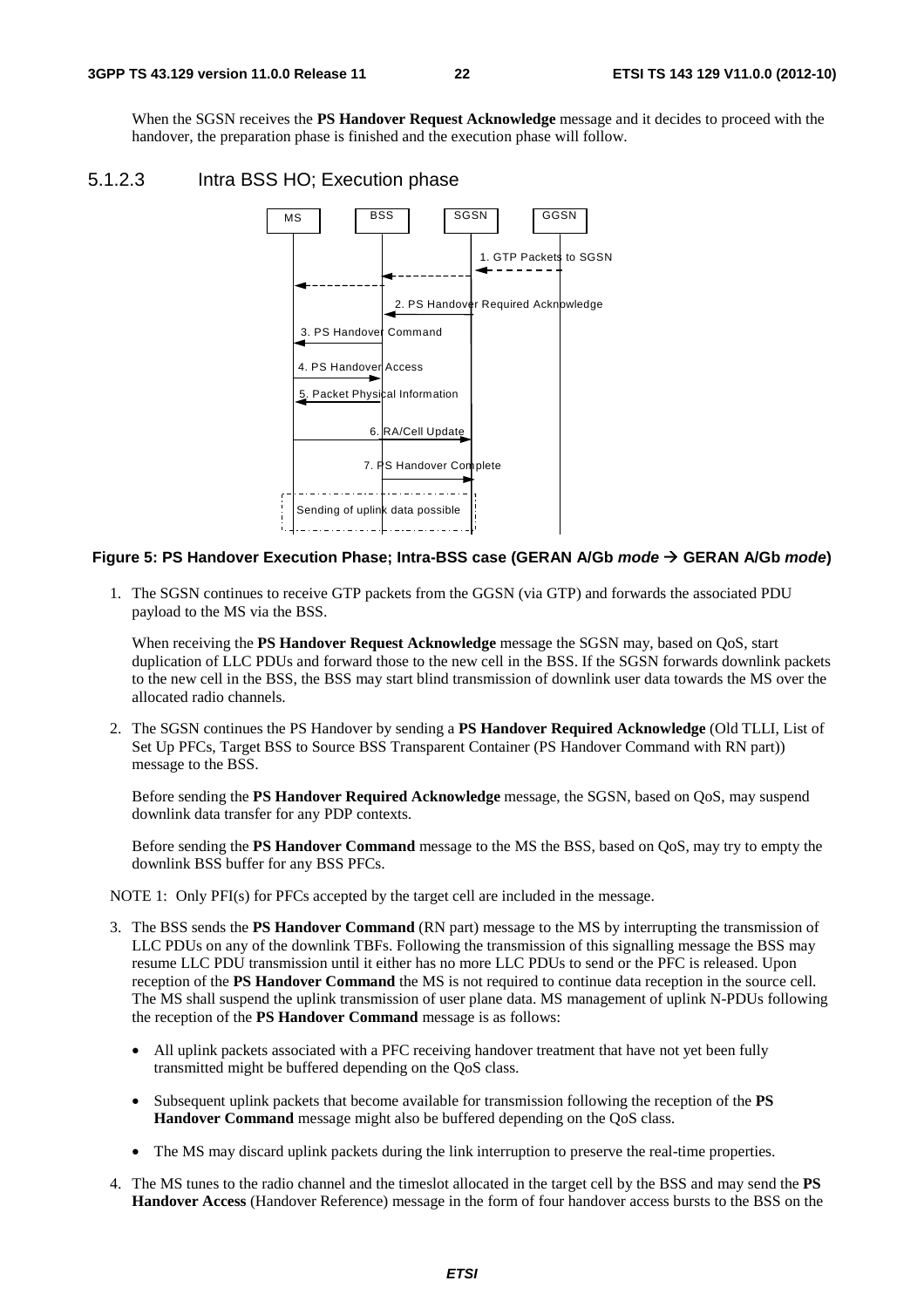allocated channel. The **PS Handover Command** message indicates whether or not the MS shall send **PS Handover Access** messages.

- 5. The BSS sends a **Packet Physical information** message to the MS containing update of the timing advance for the MS to synchronize.
- NOTE 2: In the case of pre-synchronised handover the MS may receive the timing advance information to use in uplink in the target cell in the **PS Handover Command** message (if no timing advance information is included, the mobile station uses a default timing advance in the target cell). In a pre-synchronised or synchronised handover, the **Packet Physical information** message is not sent in the target cell.
- 6. The MS sends uplink LLC PDUs, e.g. a **Routing Area Update Request** message or uplink user data packets to the SGSN immediately after receiving the **Packet Physical Information** message or, in a synchronised or presynchronised handover, immediately if the **PS Handover Access** message is not required to be sent (see Section 6.2).

The MS shall resume the user data transfer only for those NSAPIs for which radio resources are allocated in the target cell. For NSAPIs using LLC ADM for which radio resources were not allocated in the target cell the MS may request radio resources using the legacy procedures.

7. Upon reception of the first correct RLC/MAC block (sent in normal burst format) from the MS the BSS sends a **PS Handover Complete** (TLLI, IMSI) message to inform the SGSN that the MS has arrived in the target cell. After the reception of the **PS Handover Complete** message the SGSN shall initiate the BSS PFC procedures to delete the BSS PFC in the BSS controlling the source cell and shall be prepared to receive data from the new cell. The source BSS initiates the release of the radio resources in the source cell after receiving the DELETE-BSS-PFC PDU from the SGSN.

If Routing Area Update occurs after completion of the execution phase, then the CAMEL procedure calls shall be performed according to 3GPP TS 23.060.

### 5.1.2.4 Intra BSS Handover - Optimised

This clause describes the optimised intra-BSS PS handover procedures applicable for the case where the source and target cells are associated with the same Network Service Entity (NSE) and the same Routing Area (RA). The optimisation involves the BSS providing the data forwarding function and does not require any explicit signalling with the SGSN except the sending of PS Handover Complete at the end of PS Handover. Support for this procedure is optional for the BSS.

Supporting this procedure requires that the BSS be able to determine whether or not it manages PS resources for the target cell, whether or not the target cell is associated with the same NSE, that it can internally forward LLC PDUs from the source to the target cell and whether or not both cells are part of the same RA (i.e. the SGSN is not required to make this determination and relay this information). If the BSS cannot make these determinations it shall use the nonoptimised intra-BSS PS handover procedures described in clauses 5.1.2.2 and 5.1.2.3.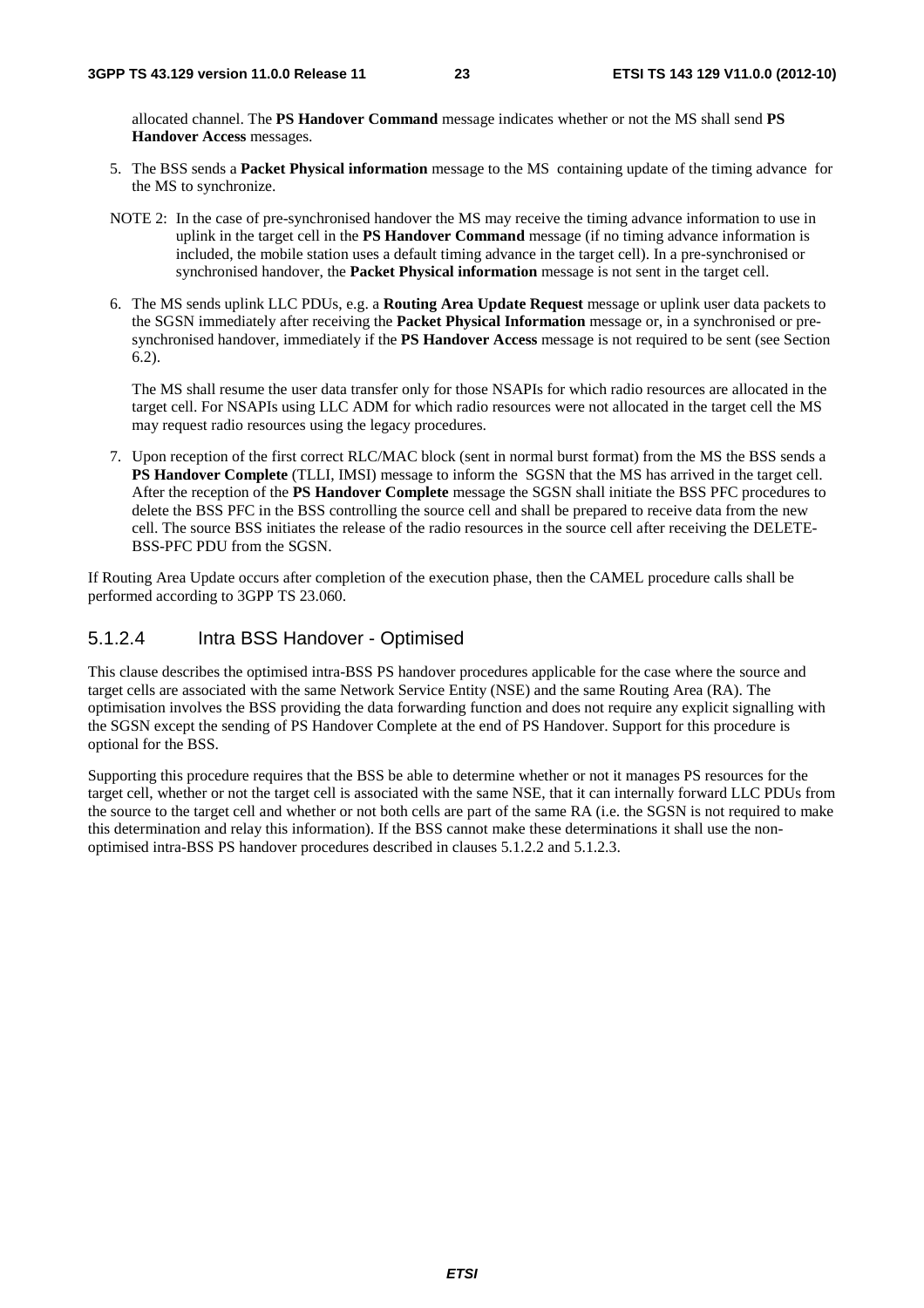

#### **Figure 6: Optimised Intra-BSS PS Handover (same NSE and same RA)**

- 1. The BSS decides that a handover is required based on e.g. received measurement reports.
- 2. The BSS determines that it manages resources for both cells and that they are associated with the same (NSE) and the same RA. The BSS applies data forwarding (from the old cell to the new cell) for PFCs that it determines are to receive PS handover treatment.

NOTE 1: The MS does not know if optimised or non-optimised intra-BSS PS handover procedures are used.

- 3. The BSS sends the **PS Handover Command** (RN part) message to the MS by interrupting the transmission of LLC PDUs on any of the downlink TBFs. Following the transmission of this signalling message the BSS may resume LLC PDU transmission until it either has no more LLC PDUs to send or the PFC is released. Upon reception of the **PS Handover Command** the MS is not required to continue data reception in the source cell. Upon reception of the **PS Handover Command** the MS shall suspend the uplink transmission of user plane data. MS management of uplink N-PDUs following the reception of the **PS Handover Command** message is as follows:
	- All uplink packets associated with a PFC receiving handover treatment that have not yet been fully transmitted might be buffered depending on the QoS class.
	- Subsequent uplink packets that become available for transmission following the reception of the **PS Handover Command** message might also be buffered depending on the QoS class.
	- The MS may discard uplink packets during the link interruption to preserve the real-time properties.
- 4. The MS tunes to the radio channel and the timeslot allocated in the target cell by the BSS and if so required by the BSS (see sub-clause 6.2) sends the **PS Handover Access** (Handover Reference) message in the form of four handover access bursts to the BSS on the allocated channel. The **PS Handover Command** message indicates whether the **PS Handover Access** message shall be sent by the MS.
- 5. Upon receipt of the **PS Handover Access** message, based on the Handover Reference, the BSS sends the **Packet Physical Information** message, if needed (see sub-clause 6.2), with the timing advance to the MS for the MS to synchronise.
- NOTE 2: In the case of pre-synchronised handover the MS may receive the timing advance information to use in uplink in the target cell in the **PS Handover Command** message (if no timing advance information is included, the mobile station uses a default timing advance in the target cell). In a pre-synchronised or synchronized handover the **Packet Physical information** message is not sent in the target cell.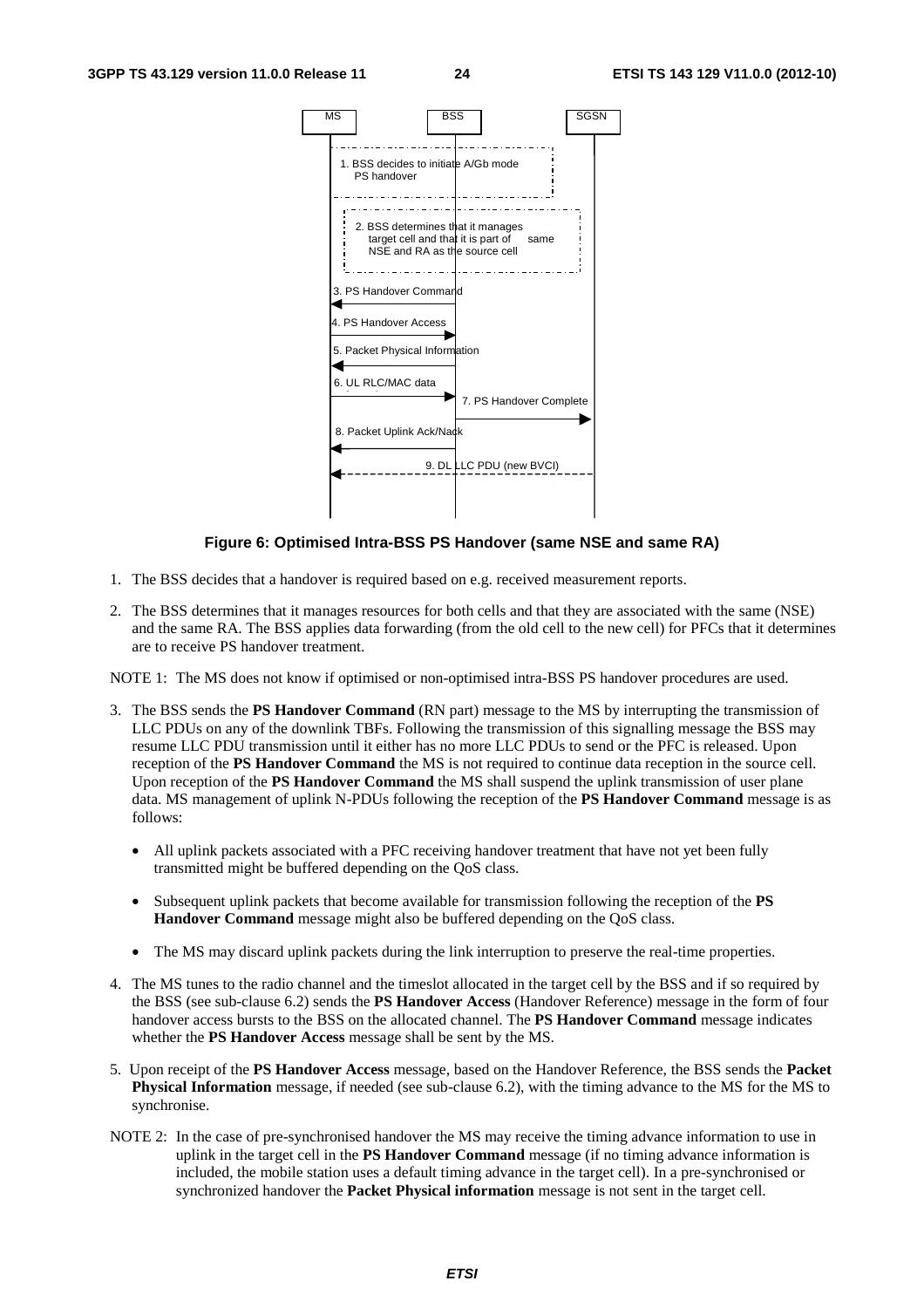6. The MS sends uplink LLC PDUs, e.g. uplink user data packets, in the allocated channel to the BSS.

The MS shall resume the user data transfer only for those NSAPIs for which there are radio resources allocated in the target cell. For NSAPIs using LLC ADM for which radio resources were not allocated in the target cell the MS may request radio resources using the legacy procedures.

- 7. Upon reception of the first correct RLC/MAC block (sent in normal burst format) from the MS, the BSS releases the radio resources in the source cell and sends, on the target cell BVCI, the **PS Handover Complete** (TLLI, IMSI, Target Cell Identifier) message to the SGSN in order to indicate that the BSS has performed an internal handover. In this case, the target cell is indicated in the **PS Handover Complete** message.
- 8. Once the BSS has correctly identified the MS, it sends a **Packet Uplink Ack/Nack** message (see 3GPP TS 44.060) indicating the status of the received RLC data blocks.
- 9. The reception of the **PS Handover Complete** message at the SGSN triggers the sending of downlink data to the new cell using a new BVCI. The first DL PDU received by the BSS with the new-BVCI allows the BSS to clear the relationship to the old BVCI.
- The reception of the PS handover Complete message indicates to the SGSN that there is no need to wait for the Cell Update sent from the MS to the SGSN.
- NOTE 3: It is assumed here that downlink flow control is carried out on a per PFC basis and that the PFC specific flow control parameters remain the same upon MS arrival in the target cell.

### 5.1.3 Intra SGSN



#### 5.1.3.1 Intra SGSN/Inter BSS HO, Preparation phase



- 1. The source BSS decides to initiate a PS handover. At this point both uplink and downlink user data is transmitted via the following: TBFs between MS and source BSS, BSSGP PFCs tunnel(s) between the source BSS and SGSN, GTP tunnel(s) between the SGSN and GGSN.
- 2. The source BSS sends a **PS Handover Required** (Old TLLI, Cause, Source Cell Identifier, Target Cell Identifier, Source BSS to Target BSS Transparent Container (RN part), Active PFCs List, Reliable INTER RAT HANDOVER INFO) message to the SGSN.

The source BSS shall always include the "Reliable INTER RAT HANDOVER INFO" indicator set to "1" in the **PS Handover Required** message if the INTER RAT HANDOVER INFO in the Source BSS to Target BSS Transparent Container was received from the SGSN in a **PS Handover Complete Ack** message or a **PS Handover Request** message with 'Reliable INTER RAT HANDOVER INFO' set to '1' or a **CREATE-BSS-PFC** message. It shall be set to "0" otherwise.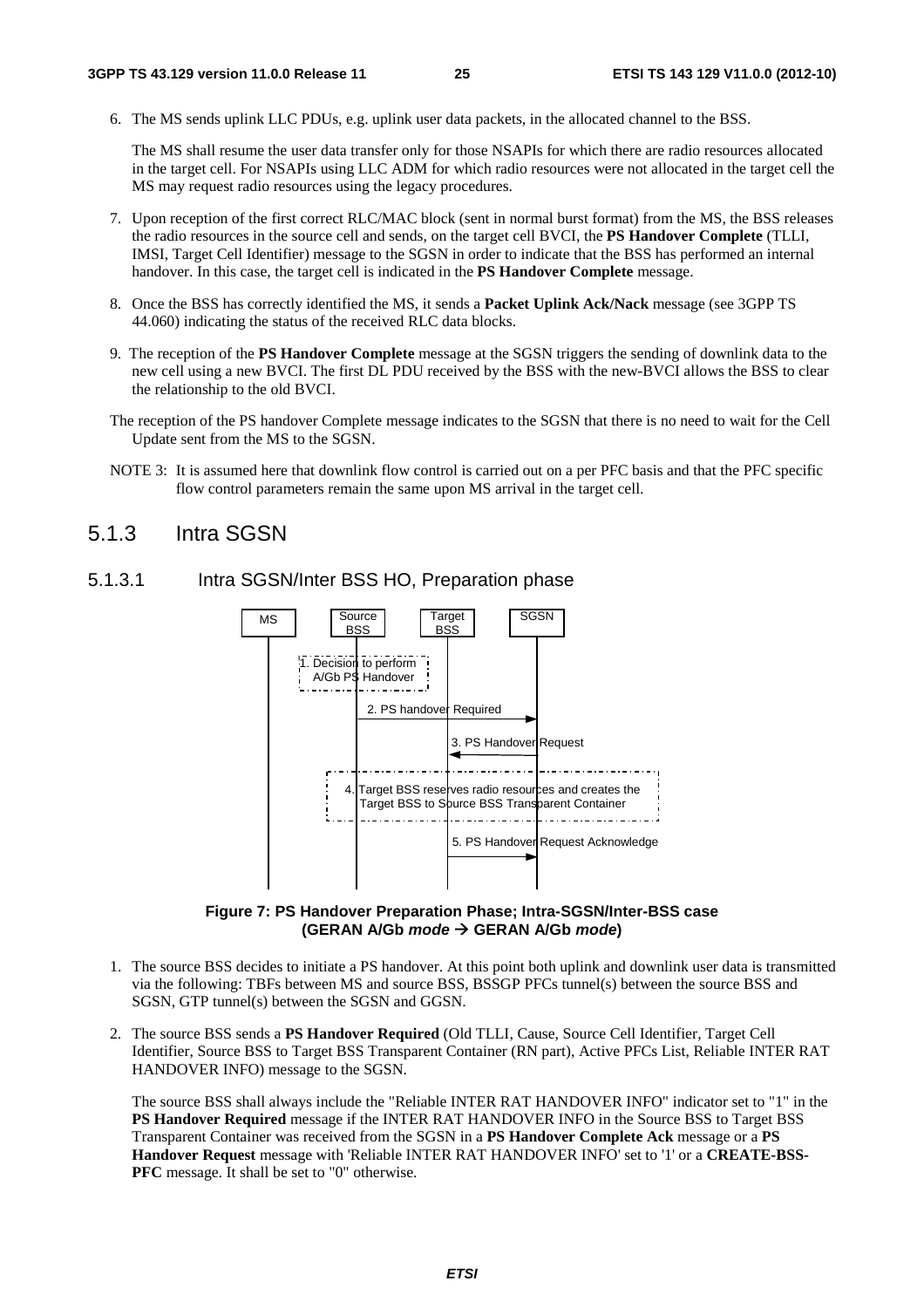- 3. The SGSN determines from the Target Cell Identifier the type of handover, i.e. intra-SGSN, inter-SGSN or inter-RAT/mode handover and whether the routing area has changed. In case of no change of routing area, the SGSN sends a **PS Handover Request** (TLLI, Cause, IMSI, Source Cell Identifier, Target Cell Identifier, PFCs To Be Set Up List, Source BSS to Target BSS Transparent Container (RN part), Reliable Inter RAT HANDOVER INFO) message to the target BSS. In case of Intra-SGSN PS handover when the routing area changes, the SGSN shall assign a new P-TMSI for the MS and derive a local TLLI prior to the sending of the **PS Handover Request**  message. The SGSN shall only request resources for PFCs that are included in the Active PFCs List. If received in a **PS Handover Required** message, the SGSN shall forward the "Reliable INTER RAT HANDOVER INFO" indicator to the target BSS.
- NOTE 1: The BSS PFCs required to be set up are downloaded to the target BSS from the SGSN, i.e. all information required for PFC creation.
- 4. Based upon the ABQP for each PFC the target BSS makes a decision about which PFCs to assign radio resources. The algorithm by which the BSS decides which PFCs that need resources is implementation specific. Due to resource limitations not all downloaded PFCs will necessarily receive resource allocation. The target BSS allocates TBFs for each PFC that can be accommodated by the target BSS.

 After allocating radio resources the target BSS shall prepare the Target BSS to Source BSS Transparent Container for the set up BSS PFCs.

5. The target BSS sends the **PS Handover Request Acknowledge** (TLLI, List of Set Up PFCs, Target BSS to Source BSS Transparent Container (PS Handover Command with RN part)) message to the SGSN. Upon sending the **PS Handover Request Acknowledge** message the target BSS shall be prepared to receive downlink LLC PDUs from the SGSN for the accepted PFCs.

 When the SGSN receives the **PS Handover Request Acknowledge** message and it decides to proceed with the handover, the preparation phase is finished and the execution phase will follow.

#### 5.1.3.2 Intra SGSN/Inter BSS HO, Execution phase



**Figure 8: PS Handover Execution Phase; Intra-SGSN/Inter-BSS case (GERAN A/Gb** *mode*  **GERAN A/Gb** *mode***)** 

- 1. The SGSN continues to receive GTP packets from the GGSN (via GTP) and forwards the associated PDU payload to the MS via the source BSS.
- 2. When receiving the **PS Handover Request Acknowledge** message the SGSN may, based on QoS, start duplication of LLC PDUs and forward those to the target BSS. If the SGSN forwards downlink packets to the target BSS, the target BSS may start blind transmission of downlink user data towards the MS over the allocated radio channels.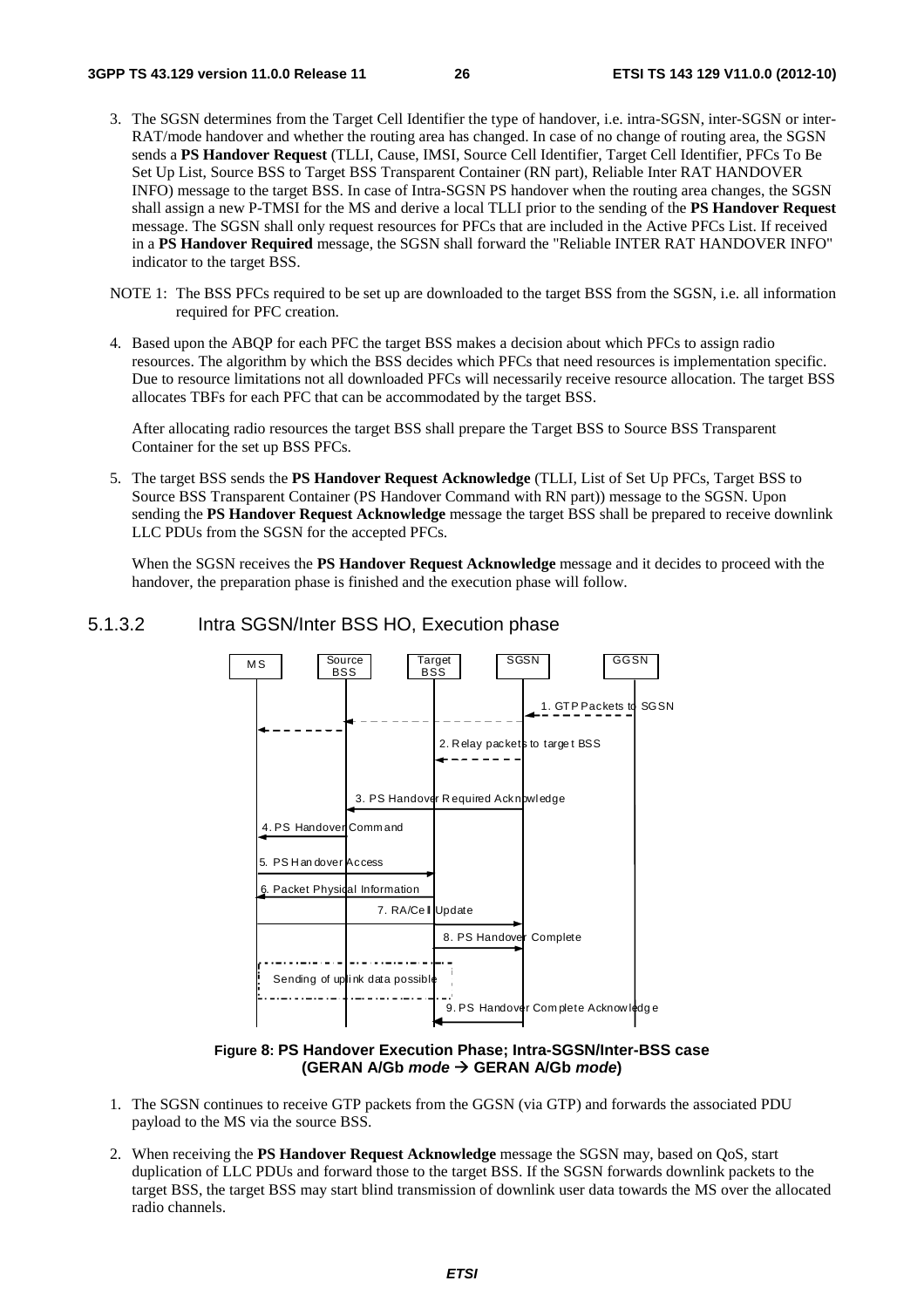3. The SGSN continues the PS Handover by sending a **PS Handover Required Acknowledge** (Old TLLI, List of Set Up PFCs, Target BSS to Source BSS Transparent Container (PS Handover Command with RN part)) message to the source BSS.

 Before sending the **PS Handover Required Acknowledge** message, the SGSN, based on QoS, may suspend downlink data transfer for any PDP contexts.

 Before sending the **PS Handover Command** message to the MS the source BSS, based on QoS, may try to empty the downlink BSS buffer for any BSS PFCs.

NOTE 1: Only PFI(s) for PFCs accepted by the target cell are included in the message.

- 4. The source BSS sends the **PS Handover Command** (RN part) message to the MS by interrupting the transmission of LLC PDUs on any of the downlink TBFs. Following the transmission of this signalling message the source BSS may resume LLC PDU transmission until it either has no more LLC PDUs to send or the PFC is released. Upon reception of the **PS Handover Command** message the MS is not required to continue data reception in the source cell. Upon reception of the **PS Handover Command** message the MS shall suspend the uplink transmission of user plane data. MS management of uplink N-PDUs following the reception of the **PS Handover Command** message is as follows:
	- All uplink packets associated with a PFC receiving handover treatment that have not yet been fully transmitted might be buffered depending on the QoS class.
	- Subsequent uplink packets that become available for transmission following the reception of the **PS Handover Command** message might also be buffered depending on the QoS class.
	- The MS may discard uplink packets during the link interruption to preserve the real-time properties.
- 5. The MS tunes to the radio channel and the timeslot allocated in the target cell by the BSS and may send the **PS Handover Access** (Handover Reference) message in the form of four handover access bursts to the BSS on the allocated channel. The **PS Handover Command** message indicates whether or not the MS shall send **PS Handover Access** messages.
- 6. The target BSS sends a **Packet Physical information** message to the MS containing the timing advance for the MS to synchronise.
- NOTE 2: In the case of pre-synchronised handover the MS may receive the timing advance information to use in uplink in the target cell in the **PS Handover Command** message (if no timing advance information is included, the mobile station uses a default timing advance in the target cell). In a pre-synchronised or synchronized handover, the Packet **Physical Information** message is not sent in the target cell.
- 7. The MS sends uplink LLC PDUs, e.g. a **Routing Area Update Request** message or uplink user data packets to the SGSN immediately after receiving the **Packet Physical Information** message or, in a synchronised or presynchronised handover, immediately if the **PS Handover Access** message is not required to be sent (see Section 6.2).

 The MS shall resume the user data transfer only for those NSAPIs for which there are radio resources allocated in the target cell. For NSAPIs using LLC ADM for which radio resources were not allocated in the target cell the MS may request for radio resources using the legacy procedures.

8. Upon reception of the first correct RLC/MAC block (sent in normal burst format) from the MS the target BSS sends a **PS Handover Complete** (TLLI, IMSI, Request for Inter RAT Handover Info) message to inform the SGSN that the MS has arrived in the target cell. After the reception of the **PS Handover Complete** message the SGSN shall initiate the BSS PFC procedures to delete the BSS PFC in the BSS controlling the source cell and shall be prepared to receive data from the new cell. The source BSS initiates the release of the radio resources in the source cell after receiving the DELETE-BSS-PFC PDU from the SGSN. The target BSS that supports inter-RAT PS handover to UTRAN shall request the INTER RAT HANDOVER INFO from the SGSN if the "Reliable INTER RAT HANDOVER INFO" is missing or set to "0" in **the PS Handover Request** message or if it has not received the INTER RAT HANDOVER INFO as part of the Source BSS to Target BSS transparent container. The target BSS shall request the E-UTRAN INTER RAT HANDOVER INFO from the SGSN if it supports inter-RAT PS handover to E-UTRAN and if it is missing the E-UTRAN INTER RAT HANDOVER INFO.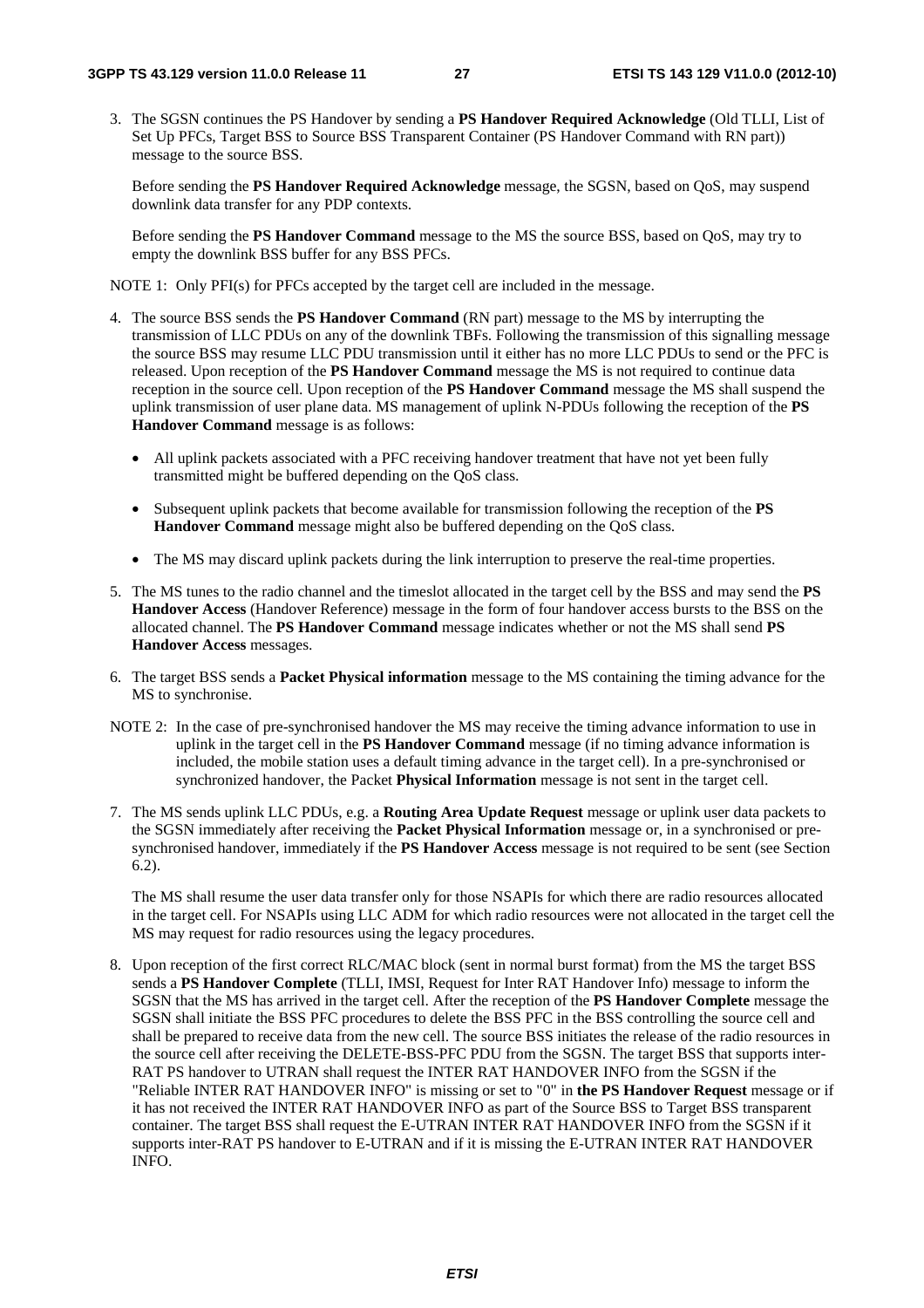- 9. Upon reception of the **PS Handover Complete** message with the 'Request for INTER RAT HANDOVER INFO' set to '1' for UTRAN or E-UTRAN or both, the SGSN shall send PS Handover Complete Acknowledge (TLLI, Inter RAT Handover Info, E-UTRAN Inter RAT Handover Info) to the target BSS. This message will contain at least one of the Inter RAT Handover information.
- 10. The target BSS receiving the **PS Handover Complete Acknowledge** message shall set the "Reliable INTER RAT HANDOVER" to "1" in the **PS Handover Required** message in any subsequent PS handover to GERAN *A/Gb mode* . The target BSS failing to receive the **PS Handover Complete Acknowledge** message shall set the "Reliable INTER RAT HANDOVER" to "0" in the **PS Handover Required** message in any subsequent PS handover to GERAN *A/Gb mode*. The target BSS shall, upon receipt of the INTER RAT HANDOVER INFO in the **PS Handover Complete Acknowledge** message, discard the INTER RAT HANDOVER INFO received from the source BSS during the preparation phase.

If Routing Area Update occurs after completion of the execution phase, then the CAMEL procedure calls shall be performed according to 3GPP TS 23.060.

### 5.1.4 Inter SGSN



### 5.1.4.1 Inter SGSN HO, Preparation phase

#### **Figure 9: PS Handover Preparation Phase; Inter-SGSN case (GERAN A/Gb** *mode*  **GERAN A/Gb** *mode***)**

- 1. The source BSS decides to initiate a PS handover. At this point both uplink and downlink user data is transmitted via the following: TBFs between MS and source BSS, BSSGP PFCs tunnel(s) between source BSS and old SGSN, GTP tunnel(s) between old SGSN and GGSN.
- 2. The source BSS sends a **PS Handover Required** (Old TLLI, Cause, Source Cell Identifier, Target Cell Identifier, Source BSS to Target BSS Transparent Container (RN part), Active PFCs List, Reliable Inter RAT HANDOVER INFO) message to the old SGSN. The source BSS shall always include the "Reliable INTER RAT HANDOVER INFO" indicator set to "1" in the **PS Handover Required** message if the INTER RAT HANDOVER INFO in the Source BSS to Target BSS Transparent Container was received from the SGSN in a **PS Handover Complete Ack** message or a **PS Handover Request** message with 'Reliable INTER RAT HANDOVER INFO' set to '1' or a **CREATE-BSS-PFC** message. It shall be set to "0" otherwise.
- 3. The old SGSN determines from the Target Cell Identifier that the type of handover is inter-SGSN. In case of inter-SGSN PS Handover, the old SGSN initiates the PS Handover resource allocation procedure by sending a **Forward Relocation Request** (IMSI, Cause, Source Cell Identifier, Target Cell Identifier, MM Context, PDP Contexts, Packet Flow ID, SNDCP XID parameters, LLC XID parameters, Tunnel Endpoint Identifier for the Control Plane, SGSN Address for the control plane, Source BSS to Target BSS Transparent Container (RN part) in the BSS container, PDP Context Prioritisation, Reliable INTER RAT HANDOVER INFO) message to the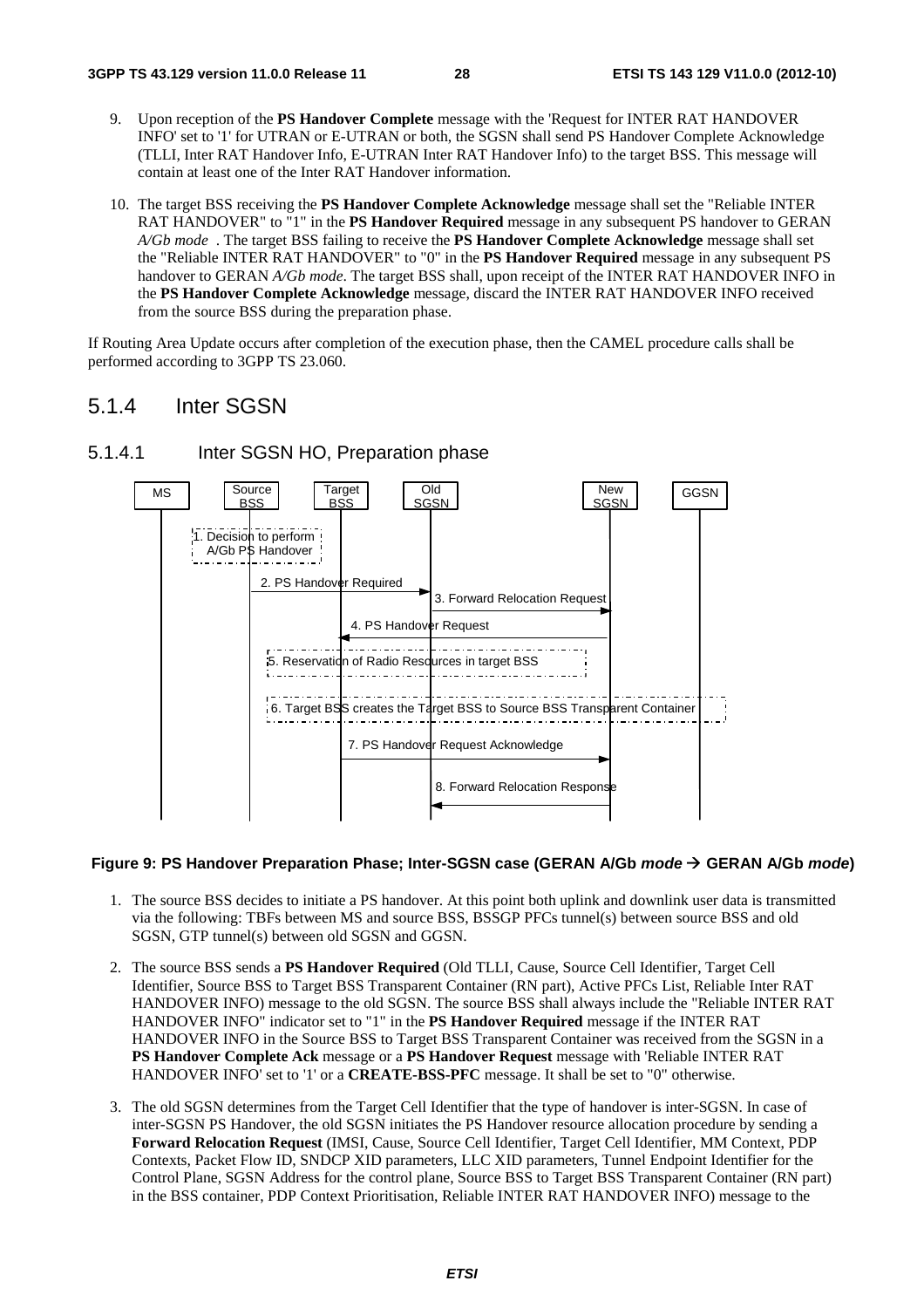new SGSN. The old SGSN sends all active PDP contexts to the new SGSN indicating the PFIs and the XID parameters related to those PDP contexts. Each PDP context contains the GGSN Address for the User Plane and the Uplink TEID for Data (to this GGSN Address and Uplink TEID for Data the old SGSN and the new SGSN send uplink packets).

The MM context contains security related information, e.g. used ciphering algorithm and ciphering key as decribed in 3GPP TS 29.060 [11]. The relation between GSM and UMTS security parameters is defined in 3GPP TS 33.102 [27].

The Ciphering key used by the old SGSN is reused by the new SGSN until a new authentication procedure is performed (see clause 5.1.4.2, bullet 13).

If the new SGSN does not support the indicated ciphering algorithm, the new SGSN has to select a new ciphering algorithm. This new algorithm will be sent transparently from the new SGSN to the MS. The IOV-UI parameter generated in the new SGSN and used as input to the ciphering procedure will also be transferred transparently from the new SGSN to the MS.

When the new SGSN receives the **Forward Relocation Request** message it extracts from the PDP Contexts the associated NSAPIs, SAPIs and PFIs to be used in the new SGSN. In case when the new SGSN does not support the same SAPI and PFI indicated by the old SGSN for a certain NSAPI, the new SGSN shall continue the PS handover procedure only for those NSAPIs for which it can support the same PFI and SAPI as the old SGSN and for which it can allocate resources. All PDP contexts for which no resources are allocated by the new SGSN or for which it cannot support the same SAPI and PFI (i.e. the corresponding NSAPIs are not addressed in the **Forward Relocation Response** message of the target SGSN), are maintained in the new SGSN and the related SAPIs and PFIs are kept. When this occurs the packet data transfer corresponding to PDP Contexts for which new SAPI and PFI values are needed are suspended. These PDP contexts may be modified or deactivated by the new SGSN via explicit SM procedures upon the completion of the routing area update (RAU) procedure. When the required PDP, MM, SNDCP and LLC contexts are established and the mapping between NSAPI, SAPI and PFI for each of these PDP Contexts is established, the corresponding packet data transfer can continue.

If for a given PDP Context the new SGSN does not receive a PFI from the old SGSN, it shall not request the target BSS to allocate TBF resources corresponding to that PDP Context.

If none of the PDP Contexts forwarded from the old SGSN has a valid PFI allocated the new SGSN shall consider this as a failure case and the request for PS handover shall be rejected.

The old SGSN shall indicate the current XID parameter settings (i.e. those used at the old SGSN) to the new SGSN. If the new SGSN can accept all XID parameters as indicated by the old SGSN, the new SGSN shall create a NAS container for PS HO indicating 'Reset to the old XID parameters'.

NOTE 1: 'Reset to the old XID parameters' means that the LLC and SNDCP layer are reset, except for the LLC XID parameters and SNDCP XID parameters which are re-initialized to the latest negotiated values, and the negotiated compression entities which are re-initialized.

NOTE 2: void

Otherwise the new SGSN shall create a NAS container for PS HO indicating Reset (i.e. reset to default parameters).

If received in a **PS Handover Required** message, the old SGSN shall forward the "Reliable INTER RAT HANDOVER INFO" indicator to the new SGSN in the **Forward Relocation Request** message.

- 4. The new SGSN sends a **PS Handover Request** (Local TLLI, Cause, IMSI, Source Cell Identifier, Target Cell Identifier, Source BSS to Target BSS Transparent Container (RN part), PFCs To Be Set Up List, NAS container for PS HO, Reliable Inter RAT HANDOVER INFO) message to the target BSS. The new SGSN shall not request resources for PFCs associated with PDP contexts with a maximum bit rate for uplink and downlink of 0 kbit/s or for which the Activity Status Indicator within the PDP Context indicates that no active PFC exists on the source side.
- NOTE 3: The BSS PFCs required to be set up are downloaded to the target BSS from the new SGSN, i.e. all information required for PFC creation.
- 5. Based upon the ABQP for each PFC the target BSS makes a decision about which PFCs to assign radio resources. The algorithm by which the BSS decides which PFCs that need resources is implementation specific.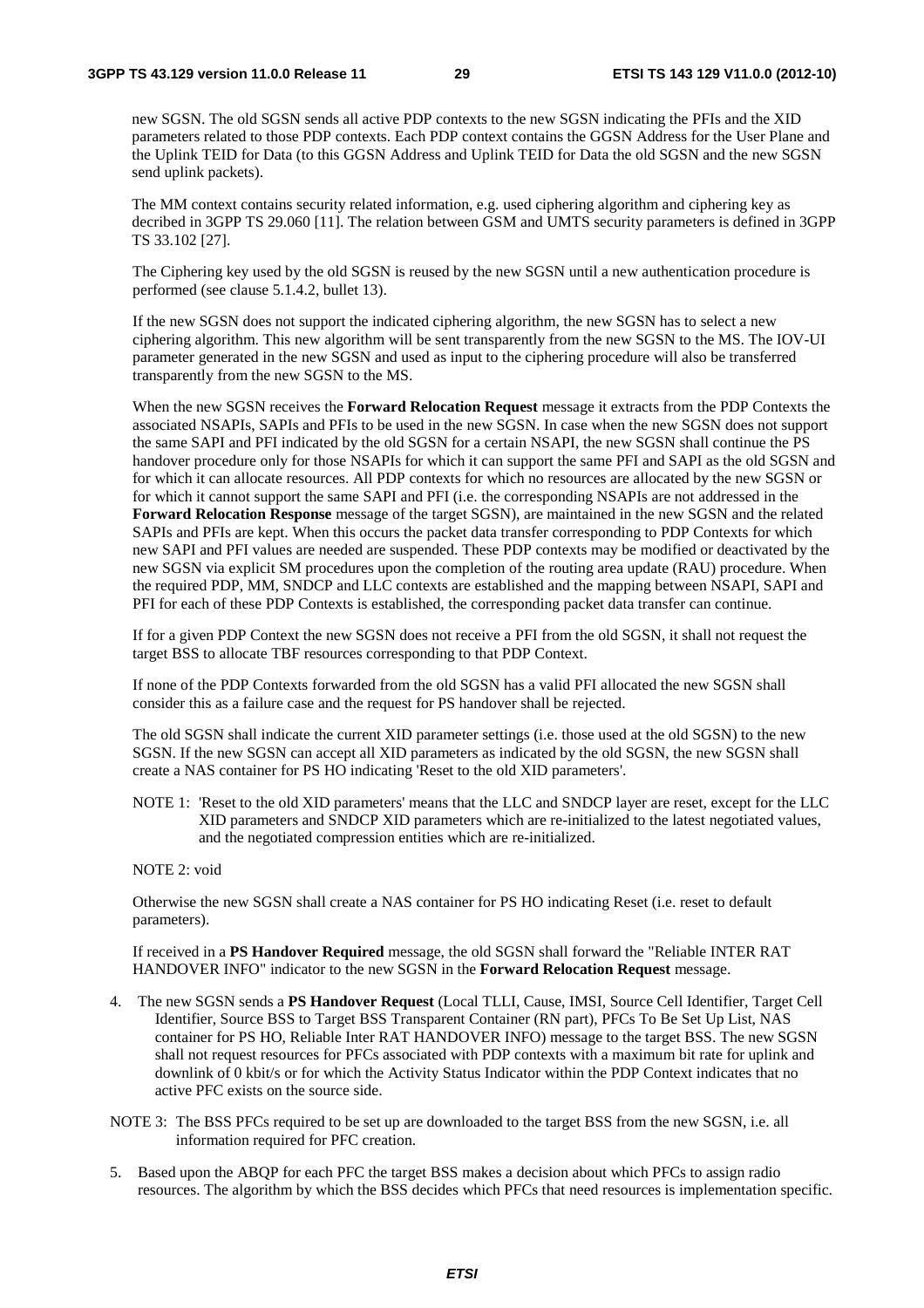Due to resource limitations not all downloaded PFCs will necessarily receive resource allocation. The target BSS allocates TBFs for each PFC that can be accommodated by the target BSS.

- 6. The target BSS shall prepare the Target BSS to Source BSS Transparent Container which contains a PS Handover Command including the CN part (NAS container for PS HO) and the RN part (PS Handover Radio Resources).
- 7. The target BSS shall send the **PS Handover Request Acknowledge** (Local TLLI, List of Set Up PFCs, Target BSS to Source BSS Transparent Container) message to the new SGSN. Upon sending the **PS Handover Request Acknowledge** message the target BSS shall be prepared to receive downlink LLC PDUs from the new SGSN for the accepted PFCs.
- 8. When the new SGSN receives the **PS Handover Request Acknowledge** message the **Forward Relocation Response** (Cause, List of Set Up PFCs, Target BSS to Source BSS Transparent Container in the BSS Container, Tunnel Endpoint Identifier Control Plane, SGSN Address for the control plane, Tunnel Endpoint Identifier Data II) message is sent from the new SGSN to the old SGSN. This message indicates that the new SGSN is ready to receive packets forwarded from the old SGSN. If the target BSS or the new SGSN failed to allocate resources this shall be indicated in the message. The Tunnel Endpoint Identifier Data II, one information for each PDP context, contains the tunnel endpoint of the new SGSN and the IP address of the new SGSN for data forwarding from the old to the new SGSN.

 The new SGSN activates the allocated LLC/SNDCP engines as specified in 3GPP TS 44.064 [21] for an SGSN originated Reset or 'Reset to the old XID parameters'.

 When the old SGSN receives the **Forward Relocation Response** message and it decides to proceed with the handover, the preparation phase is finished and the execution phase will follow.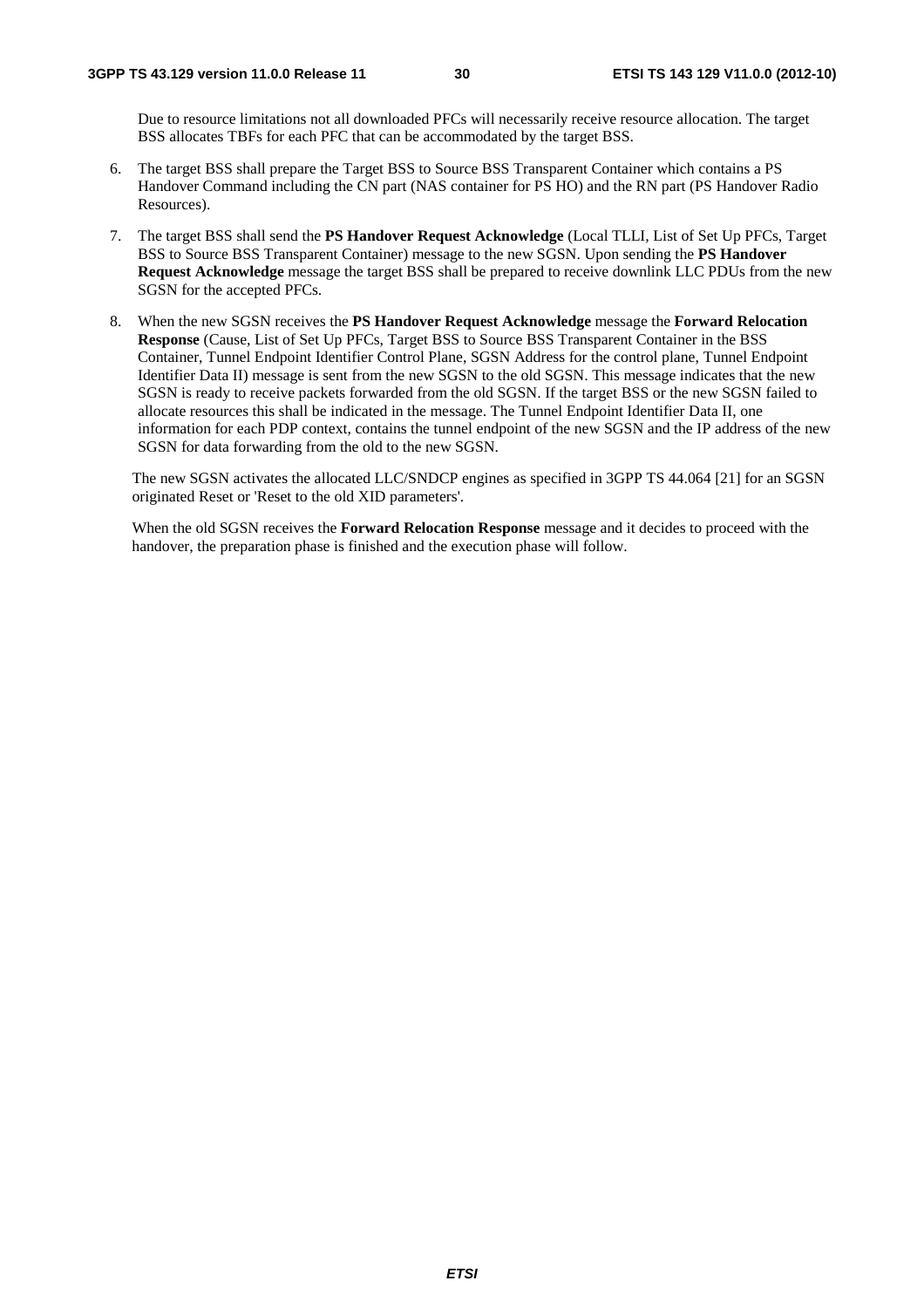



#### **Figure 10: PS Handover Execution Phase; Inter-SGSN case (GERAN A/Gb** *mode*  **GERAN A/Gb** *mode***)**

- 1. The old SGSN continues to receive GTP packets from the GGSN (via GTP) and forwards the associated PDU payload to the MS via the source BSS.
- 2. If a Tunnel Endpoint is available the old SGSN may, based on QoS, start N-PDU relay and duplication to the new SGSN.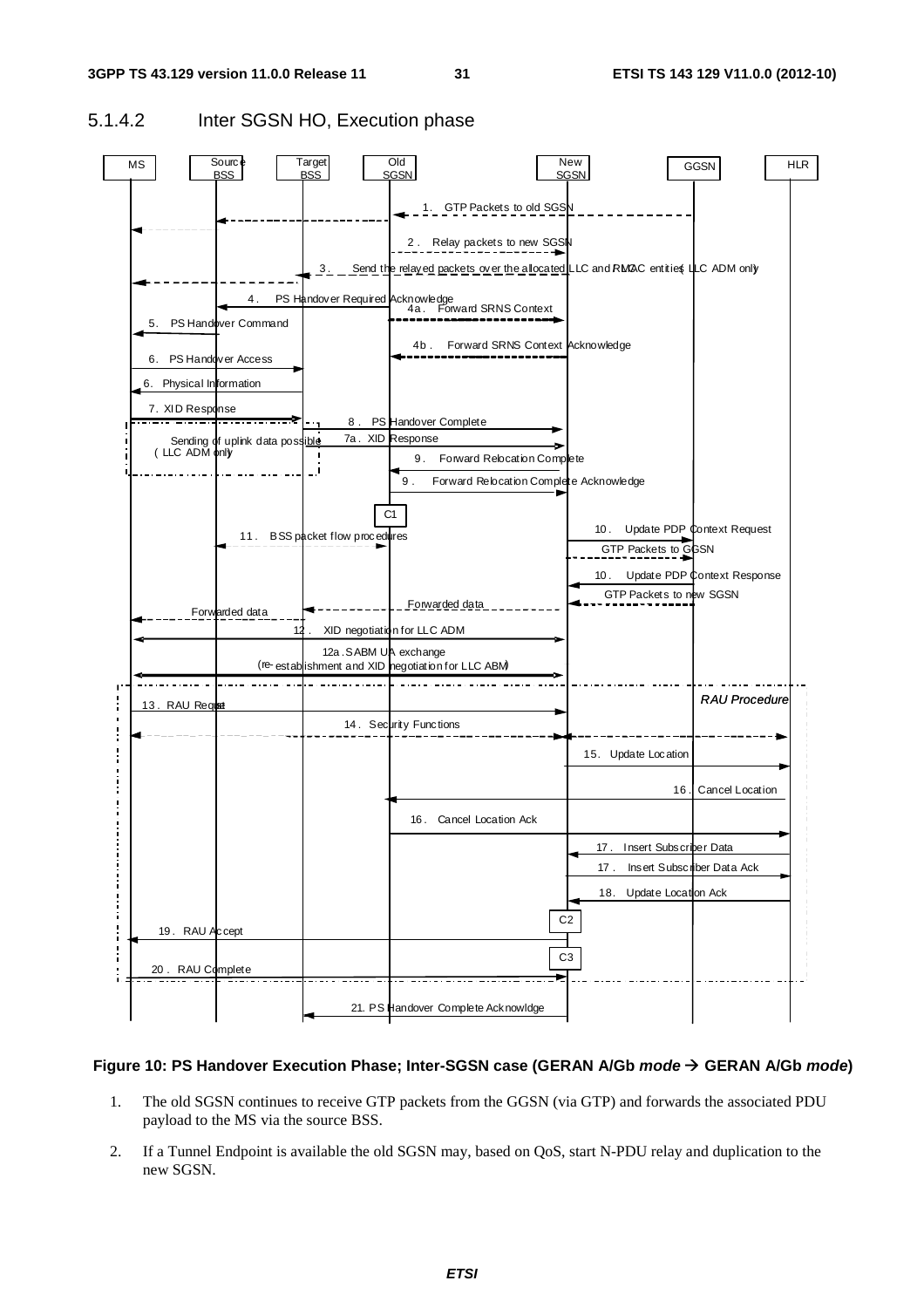- For PDP context which uses LLC ADM in the old SGSN all new downlink N-PDUs received after completion of the PS handover preparation phase are relayed to the new SGSN. All such N-PDUs are encapsulated in a GTP-PDU when transmitted to the new SGSN.
- NOTE 1: The order of steps, starting from step 2 onwards, does not necessarily reflect the order of events. For instance the old SGSN may start data forwarding (step 2), send the **PS Handover Required Acknowledge** message (step 4) and send the **Forward SRNS Context** message (step 4a) almost simultaneously.
- 3. The new SGSN may, based on QoS, proceed with the packet handling as follows:
	- For PDP context(s) which uses LLC ABM the new SGSN stores the N-PDUs associated with their number into the SNDCP queue. Data transfer prior the exchange of N-PDU SNs is not possible.
	- For PDP context(s) which uses LLC ADM the new SGSN either
		- a. forwards the received downlink N-PDUs to the target BSS;
		- b. stores the received data into the SNDCP queue for e.g. the PDU lifetime;
		- c. discards the received data until e.g. reception of the **PS Handover Complete** message.

 If the new SGSN forwards downlink packets to the target BSS, the target BSS may start a blind transmission of downlink user data towards the MS over the allocated radio channels.

4. The old SGSN continues the PS Handover procedure by sending a **PS Handover Required Acknowledge** (Old TLLI, PFCs Set Up List, Target BSS to Source BSS Transparent Container (PS Handover Command with RN part and CN part)) message to the source BSS.

 Before sending the **PS Handover Required Acknowledge** message, the old SGSN, based on QoS, may suspend downlink data transfer for any PDP contexts.

 Before sending the **PS Handover Command** message to the MS the source BSS, based on QoS, may try to empty the downlink BSS buffer for any BSS PFCs.

NOTE 2: Only PFI(s) for PFCs accepted by the target cell are included in the message.

4a. The old SGSN shall send the **Forward SRNS Context** (NSAPI, DL GTP-U number, UL GTP-U number) message to the new SGSN if there is at least one PDP context which requires "delivery order" to be preserved. NSAPI identifies the PDP context to which the GTP-U numbers apply. The **Forward SRNS Context** message is then acknowledged by the **Forward SRNS Context Acknowledge** message. The **Forward SRNS Context** message contains the sequence numbers of the GTP-PDU next to be transmitted in the uplink and downlink direction. After the **Forward SRNS Context** message is sent, further uplink N-PDUs received by the old SGSN from the source BSS, relative to a PDP context which requires "delivery order" to be preserved, shall not be forwarded to the GGSN.

 The GTP-U sequence numbers are only sent by the old SGSN for PDP context(s) requiring delivery order (QoS profile) to be preserved. If delivery order is to be preserved (QoS) profile), consecutive GTP-PDU sequence numbering shall be maintained through the lifetime of the PDP context(s).

 Therefore, during the entire PS Handover procedure for the PDP context(s) using delivery order required (QoS profile), the responsible GTP-U entities (SGSNs and GGSN) shall assign consecutive GTP-PDU sequence numbers to user packets belonging to the same PDP context uplink and downlink, respectively.

5. The source BSS sends the **PS Handover Command** (RN part, CN part) message to the MS by interrupting the transmission of LLC PDUs on any of the downlink TBFs. The RN part and the CN part are transparent information to the BSS. Following the transmission of this signalling message the source BSS may resume LLC PDU transmission until it either has no more LLC PDUs to send or the PFC is released. Upon reception of the **PS Handover Command** message the MS is not required to continue data reception in the source cell. Upon reception of the **PS Handover Command** message the MS shall suspend the uplink transmission of user plane data. The MS management of uplink N-PDUs following the reception of the **PS Handover Command** message is as follows: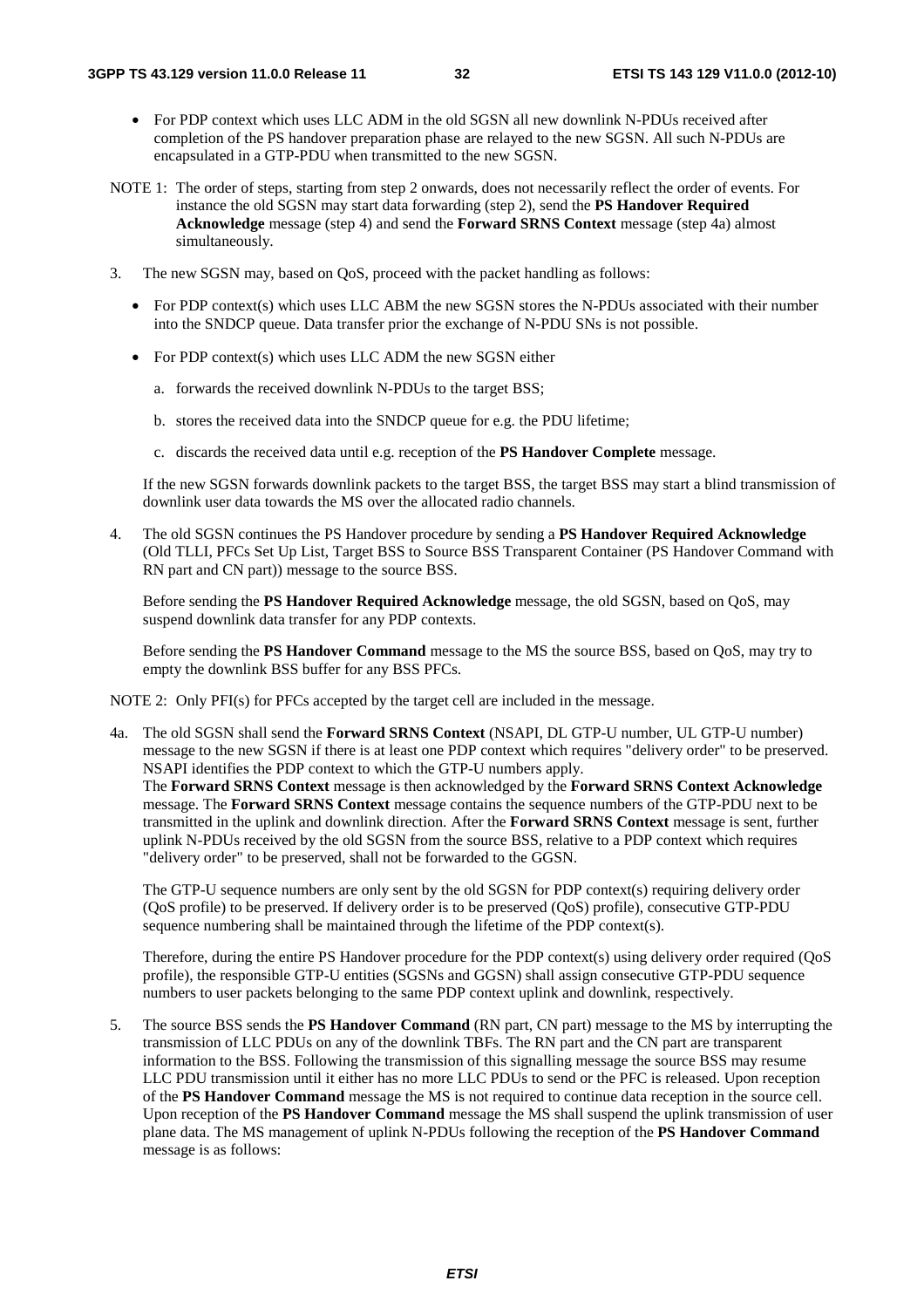- All uplink packets associated with a PFC receiving handover treatment that have not yet been fully transmitted may be buffered depending on the QoS class. If the buffered uplink packets are transmitted in the new cell, they need to be ciphered using the new IOV-UI after the handover.
- Subsequent uplink packets that become available for transmission following the reception of the **PS Handover Command** message might also be buffered depending on the QoS class.
- The MS may discard uplink packets during the link interruption to preserve the real-time properties.
- 6. The MS tunes to the radio channel and the timeslot allocated in the target cell by the target BSS and may send the **PS Handover Access** (Handover Reference) message in the form of four handover access bursts to the target BSS on the allocated channel. The **PS Handover Command** message indicates whether or not the MS shall send **PS Handover Access** message. The target BSS sends a **Packet Physical information** message to the MS containing the timing advance for the MS to synchronise.
- NOTE 3: In the case of pre-synchronised handover the MS may receive the timing advance information to use in uplink in the target cell in the **PS Handover Command** message (if no timing advance information is included, the mobile station uses a default timing advance in the target cell). In a pre-synchronised or synchronised handover the **Packet Physical Information** message is not sent in the target cell.
- 7./7a. After accessing the cell using access bursts and receiving timing advance information from the BSS in step 6, the MS processes the NAS container and then sends one **XID Response** message to the new SGSN . The MS sends this message immediately after receiving the **Packet Physical Information** message or, in a synchronised or pre-synchronised handover, immediately if the **PS Handover Access** message is not required to be sent (see Section 6.2).

Upon sending the XID Response message the MS shall resume the user data transfer only for those NSAPIs for which there are radio resources allocated in the target cell. For NSAPIs using LLC ADM for which radio resources were not allocated in the target cell, the MS may request for radio resources using the legacy procedures.

- NOTE 4: If the new SGSN indicated Reset (i.e. reset to default parameters) in the NAS container for PS HO included in the PS Handover Command, in order to avoid collision cases the mobile station may avoid triggering XID negotiation for any LLC SAPI used in LLC ADM, but wait for the SGSN to do so (see bullet 12). In any case the mobile station may avoid triggering XID negotiation for any LLC SAPI used in LLC ABM, but wait for the SGSN to do so (see bullet 12a).
- 8. Upon reception of the first correct RLC/MAC block (sent in normal burst format) from the MS the target BSS sends a **PS Handover Complete** (Local TLLI, IMSI, Request for Inter RAT Handover Info) message to inform the new SGSN that the MS has arrived in the target cell. Each uplink N-PDU received by the new SGSN via the target BSS is then forwarded directly to the GGSN. The target BSS that supports inter-RAT PS handover to UTRAN shall request the INTER RAT HANDOVER INFO from the SGSN if the "Reliable INTER RAT HANDOVER INFO" is missing or set to "0" in **the PS Handover Request** message or if it has not received the INTER RAT HANDOVER INFO as part of the Source BSS to Target BSS transparent container. The target BSS shall request the E-UTRAN INTER RAT HANDOVER INFO from the SGSN if it supports inter-RAT PS handover to E-UTRAN and if it is missing the E-UTRAN INTER RAT.
- 9. Upon receiving the **PS Handover Complete** message**,** the new SGSN sends a **Forward Relocation Complete** message to the old SGSN. The old SGSN responds with a **Forward Relocation Complete Acknowledge** message. Upon the reception of the **Forward Relocation Complete** message the old SGSN starts a packet forwarding timer. The old SGSN stops forwarding of data to the new SGSN after the packet forwarding timer expires.
- 10. The new SGSN sends an **Update PDP Context Request** (New SGSN Address, TEID, QoS Negotiated) message to the GGSN concerned. The GGSN updates the PDP context fields and returns an **Update PDP Context Response** (TEID) message. From now on the GGSN sends new incoming downlink IP packets to the new SGSN instead of to the old SGSN.
- 11. After the reception of the **Forward Relocation Complete** message the old SGSN deletes to BSS packet flow context towards the old cell. The source BSS initiates the release of the radio resources in the source cell.
- 12. If the new SGSN indicated Reset (i.e. reset to default parameters) in the NAS container for PS HO included in the PS Handover Command, then on receipt of the **PS Handover Complete** message the new SGSN initiates an LLC/SNDCP XID negotiation for each LLC SAPI used in LLC ADM. In this case if the SGSN wants to use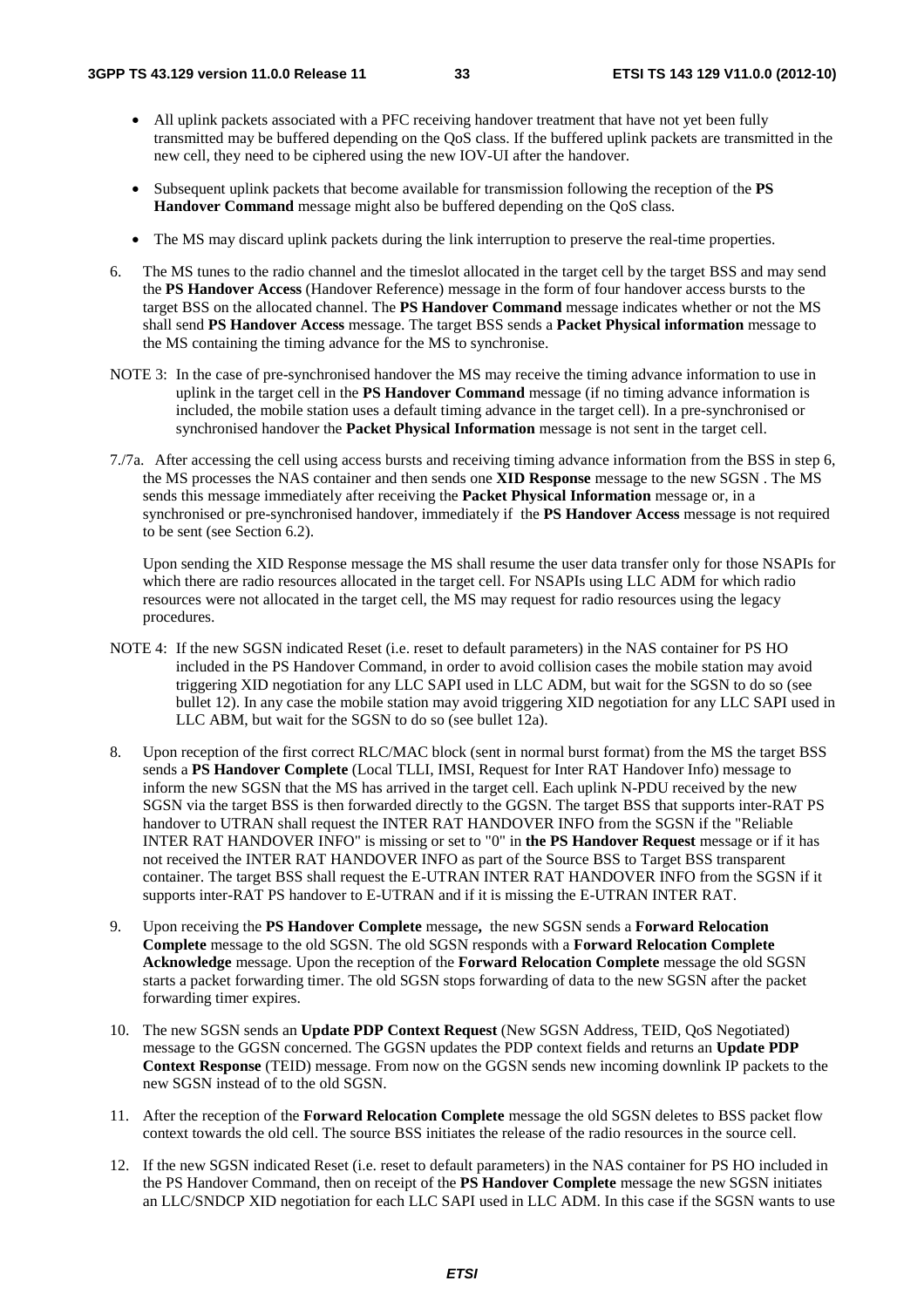the default parameters, it shall send an empty XID Command. If the new SGSN indicated 'Reset to the old XID parameters' in the NAS container for PS HO, no further XID negotiation is required for LLC SAPIs used in LLC ADM only.

- 12a. The new SGSN re-establishes LLC ABM for the PDP contexts which use acknowledged information transfer. During the exchange of SABM and UA the SGSN shall perform LLC/SNDCP XID negotiation.
- 13. The MS sends a **Routing Area Update Request** message to the new SGSN informing it that the target cell belongs to a new routing area. The MS shall send this message immediately after message 7. The new SGSN knows that a handover has been performed for this MS and can therefore exclude the SGSN context procedures that normally are used within the RA Update procedure.
- 14. At this point the new SGSN may optionally invoke MS authentication (security function). The security function can be deferred and performed at any later time as well.
- NOTE 5: During an authentication procedure the SGSN has to suspend the downlink transmission of user data.
- 15. The new SGSN informs the HLR of the change of SGSN by sending **Update Location** (SGSN Number, SGSN Address, IMSI) message to the HLR.
- 16. The HLR sends **Cancel Location** (IMSI, Cancellation Type) message to the old SGSN with Cancellation Type set to Update Procedure. The old SGSN acknowledges with a **Cancel Location Acknowledge** (IMSI) message. This message allows the old SGSN to know when to release the inter-SGSN tunnel.
- 17. The HLR sends **Insert Subscriber Data** (IMSI, GPRS subscription data) message to the new SGSN. The new SGSN validates the MS presence in the (new) RA. If all checks are successful then the new SGSN constructs an MM context for the MS and returns an **Insert Subscriber Data Acknowledge** (IMSI) message to the HLR. This message allows the new SGSN to know when to release the inter-SGSN tunnel.
- 18. The HLR acknowledges the Update Location by sending an **Update Location Acknowledge** (IMSI) message to the new SGSN.
- 19. The new SGSN validates the MS presence in the new RA. If the MS is allowed to be attached in this RA, the SGSN updates the MM context for and sends a **Routing Area Update Accept** (P-TMSI, TMSI, P-TMSI signature, Receive N-PDU number) message to the MS. The Receive N-PDU Number contains the acknowledgements for each acknowledged-mode NSAPI used by the SGSN, thereby confirming all mobileoriginated N-PDUs successfully transferred before the start of the PS handover procedure.
- 20. The MS confirms the re-allocation of the new P-TMSI by responding the SGSN with a **Routing Area Update Complete (**Receive N-PDU number) message. The MS derives a new local TLLI from the new P-TMSI using current MM procedures. The Receive N-PDU Number contains the acknowledgements for each acknowledged-mode NSAPI used by the MS, thereby confirming all mobile-terminated N-PDUs successfully transferred before the start of the handover procedure. If Receive N-PDU Number confirms reception of N-PDUs that were forwarded from the old SGSN, these N-PDUs shall be discarded by the new SGSN.

The following CAMEL procedure calls shall be performed (see referenced procedures in TS 23.078 [8b])

C1) CAMEL GPRS PDP Context Disconnection, CAMEL GPRS Detach and CAMEL PS Notification.

They are called in the following order:

- The CAMEL\_GPRS\_PDP\_Context\_Disconnection procedure is called several times: once per PDP context. The procedure returns as result "Continue".
- Then the CAMEL\_GPRS\_Detach procedure is called once. The procedure returns as result "Continue".
- Then the CAMEL\_PS\_Notification procedure is called once. The procedure returns as result "Continue".
- C2) CAMEL GPRS Routeing Area Update Session and CAMEL PS Notification.

They are called in the following order:

- The CAMEL\_GPRS\_Routeing\_Area\_Update\_Session procedure is called. The procedure returns as result "Continue".
- Then, the CAMEL\_PS\_Notification procedure is called. The procedure returns as result "Continue".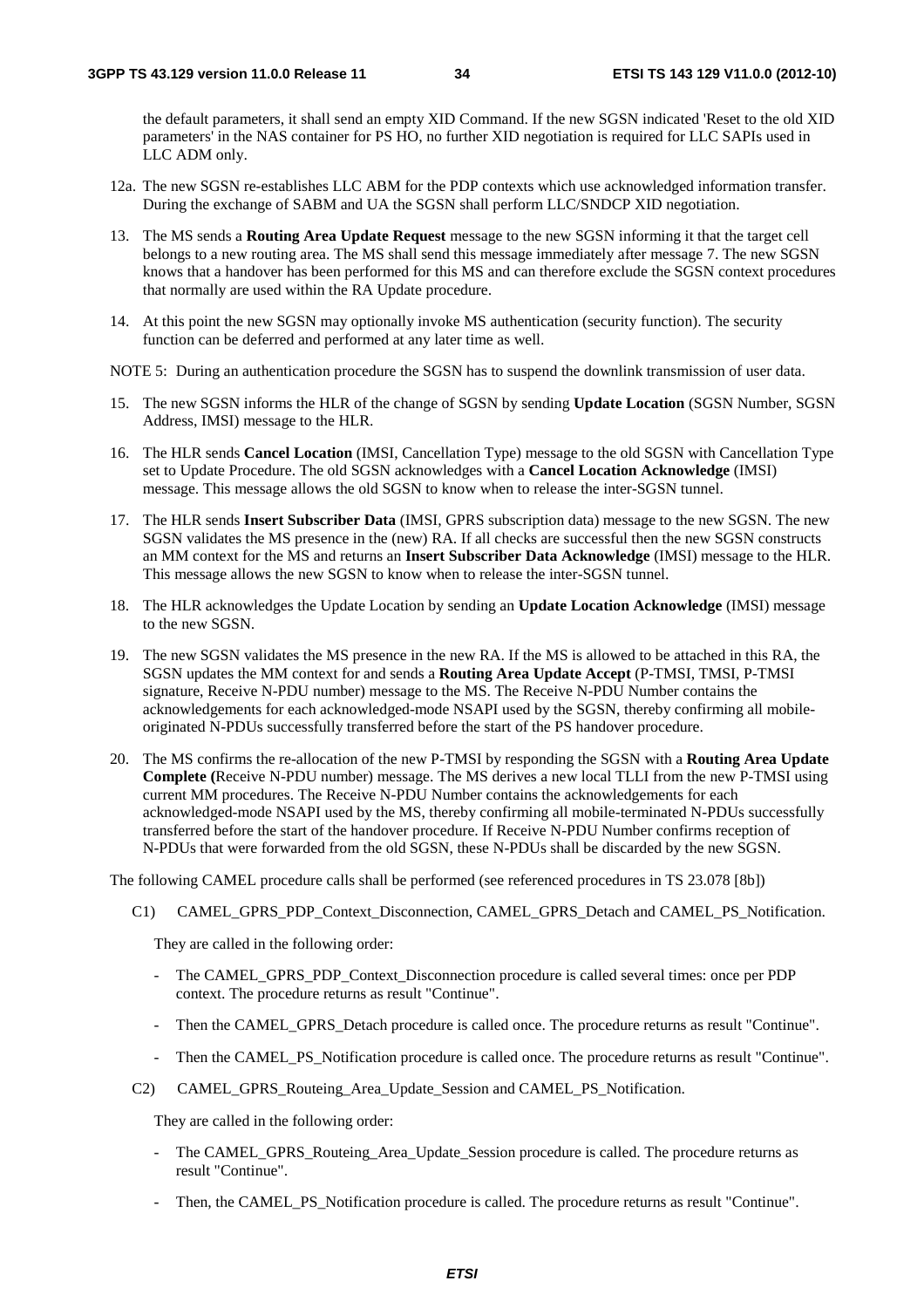C3) CAMEL GPRS Routeing Area Update Context.

This procedure is called several times: once per PDP context. It returns as result "Continue".

For C2 and C3: refer to Routing Area Update procedure description in 3GPP TS 23.060.

- 21. Upon reception of the **PS Handover Complete** message with the 'Request for Inter RAT Handover Info' set to '1' for UTRAN or E-UTRAN or both, the SGSN shall send **PS Handover Complete Acknowledge** (TLLI, Inter RAT Handover Info, E-UTRAN Inter RAT Handover Info) message to the target BSS. This message will contain at least one of the Inter RAT Handover information.
- 22. The target BSS receiving the **PS Handover Complete Acknowledge** message shall set the "Reliable INTER RAT HANDOVER" to "1" in the **PS Handover Required** message in any subsequent PS handover to GERAN *A/Gb mode*. The target BSS failing to receive the **PS Handover Complete Acknowledge** message shall set the "Reliable INTER RAT HANDOVER" to "0" in the **PS Handover Required** message in any subsequent PS handover to GERAN *A/Gb mode*. The Target BSS shall, upon receipt of the INTER RAT HANDOVER INFO in the **PS Handover Complete Acknowledge** message, discard the INTER RAT HANDOVER INFO received from the source BSS during the preparation phase.

## 5.2 Inter-RAT/mode handover (GERAN A/Gb *mode* → UTRAN/ GERAN Iu *mode*)

- 5.2.1 Intra SGSN
- 5.2.1.1 Intra-SGSN GERAN A/Gb *mode* to UTRAN/GERAN Iu *mode* HO; Preparation phase



#### **Figure 11: PS Handover Preparation Phase; Inter-RAT/mode, Intra-SGSN case (GERAN A/Gb** *mode*  **UTRAN, GERAN Iu** *mode***)**

- 1. The source BSS decides to initiate a PS handover. At this point both uplink and downlink user data is transmitted via the following: TBFs between MS and source BSS, BSSGP PFCs tunnel(s) between the source BSS and 3G/2G SGSN, GTP tunnel(s) between the 3G/2G SGSN and GGSN.
- 2. The source BSS sends a **PS Handover Required** (TLLI, Cause, Source Cell Identifier, Target RNC Identifier, Source to Target Transparent Container, Active PFCs List) message to the SGSN.

If PS handover to a UTRAN CSG cell or Hybrid cell is required, the source BSS includes in addition to the Target RNC Identifier also the CSG Identifier in the **PS Handover Required** message to the SGSN. In case of PS handover to an UTRAN CSG cell the source BSS sets the Cell Access Mode field to 'CSG Cell' in the CSG Identifier. In case of PS handover to an UTRAN hybrid cell the source BSS sets the Cell Access Mode field to 'Hybrid Cell' in the CSG Identifier.

Upon reception of the **PS Handover Required** message containing a CSG Identifier with the Cell Access Mode field set to 'CSG cell', the 3G/2G SGSN performs the access control according to the CSG Subscription List of that MS. If the MS is allowed to access the target cell, the 3G/2G SGSN continues the PS handover to the target RNC. If the MS is not allowed to access the target cell, the 3G/2G SGSN sends the **PS Handover Required**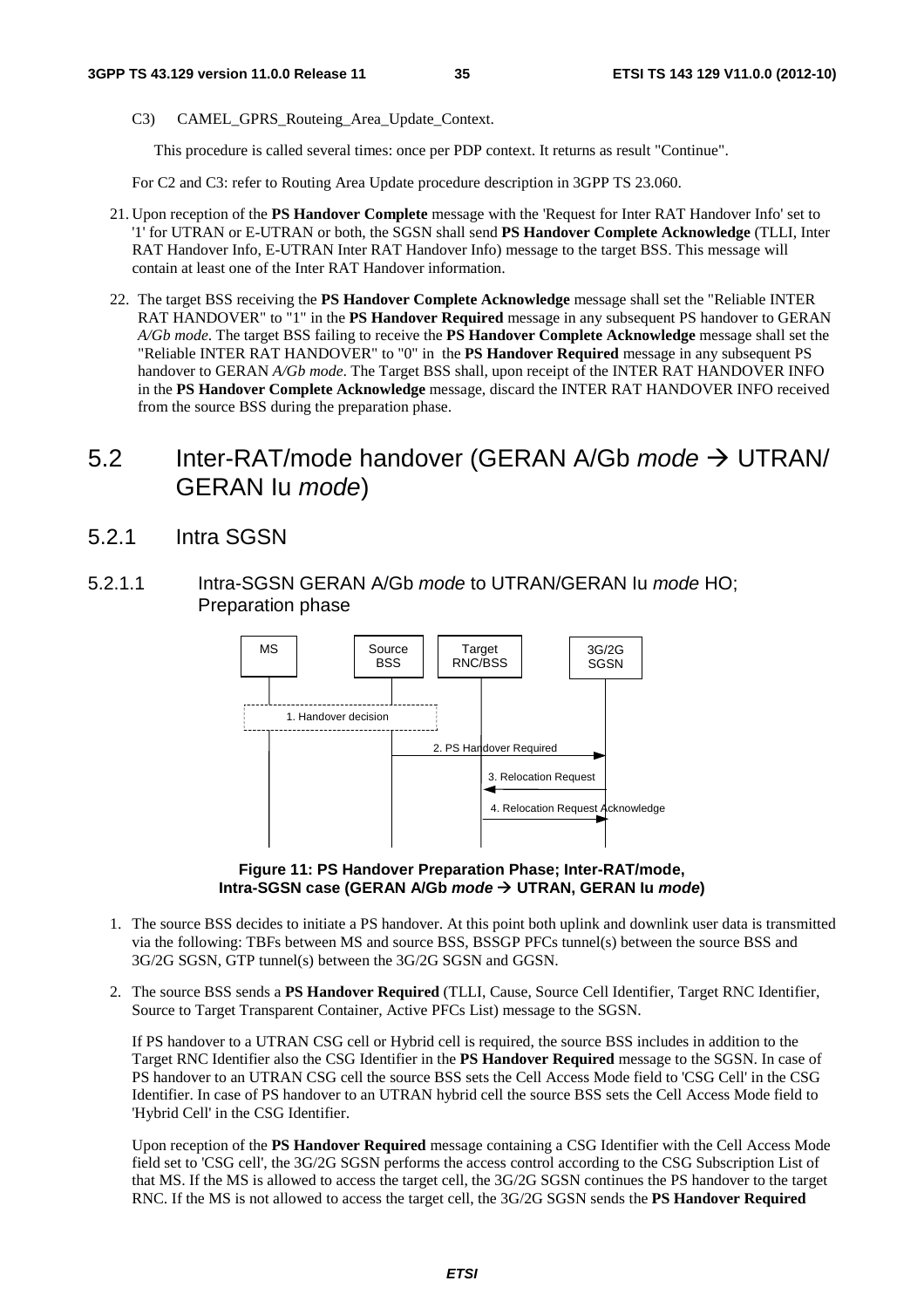**Negative Acknowledge** message with an appropriate cause value indicating invalid CSG cell to the source BSS. If the **PS Handover Required** message contains a CSG Identifier with the Cell Access Mode field set to 'Hybrid Cell', the 3G/2G SGSN provides the membership status of the MS and the CSG Id to the target RNC (see 3GPP TS25.413).

3. The 3G/2G SGSN determines from the Target RNC Identifier that the type of handover is inter-RAT/mode handover. In case of Inter-RAT/Intra-SGSN PS handover, the 3G/2G SGSN constructs a **Relocation Request** (Permanent NAS Identity, Cause, CN Domain Indicator, Integrity protection information (i.e. IK and allowed Integrity Protection algorithms, Encryption information (i.e. CK and allowed Ciphering algorithms), RABs To Be Set Up List, Source to Target Transparent Container, Iu Signalling connection identifier, Global CN-ID, SNA Access Information, UESBI-Iu) message to the target RNC/BSS.

 For each RAB requested to be established, the RABs To Be Set Up List shall contain information such as RAB ID, RAB parameters, Transport Layer Address, and Iu Transport Association. The 3G/2G SGSN shall only request resources for RABs for which the corresponding PFC is included in the Active PFCs List. The RAB ID information element contains the NSAPI value, and the RAB parameters information element gives the QoS profile. The Transport Layer Address is the SGSN Address for user data, and the Iu Transport Association corresponds to the uplink Tunnel Endpoint Identifier Data. The SGSN may decide to establish a Direct Tunnel. In this case the SGSN provides to the target RNC the GGSN Address for User Plane and Uplink TEID for data.

 Ciphering and integrity protection keys are sent to the target RNC/BSS to allow data transfer to continue in the new RAT/mode target cell without requiring a new AKA (Authentication and Key Agreement) procedure. Information that is required to be sent to the MS (either in the **PS Handover Command** message or after the handover completion message) from RRC in the target RNC/BSS shall be included in the RRC message sent from the target RNC/BSS to the MS via the transparent container.

In the target RNC/BSS radio and Iu user plane resources are reserved for the accepted RABs.

In case of PS handover to a CSG cell, the 3G/2G SGSN includes also the CSG ID in the **Relocation Request**  message to the target RNC**.** 

In case of PS handover to a Hybrid cell, the 3G/2G SGSN includes also the CSG ID and CSG Membership Status in the **Relocation Request** message to the target RNC. **T**he target RNC may use the CSG Membership Status to perform differentiated treatment for CSG and non-CSG members (see 3GPP TS25.413).

4. The target RNC/BSS sends the **Relocation Request Acknowledge** (Target to Source Transparent Container, RABs setup list, RABs failed to setup list) message to the 3G/2G SGSN. Upon sending the **Relocation Request Acknowledge** message the target RNC/BSS shall be prepared to receive downlink GTP PDUs from the 3G/2G SGSN for the accepted RABs.

 Each RAB to be setup is defined by a Transport Layer Address, which is the target RNC/BSS Address for user data, and the Iu Transport Association, which corresponds to the downlink Tunnel Endpoint Identifier for user data.

NOTE: The information to be included in the containers differs for UTRAN and GERAN Iu mode. For UTRAN, the information included in the container is related to RAB setup and other IE similar to those in the **Handover to UTRAN** message defined in 3GPP TS 25.331 [17]. For GERAN Iu mode the **Radio Bearer Reconfiguration** message defined in 3GPP TS 44.118 [16] is the RRC message to be included.

 When the 3G/2G SGSN receives the **Relocation Request Acknowledge** message and it decides to proceed with the handover, the preparation phase is finished and the execution phase will follow.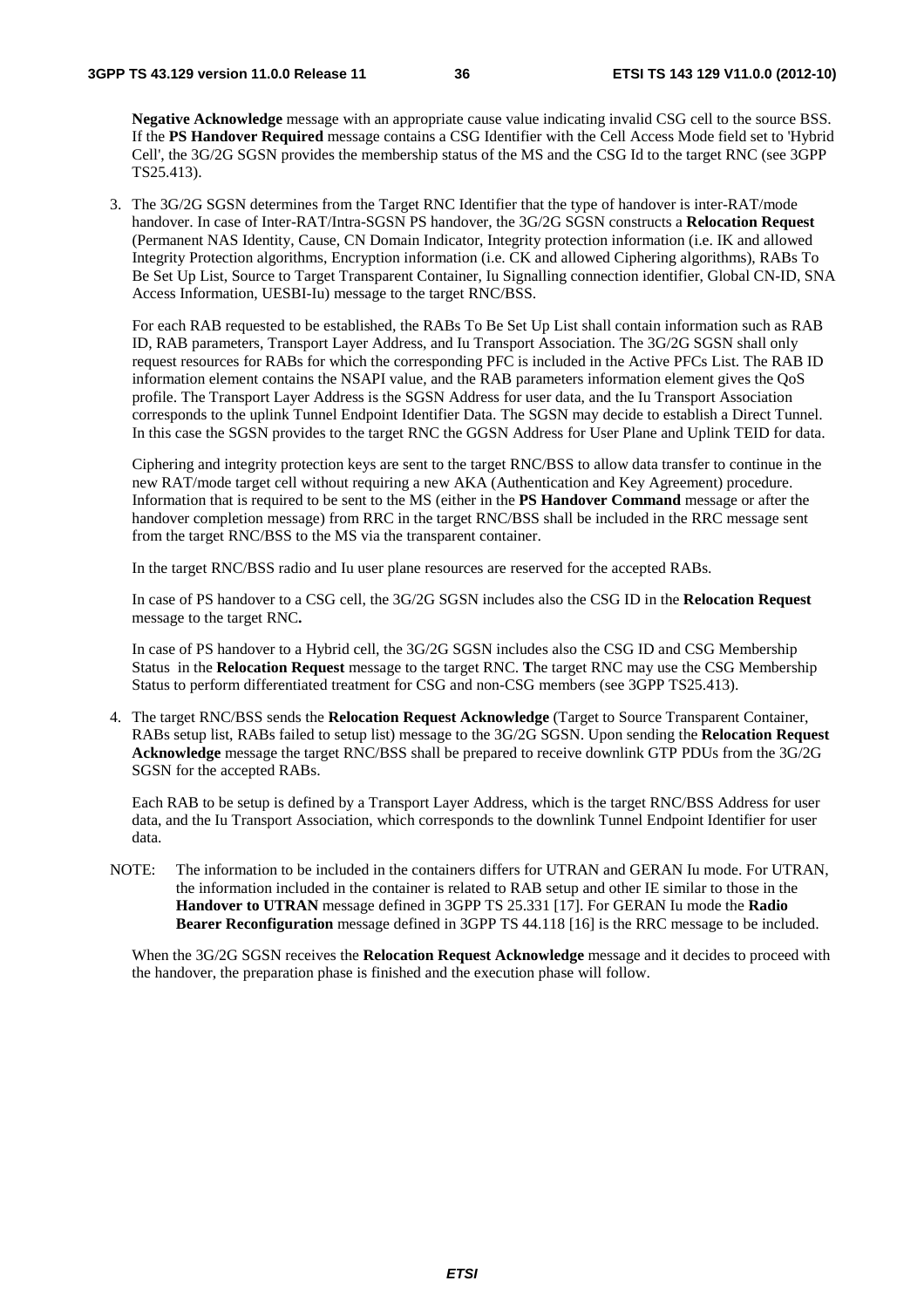5.2.1.2 Intra-SGSN GERAN A/Gb *mode* to UTRAN/GERAN Iu *mode* HO; Execution phase



**Figure 12: PS Handover Execution Phase; Inter-RAT/mode, Intra-SGSN case (GERAN A/Gb** *mode*  **UTRAN, GERAN Iu** *mode***)** 

- 1. The 3G/2G SGSN continues to receive IP packets from the GGSN (via GTP) and forwards the associated PDU payload to the MS via the source BSS.
- 2. When receiving the **Relocation Request Acknowledge** message the 3G/2G SGSN may, based on QoS, start downlink N-PDU relay and duplication to the target RNC/BSS if a Tunnel Endpoint is available as follows: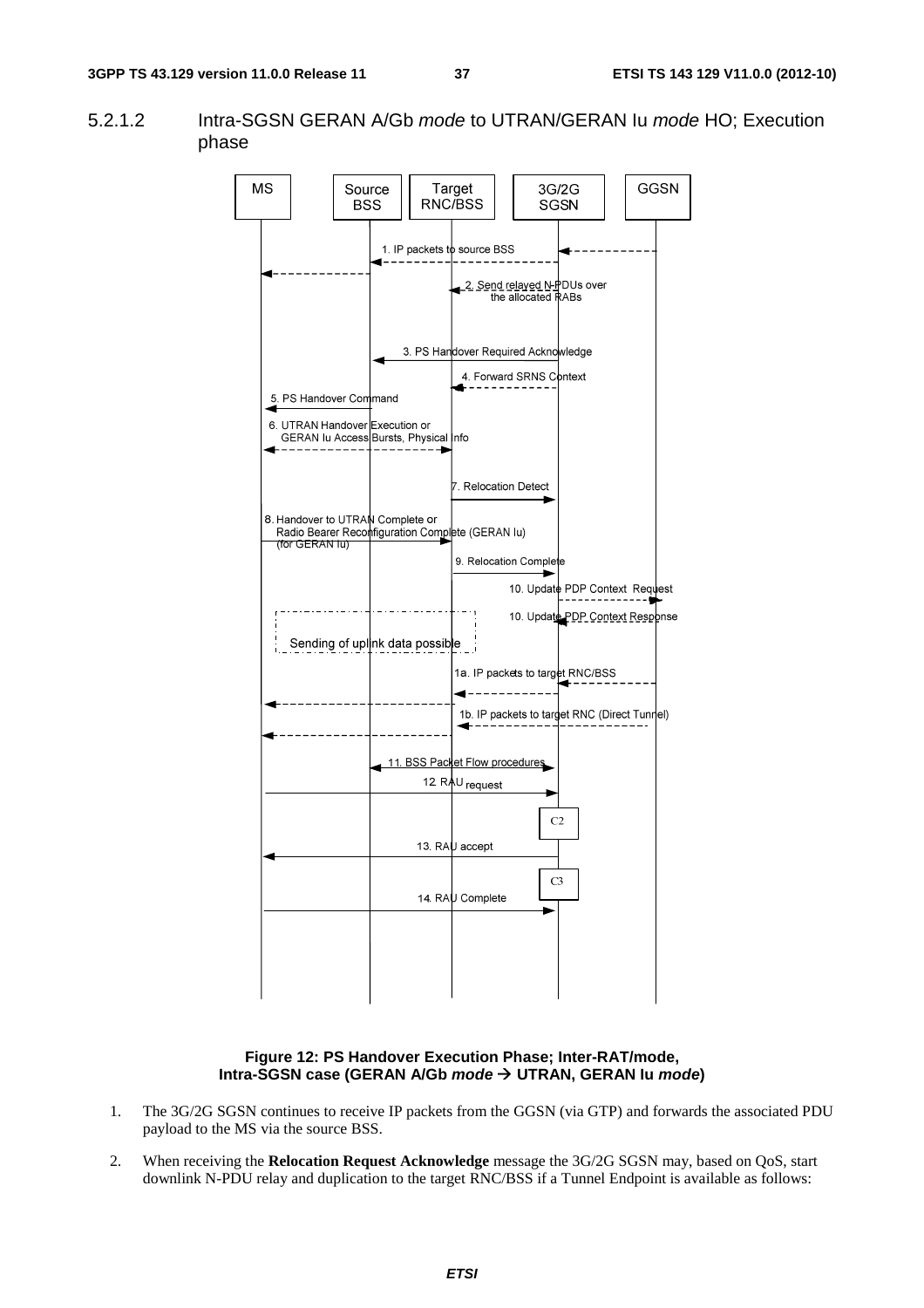- For PDP context, which uses LLC ADM, all new downlink N-PDUs received after completion of the PS handover preparation phase are relayed to the target RNC. All such N-PDUs are encapsulated in a GTP-PDU when transmitted to the target RNC/BSS.
- If the 3G/2G SGSN forwards downlink packets to the target RNC/BSS, the target RNC/BSS may start blind transmission of downlink user data towards the MS over the allocated radio channels.
- 3. The 3G/2G SGSN continues the PS Handover by sending a **PS Handover Required Acknowledge** (TLLI, List of Set Up PFCs, Target to Source Transparent Container) message to the source BSS.

 Before sending the **PS Handover Required Acknowledge** message, the 3G/2G SGSN, based on QoS, may suspend downlink data transfer for any PDP contexts.

 Before sending the **PS Handover Command** message to the MS the source BSS, based on QoS, may try to empty the downlink BSS buffer for any BSS PFCs.

4. The 3G/2G SGSN shall send the **Forward SRNS Context** (NSAPIDL GTP-U number, UL GTP-U number) message to the target RNC/BSS if there is at least one PDP context which requires "delivery order" to be preserved..NSAPI identifies the PDP context to which the GTP-U numbers apply The **Forward SRNS Context** message contains the sequence numbers of the GTP-PDU next to be transmitted in the uplink and downlink direction. After the **Forward SRNS Context** message is sent, further uplink N-PDUs received by the 3G/2G SGSN from the source BSS, relative to a PDP context which requires "delivery order" to be preserved, shall not be forwarded to the GGSN.

 The GTP-U numbers are only sent by the 3G/2G SGSN for PDP context(s) requiring delivery order (QoS profile) to be preserved. If delivery order is to be preserved (QoS) profile), consecutive GTP-PDU sequence numbering shall be maintained through the lifetime of the PDP context(s).

 Therefore, during the entire PS Handover procedure for the PDP context(s) using delivery order required (QoS profile), the responsible GTP-U entities (3G/2G SGSN, target RNC/BSS and GGSN) shall assign consecutive GTP-PDU sequence numbers to user packets belonging to the same PDP context uplink and downlink, respectively.

The target RNC/BSS proceed as follows:

• For RABs not requiring lossless PDCP the target RNC/BSS may, according the QoS profile of the PDP context, store the received data until it receives confirmation of MS presence in the target cell.

 The further target RNC/BSS behaviour is as specified in 3GPP TS 23.060 [19] (Combined Hard Handover and SRNS Relocation).

- 5. The source BSS sends the **PS Handover Command** message containing the **Handover to UTRAN Command** message (as it is specified in 3GPP TS 25.331 [17]) or **Radio Bearer Reconfiguration** message (as it is specified in 3GPP TS 44.118 [16]) to the MS by interrupting the transmission of LLC PDUs on any of the downlink TBFs. Following the transmission of this signalling message the source BSS may resume LLC PDU transmission until it either has no more LLC PDUs to send or the PFC is released. Upon reception of the **PS Handover Command** the MS is not required to continue data reception in the source cell. Upon reception of the **PS Handover Command** the MS shall suspend the uplink transmission of user plane data. MS management of uplink N-PDUs following the reception of the **PS Handover Command** message is as follows:
	- All N-PDUs associated with a PFC receiving handover treatment that have not yet been fully transmitted might be buffered depending on the QoS class.
	- Subsequent uplink N-PDUs that become available for transmission following the reception of the **PS Handover Command** message might also be buffered depending on the QoS class.
	- For real time services uplink N-PDUs may be discarded by the MS during the link interruption.
- NOTE: Any buffering should be performed before the data is passed to SNDCP in order to avoid header compression on N-PDUs such that data delivery in the target cell may begin from the correct point in the sequence.
- 6. MS is in the target cell and performs access to UTRAN as defined in 3GPP TS 25.331 [17] and to GERAN Iu mode as defined in 3GPP TS 44.118 [16].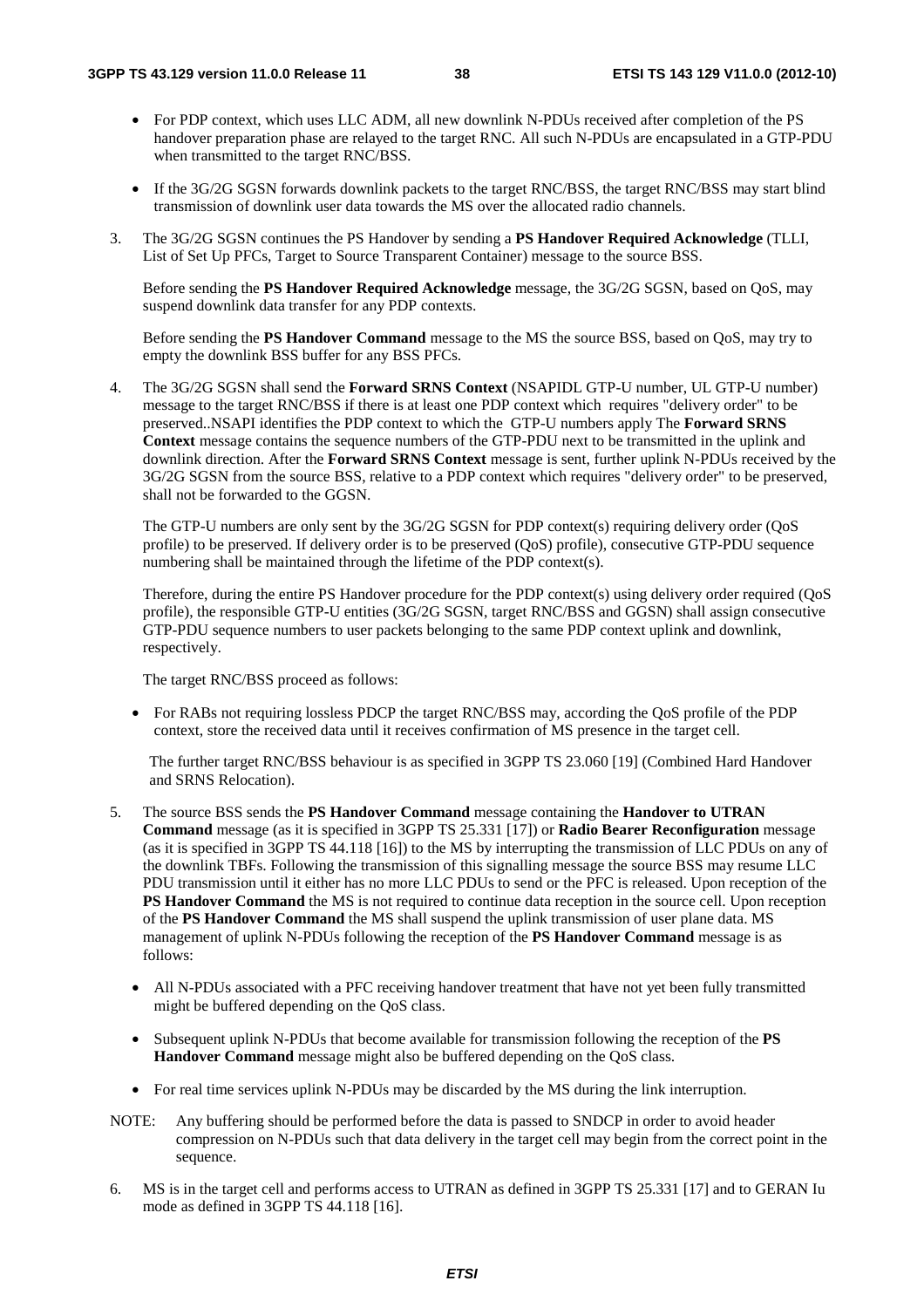- 7. The target RNC/BSS sends a **Relocation Detect** message to the 3G/2G SGSN to indicate that the MS is in the target cell. The message shall be sent when the relocation execution trigger is received. For SRNS relocation type "UE Involved", the relocation execution trigger may be received from the Uu interface; i.e. when the target RNC detects the MS on the lower layers. When the **Relocation Detect** message is sent, the target RNC shall start serving RNC operation.
- 8. In UTRAN, the MS sends **Handover to UTRAN Complete** {Message Type, UE Information elements (Start List, CN Domain Identity, Start), RB Information Elements (Count-C Activation Time)} message to the target RNC (see 3GPP TS 25.331 [17]).

 In GERAN Iu, the MS sends **Radio Bearer Reconfiguration Complete** {RRC Transaction Identifier, Integrity Check Info, Uplink Integrity Protection Activation Info, COUNT-C Activation Time, Radio Bearer Uplink Ciphering Activation Time Info, Mobile Observed Time Difference, Uplink Counter Synchronisation Info struct, START List, CN Domain Identity, START, RB with PDCP Information List, RB with PDCP Information} message to target BSS.

- 9. When the new source RNC-ID + S-RNTI are successfully exchanged with the MS, the target RNC/BSS shall send the **Relocation Complete** message to the new SGSN. The purpose of the Relocation Complete procedure is to indicate by the target RNC/BSS the completion of the relocation of the source BSS to the CN. After the reception of the **Relocation Complete** message the 3G/2G SGSN shall be prepared to receive data from the target RNC/BSS.
- 10. If the SGSN has established Direct Tunnel, the SGSN sends an **Update PDP Context Request** (RNC Address, TEID, QoS Negotiated, DTI) message to the GGSN concerned. The SGSN provides to the GGSN the RNC address for the User Plane and TEID for downlink data and shall include the DTI to instruct the GGSN to apply Direct Tunnel specific error handling procedure as defined in 3GPP TS 23.060 [19]. The GGSN updates the PDP context fields and returns an **Update PDP Context Response** (TEID) message. From now on the GGSN sends new incoming downlink IP packets to the target RNC instead of the SGSN.
- 11. The 3G/2G SGSN shall initiate PFC Management procedures towards the source cell in order to trigger the release of resources in the source cell.
- 12. The MS sends a **Routing Area Update Request** (Old RAI, Old P-TMSI signature, Update Type) message to the 3G/2G SGSN. This is done even if the target cell belongs to the same routing area as the source cell. The MS shall send this message immediately after message 8. The 3G/2G SGSN knows that a handover has been performed for this MS and can therefore exclude the SGSN context procedures which normally are used within the RA Update procedure.
- 13. The 3G/2G SGSN validates the MS presence in the new RA. If the MS is allowed to be attached in this RA, the 3G/2G SGSN updates the MM context for and sends a **Routing Area Update Accept** message to the MS.
- 14. The MS may respond to the SGSN with a **Routing Area Update Complete** message.

The following CAMEL procedure calls shall be performed (see referenced procedures in TS 23.078 [8b]):

C2) CAMEL GPRS Routeing Area Update Session and CAMEL PS Notification.

They are called in the following order:

- The CAMEL\_GPRS\_Routeing\_Area\_Update\_Session procedure is called. The procedure returns as result "Continue".
- Then, the CAMEL PS Notification procedure is called. The procedure returns as result "Continue".
- C3) CAMEL GPRS Routeing Area Update Context.

This procedure is called several times: once per PDP context. It returns as result "Continue".

For C2 and C3: refer to Routing Area Update procedure description in 3GPP TS 23.060.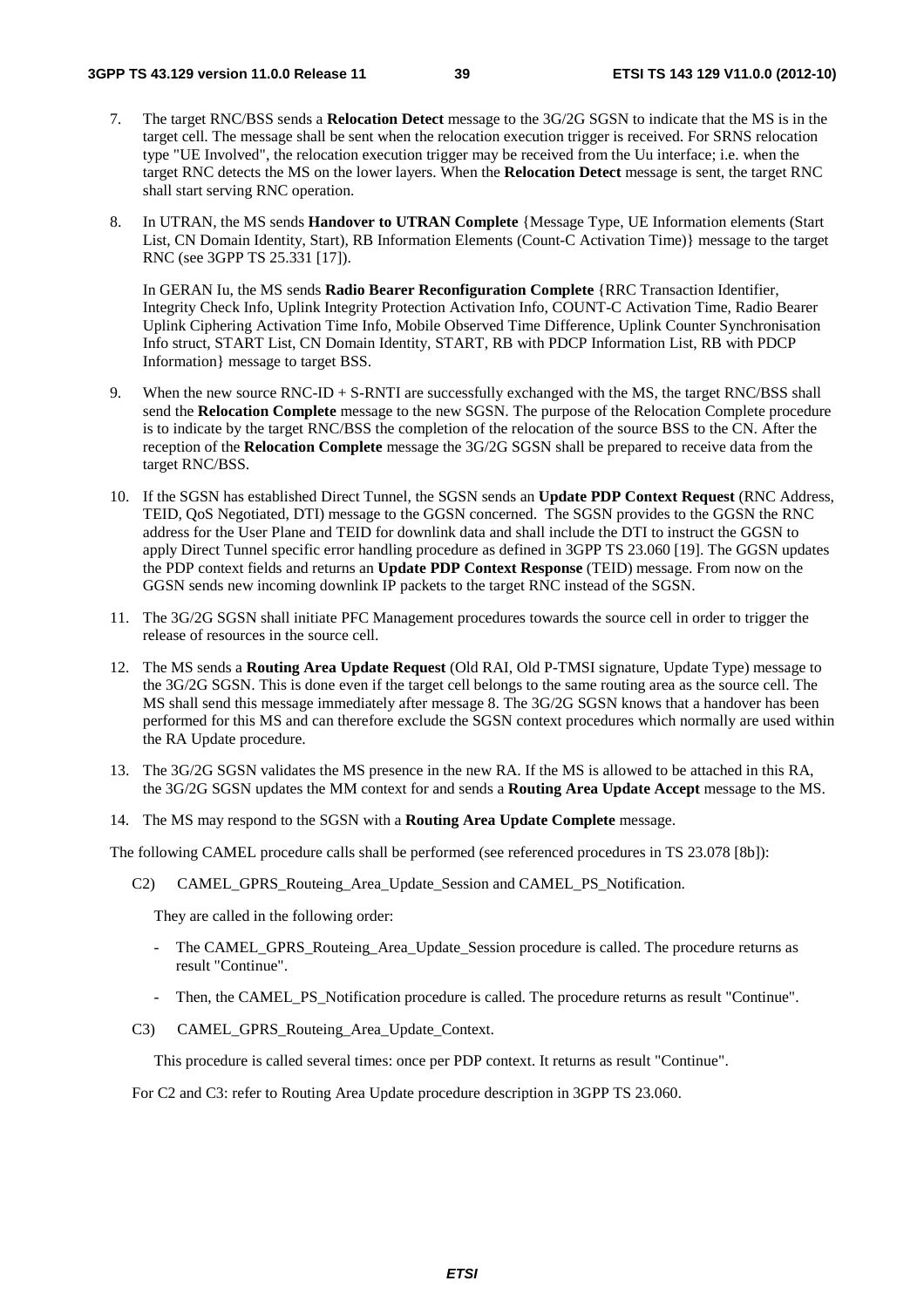### 5.2.2 Inter SGSN

### 5.2.2.1 Inter-SGSN GERAN A/Gb *mode* to UTRAN/GERAN Iu *mode* HO; Preparation phase



**Figure 13: PS Handover Preparation Phase; Inter-RAT/mode, Inter-SGSN case (GERAN A/Gb** *mode*  **UTRAN, GERAN Iu** *mode***)** 

- 1. The source BSS decides to initiate a PS handover. At this point both uplink and downlink user data is transmitted via the following: TBFs between MS and source BSS, BSSGP PFCs tunnel(s) between source BSS and old SGSN, GTP tunnel(s) between old SGSN and GGSN.
- 2. The source BSS sends a **PS Handover Required** (TLLI, Cause, Source Cell Identifier, Target RNC Identifier, Source to Target Transparent Container, Active PFCs List) message to the old SGSN.

If PS handover to a UTRAN CSG or Hybrid cell is required, the source BSS includes in addition to Target RNC Identifer also the CSG Identifier in the **PS Handover Required** message to the SGSN. In case of PS handover to an UTRAN CSG cell the source BSS sets the Cell Access Mode field to 'CSG Cell' in the CSG Identifier. In case of PS handover to an UTRAN hybrid cell the source BSS sets the Cell Access Mode field to 'Hybrid Cell' in the CSG Identifier.

Upon reception of the **PS Handover Required** message containing a CSG Identifier with the Cell Access Mode field set to 'CSG cell', the old SGSN performs the access control according to the CSG Subscription List of that MS. If the MS is allowed to access the target cell, the old SGSN continues the PS handover to the target side. If the MS is not allowed to access the target cell, the old SGSN sends the **PS Handover Required Negative Acknowledge** message with an appropriate cause value indicating invalid CSG cell to the source BSS. If the **PS Handover Required** message contains a CSG Identifier with the Cell Access Mode field set to 'Hybrid Cell', the old SGSN provides the membership status of the MS and the CSG Id to the target side (see 3GPP TS 25.413).

3. The old SGSN determines from the Target RNC Identifier that the type of handover is inter-RAT/mode handover. In case of inter-SGSN inter-RAT/mode PS handover the old SGSN initiates the relocation resource allocation procedure by sending a **Forward Relocation Request** (IMSI, Target Identification, MM Context, PDP Context, PDP Context Prioritisation, Tunnel Endpoint Identifier Control Plane, SGSN Address for Control plane, Source to Target Transparent Container in the UTRAN Transparent Container, RANAP Cause, Packet Flow ID, SNDCP XID parameters, LLC XID parameters, GCSI) message to the new SGSN.

 The old SGSN sends all active PDP Contexts to the new SGSN indicating the PFIs and the XID parameters related to those PDP Contexts. Each PDP context contains the GGSN Address for the User Plane and the Uplink TEID for Data (to this GGSN Address and Uplink TEID for Data the old SGSN and the new SGSN send uplink packets).

The MM context contains security related information, e.g. supported ciphering algorithms as described in 3GPP TS 29.060 [11]. The relation between GSM and UMTS security parameters is defined in 3GPP TS 33.102 [27]. Optionally the old SGSN sets the GCSI flag if the MM context contains GPRS CAMEL Subscription Information.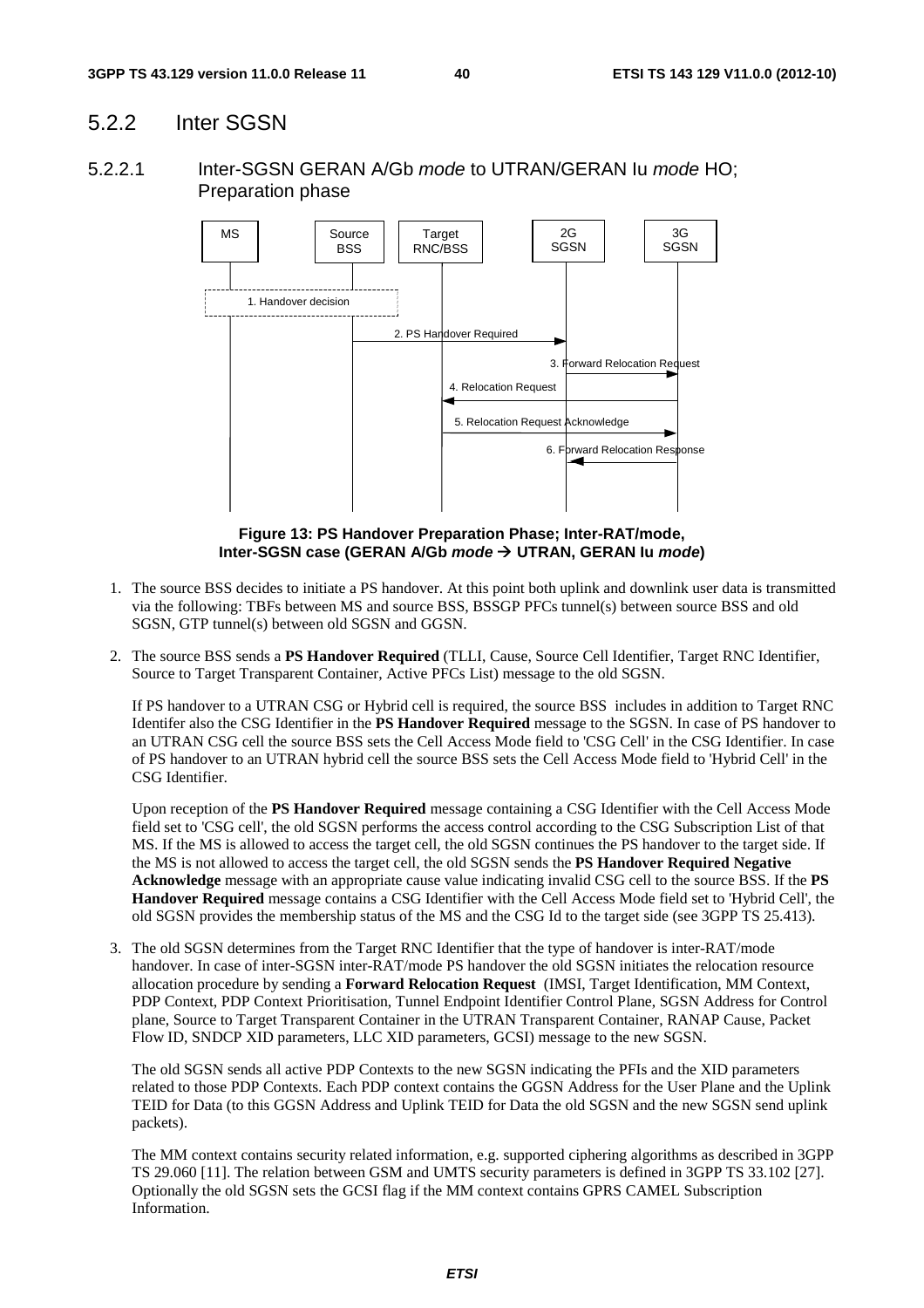NOTE 1: For relocation to an area where Intra Domain Connection of RAN Nodes to Multiple CN Nodes is used, the old SGSN may - if it provides Intra Domain Connection of RAN Nodes to Multiple CN Nodes -have multiple new SGSNs for each handover target in a pool area, in which case the old SGSN will select one of them to become the new SGSN, as specified in 3GPP TS 23.236 [22].

Upon receipt of the message, the new SGSN establishes all MM and PDP contexts and initiates the RAB setup procedures for all PDP contexts received.

4. The new SGSN sends a **Relocation Request** (Permanent NAS Identity, Cause, CN Domain Indicator, Integrity protection information (i.e. IK and allowed Integrity Protection algorithms), Encryption information (i.e. CK and allowed Ciphering algorithms), RABs to be setup list, Source to Target Transparent Container, Iu Signalling connection identifier, Global CN-ID, SNA Access Information, UESBI-Iu) message to the target RNC/BSS.

 For each RAB requested to be established, RABs To Be Setup shall contain information such as RAB ID, RAB parameters, Transport Layer Address, and Iu Transport Association. The new SGSN shall not request resources for RABs associated with PDP contexts with a maximum bit rate for uplink and downlink of 0 kbit/s or for which the Activity Status Indicator within the PDP Context indicates that no active PFC exists on the source side. The RAB ID information element contains the NSAPI value, and the RAB parameters information element gives the QoS profile. The Transport Layer Address is the SGSN Address for user data, and the Iu Transport Association corresponds to the uplink Tunnel Endpoint Identifier Data. The SGSN may decide to establish a Direct Tunnel unless it has received a "set" GCSI flag from the old SGSN. If the new SGSN decides to establish Direct Tunnel, it provides to the target RNC the GGSN Address for User Plane and TEID for Uplink data.

 Ciphering and integrity protection keys are sent to the target RNC/BSS to allow data transfer to continue in the new RAT/mode target cell without requiring a new AKA (Authentication and Key Agreement) procedure. Information that is required to be sent to the MS (either in the **PS Handover Command** message or after the handover completion message) from RRC in the target RNC/BSS shall be included in the RRC message sent from the target RNC/BSS to the MS via the transparent container.

In the target RNC/BSS radio and Iu user plane resources are reserved for the accepted RABs.

In case of PS handover to a CSG cell, the 3G SGSN includes also the CSG ID in the **Relocation Request**  message to the target RNC**.** 

In case of PS handover to a Hybrid cell, the 3G SGSN includes also the CSG ID and CSG Membership Status in the **Relocation Request** message to the target RNC. The target RNC may use the CSG Membership Status to perform differentiated treatment for CSG and non-CSG members (see 3GPP TS 25.413).

5. The target RNC/BSS sends the **Relocation Request Acknowledge** (Source to Target Transparent Container, RABs setup list, RABS failed to setup list) message to the new SGSN. Upon sending the **Relocation Request Acknowledge** message the target RNC/BSS shall be prepared to receive downlink GTP PDUs from the new SGSN for the accepted RABs.

Each RAB to be setup is defined by a Transport Layer Address, which is the target RNC/BSS Address for user data, and the Iu Transport Association, which corresponds to the downlink Tunnel Endpoint Identifier for user data.

- NOTE 2: The information to be included in the containers differs for UTRAN and GERAN Iu mode. For UTRAN, the information included in the container is related to RAB setup and other IE similar to those in the **Handover to UTRAN** message defined in 3GPP TS 25.331 [17]. For GERAN *Iu mode* the **Radio Bearer Reconfiguration** message defined in 3GPP TS 44.118 [16] is the RRC message to be included.
- 6. When resources for the transmission of user data between target RNC/BSS and new SGSN have been allocated and the new SGSN is ready for the PS handover, the **Forward Relocation Response** (Cause, List of Set Up PFCs, Tunnel Endpoint Identifier Control Plane, SGSN Address for User Traffic, Tunnel Endpoint Identifier Data II, RANAP cause, SGSN Address for control plane, Source to Target Transparent Container in the UTRAN Transparent Container) message is sent from the new SGSN to the old SGSN. RAN Transparent Container and RANAP Cause contain information from the target RNC/BSS to be forwarded to the source BSS.

 The Tunnel Endpoint Identifier Data II, one information for each PDP context, is the tunnel endpoint of the new SGSN and is used for data forwarding from the old SGSN, via the new SGSN, to the target RNC.

 When the old SGSN receives the **Forward Relocation Response** message and it decides to proceed with the handover, the preparation phase is finished and the execution phase will follow.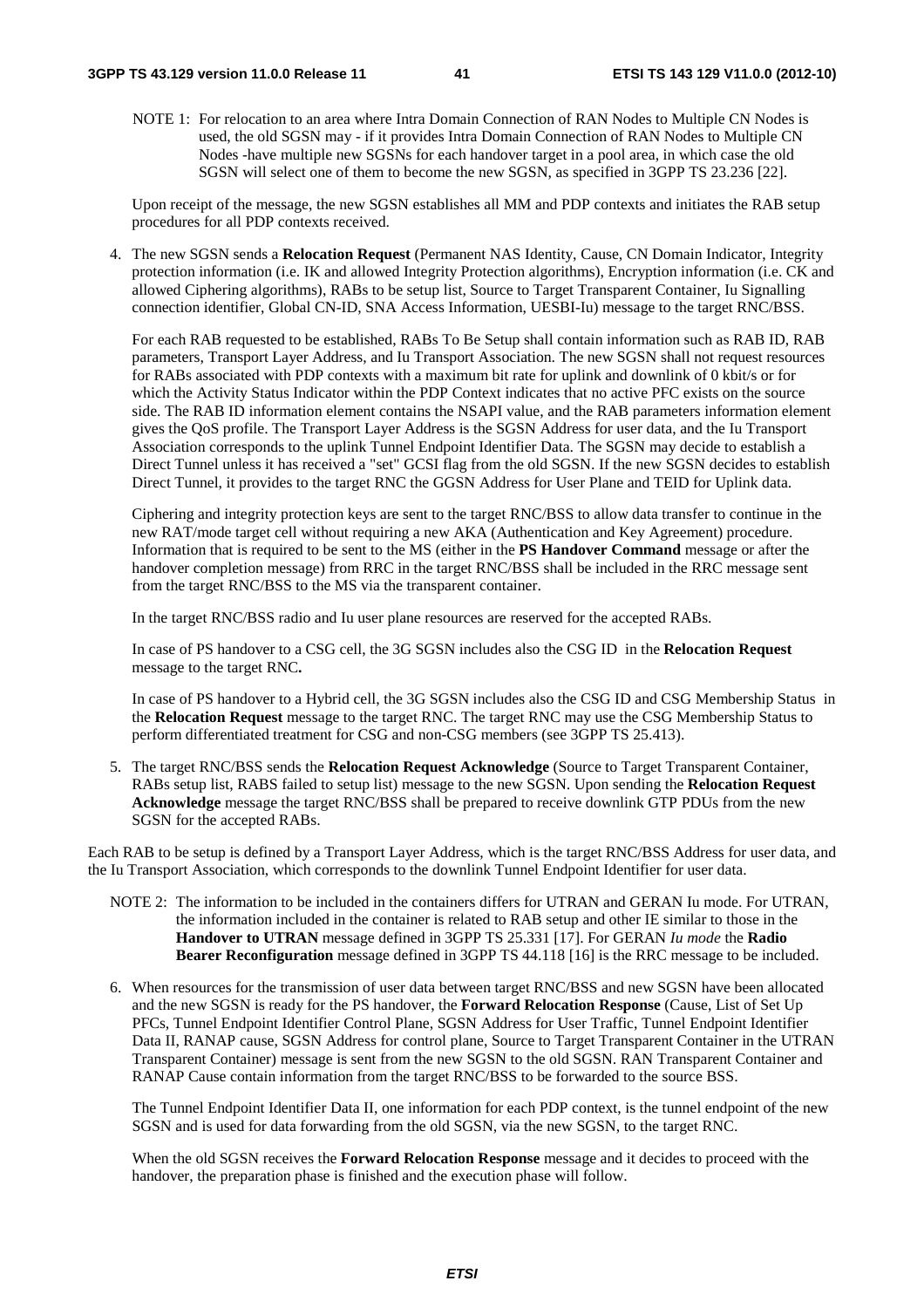5.2.2.2 Inter-SGSN GERAN A/Gb *mode* to UTRAN/GERAN Iu *mode* HO; Execution phase



**Figure 14: PS Handover Execution Phase; Inter-RAT/mode, Inter-SGSN case (GERAN A/Gb** *mode*  **UTRAN/GERAN Iu** *mode***)** 

- 1. The old SGSN continues to receive IP packets from the GGSN (via GTP) and forwards the associated PDU payload to the MS via the source BSS.
- 2. When receiving the **Forward Relocation Response** message the old SGSN may, based on QoS, start downlink N-PDU relay and duplication to the target RNC/BSS via the new SGSN (if a Tunnel Endpoint is available) as follows:
	- For PDP context, which uses LLC ADM in the old SGSN all new downlink N-PDUs received after completion of the PS handover preparation phase are relayed to the target RNC/BSS via the new SGSN. All such N-PDUs are encapsulated in a GTP-PDU when transmitted to the new SGSN.

If the old SGSN forwards downlink packets to the target RNC/BSS via the new SGSN, the target RNC/BSS may start blind transmission of downlink user data towards the MS over the allocated radio channels.

NOTE 1: The order of steps, starting from step 2 onwards, does not necessarily reflect the order of events. For instance the old SGSN may start data forwarding (step 2), send the **PS Handover Required Acknowledge** message (step 4) and send the Forward SRNS context message (step 4a) almost simultaneously.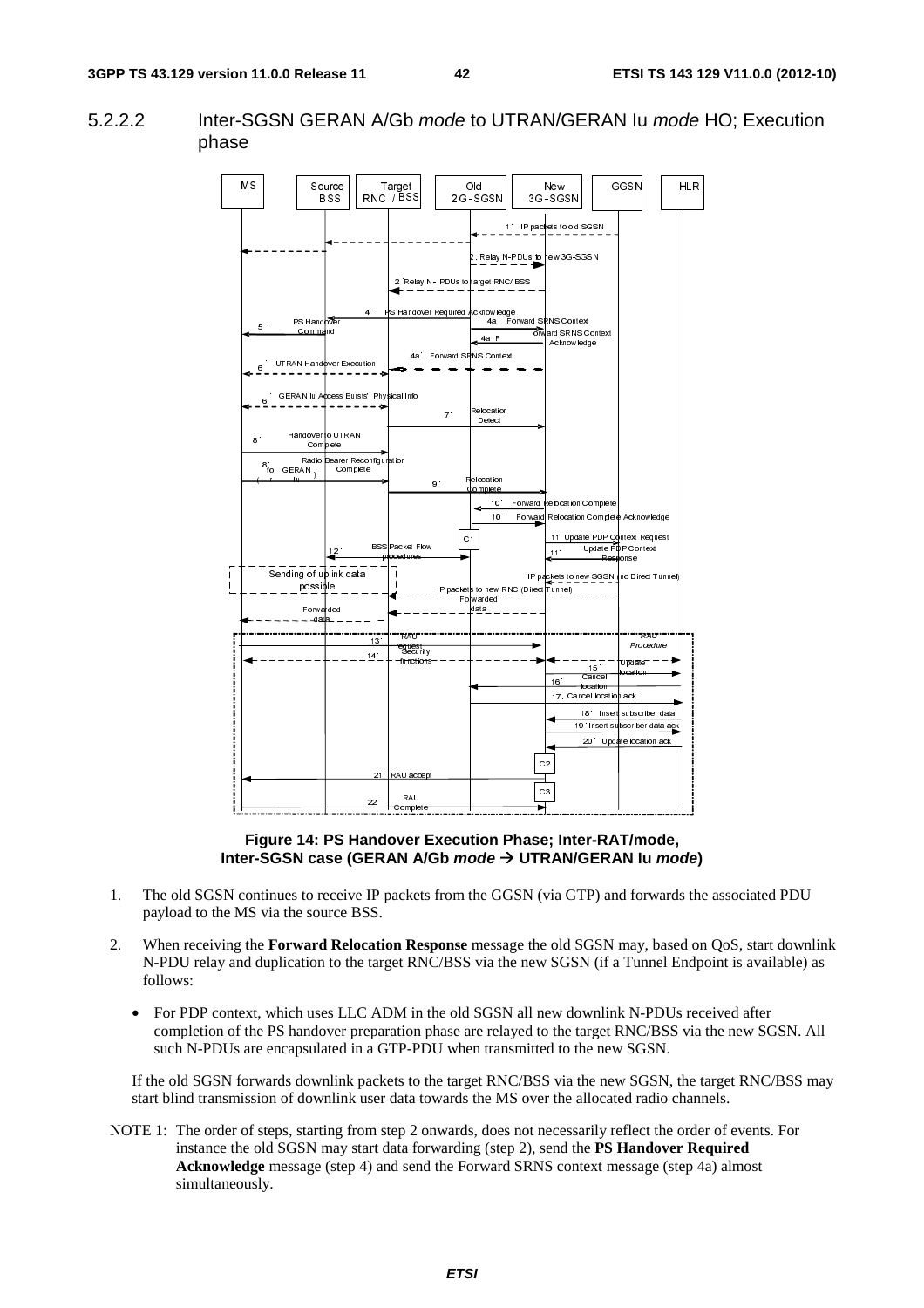- 3. Void
- 4. The old SGSN continues the PS Handover by sending a **PS Handover Required Acknowledge** (TLLI, List of Set Up PFCs, Source to Target Transparent Container) message to the source BSS.

 Before sending the **PS Handover Required Acknowledge** message, the old SGSN, based on QoS, may suspend downlink data transfer for any PDP contexts.

 Before sending the **PS Handover Command** message to the MS the source BSS, based on QoS, may try to empty the downlink BSS buffer for any BSS PFCs.

4a. The old SGSN shall send the **Forward SRNS Context** message (NSAPI, DL GTP-U number, UL GTP-U number) to the new SGSN if there is at least one PDP context which requires "delivery order" to be preserved.NSAPI identifies the PDP context to which the GTP-U numbers apply. The **Forward SRNS Context** message is then acknowledged by the **Forward SRNS Context Acknowledge** message. The **Forward SRNS Context** message contains the sequence numbers of the GTP-PDU next to be transmitted in the uplink and downlink direction. After the **Forward SRNS Context** message is sent, further uplink N-PDUs received by the old SGSN from the source BSS, relative to a PDP context which requires "delivery order" to be preserved, shall not be forwarded to the GGSN.

 The GTP-U numbers are only sent by the old SGSN for PDP context(s) requiring delivery order (QoS profile) to be preserved. If delivery order is to be preserved (QoS) profile), consecutive GTP-PDU sequence numbering shall be maintained through the lifetime of the PDP context(s).

 Therefore, during the entire PS Handover procedure for the PDP context(s) using delivery order required (QoS profile), the responsible GTP-U entities (old SGSN, target RNC and GGSN) shall assign consecutive GTP-PDU sequence numbers to user packets belonging to the same PDP context uplink and downlink, respectively.

The target RNC proceed as follows:

• For RABs not requiring lossless PDCP the target RNC may, according the QoS profile of the PDP context, store the received data until it receives confirmation of MS presence in the target cell.

 The further target RNC/BSS behaviour is as specified in 3GPP TS 23.060 [19] (Combined Hard Handover and SRNS Relocation).

- 5. The source BSS sends the **PS Handover Command** message containing the **Handover to UTRAN Command** message (as specified in 3GPP TS 25.331 [17]) or **Radio Bearer Reconfiguration** message (as specified in 3GPP TS 44.118 [16]) to the MS by interrupting the transmission of LLC PDUs on any of the downlink TBFs. Following the transmission of this signalling message the source BSS may resume LLC PDU transmission until it either has no more LLC PDUs to send or the PFC is released. Upon reception of the **PS Handover Command** message the MS is not required to continue data reception in the source cell. Upon reception of the **PS Handover Command** message the MS shall suspend the uplink transmission of user plane data. MS management of uplink N-PDUs following the reception of the **PS Handover Command** message is as follows:
	- All N-PDUs associated with a PFC receiving handover treatment that have not yet been fully transmitted might be buffered depending on the QoS class.
	- Subsequent uplink N-PDUs that become available for transmission following the reception of the **PS Handover Command** message might also be buffered depending on the QoS class.
	- For real time services uplink N-PDUs may be discarded by the MS during the link interruption.
- NOTE 2: Any buffering should be performed before the data is passed to SNDCP in order to avoid header compression on N-PDUs such that data delivery in the target cell may begin from the correct point in the sequence.
- 6. MS is in the target cell and performs access to UTRAN as defined in 3GPP TS 25.331 [17] and to GERAN Iu mode as defined in 3GPP TS 44.118 [16].
- 7. Target RNC/BSS sends a **Relocation Detect** message to the new SGSN to indicate that the MS is in the target cell. The message shall be sent when the relocation execution trigger is received. For SRNS relocation type "UE Involved", the relocation execution trigger may be received from the Uu interface; i.e. when the target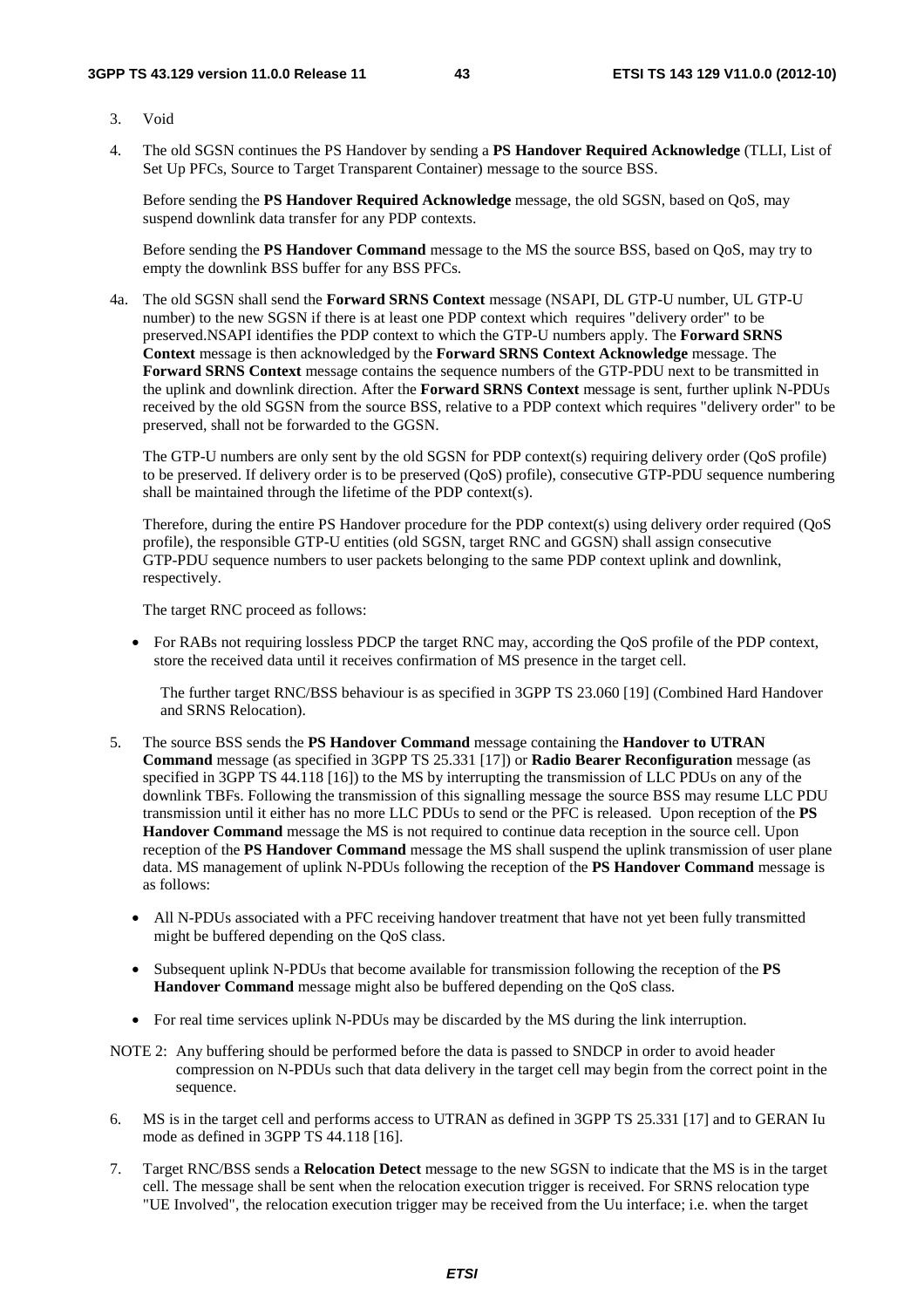RNC detects the MS on the lower layers. When the **Relocation Detect** message is sent, the target RNC shall start serving RNC operation.

8. In UTRAN, MS sends **Handover to UTRAN Complete** {Message Type, UE Information elements (Start List, CN Domain Identity, Start), RB Information Elements (Count-C Activation Time)} message to the target RNC (see 3GPP TS 25.331 [17]).

 In GERAN Iu, MS sends **Radio Bearer Reconfiguration Complete** {RRC Transaction Identifier, Integrity Check Info, Uplink Integrity Protection Activation Info, COUNT-C Activation Time, Radio Bearer Uplink Ciphering Activation Time Info, Mobile Observed Time Difference, Uplink Counter Synchronisation Info struct, START List, CN Domain Identity, START, RB with PDCP Information List, RB with PDCP Information} message to target BSS.

- 9. When the new source RNC-ID + S-RNTI are successfully exchanged with the MS, the target RNC/BSS shall send the **Relocation Complete** message to the new SGSN. The purpose of the Relocation Complete procedure is to indicate by the target RNC/BSS the completion of the relocation of the source BSS to the CN. After the reception of the **Relocation Complete** message the new SGSN shall be prepared to receive data from the target RNC/BSS. Each uplink N-PDU received by the new SGSN is forwarded directly to the GGSN.
- 10. For inter-SGSN PS handover, the new SGSN sends a **Forward Relocation Complete** message to the old SGSN to indicate the success of the handover procedure. The old SGSN acknowledges this with a **Forward Relocation Complete Acknowledge** message. Upon the reception of the Forward Relocation Complete message the old SGSN starts a packet forwarding timer. The old SGSN stops forwarding of data to the new SGSN after the packet forwarding timer expires.
- 11. The new SGSN sends an **Update PDP Context Request** (new SGSN Address, TEID, QoS Negotiated) message to the GGSN concerned. If a Direct Tunnel is established the SGSN provides to the GGSN instead of the new SGSN Address and TEID, the RNC address for User Plane and TEID for Downlink data and shall include the DTI to instruct the GGSN to apply Direct Tunnel specific error handling procedure as defined in 3GPP TS 23.060 [19]. The GGSN updates the PDP context fields and returns an **Update PDP Context Response** (TEID) message. From now on the GGSN sends new incoming downlink IP packets to the new SGSN instead of to the old SGSN.
- 12. The old SGSN shall initiate PFC Management procedures towards the source cell in order to trigger the release of resources in the source cell.
- 13. The MS sends a **Routing Area Update Request** (Old RAI, Old P-TMSI signature, Update Type) message to the new SGSN informing it that the target cell belongs to a new routing area. The MS shall send this message immediately after message 7. The new SGSN knows that a handover has been performed for this MS and can therefore exclude the SGSN context procedures which normally are used within the RA Update procedure.
- 14. At this point the new SGSN may optionally invoke MS authentication (security function). The security function can be deferred and performed at any later time as well.

NOTE 3: During an authentication procedure the SGSN has to suspend the downlink transmission of user data.

- 15. The new SGSN informs the HLR of the change of SGSN by sending **Update Location** (SGSN Number, SGSN Address, IMSI) message to the HLR.
- 16. The HLR sends **Cancel Location** (IMSI, Cancellation Type) message to the old SGSN with Cancellation Type set to Update Procedure.
- 17. The old SGSN acknowledges with a **Cancel Location Acknowledge** (IMSI) message. This message allows the old SGSN to know when to release the inter-SGSN tunnel.
- 18. The HLR sends **Insert Subscriber Data** (IMSI, GPRS subscription data) message to the new SGSN. The new SGSN validates the MS presence in the (new) RA.
- 19. If all checks are successful then the new SGSN constructs an MM context for the MS and returns an **Insert Subscriber Data Acknowledge** (IMSI) message to the HLR. This message allows the new SGSN to know when to release the inter-SGSN tunnel.
- 20. The HLR acknowledges the Update Location by sending an **Update Location Acknowledge** (IMSI) message to the new SGSN.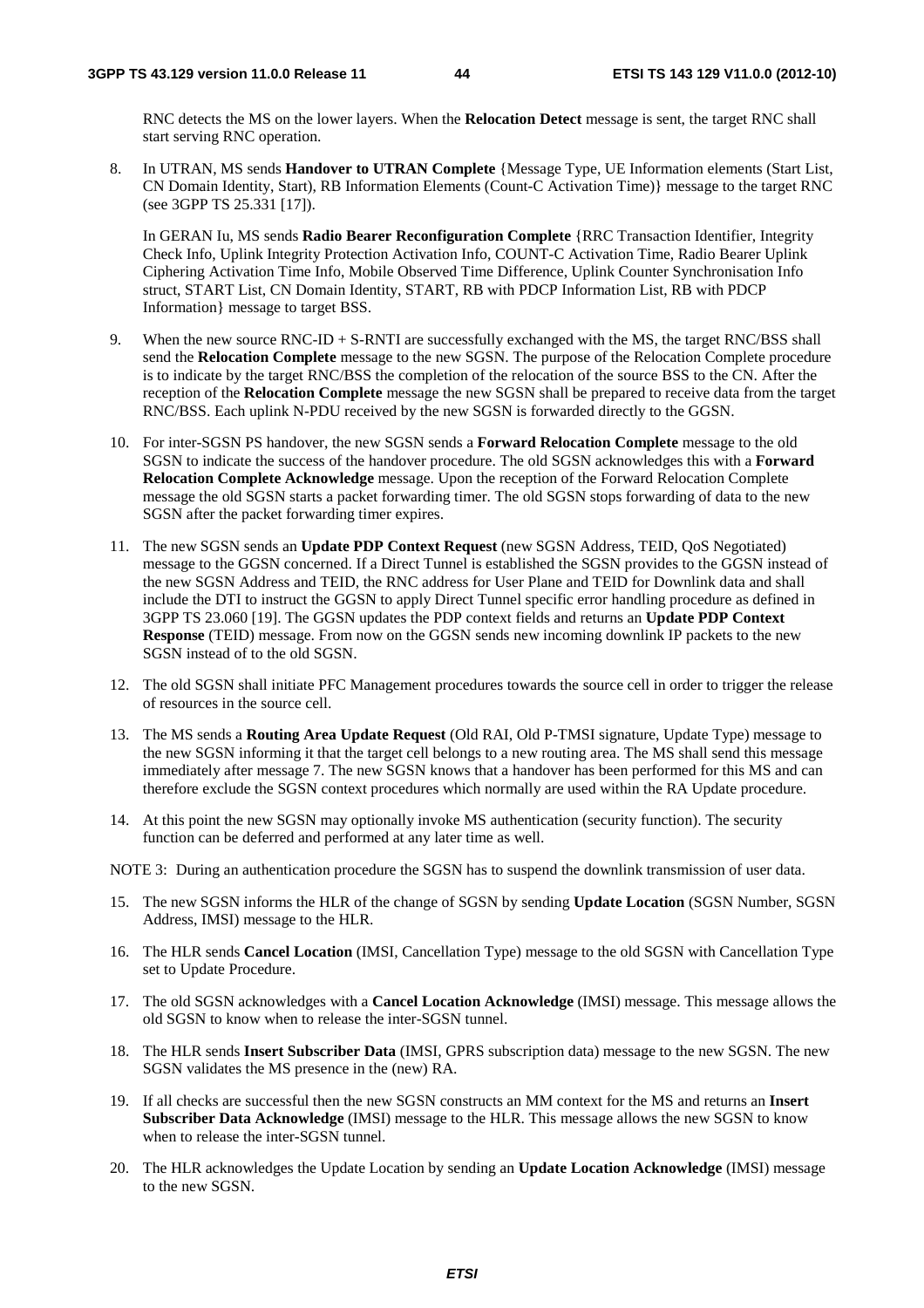- 21. The new SGSN validates the MS presence in the new RA. If the MS is allowed to be attached in this RA, the SGSN updates the MM context for and sends a **Routing Area Update Accept** message to the MS.
- 22. The MS may respond to the SGSN with a **Routing Area Update Complete** message.

The following CAMEL procedure calls shall be performed (see referenced procedures in TS 23.078 [8b])

C1) CAMEL\_GPRS\_PDP\_Context\_Disconnection, CAMEL\_GPRS\_Detach and CAMEL\_PS\_Notification.

They are called in the following order:

- The CAMEL\_GPRS\_PDP\_Context\_Disconnection procedure is called several times: once per PDP context. The procedure returns as result "Continue".
- Then the CAMEL\_GPRS\_Detach procedure is called once. The procedure returns as result "Continue".
- Then the CAMEL\_PS\_Notification procedure is called once. The procedure returns as result "Continue".
- C2) CAMEL\_GPRS\_Routeing\_Area\_Update\_Session and CAMEL\_PS\_Notification.

They are called in the following order:

- The CAMEL\_GPRS\_Routeing\_Area\_Update\_Session procedure is called. The procedure returns as result "Continue".
- Then, the CAMEL PS Notification procedure is called. The procedure returns as result "Continue".
- C3) CAMEL\_GPRS\_Routeing\_Area\_Update\_Context.

This procedure is called several times: once per PDP context. It returns as result "Continue".

For C2 and C3: refer to Routing Area Update procedure description in 3GPP TS 23.060.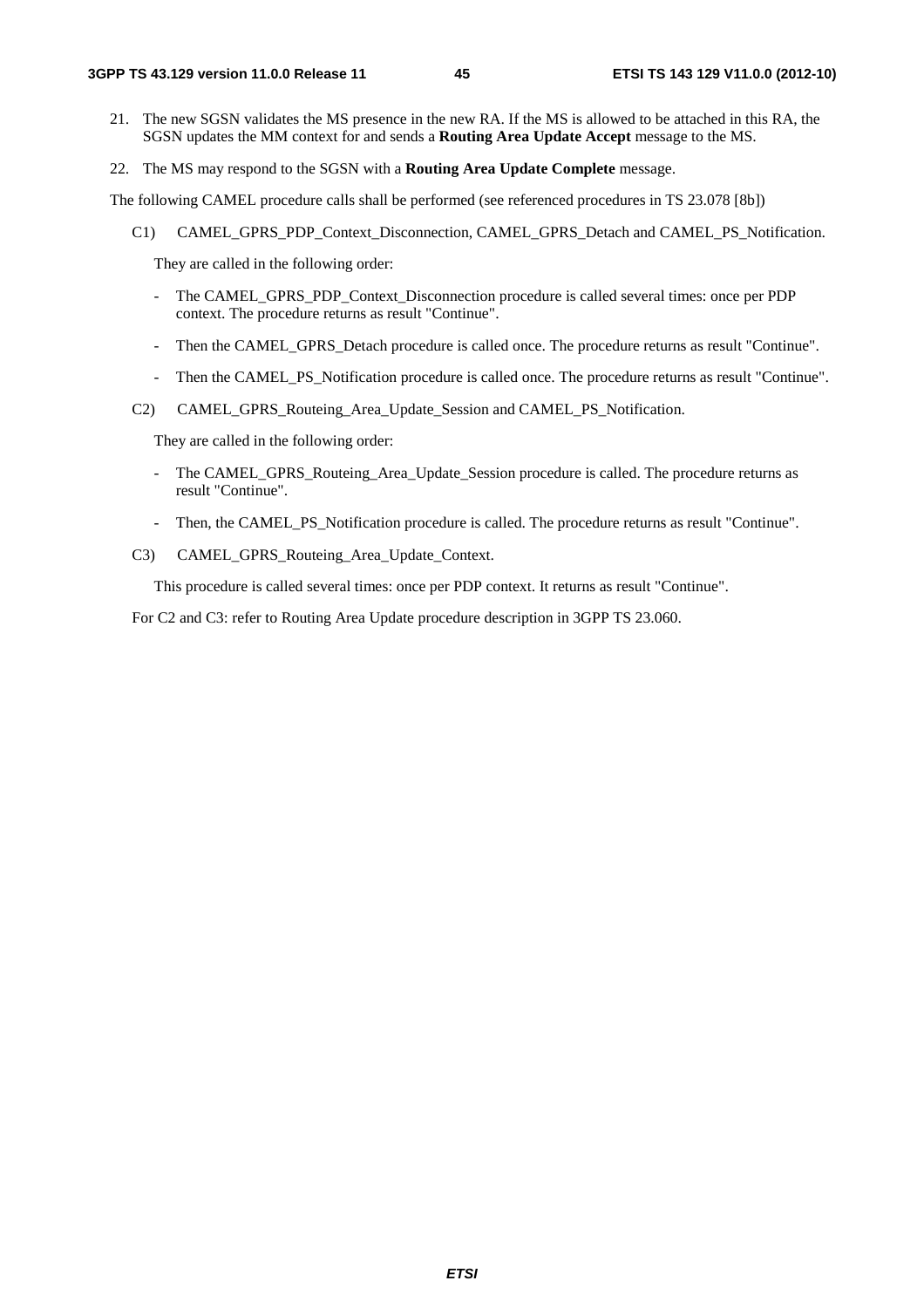# 5.3 Inter-RAT/mode Handover (UTRAN/GERAN Iu *mode* > GERAN A/Gb *mode*)

- 5.3.1 Intra SGSN
- 5.3.1.1 Inter RAT/mode UTRAN/GERAN Iu *mode* to GERAN A/Gb *mode* PS HO; Preparation phase



**Figure 15: PS Handover Preparation Phase; Inter-RAT/mode, Intra-SGSN case (UTRAN/GERAN Iu** *mode*  **GERAN A/Gb** *mode***)** 

1. Based on measurement results and knowledge of the RAN topology, the source RNC/BSS decides to initiate an inter RAT/mode PS handover towards the GERAN *A/Gb mode*. At this point both uplink and downlink user data flows via the tunnel(s): Radio Bearer between the MS and the source RNC/BSS; GTP-U tunnel(s) between the source RNC/BSS and the 3G/2G SGSN; GTP-U tunnel(s) between the 3G/2G SGSN and the GGSN.

NOTE 1: The process leading to the handover decision is outside of the scope of this paper.

2. The source RNC/BSS sends a **Relocation Required** (Relocation Type, Cause, Source ID, Target ID, Source BSS To Target BSS Transparent Container (RN part)) message to the 3G/2G SGSN. The source RNC/BSS shall set Relocation Type to "UE Involved in relocation of SRNS".

Target ID contains the identity of the target cell.

3. The 3G/2G SGSN determines from the Target Cell Identifier that the type of handover is inter-RAT/mode handover. The 3G/2G SGSN sends a **PS Handover Request** (Local TLLI, IMSI, Cause, Target Cell Identifier, Source BSS to Target BSS Transparent Container (RN part), PFCs To Be Set Up List, NAS container for PS HO) message to the target BSS. The 3G/2G SGSN shall only request resources for PFCs for which, based on source side information, resources should be allocated in the target cell during the PS Handover preparation phase.

If the 3G/2G SGSN has negotiated XID parameters with the MS when the MS was in A/Gb mode before, or if the 3G/2G SGSN can accept all XID parameters as indicated by the old SGSN during a previous inter-SGSN PS handover, the 3G/2G SGSN shall create a NAS container for PS HO indicating 'Reset to the old XID parameters'. Otherwise the 3G/2G SGSN shall create a NAS container for PS HO indicating Reset (i.e. reset to default parameters).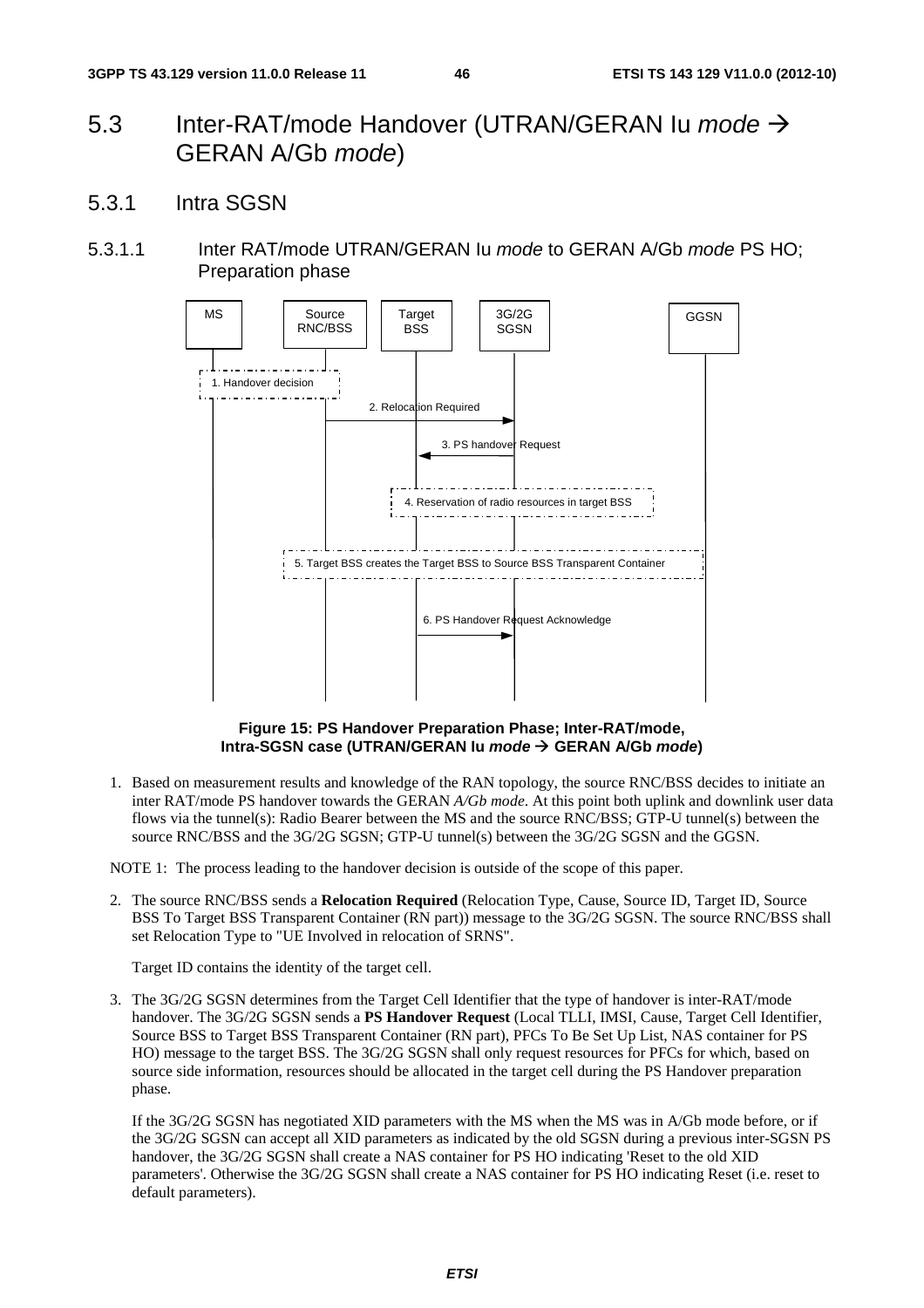4. Based upon the ABQP for each PFC the target BSS makes a decision about which PFCs to assign radio resources. The algorithm by which the BSS decides which PFCs that need resources is implementation specific. Due to resource limitations not all downloaded PFCs will necessarily receive resource allocation. The target BSS allocates TBFs for each PFC that can be accommodated by the target BSS.

 After allocating radio resources the target BSS shall prepare the Target BSS to Source BSS Transparent Container for the set up BSS PFCs.

- 5. The target BSS shall prepare the Target BSS to Source BSS Transparent Container which contains a PS Handover Command including the CN part (NAS container for PS HO) and the RN part (PS Handover Radio Resources).
- 6. The target BSS shall send the **PS Handover Request Acknowledge** message (Local TLLI, List of Set Up PFCs, Target BSS to Source BSS Transparent Container) message to the 3G/2G SGSN. Upon sending the **PS Handover Request Acknowledge** message the target BSS shall be prepared to receive downlink LLC PDUs from the 3G/2G SGSN for the accepted PFCs.

 Any PDP contexts for which a PFC was not established are maintained in the 3G/2G SGSN and the related SAPIs and PFIs are kept. These PDP contexts may be modified or deactivated by the 3G/2G SGSN via explicit SM procedures upon the completion of the routing area update (RAU) procedure.

 When the 3G/2G SGSN receives the **PS Handover Request Acknowledge** message and it decides to proceed with the handover, the preparation phase is finished and the execution phase will follow.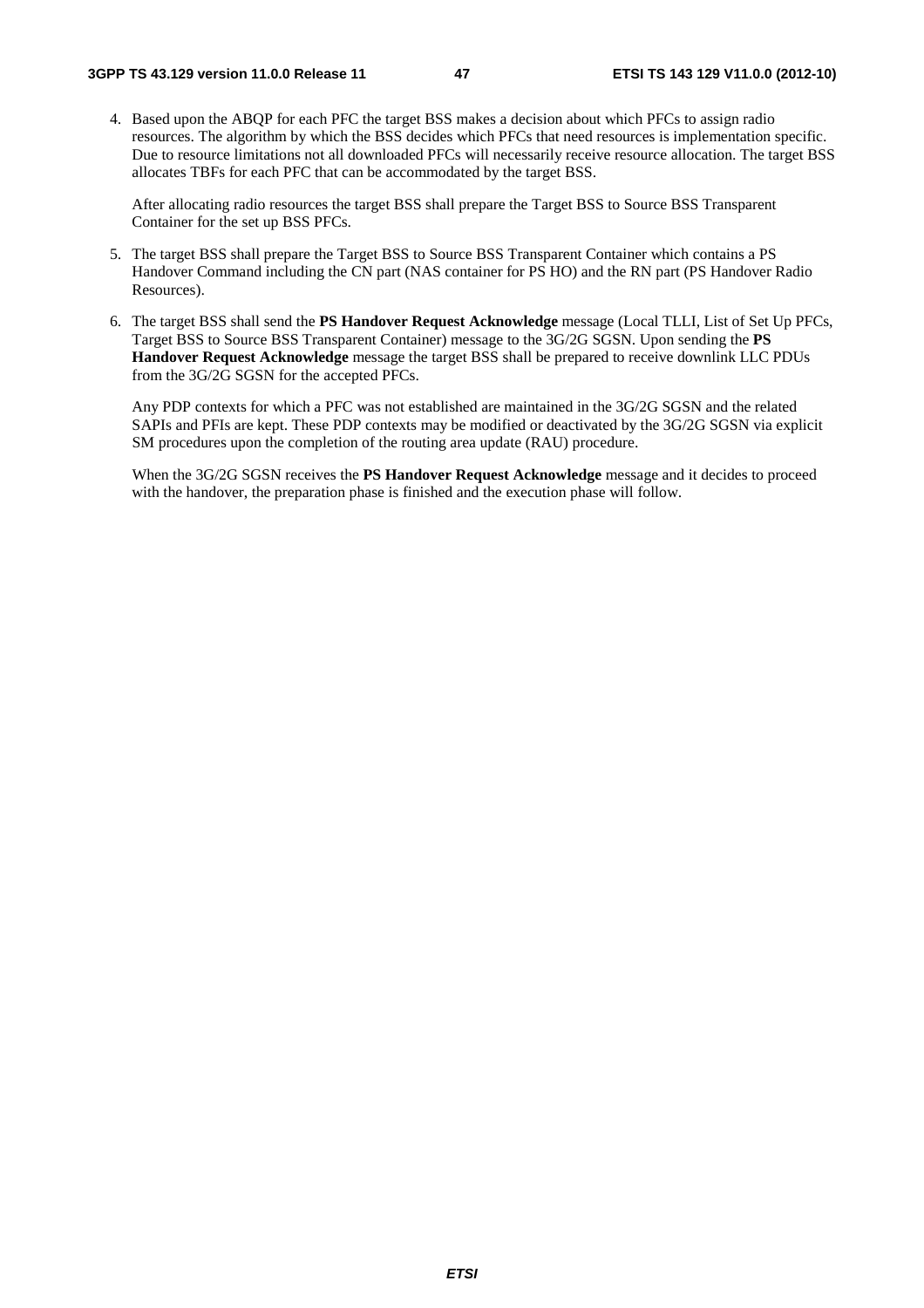#### 5.3.1.2 Inter RAT/mode UTRAN/GERAN Iu *mode* to GERAN A/Gb *mode* PS HO; Execution phase



#### **Figure 16: PS Handover Execution Phase; Inter-RAT/mode, Intra-SGSN case (UTRAN/GERAN Iu** *mode*  **GERAN A/Gb** *mode***)**

- 1. The 3G/2G SGSN continues to receive IP packets from the GGSN (via GTP) and forwards the associated PDU payload to the MS via the source RNC/BSS. In case of Direct Tunnel, the GGSN sends IP packets directly to the source RNC.
- 2. The 3G/2G SGSN continues the PS handover by sending a **Relocation Command** (Target BSS to Source BSS Transparent Container (PS Handover Command with RN part and CN part), RABs to be Released List, RABs Subject to Data Forwarding List) message to the source RNC/BSS. "RABs to be released list" will be the list of all NSAPIs (RAB Ids) for which a PFC was not established "RABs Subject to Data forwarding list" will be the list of all NSAPIs (RAB Ids) for which a PFC was established.
- 3. When receiving the **Relocation Command** message the source RNC may, based on QoS, begin the forwarding of data for the RABs subject to data forwarding to the 3G/2G SGSN according to the definition in 3GPP TS 23.060 [19]. The GTP-U sequence numbers are only sent by the source RNC for PDP context(s) requiring delivery order (QoS profile) to be preserved. If delivery order is to be preserved (QoS) profile), consecutive GTP-PDU sequence numbering shall be maintained through the lifetime of the PDP context(s).

The 3G/2G SGSN may, based on QoS, proceed with the packet handling as follows:

• For PDP contexts which use LLC ADM the 3G/2G SGSN either: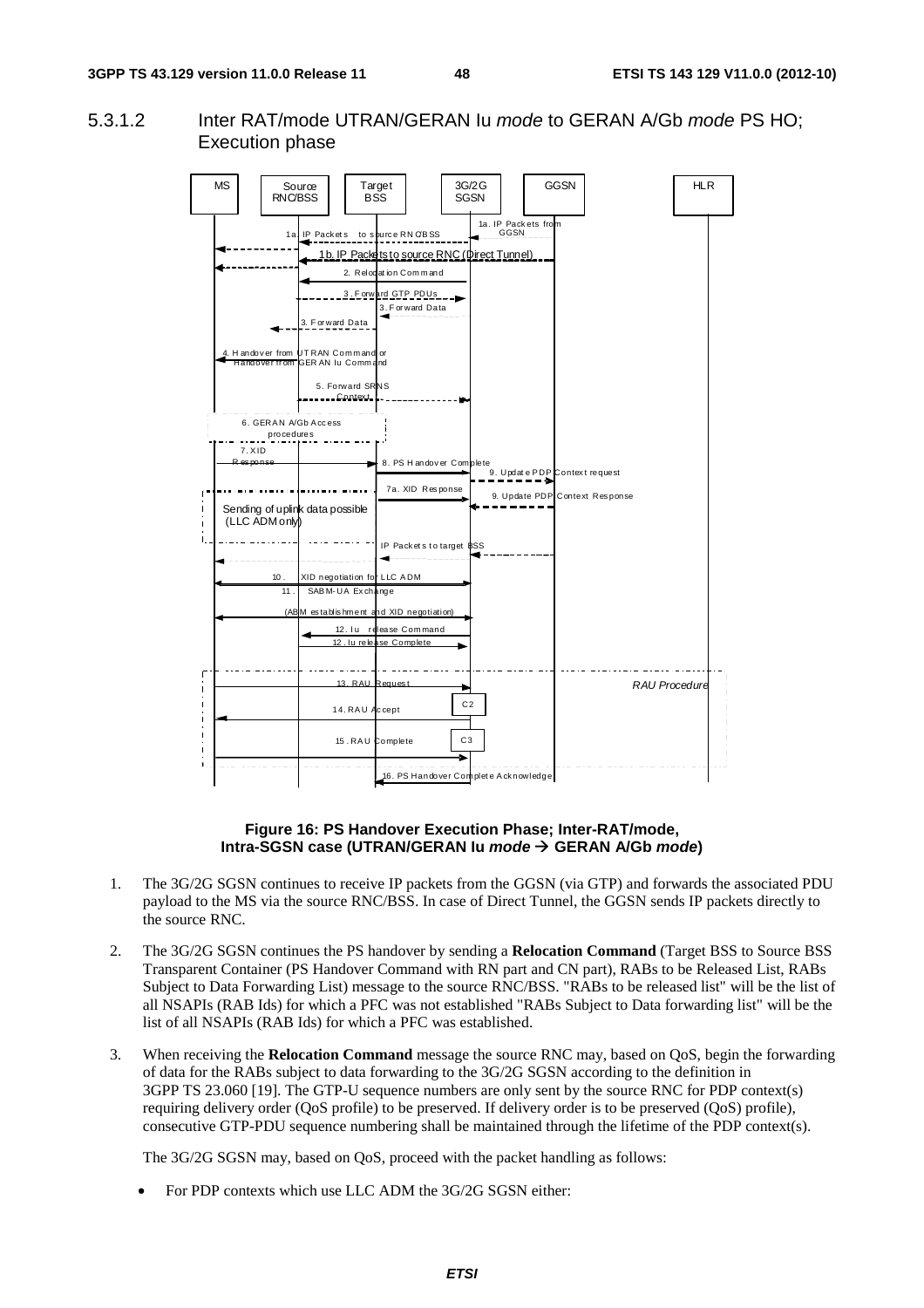- a. forwards the received downlink N-PDUs to the target BSS;
- b. stores the received data into the SNDCP queue for e.g. the PDU lifetime;
- c. discards the received data until e.g. reception of the **PS Handover Complete** message.
- If the 3G/2G SGSN forwards packets to the target BSS, the target BSS may start a blind transmission of downlink user data towards the MS over the allocated radio channels.
- 4. The RNC/BSS sends the **Handover from UTRAN Command** message (UTRAN) or the **Handover from GERAN Iu Command** message to the MS where each message includes a PS Handover Command (RN part and CN part) message. Before sending the message the uplink and downlink data transfer shall be suspended in the source RNC for the RABs that require delivery order.

 Upon reception of the **Handover from UTRAN Command** message (UTRAN) or the **Handover from GERAN Iu Command** the MS shall suspend the uplink transmission of user plane data.

5. The source RNC/BSS continues the handover by sending a **Forward SRNS Context** (RAB contexts) message to the 3G/2G SGSN.

 The source RNC/BSS behaviour is as specified in 3GPP TS 23.060 [19] (Combined Hard Handover and SRNS Relocation).

- 6. The MS executes the handover according to the parameters provided in the message delivered in step 4. The procedure is the same as in step 6 in subclause 5.1.4.2.
- 7./7a. After accessing the cell using access bursts and receiving timing advance information from the BSS in step 6, the MS processes the NAS container and then sends one **XID Response** message to the 3G/2G SGSN The MS sends this message immediately after receiving the **Packet Physical Information** message containing the timing advance or, in the synchronised network case, immediately if the **PS Handover Access** message is not required to be sent (see Section 6.2).

The MS shall resume the user data transfer only for those NSAPIs for which there are radio resources allocated in the target cell. For NSAPIs using LLC ADM for which radio resources were not allocated in the target cell the MS may request for radio resources using the legacy procedures.

- NOTE: If the 3G/2G SGSN indicated Reset (i.e. reset to default parameters) in the NAS container for PS HO included in the **Handover from UTRAN Command** message (UTRAN) or the **Handover from GERAN Iu Command** message, in order to avoid collision cases the mobile station may avoid triggering XID negotiation for any LLC SAPI used in LLC ADM, but wait for the SGSN to do so (see bullet 9). In any case the mobile station may avoid triggering XID negotiation for any LLC SAPI used in LLC ABM, but wait for the SGSN to do so (see bullet 10).
- 8. Upon reception of the first correct RLC/MAC block (sent in normal burst format) from the MS the target BSS sends a **PS Handover Complete** (Local TLLI, IMSI, Request for Inter RAT Handover Info) message to inform the 3G/2G SGSN that the MS has arrived in the target cell. Each uplink N-PDU received by the 3G/2G SGSN via the target BSS is then forwarded directly to the GGSN. The target BSS shall request the INTER RAT HANDOVER INFO from the SGSN by setting the 'Request for INTER RAT HANDOVER INFO' to '1'. The target BSS shall request the E-UTRAN INTER RAT HANDOVER INFO from the SGSN if it supports inter-RAT PS handover to E-UTRAN and if it is missing the E-UTRAN INTER RAT HANDOVER INFO.
- 9. If a Direct Tunnel was established for Iu mode, the SGSN sends an **Update PDP Context Request** (new SGSN Address, TEID, QoS Negotiated) message to the GGSN with the indication for not re-negotiating the QoS and to establish a tunnel between the SGSN and the GGSN. The GGSN updates the PDP context and returns an **Update PDP Context Response** (TEID) message. From now on the GGSN sends new incoming downlink IP packets to the SGSN.
- 10. If the 3G/2G SGSN indicated Reset (i.e. reset to default parameters) in the NAS container for PS HO included in the **Handover from UTRAN Command** message (UTRAN) or the **Handover from GERAN Iu Command** message, then on receipt of the **PS Handover Complete** message the SGSN initiates an LLC/SNDCP XID negotiation for each LLC SAPI used in LLC ADM. In this case if the SGSN wants to use the default parameters, it shall send an empty XID Command. If the SGSN indicated 'Reset to the old XID parameters' in the NAS container for PS HO, no further XID negotiation is required for LLC SAPIs used in LLC ADM only.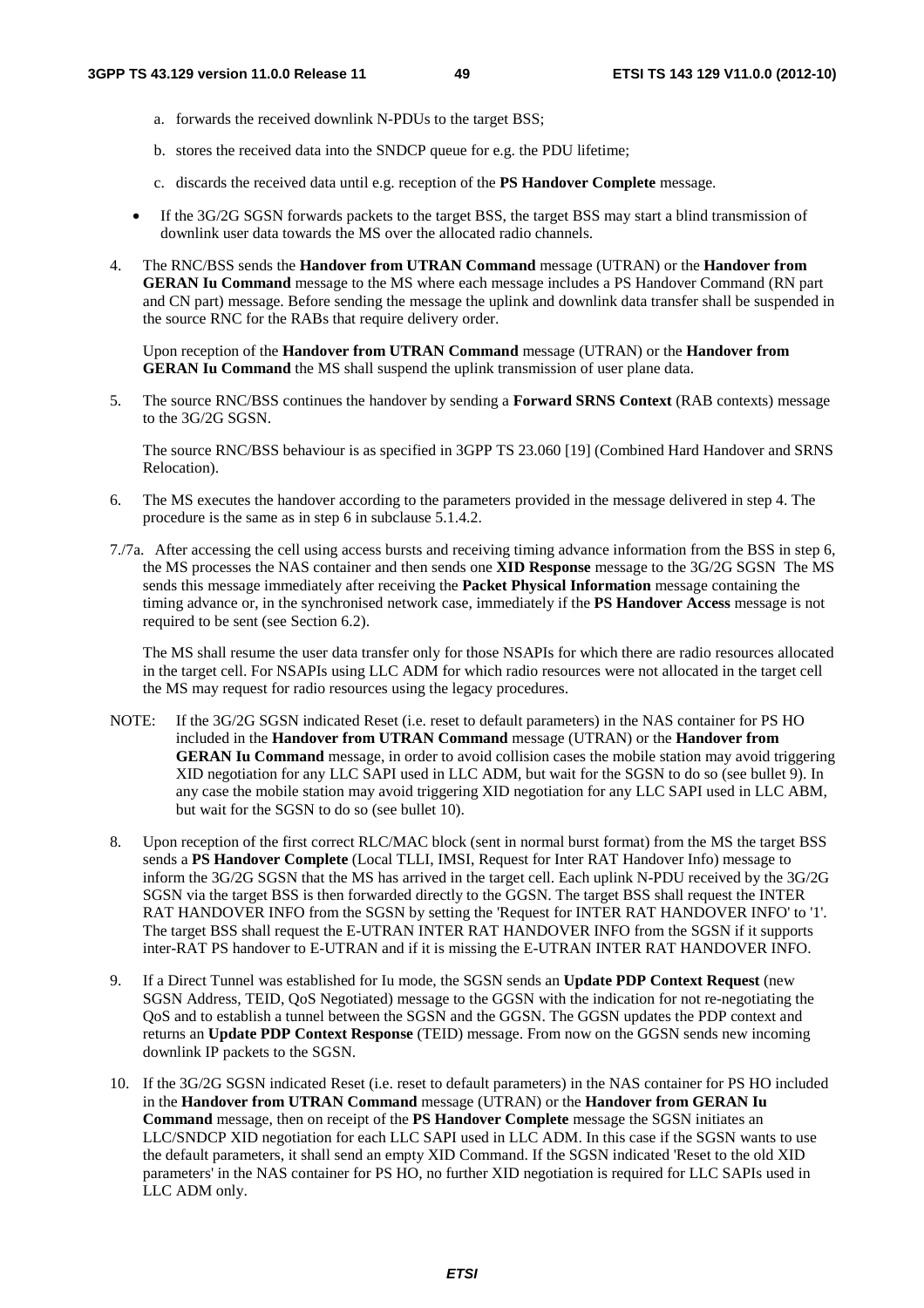- 11. The 3G/2G SGSN (re-)establishes LLC ABM for the PDP contexts which use acknowledged information transfer. During the exchange of SABM and UA the SGSN shall perform LLC/SNDCP XID negotiation.
- 12. After the reception of the **PS Handover Complete** message the 3G/2G SGSN sends an **Iu Release Command** message to the source RNC/BSS commanding the source RNC/BSS to release all resources related to the Iu connection. When the RNC/BSS data forwarding timer has expired the source RNC/BSS responds with an **Iu Release Complete** (RAB Data Volume report list, RABs released list) message.
- 13. The MS sends a **Routing Area Update Request** (Old P-TMSI, Old RAI, Old P-TMSI signature, Update Type) message to the 3G/2G SGSN. This is done even if the target cell belongs to the same routing area as the source cell. The MS shall send this message immediately after message 7, see 3GPP TS 23.060 [19].

The 3G/2G SGSN knows that a handover has been performed for this MS and can therefore exclude the SGSN context procedures which normally are used within the RA Update procedure.

- 14. The 3G/2G SGSN validates the MS presence in the new RA. If the MS is allowed to be attached in this RA, the 3G/2G SGSN updates the MM context for and sends a **Routing Area Update Accept** (P-TMSI, TMSI, P-TMSI signature, Receive N-PDU number) message to the MS. The Receive N-PDU Number contains the acknowledgements for each acknowledged-mode NSAPI used by the 3G/2G SGSN, thereby confirming all mobile originated N-PDUs successfully transferred before the start of the PS handover procedure.
- 15. The MS confirms the re-allocation of the new P-TMSI by responding to the 3G/2G SGSN with a **Routing Area Update Complete (**Receive N-PDU number). The MS derives the TLLI from the new P-TMSI using the current MM procedures. The Receive N-PDU Number contains the acknowledgements for each acknowledged mode NSAPI used by the MS, thereby confirming all mobile terminated N-PDUs successfully transferred before the start of the handover procedure. If Receive N-PDU Number confirms reception of N-PDUs that were forwarded from the 3G/2G SGSN, these N-PDUs shall be discarded by the 3G/2G SGSN.

The following CAMEL procedure calls shall be performed (see referenced procedures in TS 23.078 [8b]):

C2) CAMEL GPRS Routeing Area Update Session and CAMEL PS Notification.

They are called in the following order:

- The CAMEL GPRS Routeing Area Update Session procedure is called. The procedure returns as result "Continue".
- Then, the CAMEL PS Notification procedure is called. The procedure returns as result "Continue".
- C3) CAMEL\_GPRS\_Routeing\_Area\_Update\_Context.

This procedure is called several times: once per PDP context. It returns as result "Continue".

For C2 and C3: refer to Routing Area Update procedure description in 3GPP TS 23.060.

- 16. Upon reception of the **PS Handover Complete** message with the 'Request for Inter RAT Handover Info' set to '1' for UTRAN or E-UTRAN or both, the SGSN shall send **PS Handover Complete Acknowledge** (TLLI, Inter RAT Handover Info, E-UTRAN Inter RAT Handover Info) message to the target BSS. This message will contain at least one of the Inter RAT Handover information.
- 17. The target BSS receiving the **PS Handover Complete Acknowledge** message shall set the "Reliable INTER RAT HANDOVER" to "1" in the **PS Handover Required** message in any subsequent PS handover to GERAN *A/Gb mode*. The target BSS failing to receive the **PS Handover Complete Acknowledge** message shall set the "Reliable INTER RAT HANDOVER" to "0" in the **PS Handover Required** message in any subsequent PS handover to GERAN *A/Gb mode*. The Target BSS shall, upon receipt of the INTER RAT HANDOVER INFO in the **PS Handover Complete Acknowledge** message, discard the INTER RAT HANDOVER INFO received from the source RNC during the preparation phase.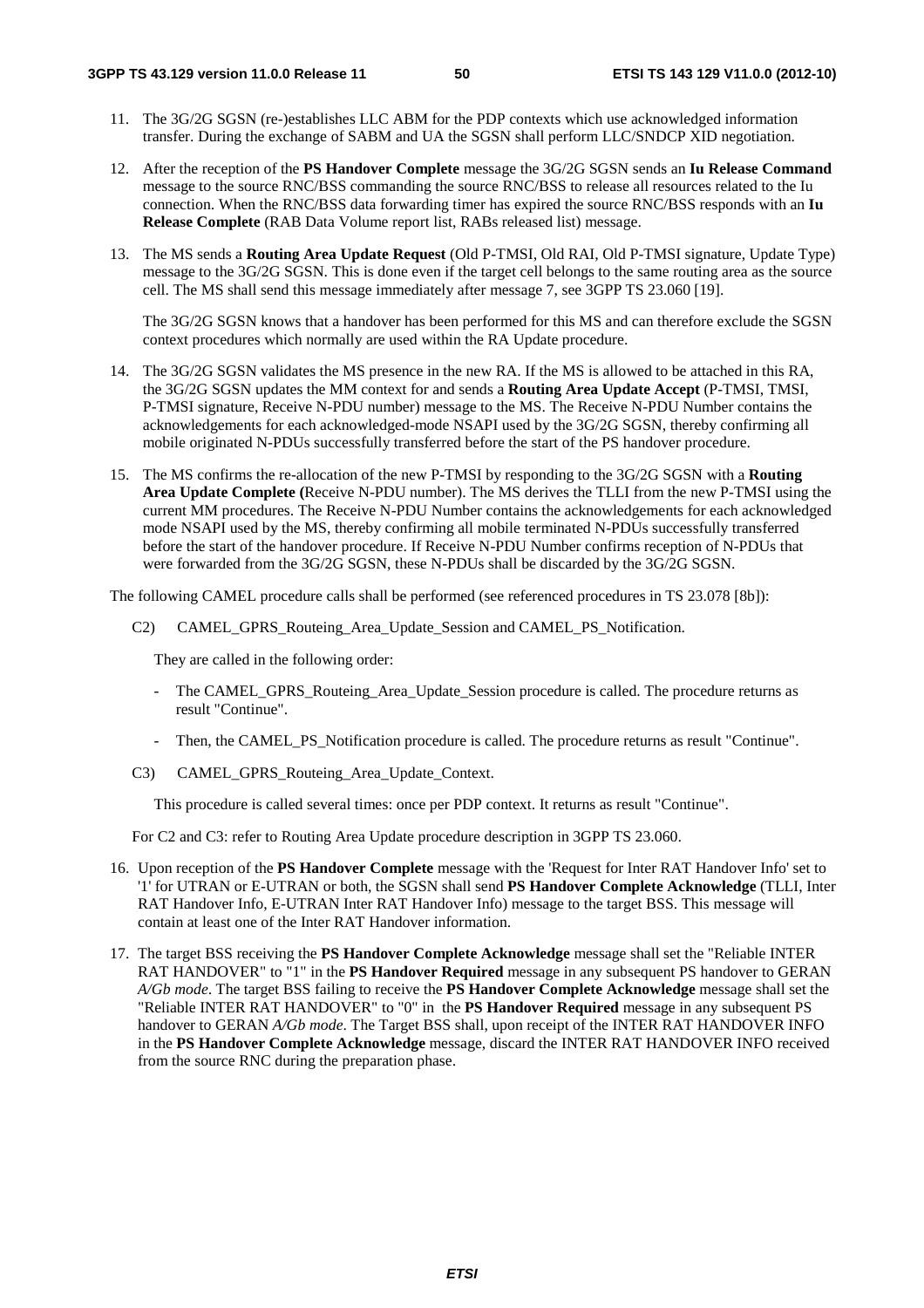### 5.3.2 Inter SGSN

5.3.2.1 Inter RAT/mode UTRAN/GERAN Iu *mode* to GERAN A/Gb *mode* PS HO; Preparation phase



**Figure 17: PS Handover Preparation Phase; Inter-RAT/mode, Inter-SGSN case (UTRAN/GERAN Iu** *mode*  **GERAN A/Gb** *mode***)** 

1. Based on measurement results and knowledge of the RAN topology, the source RNC/BSS decides to initiate an inter RAT/mode PS handover towards the GERAN *A/Gb mode*. At this point both uplink and downlink user data flows via the tunnel(s): Radio Bearer between the MS and the source RNC/BSS; GTP-U tunnel(s) between the source RNC/BSS and the old SGSN; GTP-U tunnel(s) between the old SGSN and the GGSN.

NOTE 1: The process leading to the handover decision is outside of the scope of this paper.

2. The source RNC/BSS sends a **Relocation Required** (Relocation Type, Cause, Source ID, Target ID, Source BSS To Target BSS Transparent Container (RN part)) message to the old SGSN. The source RNC/BSS shall set Relocation Type to "UE Involved in relocation of SRNS".

Target ID contains the identity of the target cell.

3. The old SGSN determines from the Target Cell Identifier that the type of handover is inter-RAT/mode handover. In case of Inter-RAT/ mode Inter-SGSN PS handover, the old SGSN initiates the PS Handover resource allocation procedure by sending a **Forward Relocation Request** (IMSI, Tunnel Endpoint Identifier Control Plane, RANAP Cause, Target Cell Identifier, MM Context, PDP Contexts, Packet Flow ID, SNDCP XID parameters, LLC XID parameters, PDP Context Prioritisation, Source BSS To Target BSS Transparent Container [RN part] in the BSS Container, Source RNC Id, SGSN Address for control plane) message to the new SGSN. If the old SGSN supports PS handover procedures then it has to allocate a valid PFI according to subclause 4.4.1 during the PDP Context activation procedure. Each PDP context contains the GGSN Address for User Plane and the Uplink TEID for Data (to this GGSN Address and Uplink TEID for Data the old SGSN and the new SGSN send uplink packets).

The MM context contains security related information, e.g. supported ciphering algorithms as described in 3GPP TS 29.060 [11]. The relation between GSM and UMTS security parameters is defined in 3GPP TS 33.102 [27],

 The new SGSN selects the ciphering algorithm to use. This algorithm will be sent transparently from the new SGSN to the MS. The IOV-UI parameter generated in the new SGSN and used, as input to the ciphering procedure will also be transferred transparently from the new SGSN to the MS.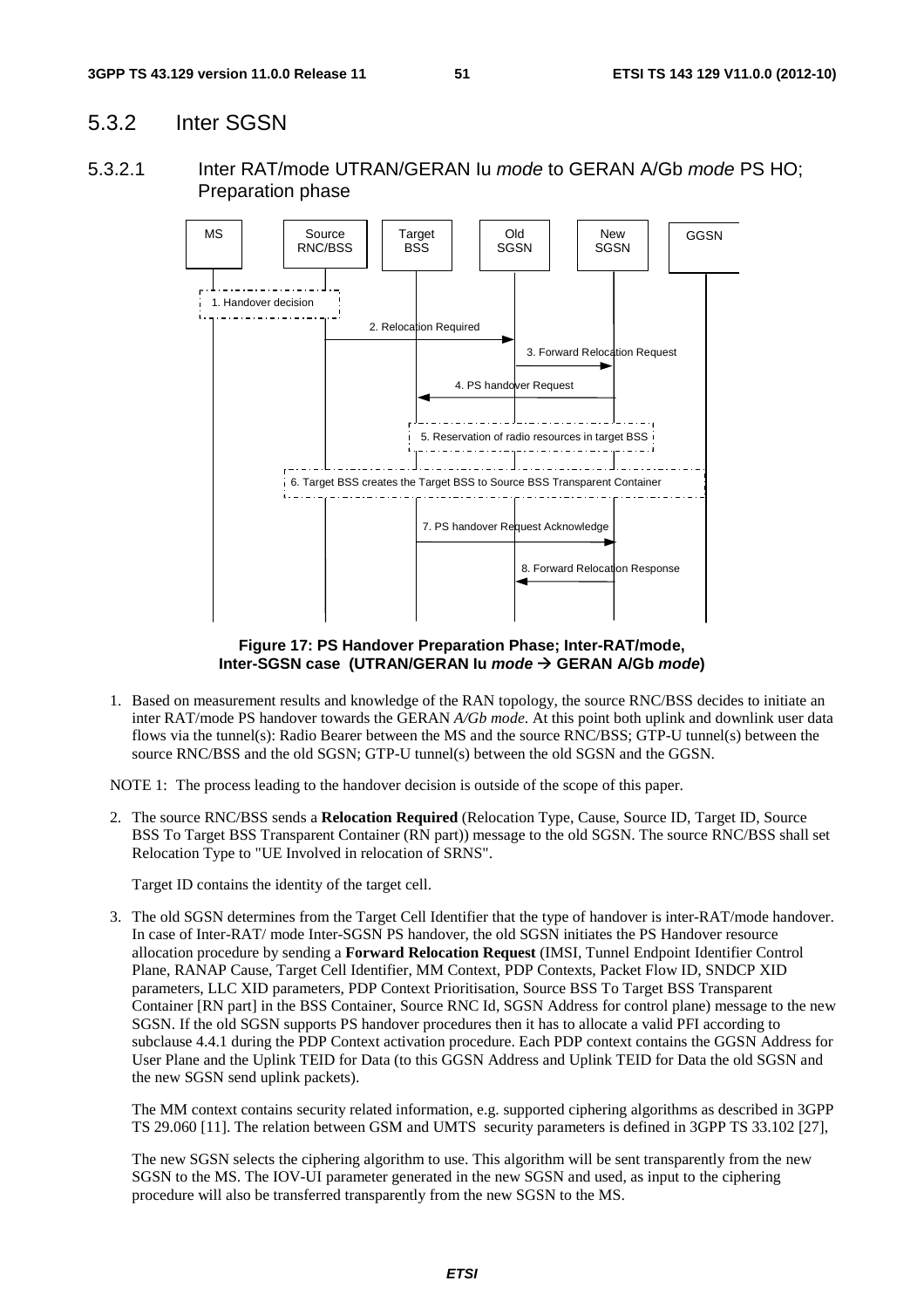When the new SGSN receives the **Forward Relocation Request** message the required PDP, MM, SNDCP and LLC contexts are established and a new P-TMSI is allocated for the MS. When this message is received by the new SGSN it begins the process of establishing PFCs for all PDP contexts.

 When the new SGSN receives the **Forward Relocation Request** message it extracts from the PDP Contexts the NSAPIs and SAPIs and PFIs to be used in the new SGSN. If for a given PDP Context the new SGSN does not receive a PFI from the old SGSN, it shall not request the target BSS to allocate TBF resources corresponding to that PDP Context. If none of the PDP Contexts forwarded from the old SGSN has a valid PFI allocated the new SGSN shall consider this as a failure case and the request for PS handover shall be rejected.

 In case when an SAPI and PFI was available at the old SGSN but the new SGSN does not support the same SAPI and PFI for a certain NSAPI as the old SGSN, the new SGSN shall continue the PS handover procedure only for those NSAPIs for which it can support the same PFI and SAPI as the old SGSN. All PDP contexts for which no resources are allocated by the new SGSN or for which it cannot support the same SAPI and PFI (i.e. the corresponding NSAPIs are not addressed in the response message of the target SGSN), are maintained and the related SAPIs and PFIs are kept. These PDP contexts may be modified or deactivated by the new SGSN via explicit SM procedures upon RAU procedure.

 The old SGSN shall indicate the current XID parameter settings if available (i.e. those negotiated at the old SGSN when the MS was in A/Gb mode or received during a previous inter-SGSN PS handover) to the new SGSN. If the new SGSN can accept all XID parameters as indicated by the old SGSN, the new SGSN shall create a NAS container for PS HO indicating 'Reset to the old XID parameters'. Otherwise, if the new SGSN cannot accept all XID parameters indicated by the old SGSN or if no XID parameters were indicated by the old SGSN, the new SGSN shall create a NAS container for PS HO indicating Reset (i.e. reset to default parameters).

- 4. The new SGSN sends a **PS Handover Request** (Local TLLI, IMSI, Cause, Target Cell Identifier, Source BSS to Target BSS Transparent Container (RN part), PFCs To Be Set Up List, NAS container for PS HO) message to the target BSS. The new SGSN shall not request resources for PFCs associated with PDP contexts with maximum bit rate for uplink and downlink of 0 kbit/s or for which the Activity Status Indicator within the PDP Context indicates that no active RAB exists on the source side.
- 5. Based upon the ABQP for each PFC the target BSS makes a decision about which PFCs to assign radio resources. The algorithm by which the BSS decides which PFCs that need resources is implementation specific. Due to resource limitations not all downloaded PFCs will necessarily receive resource allocation. The target BSS allocates TBFs for each PFC that it can accommodate.
- 6. The target BSS shall prepare the Target BSS to Source BSS Transparent Container which contains a PS Handover Command including the CN part (NAS container for PS HO) and the RN part (PS Handover Radio Resources).
- 7. Target BSS shall send the **PS Handover Request Acknowledge** message (Local TLLI, List of Set Up PFCs, Target BSS to Source BSS Transparent Container) message to the new SGSN. Upon sending the **PS Handover Request Acknowledge** message the target BSS shall be prepared to receive downlink LLC PDUs from the new SGSN for the accepted PFCs.

 Any PDP contexts for which a PFC was not established are maintained in the new SGSN and the related SAPIs and PFIs are kept. These PDP contexts may be modified or deactivated by the new SGSN via explicit SM procedures upon the completion of the routing area update (RAU) procedure.

8. The new SGSN passes the assigned list of TEIDs for each PDP context for which a PFC was assigned in the RAB setup information IE in the **Forward Relocation Response** (Cause, List of Set Up PFCs, Target BSS to Source BSS Transparent Container) in the BSS Container, Tunnel Endpoint Identifier Control Plane, SGSN Address for User Traffic, Tunnel Endpoint Identifier Data II) message to the old SGSN. The NSAPIs of the active PDP Contexts received in the Forward Relocation Request message for which the PS handover continues, i.e. for which resources are allocated for the PFCs in the target BSS, are indicated in this message.

The Tunnel Endpoint Identifier Data II, one information for each PDP context, is the tunnel endpoint of the new SGSN and is used for data forwarding from the old SGSN, via the new SGSN, to the target BSS.

 The new SGSN activates the allocated LLC/SNDCP engines as specified in 3GPP TS 44.064 [21] for an SGSN originated Reset or 'Reset to the old XID parameters'.

 When the old SGSN receives the **Forward Relocation Response** message and it decides to proceed with the handover, the preparation phase is finished and the execution phase will follow.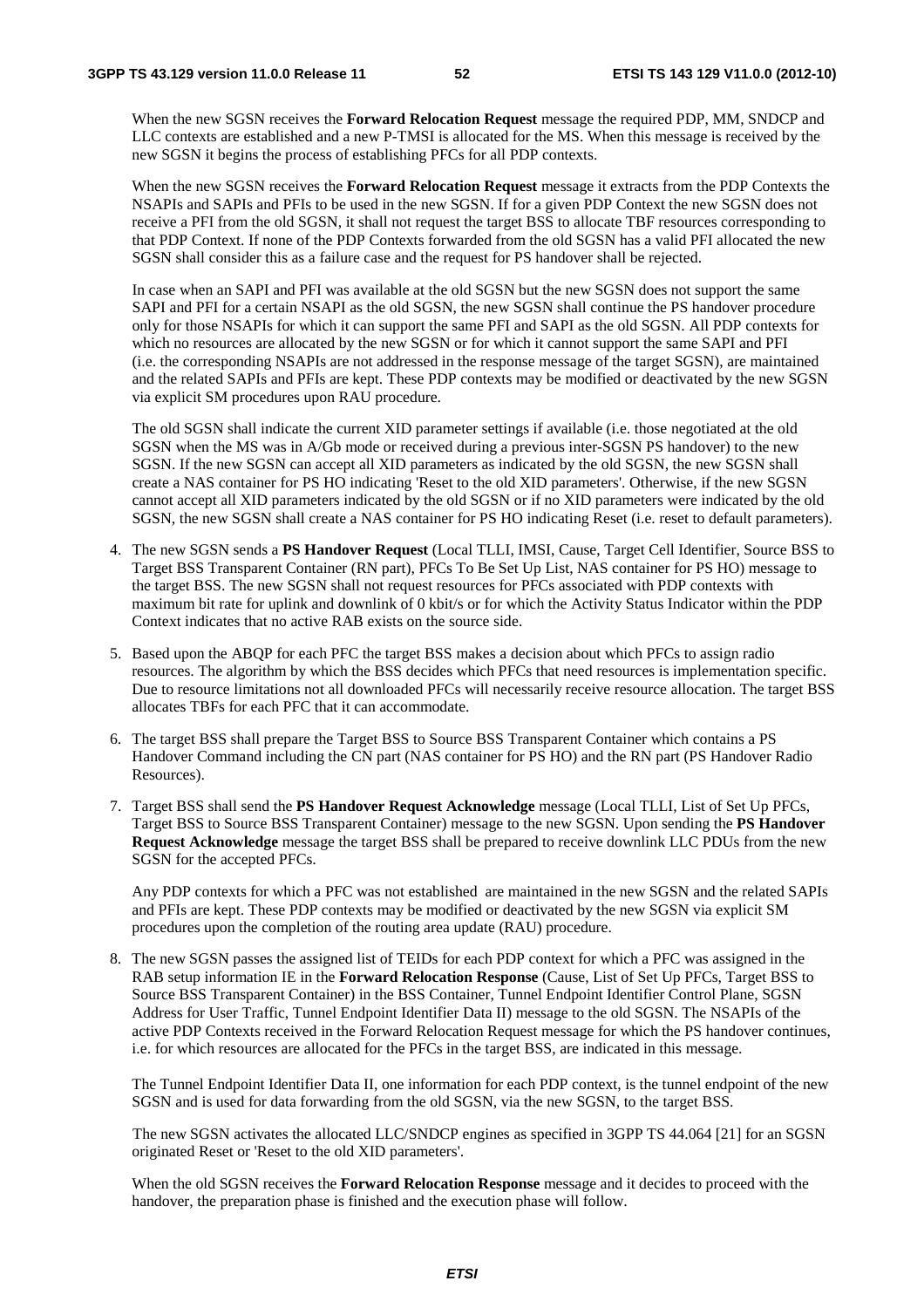### 5.3.2.2 Inter RAT UTRAN/GERAN Iu *mode* to GERAN A/Gb *mode* PS HO; Execution phase



#### **Figure 18: PS Handover Execution Phase; Inter-RAT/mode, Inter-SGSN case (UTRAN/GERAN Iu** *mode*  **GERAN A/Gb** *mode***)**

- 1. The old SGSN continues to receive IP packets from the GGSN (via GTP) and forwards the associated PDU payload to the MS via the source RNC/BSS.
- 2. The old SGSN continues the PS handover by sending a **Relocation Command** (Target BSS to Source BSS Transparent Container (PS Handover Command with RN part and CN part), RABs to be Released List, RABs Subject to Data Forwarding List) message to the source RNC/BSS. "RABs to be released list" will be the list of all NSAPIs (RAB Ids) for which a PFC was not established "RABs Subject to Data forwarding list" will be the list of all NSAPIs (RAB Ids) for which a PFC was established.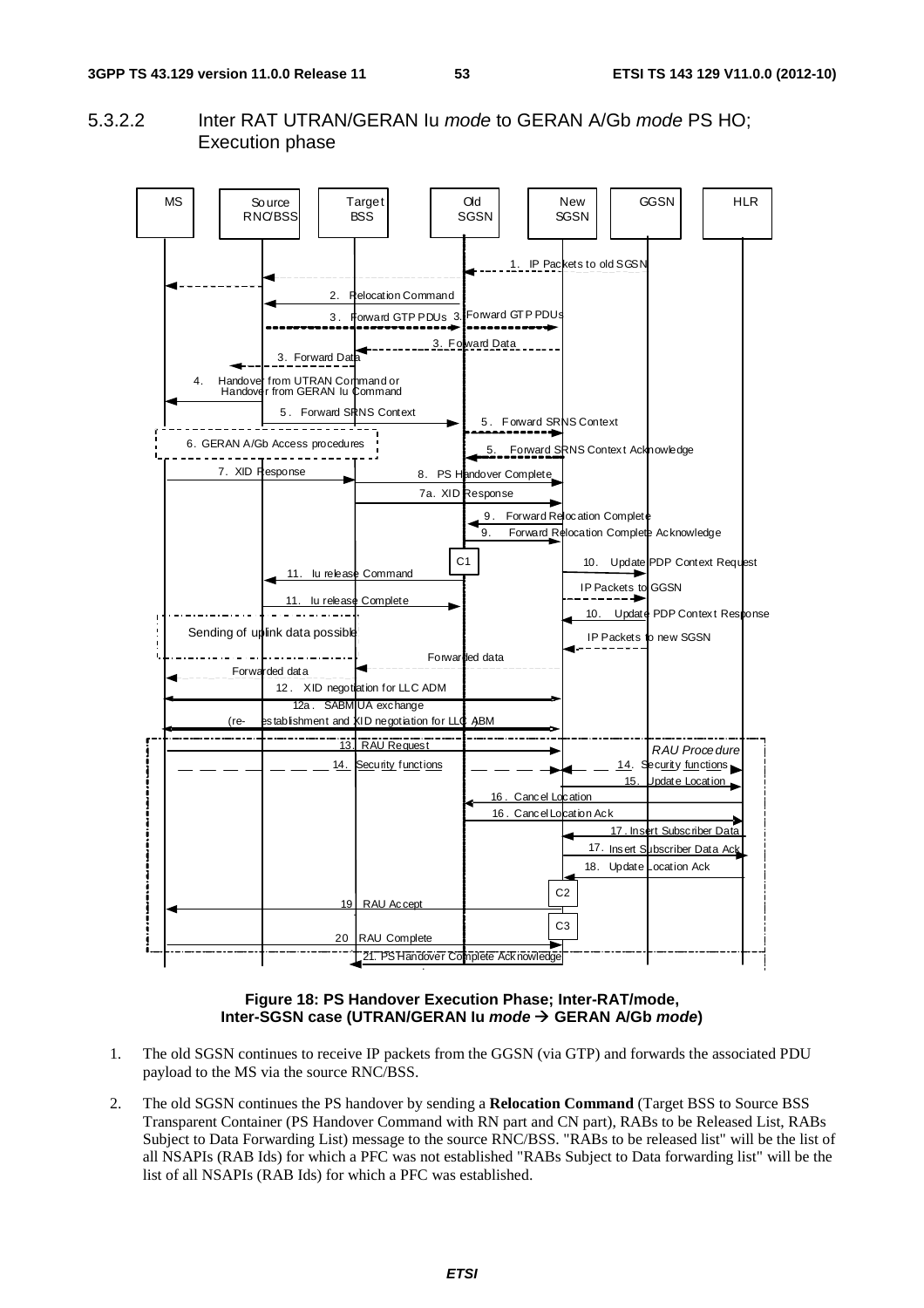3. When receiving the **Relocation Command** message the source RNC/BSS may, based on QoS, begin the forwarding of data for the RABs subject to data forwarding to the new SGSN via the old SGSN (if a Tunnel Endpoint is available) according to the definition in 3GPP TS 23.060 [19]. The GTP-U sequence numbers are only sent by the source RNC for PDP context(s) requiring delivery order (QoS profile) to be preserved. If delivery order is to be preserved (QoS) profile), consecutive GTP-PDU sequence numbering shall be maintained through the lifetime of the PDP context(s).

The new SGSN may, based on QoS, proceed with the packet handling as follows:

- For PDP contexts which use LLC ADM the new SGSN either:
	- a. forwards the received downlink N-PDUs to the target BSS;
	- b. stores the received data into the SNDCP queue for e.g. the PDU lifetime;
	- c. discards the received data until e.g. reception of the **PS Handover Complete** message.

 If the new SGSN forwards packets to the target BSS, the target BSS may start a blind transmission of downlink user data towards the MS over the allocated radio channels.

- NOTE 1: The order of steps, starting from step 3 onwards, does not necessarily reflect the order of events. For instance the source RNC may start data forwarding (step 3), send the RRC message (step 4) and send the **Forward SRNS Context** message (step 5) almost simultaneously.
- 4. The source RNC/BSS sends the **Handover from UTRAN Command** message (UTRAN) or the **Handover from GERAN Iu Command** message to the MS where each message includes a PS Handover Command (RN part and CN part). Before sending the message the uplink and downlink data transfer shall be suspended in the source RNC for the RABs that require delivery order.

 Upon the reception of the **HANDOVER from UTRAN Command** message (UTRAN) or the **HANDOVER from GERAN Iu Command** message containing the PS Handover Command message, the MS shall associate its RAB IDs to the respective PFIs based on the relation with the NSAPI and shall suspend the uplink transmission of the user plane data.

5. The source RNC continues the handover by sending a **Forward SRNS Context** (RAB contexts) message to the new SGSN, via the old SGSN. The **Forward SRNS Context** message is acknowledged by the new SGSN with the **Forward SRNS Context Acknowledge** message to the old SGSN.

 The source RNC/BSS behaviour is as specified in 3GPP TS 23.060 [19] (Combined Hard Handover and SRNS Relocation).

- 6. The MS executes the handover according to the parameters provided in the message delivered in step 4. The procedure is the same as in step 6 in subclause 5.1.4.2 with the additional function of association of the received PFI and existing RAB Id related to the particular NSAPI as described in clause 4.4.1.
- 7./7a. After accessing the cell using access bursts and receiving timing advance information from the BSS in step 6, the MS processes the NAS container and then sends one **XID Response** message to the new SGSN . The MS sends this message immediately after receiving the **Packet Physical Information** message containing the timing advance or, in the synchronised network case, immediately if the **PS Handover Access** message is not required to be sent (see Section 6.2).

Upon sending the **XID Response message**, the MS shall resume the user data transfer only for those NSAPIs for which there are radio resources allocated in the target cell. For NSAPIs using LLC ADM for which radio resources were not allocated in the target cell the MS may request for radio resources using the legacy procedures.

- NOTE 2: If the new SGSN indicated Reset (i.e. reset to default parameters) in the NAS container for PS HO included in the the **Handover from UTRAN Command** message (UTRAN) or the **Handover from GERAN Iu Command** message, in order to avoid collision cases the mobile station may avoid triggering XID negotiation for any LLC SAPI used in LLC ADM, but wait for the SGSN to do so (see bullet 12). In any case the mobile station may avoid triggering XID negotiation for any LLC SAPI used in LLC ABM, but wait for the SGSN to do so (see bullet 12a).
- 8. Upon reception of the first correct RLC/MAC block (sent in normal burst format) from the MS the target BSS sends a **PS Handover Complete** (Local TLLI, Handover Complete Status, Request for Inter RAT Handover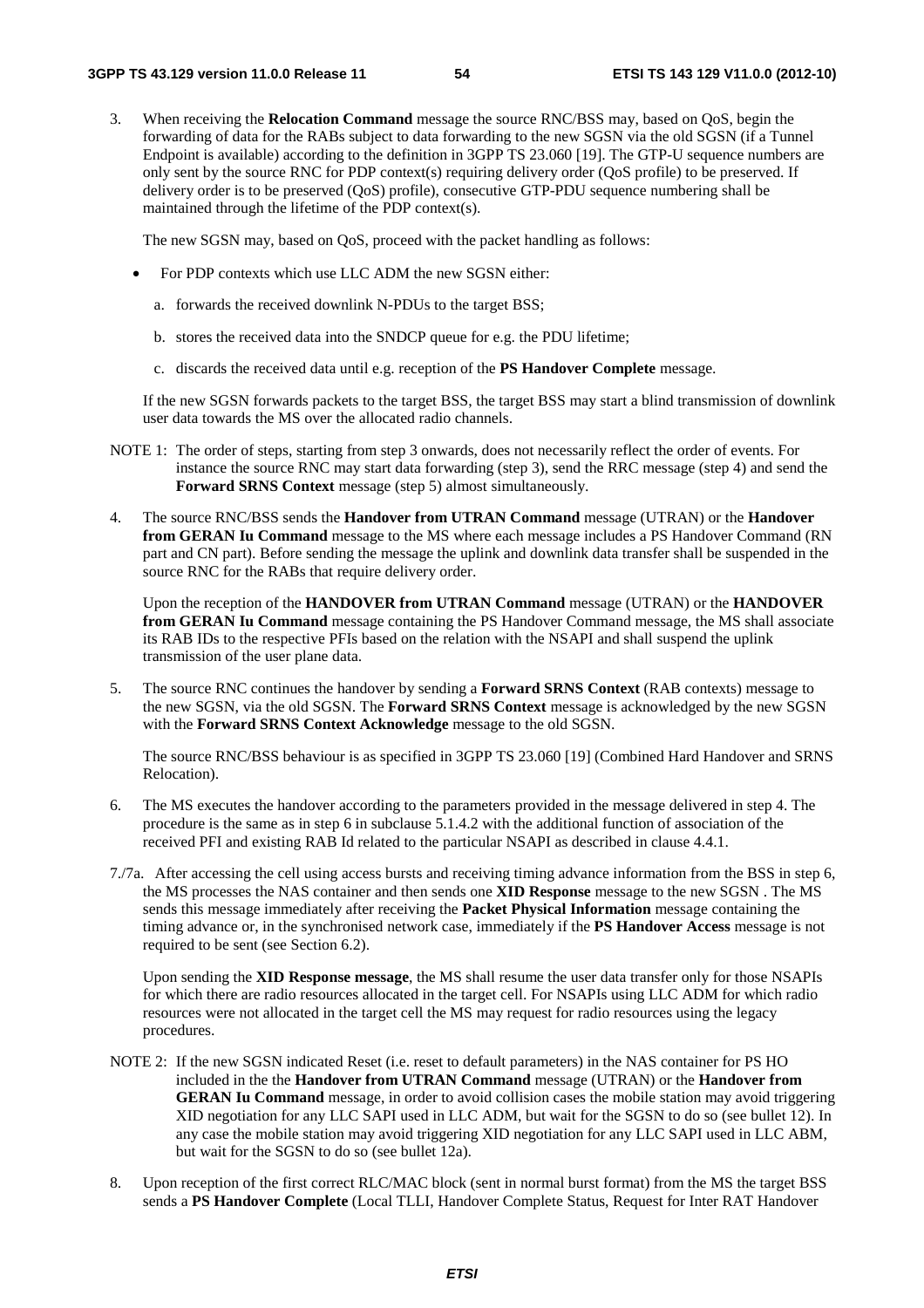Info) message to inform the new SGSN that the MS has arrived in the target cell. Each uplink N-PDU received by the new SGSN via the target BSS is then forwarded directly to the GGSN. The target BSS shall request the INTER RAT HANDOVER INFO from the SGSN by setting the "Request for Inter RAT Handover Info" to "1". The target BSS shall request the E-UTRAN INTER RAT HANDOVER INFO from the SGSN if it supports inter-RAT PS handover to E-UTRAN and if it is missing the E-UTRAN INTER RAT HANDOVER INFO.

- 9. Upon receiving the **PS Handover Complete** message**,** the new SGSN send a **Forward Relocation Complete** message to the old SGSN to indicate completion of the PS handover procedures. The old SGSN responds with a **Forward Relocation Complete Acknowledge** message.
- 10. The new SGSN sends an **Update PDP Context Request** (new SGSN Address, TEID, QoS Negotiated) message to the GGSN concerned. The GGSN updates the PDP context fields and returns an **Update PDP Context Response** (TEID) message. From now on the GGSN sends new incoming downlink IP packets to the new SGSN instead of to the old SGSN.
- 11. The old SGSN sends an **Iu Release Command** message to the source RNC/BSS commanding the source RNC/BSS to release all resources related to the Iu connection. When the RNC/BSS data forwarding timer has expired the source RNC/BSS responds with an **Iu Release Complete** (RAB Data Volume report list, RABs released list) message.
- 12. If the new SGSN indicated Reset (i.e. reset to default parameters) in the NAS container for PS HO included in the **Handover from UTRAN Command** message (UTRAN) or the **Handover from GERAN Iu Command** message, then on receipt of the PS Handover Complete the new SGSN initiates an LLC/SNDCP XID negotiation for each LLC SAPI used in LLC ADM. In this case if the SGSN wants to use the default parameters, it shall send an empty XID Command. If the new SGSN indicated 'Reset to the old XID parameters' in the NAS container for PS HO, no further XID negotiation is required for LLC SAPIs used in LLC ADM only.
- 12a. The new SGSN (re-)establishes LLC ABM for the PDP contexts which use acknowledged information transfer. During the exchange of SABM and UA the SGSN shall perform LLC/SNDCP XID negotiation.
- 13. The MS sends a **Routing Area Update Request** (Old P-TMSI, Old RAI, Old P-TMSI signature, Update Type) message to the new SGSN informing it that the source cell belongs to a new routing area. The MS shall send this message immediately after message 7, see 3GPP TS 23.060 [19].

 The new SGSN knows that a handover has been performed for this MS and can therefore exclude the SGSN context procedures which normally are used within the RA Update procedure.

14. At this point the new SGSN may optionally invoke MS authentication (security function). The security function can be deferred and performed at any later time as well.

NOTE 3: During an authentication procedure the SGSN has to suspend the downlink transmission of user data.

- 15. The new SGSN informs the HLR of the change of SGSN by sending **Update Location** (SGSN Number, SGSN Address, IMSI) message to the HLR.
- 16. The HLR sends a **Cancel Location** (IMSI, Cancellation Type) message to the old SGSN with Cancellation Type set to Update Procedure. The old SGSN acknowledges with a **Cancel Location Acknowledge** (IMSI) message. This message allows the old SGSN to know when to release the inter-SGSN tunnel.
- 17. The HLR sends **Insert Subscriber Data** (IMSI, GPRS subscription data) message to the new SGSN. The new SGSN validates the MS presence in the (new) RA. If all checks are successful then the new SGSN constructs an MM context for the MS and returns an **Insert Subscriber Data Acknowledge** (IMSI) message to the HLR. This message allows the new SGSN to know when to release the inter-SGSN tunnel.
- 18. The HLR acknowledges the Update Location by sending an **Update Location Acknowledge** (IMSI) message to the new SGSN.
- 19. The new SGSN validates the MS presence in the new RA. If the MS is allowed to be attached in this RA, the SGSN updates the MM context for and sends a **Routing Area Update Accept** (P-TMSI, TMSI, P-TMSI signature, Receive N-PDU number) message to the MS. The Receive N-PDU Number contains the acknowledgements for each acknowledged-mode NSAPI used by the SGSN, thereby confirming all mobile originated N-PDUs successfully transferred before the start of the PS handover procedure.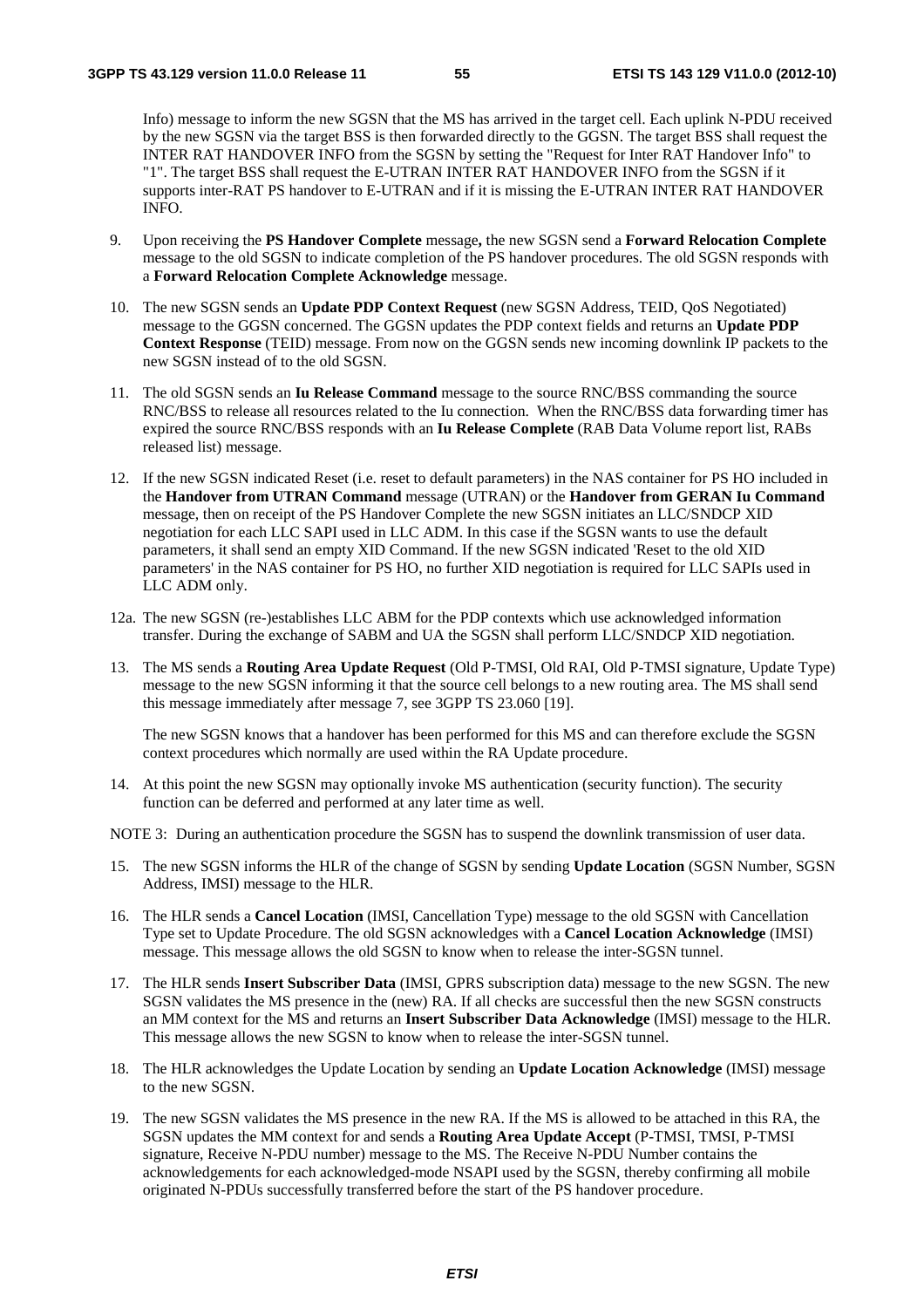20. The MS confirms the re-allocation of the new P-TMSI by responding to the SGSN with a **Routing Area Update Complete (**Receive N-PDU number) message. The MS derives the Local TLLI from the new P-TMSI using the current MM procedures. The Receive N-PDU Number contains the acknowledgements for each acknowledged mode NSAPI used by the MS, thereby confirming all mobile terminated N-PDUs successfully transferred before the start of the handover procedure. If Receive N-PDU Number confirms reception of N-PDUs that were forwarded from the old SGSN, these N-PDUs shall be discarded by the new SGSN.

The following CAMEL procedure calls shall be performed (see referenced procedures in TS 23.078 [8b])

C1) CAMEL\_GPRS\_PDP\_Context\_Disconnection, CAMEL\_GPRS\_Detach and CAMEL\_PS\_Notification.

They are called in the following order:

- The CAMEL GPRS PDP Context Disconnection procedure is called several times: once per PDP context. The procedure returns as result "Continue".
- Then the CAMEL\_GPRS\_Detach procedure is called once. The procedure returns as result "Continue"
- Then the CAMEL PS Notification procedure is called once. The procedure returns as result "Continue".
- C2) CAMEL\_GPRS\_Routeing\_Area\_Update\_Session and CAMEL\_PS\_Notification.

They are called in the following order:

- The CAMEL\_GPRS\_Routeing\_Area\_Update\_Session procedure is called. The procedure returns as result "Continue".
- Then, the CAMEL PS Notification procedure is called. The procedure returns as result "Continue".
- C3) CAMEL\_GPRS\_Routeing\_Area\_Update\_Context.

This procedure is called several times: once per PDP context. It returns as result "Continue".

For C2 and C3: refer to Routing Area Update procedure description in 3GPP TS 23.060.

- 21. Upon reception of the **PS Handover Complete** message with the 'Request for Inter RAT Handover Info' set to '1' for UTRAN or E-UTRAN or both, the SGSN shall send **PS Handover Complete Acknowledge** (TLLI, Inter RAT Handover Info, E-UTRAN Inter RAT Handover Info) message to the target BSS. This message shall contain at least one of the Inter RAT Handover information.
- 22. The target BSS receiving the **PS Handover Complete Acknowledge** message shall set the "Reliable INTER RAT HANDOVER" to "1" in the **PS Handover Required** message in any subsequent PS handover to GERAN *A/Gb mode*. The target BSS failing to receive the **PS Handover Complete Acknowledge** message shall set the "Reliable INTER RAT HANDOVER" to "0" in the **PS Handover Required** message in any subsequent PS handover to GERAN *A/Gb mode*. The Target BSS shall, upon receipt of the INTER RAT HANDOVER INFO in the **PS Handover Complete Acknowledge** message, discard the INTER RAT HANDOVER INFO received from the source RNC during the preparation phase.

# 5.3a Inter-RAT Handover (GERAN *A/Gb mode* to E-UTRAN)

# 5.3a.1 General

This procedure and the corresponding signalling flows are defined in 3GPP TS23.401 [33].

For performing the inter-RAT handover from GERAN *A/Gb mode* to E-UTRAN the pre-conditions are:

- The MS is in packet transfer mode (GERAN A/Gb mode);
- The MS has at least one PDP Context established:
- The BSS supports PFM (Packet Flow Management) procedures.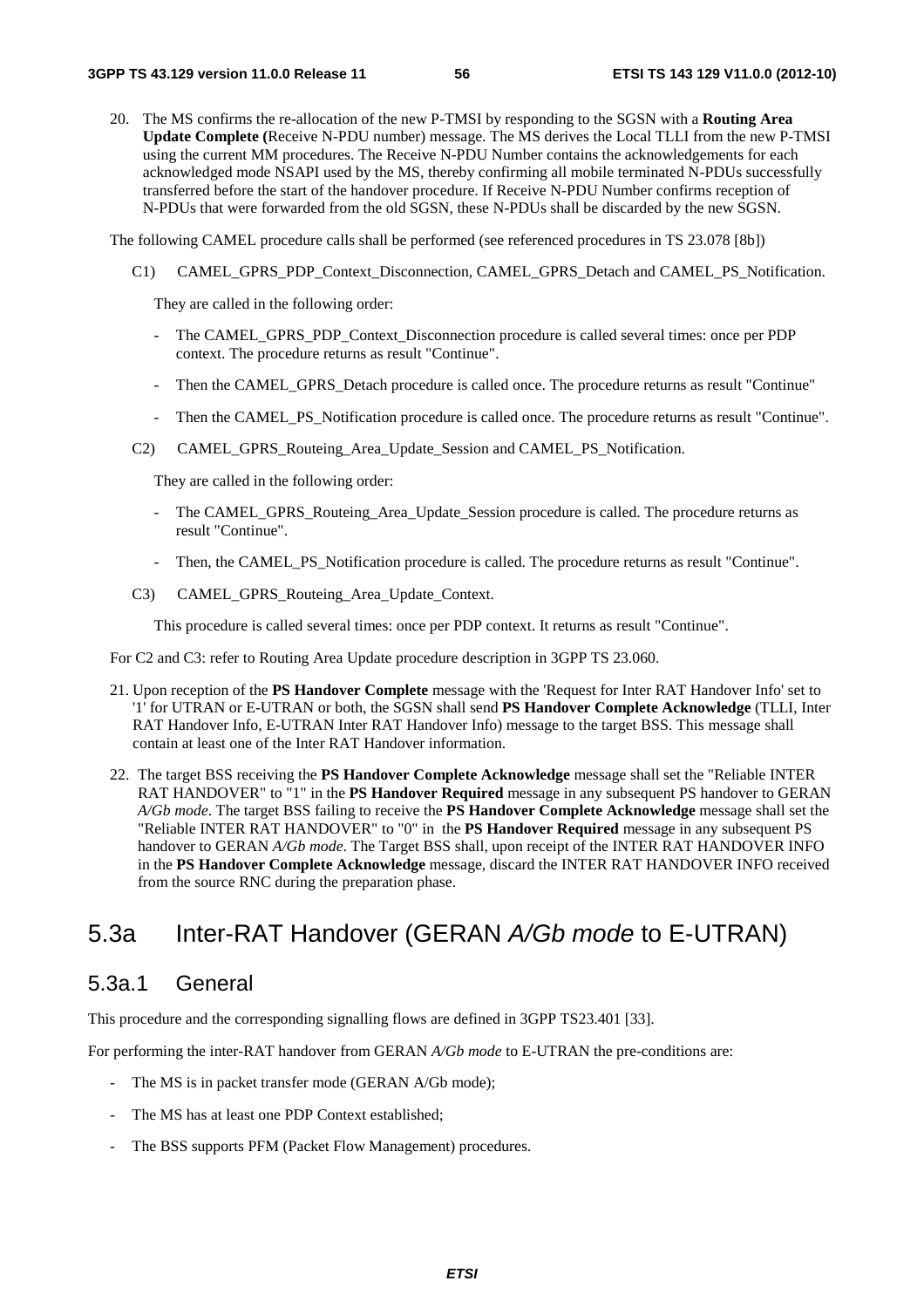# 5.3a.2 Preparation phase

The detailed signalling flows are specified in 3GPP TS 23.401 [33] in sub-clause 5.5.2.4.2.

# 5.3a.3 Execution phase

The detailed signalling flows are specified in 3GPP TS 23.401 [33] in sub-clause 5.5.2.4.3.

# 5.3b Inter-RAT Handover (E-UTRAN to GERAN *A/Gb mode*)

# 5.3b.1 General

This procedure and the corresponding signalling flows are defined in 3GPP TS23.401 [33].

For performing the inter-RAT handover from E-UTRAN to GERAN *A/Gb mode* the pre-conditions are:

- The UE is in ECM-CONNECTED state (E-UTRAN Active mode);
- The BSS supports PFM (Packet Flow Management) procedures.

# 5.3b.2 Preparation phase

The detailed signalling flows are specified in 3GPP TS 23.401 [33] in sub-clause 5.5.2.3.2.

# 5.3b.3 Execution phase

The detailed signalling flows are specified in 3GPP TS 23.401 [33] in sub-clause 5.5.2.3.2.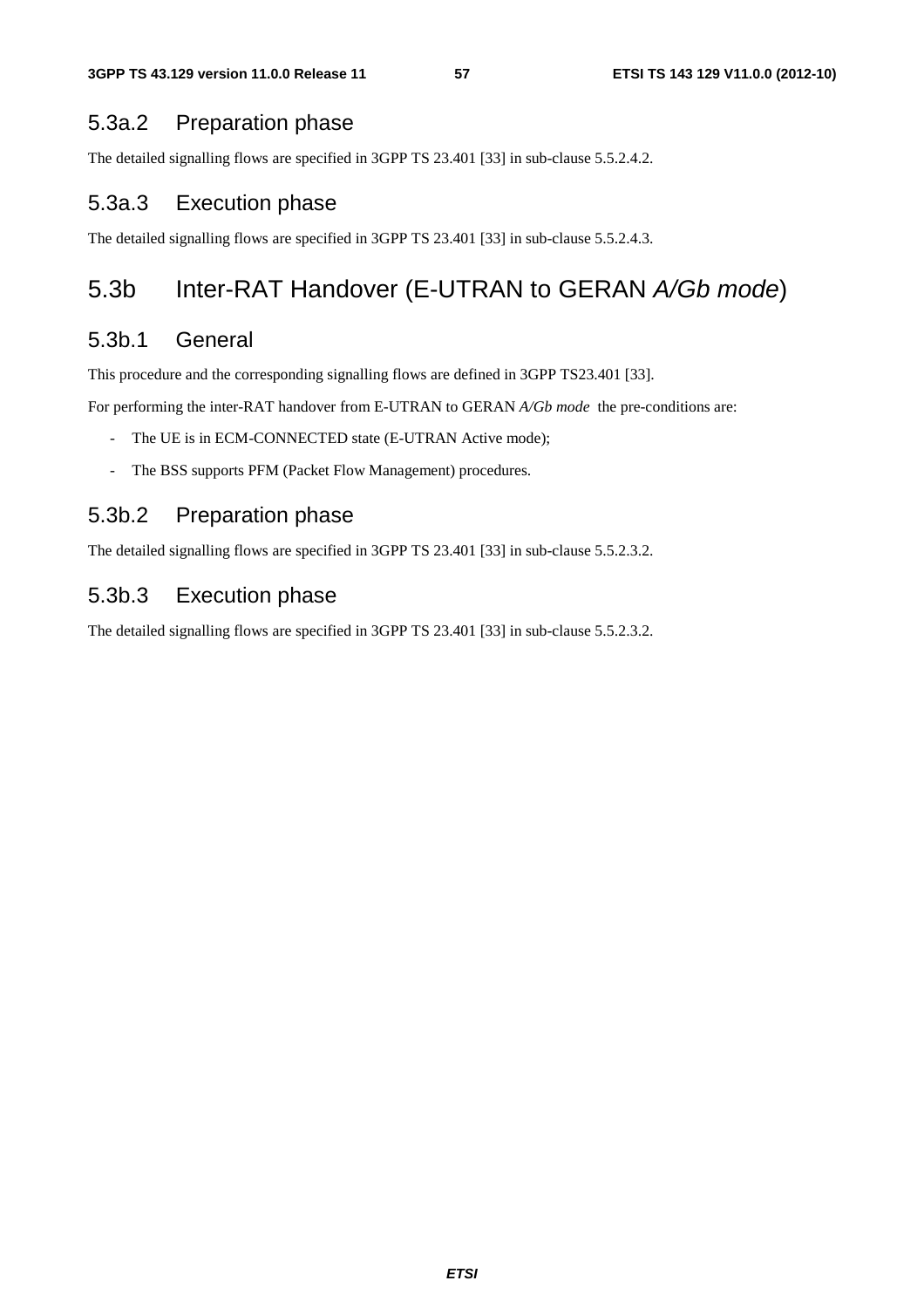# 5.4 Handover reject

# 5.4.1 General

The target BSS/GANC may reject the use of the PS Handover procedure in case none of the PFCs To Be Set Up in the **PS Handover Request** message could be granted the requested QoS, or, in case of a non-critical PS handover, if at least one of the PFCs To Be Set Up in the **PS Handover Request** message could not be granted the requested QoS. In this case no MS context will be established in the target BSS/GANC and no resources will be allocated. The target BSS/GANC will send a **PS Handover Request Negative Acknowledge** message to the new SGSN causing the new SGSN to release any allocated resources (e.g. P-TMSI, MS associated contexts) related to the specific MS. The signalling procedure for the Inter-SGSN HO Reject is shown in clause 5.4.2 for the case where PS handover is attempted to a target BSS/GANC. Similar procedures are used in the other handover cases.

# 5.4.2 Inter-SGSN HO Reject; Signalling procedure



#### **Figure 19: PS Handover Reject; Inter-SGSN case (GERAN A/Gb** *mode*  **GERAN A/Gb** *mode***)**

- 1. The first four steps in the flow are identical to the ones in clause 5.1.4.1.
- 2. In case the target BSS/GANC fails to allocate any resources for any of the requested PFCs it sends a **PS Handover Request Negative Acknowledge** (Cause, Source Cell Identifier, Target Cell Identifier) message to the new SGSN.
- 3. When the new SGSN receives the **PS Handover Request Negative Acknowledge** message it clears any reserved resources (e.g. PDP context, P-TMSI) for this mobile and sends the **Forward Relocation Response** (Cause, SGSN Address for control plane) message to the old SGSN.
- 4. When the old SGSN receives the **Forward Relocation Response** message it sends a **PS Handover Required Negative Acknowledge** (Old TLLI, Cause, Source Cell Identifier, Target Cell Identifier) message to the source BSS.

# 5.5 Handover cancel

# 5.5.1 General

Instead of performing the handover, the source BSS may at any time during the handover procedure, up to the time when the **PS Handover Command** message is sent to the mobile station cancel the handover. The reason for cancelling can be e.g. due to a timer expiration or due to other events within the source BSS and is initiated by sending a **PS Handover Cancel** PDU to the SGSN.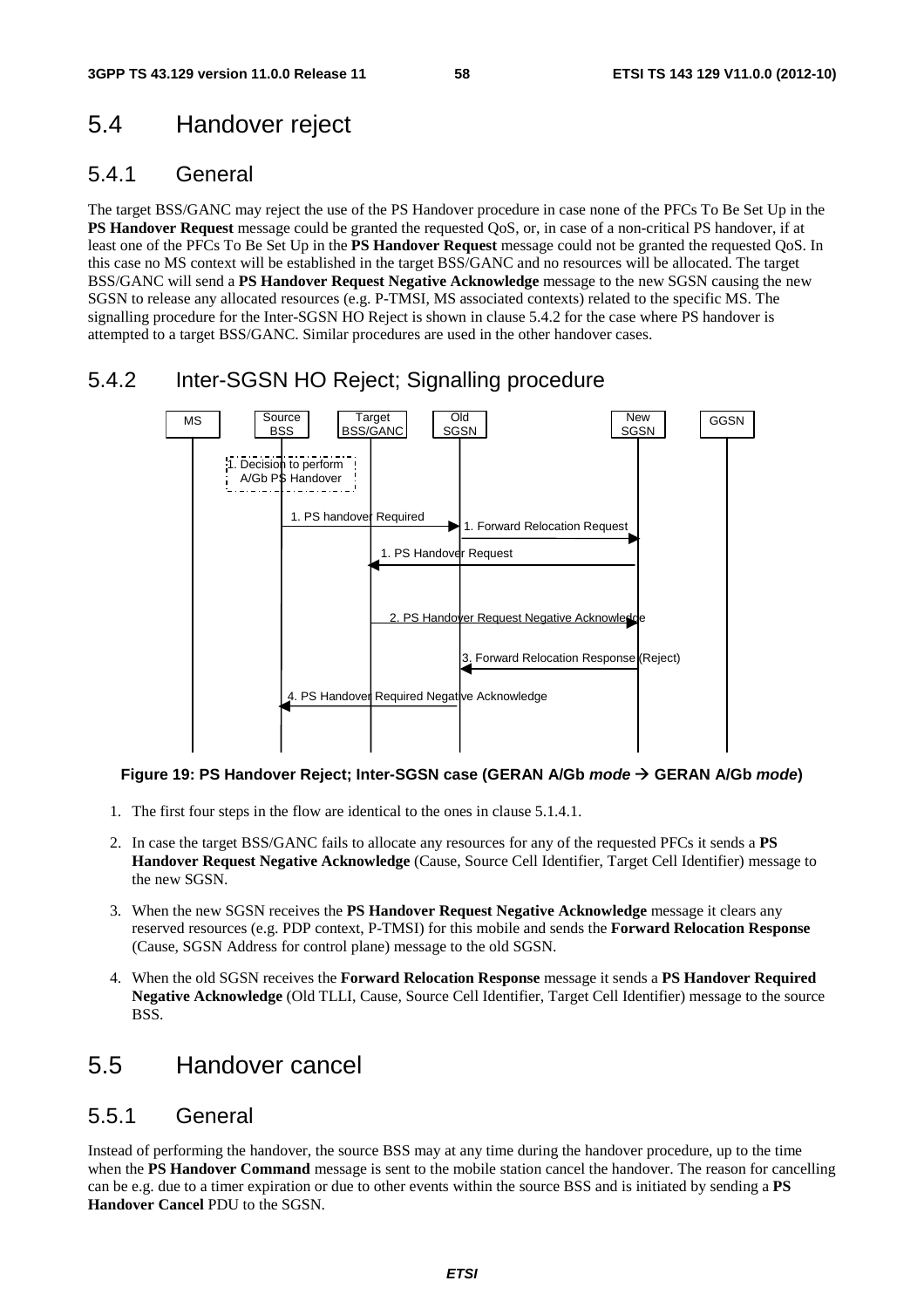A **PS Handover Cancel** PDU shall also be sent by the source BSS after the **PS Handover Command** message is sent to the mobile station for the case where the PS Handover fails and the MS returns to the old cell or radio contact with the MS is lost. This is done in order to release the resources reserved for the PS Handover in the target system.

The radio contact with the MS is considered lost by the source BSS if, after transmission of the **PS Handover Command** message, for an implementation dependent period of time:

- the BSS does not receive a **Packet Cell Change Failure** message (see sub-clause 5.7.2) or any other RLC/MAC block (other than a Packet Control Acknowledgement message which acknowledges the receipt of the PS Handover Command) from the MS in the source cell, and either

 the BSS does not receive any RLC/MAC block from the MS in the target cell, if the PS handover is an optimised intra-BSS handover, or

 the BSS does not receive a DELETE-BSS-PFC PDU (including the TLLI of the MS) from the SGSN, if the PS handover is an inter-BSS handover, inter-RAT/mode or non-optimised intra-BSS handover.

The signalling procedures for the case when the handover is cancelled before the **PS Handover Command** message has been sent by the source BSS to the mobile station is shown in clause 5.5.2 below, as well as the case when the handover is cancelled in UTRAN/GERAN Iu mode by the source RNC/BSS. The signalling procedures for the cases that occur after the **PS Handover Command** message has been sent are shown in clause 5.7.2.1.

# 5.5.2 Signalling procedures

# 5.5.2.1 Inter-SGSN case, GERAN A/Gb mode > GERAN A/Gb mode



#### Figure 20: PS Handover Cancel; Inter-SGSN case, GERAN A/Gb mode→ GERAN A/Gb mode

- 1. The source BSS decides to cancel the previously requested PS Handover. This may be due to initiation of a CS call during the preparation phase, not enough accepted PFCs, or any other reason.
- 2. The source BSS sends a **PS Handover Cancel** (TLLI, Cause, Source Cell Identifier, Target Cell Identifier) PDU to the old SGSN.
- 3. The old SGSN terminates the PS Handover to the target cell by sending a **Relocation Cancel Request** (IMSI) message to the new SGSN. The old SGSN also resumes operation on the resources in the source cell.
- NOTE 1: If one new SGSN was chosen among a pool, then the **Relocation Cancel Request** message is sent to this SGSN.
- 4. The new SGSN triggers the release of resources in the target cell and also releases its own resources allocated for this handover.
- 5. The new SGSN acknowledges the release of all resources on the target side by returning a **Relocation Cancel Response** message to the old SGSN.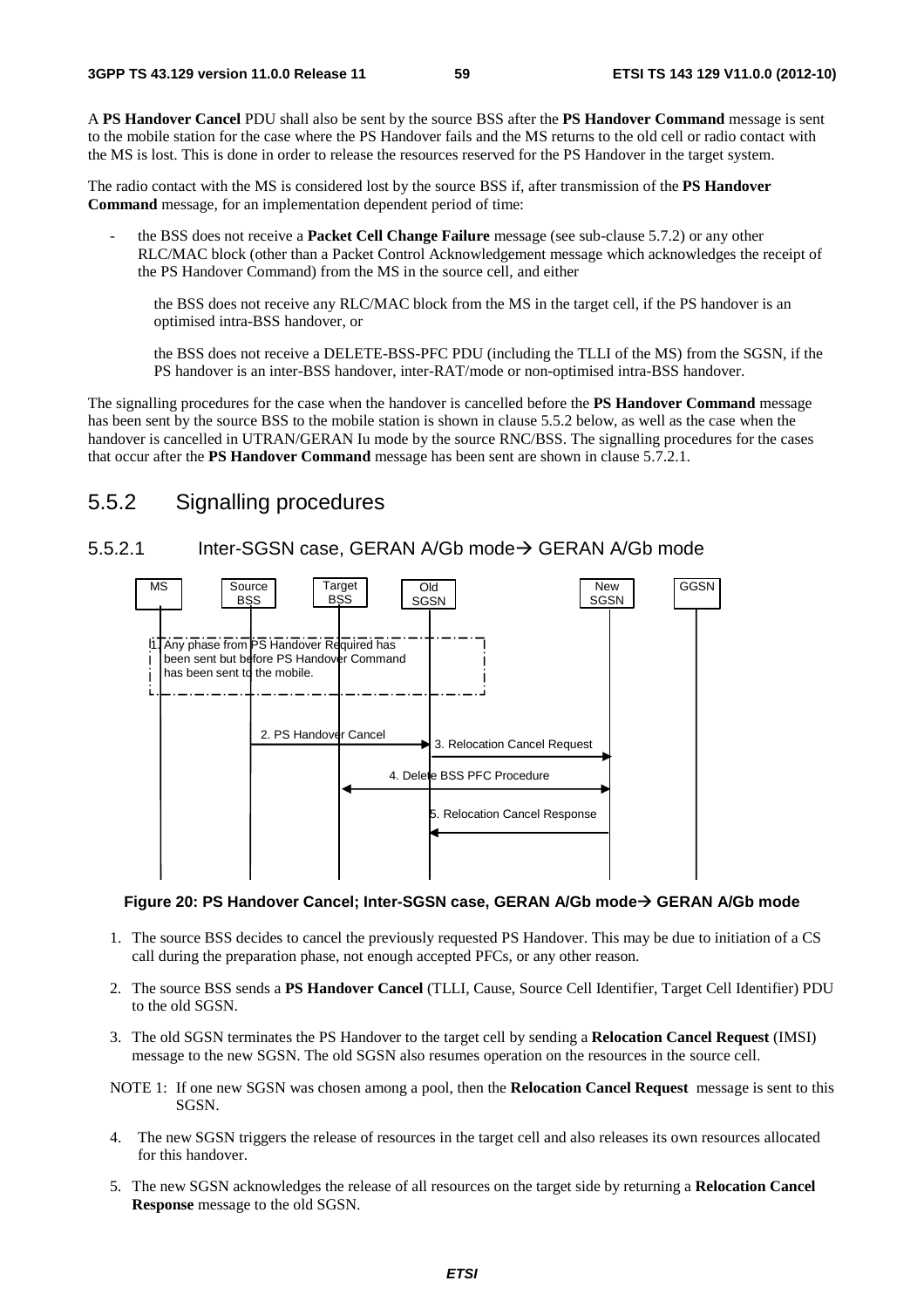- NOTE 2: In the intra-SGSN case, the messages **Relocation Cancel Request** and **Relocation Cancel Response** are not exchanged since the old and new SGSN are then the same node.
- 5.5.2.2 Inter-SGSN case, GERAN A/Gb mode→ UTRAN/GERAN Iu mode



**Figure 20a: PS Handover Cancel; Inter-SGSN case, GERAN A/Gb mode UTRAN/GERAN Iu mode** 

- 1. The source BSS decides to cancel the previously requested PS handover. This may be due to initiation of a CS call during the preparation phase, not enough accepted PFCs, or any other reason.
- 2. The source BSS sends a **PS Handover Cancel** (TLLI, Cause, Source Cell Identifier, Target Cell Identifier) PDU to the old SGSN.
- 3. The old SGSN terminates the PS Handover to the target cell by sending a **Relocation Cancel Request** (IMSI) message to the new SGSN. The old SGSN also resumes operation on the resources in the source cell.
- NOTE 1: If one new SGSN was chosen among a pool, then the **Relocation Cancel Request** message is sent to this SGSN.
- 4. The new SGSN triggers the release of resources in the target cell by sending an **Iu Release Command** message to the target RNC
- 5. The target RNC releases all resources allocated for this handover and returns an **Iu Release Complete** message to the new SGSN.
- 6. The new SGSN releases its own resources allocated for this handover and acknowledges the release of all resources on the target side by returning a **Relocation Cancel Response** message to the old SGSN.
- NOTE 2: In the intra-SGSN case, the messages **Relocation Cancel Request** and **Relocation Cancel Response** are not exchanged since the old and new SGSN are then the same node.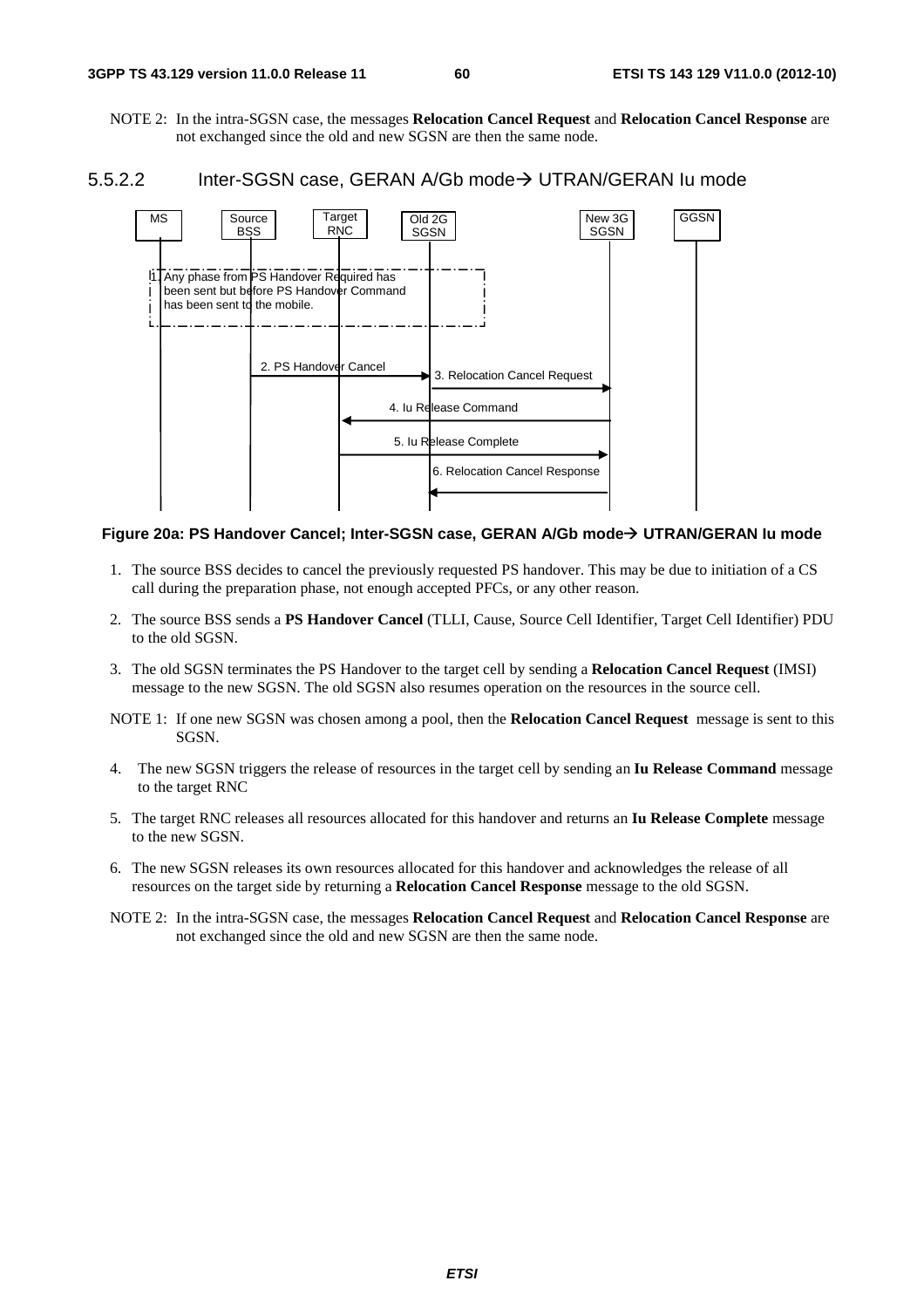# 5.5.2.3 Inter-SGSN case, UTRAN/GERAN Iu mode-> GERAN A/Gb mode



#### **Figure 20b: Relocation Cancel; Inter-SGSN case, UTRAN/GERAN Iu mode GERAN A/Gb mode**

- 1. The source RNC/BSS decides to cancel the previously requested relocation of PS resources. This may be due to initiation of a CS call during the preparation phase, not enough accepted RABs, UE returned to source cell or any other reason.
- 2. The source RNC/BSS sends a **Relocation Cancel** (Cause) message to the old SGSN.
- 3. The old SGSN terminates the relocation to the target cell by sending a **Relocation Cancel Request** (IMSI) message to the new SGSN. The old SGSN also resumes operation on the resources in the source cell.
- NOTE 1: If one new SGSN was chosen among a pool, then the **Relocation Cancel Request** message is sent to this SGSN.
- 4. The new SGSN triggers the release of resources in the target cell and also releases its own resources allocated for this handover.
- 5. The new SGSN acknowledges the release of all resources on the target side by returning a **Relocation Cancel Response** (Cause) message to the old SGSN.
- 6. The old SGSN returns a Relocation Cancel message to the source RNC/BSS.
- NOTE 2: In the intra-SGSN case, the messages **Relocation Cancel Request** and **Relocation Cancel Response** are not exchanged since the old and new SGSN are then the same node.

# 5.5.2.4 Inter-SGSN, GERAN A/Gb mode → E-UTRAN

The detailed signalling flows are specified in 3GPP TS 23.401 [33] in sub-clause 5.5.2.X.2.

# 5.5.2.5 Inter-SGSN case, E - UTRAN-> GERAN A/Gb mode

The detailed signalling flows are specified in 3GPP TS 23.401 [33] in sub-clause 5.5.2.X.2.

# 5.6 Container handling

There are two transparent containers defined for the PS handover in GERAN A/Gb mode and GAN mode:

- Source BSS to Target BSS Transparent Container.
- Target BSS to Source BSS Transparent Container.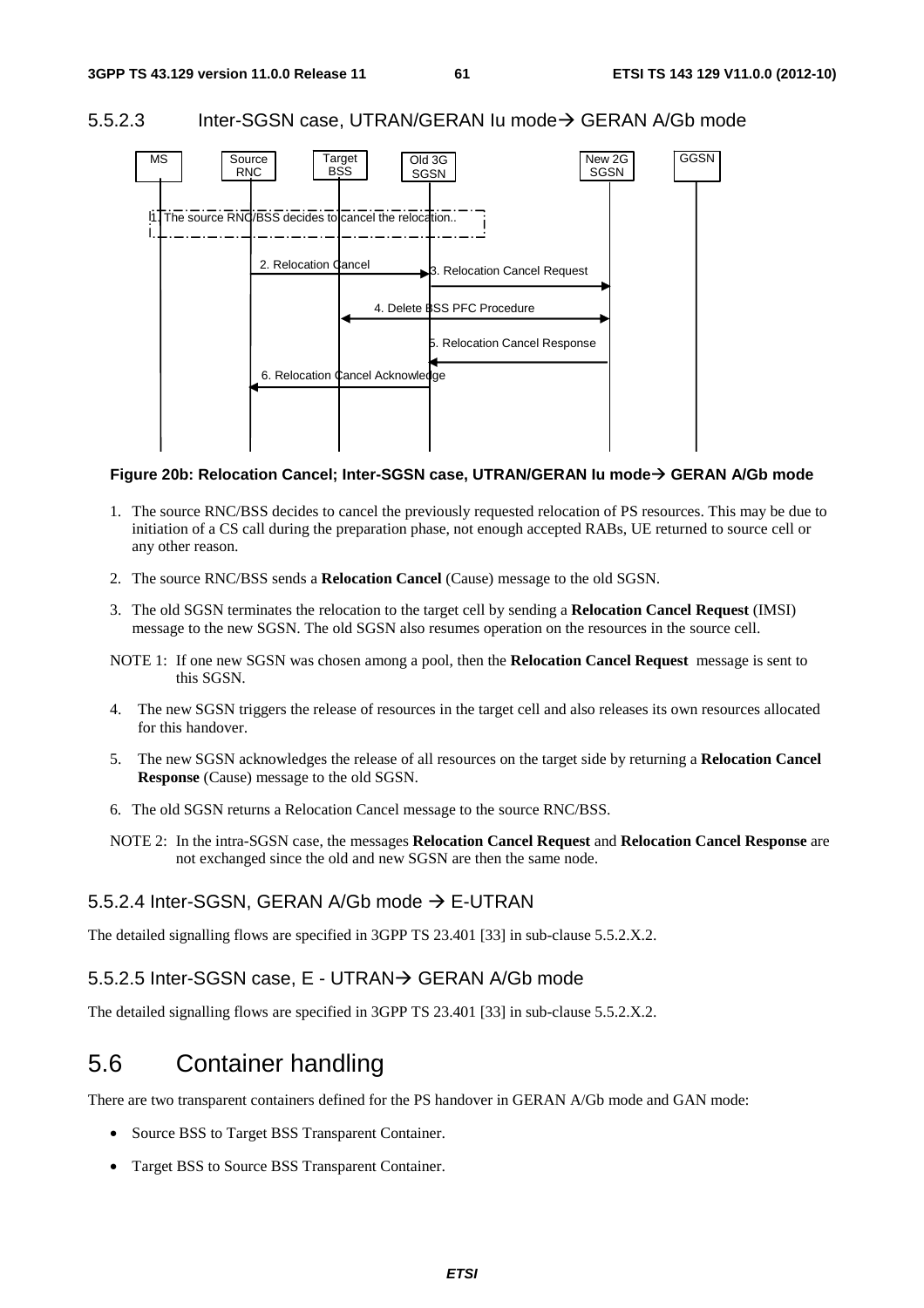The Source BSS to Target BSS Transparent Container will carry the information to be transported transparently between the source BSS and the target BSS/GANC and between the source GANC and the target BSS related to PS handover.

The Target BSS to Source BSS Transparent Container will carry the information to be transported transparently between the target BSS and the source BSS/GANC and between the target GANC and the source BSS related to PS handover.

The generic handling of the source cell (GERAN A/Gb mode or UTRAN/GERAN Iu mode or E-UTRAN) to target cell (GERAN A/Gb mode or UTRAN/GERAN Iu mode or E-UTRAN) radio-related container is as follows:

- Created by the source BSS or RNC or eNB .
- Processed by the target BSS or RNC or eNB.
- Forwarded transparently by the SGSNs and MME .

The generic handling of the target cell (GERAN A/Gb mode or UTRAN/GERAN Iu mode or E-UTRAN ) to source cell (GERAN A/Gb mode or UTRAN/GERAN Iu mode or E-UTRAN) radio-related container is as follows:

- Created by the target BSS or RNC or eNB.
- Processed by the source BSS or RNC or eNB .
- Forwarded transparently by the SGSNs and MME .

The generic handling of the source cell to target cell radio-related container for PS handover from GERAN A/Gb mode to GAN mode or vice versa is as follows:

- Created by the source BSS or GANC.
- Processed by the target BSS for PS handover from a source GANC.
- Processed by the target GANC for PS handover from a source BSS.
- Forwarded transparently by the SGSNs.

The generic handling of the source cell to target cell radio-related container for PS handover from UTRAN to GAN mode or vice versa is as follows:

- Created by the source GANC or RNC.
- Processed by the target GANC for PS handover from a source RNC.
- Processed by the target RNC for PS handover from a source GANC.
- Forwarded transparently by the SGSNs.

The generic handling of the target cell to source cell radio-related container for PS handover from GERAN A/Gb mode to GAN mode or vice versa is as follows:

- Created by the target GANC or BSS.
- Processed by the source BSS for PS handover to a target GANC.
- Processed by the source GANC for PS handover to a target BSS.
- Forwarded transparently by the SGSNs.

The generic handling of the target cell to source cell radio-related container for PS handover from UTRAN to GAN mode or vice versa is as follows:

- Created by the target GANC or RNC.
- Processed by the source RNC for PS handover to a target GANC.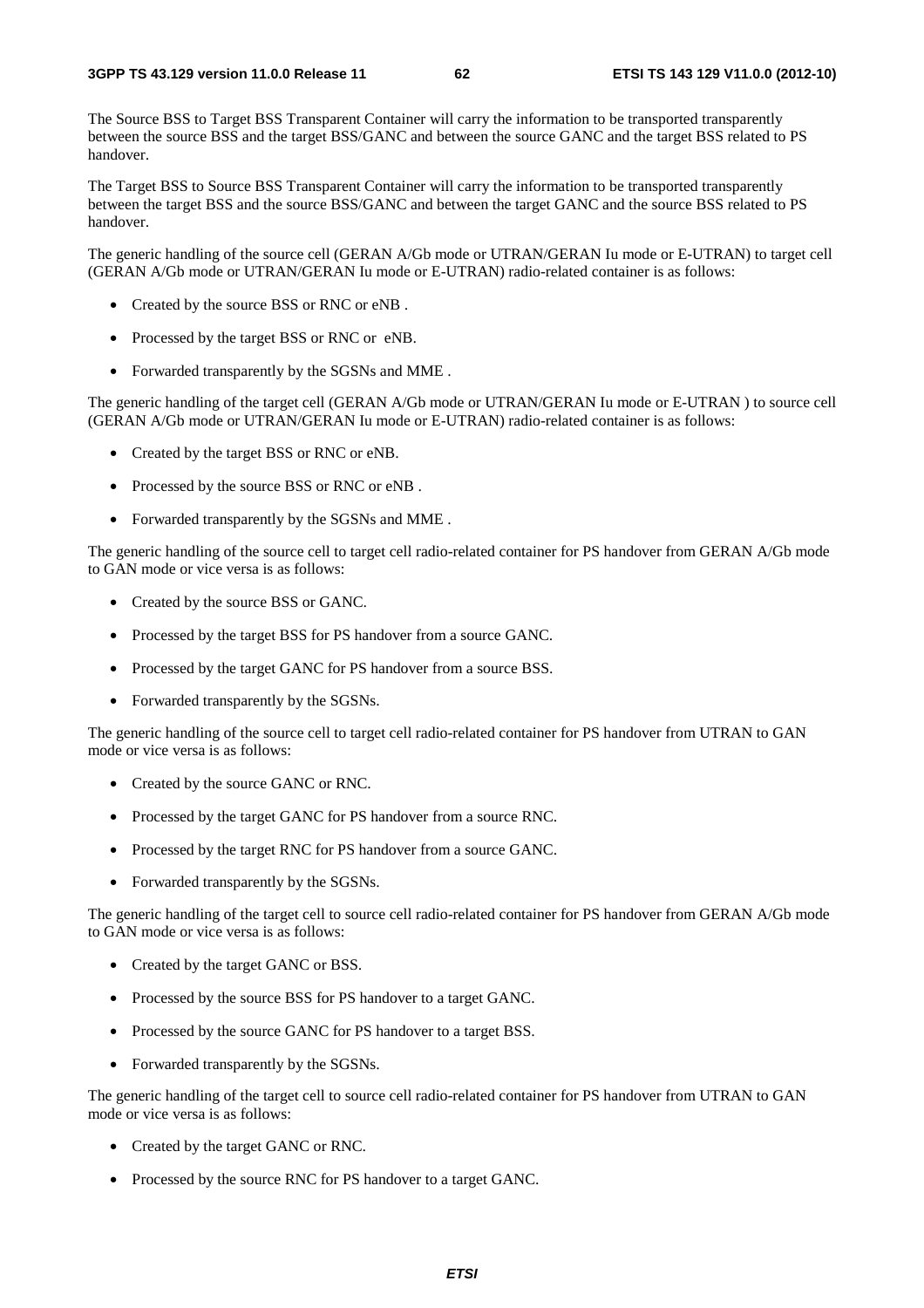- Processed by the source GANC for PS handover to a target RNC.
- Forwarded transparently by the SGSNs.

### 5.6.1 Contents of the containers

The transparent container will consist of two parts:

- The **Radio Network part** (RN part) carrying radio interface related parameters relevant for the MS and the radio network (BSS/RNC/eNB ) and sent transparently through the core network; This content is:
	- Created by the source BSS/RNC/GANC/eNB and carried in the Source BSS to Target BSS / Source to Target transparent container (i.e. the forward container).
	- Created by the target BSS/RNC/GANC/eNB and carried in the Target BSS to Source BSS / Target to Source transparent container (i.e. the reverse container).
	- Processed by the target BSS/RNC/GANC/eNB (forward container only)
	- Processed by the source BSS/RNC/GANC/eNB and MS (reverse container only).
- The **Core Network part** (CN part) carrying parameters relevant for the MS and the core network. This part is only needed from the new SGSN to send to the MS for PS handover to A/Gb mode and GAN mode and thus is only included in the Target BSS to Source BSS Transparent Container. This content is:
	- Created by the new SGSN.
	- Included in the Target BSS to Source BSS Transparent Container by the target BSS/GANC.

NOTE 1: The target BSS/GANC does not process the Core Network part.

- Forwarded transparently by the old SGSN and source BSS/RNC/GANC/eNB.
- Carried within the **PS Handover Command** message sent from the source BSS to the MS for PS handover from A/Gb mode to A/Gb mode or for PS handover from A/Gb mode to GAN mode.
- Carried within the **PS Handover Command** message included within a **GA-PSR Handover Command** message sent from the source GANC to the MS for PS handover from GAN mode to A/Gb mode.
- Carried within the **PS Handover Command** message included within a **Handover from UTRAN Command** message or the **Handover from GERAN Iu Command** message sent from the source RNC to the MS for PS handover from Iu mode to A/Gb mode.
- Carried within the **PS Handover Command** message included within a **Handover from UTRAN Command** message sent from the source RNC to the MS for PS handover from UTRAN to GAN mode.
- Carried within the **PS Handover Command** message included within a **MobilityFromEUTRACommand**  message sent from the source eNB to the MS for PS handover from E-UTRAN to GERAN *A/Gb mode*.
- Processed by the MS.

The contents of the Radio Network part will depend on:

• Type of channels that are subject to PS handover, i.e. shared or dedicated.

NOTE 2: Currently dedicated channels are not considered in the PS handover in GERAN A/Gb mode.

- PS handover scenario, i.e. intra-mode or inter-RAT/mode.
- Whether it is sent in a forward container or a reverse container.

The contents of the Core Network part will depend on the PS handover scenario, i.e. intra-mode or inter-RAT/mode.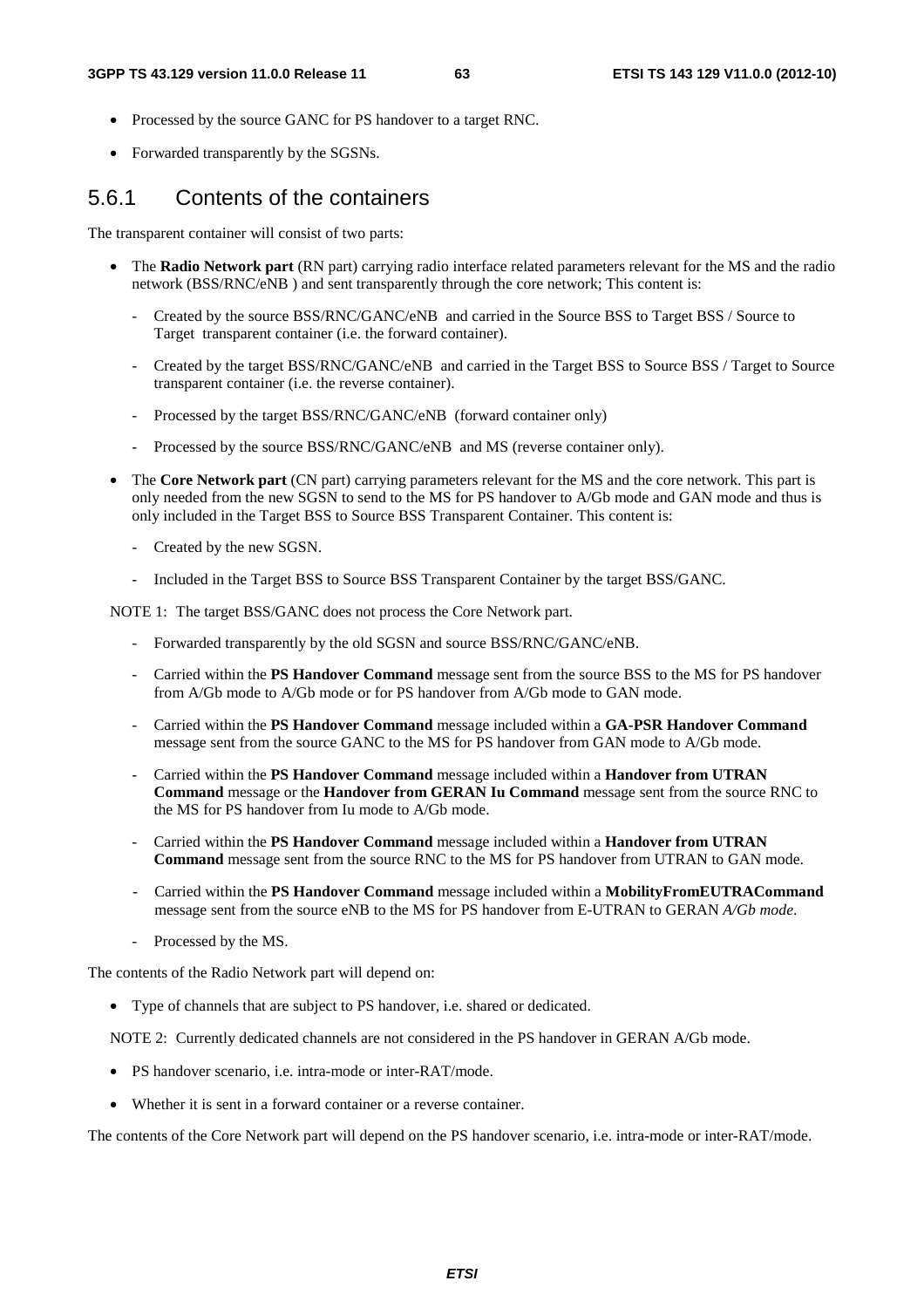### 5.6.1.1 Contents of the GERAN A/Gb mode or GAN mode  $\rightarrow$  GERAN A/Gb mode Transparent Containers

#### 5.6.1.1.1 Source BSS to Target BSS Transparent Container

In GERAN A/Gb mode/GAN mode -> GERAN A/Gb mode the Source BSS to Target BSS Transparent Container is sent in the PS **Handover Required** message, the **Forward Relocation Request** message and the **PS Handover Request** message.

The Radio Network part consists of the following:

- MS RAC.
- INTER RAT HANDOVER INFO (defined in 3GPP TS 25.331) containing the START PS and UE RAC values, if available.
- E-UTRAN INTER RAT HANDOVER INFO (defined in 3GPP TS 48.018, see also 3GPP TS 36.331) if available
- NOTE 1: The START PS and UE RAC are needed to support PS Handover to UTRAN/GERAN Iu mode.
- NOTE 2: The way of transferring START\_PS and UE RAC from the mobile station to the BSS/GANC, is to piggyback the RRC container INTER RAT HANDOVER INFO, which includes START\_PS and UE RAC, to the Attach Complete and Routing Area Update Complete messages from the mobile station to the SGSN. The SGSN will then include this container in every CREATE-BSS-PFC message sent to the BSS/GANC and/or in the **PS Handover Complete Acknowledge** message.

#### 5.6.1.1.2 Target BSS to Source BSS Transparent Container

In GERAN A/Gb mode/GAN mode -> GERAN A/Gb mode the Target BSS to Source BSS Transparent Container is sent in the **PS Handover Request Acknowledge** message, **Forward Relocation Response** message and the **PS Handover Required Acknowledge** message.

The Radio Network part consists of the required information for access in the target cell and the information on allocated radio resources, uplink and downlink TBF parameters, Handover reference and generic parameters for access in the target cell (i.e. GPRS cell options, target cell "Cell Selection struct", global power control parameters, reference frequency lists, cell allocation, GPRS mobile allocation).

The Core Network part (i.e. NAS Container for PS HO) consists of the following parameters:

- an XID Command indicating Reset or 'Reset to old XID parameters' and the new IOV-UI for the target cell;
- the GPRS ciphering algorithm to be used in the target cell, if it is different from the ciphering algorithm used in the source cell.

### $5.6.1.2$  Contents of the GERAN A/Gb mode or GAN mode  $\rightarrow$  UTRAN Transparent **Containers**

#### 5.6.1.2.1 Source to Target Transparent Container

In GERAN A/Gb mode/GAN mode -> UTRAN the Source to Target Transparent Container is encoded as the Source RNC to Target RNC Transaprent Container. It is sent from the source BSS/GANC to the target RNC in the **PS Handover Required** message and the **Relocation Request** message.

The Radio Network part consists of the following:

- RRC Container as defined in 3GPP TS 25.331 [17] will contain Inter RAT Handover Info (UTRAN specific information including START\_PS/UE RAC) and Inter RAT UE radio access capability including MS RAC from BSS to RNC.
- Target Cell Id.
- Number of Iu instances IE. The value of this IE is set to 1 as defined in 3GPP TS 25.413 [23].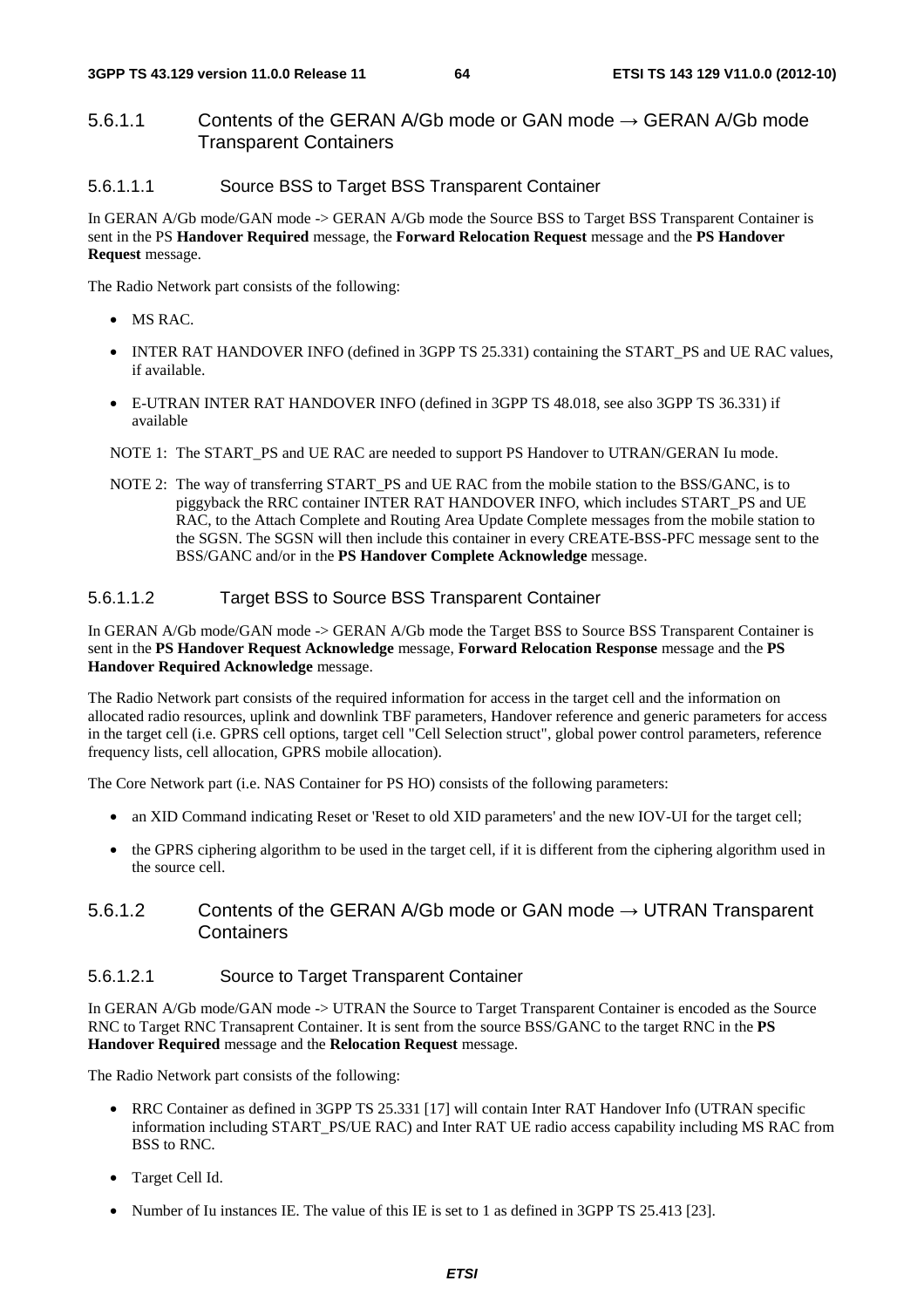• Relocation Type. The value of the IE is set to 'UE involved', as defined in 3GPP TS 25.413 [23].

#### 5.6.1.2.2 Target to Source Transparent Container

In GERAN A/Gb mode/GAN mode -> UTRAN the Target to Source Transparent Container is encoded as the Target RNC to Source RNC Transparent Container. Itis sent from the target RNC to the source BSS/GANC in the **Relocation Request Acknowledge** message, **Forward Relocation Response** message and the **PS Handover Required Acknowledge** message.

The Radio Network part consists of the RRC message, i.e. the **Handover to UTRAN Command** message (as defined in 3GPP TS 25.331 [17]) used to perform handover from GERAN A/Gb mode/GAN mode to UTRAN. This message will be sent to the MS/UE within the **PS Handover Command** message (for PS handover from GERAN A/Gb mode) or within the **GA-PSR Handover Command** message (for PS handover from GAN mode).

#### 5.6.1.3 Contents of the UTRAN  $\rightarrow$  GERAN A/Gb Mode or GAN mode Transparent **Containers**

#### 5.6.1.3.1 Source BSS to Target BSS Transparent Container

In UTRAN -> GERAN A/Gb mode/GAN mode the Source BSS to Target BSS Transparent Container is sent from the source RNC to the target BSS/GANC in the **Relocation Required, Forward Relocation Request** message and the **PS Handover Request** message in order to support inter-RAT PS handover from UTRAN (CELL\_DCH state or CELL\_FACH state, only PS RABs established) to GERAN A/Gb mode/GAN mode.

The Radio Network part consists of the following information:

- MS RAC.
- INTER RAT HANDOVER INFO (defined in 3GPP TS 25.331) containing the START\_PS and UE RAC values.
- E-UTRAN INTER RAT HANDOVER INFO (defined in 3GPP TS 48.018, see also 3GPP TS 36.331) if available
- NOTE: The START PS value received in the INTER RAT HANDOVER INFO is not always aligned with the START PS value stored in the MS after it has attached to the GSM network. The target BSS shall replace the value received in the container received from the source RNC with the value received from the MS via the SGSN (i.e. within a **CREATE-BSS-PFC** message or a **PS Handover Complete Acknowledge** message).

#### 5.6.1.3.2 Target BSS to Source BSS Transparent Container

In UTRAN -> GERAN A/Gb mode/GAN mode the Target BSS to Source BSS Transparent Container is sent from the target BSS/GANC to the source RNC in the **PS Handover Request Acknowledge** message, **Forward Relocation Response** message and the **Relocation Command** message in order to support inter-RAT PS handover from UTRAN (CELL\_DCH state or CELL\_FACH state, only PS RABs established) to GERAN A/Gb mode/GAN mode.

For PS handover from UTRAN to GERAN A/Gb mode the Radio Network part consist of the required information for access in the target cell and the information on allocated radio resources: uplink and downlink TBF parameters, PS Handover reference and generic parameters for access in the target cell (i.e. GPRS cell options, target cell "Cell Selection struct", global power control parameters, reference frequency lists, cell allocation, GPRS mobile allocation). Over the air interface this radio network container is sent within the **Handover from UTRAN Command** message.

For PS handover from UTRAN to GAN mode the Radio Network part consists only of the mandatory fields within the PS Handover Radio Resources IE carried within the **PS Handover Command** message.

The Core Network part (i.e. NAS Container for PS HO) consist of the following parameters:

- an XID Command indicating Reset or 'Reset to old XID parameters' and the new IOV-UI for the target cell;
- the GPRS ciphering algorithm to be used in the target cell;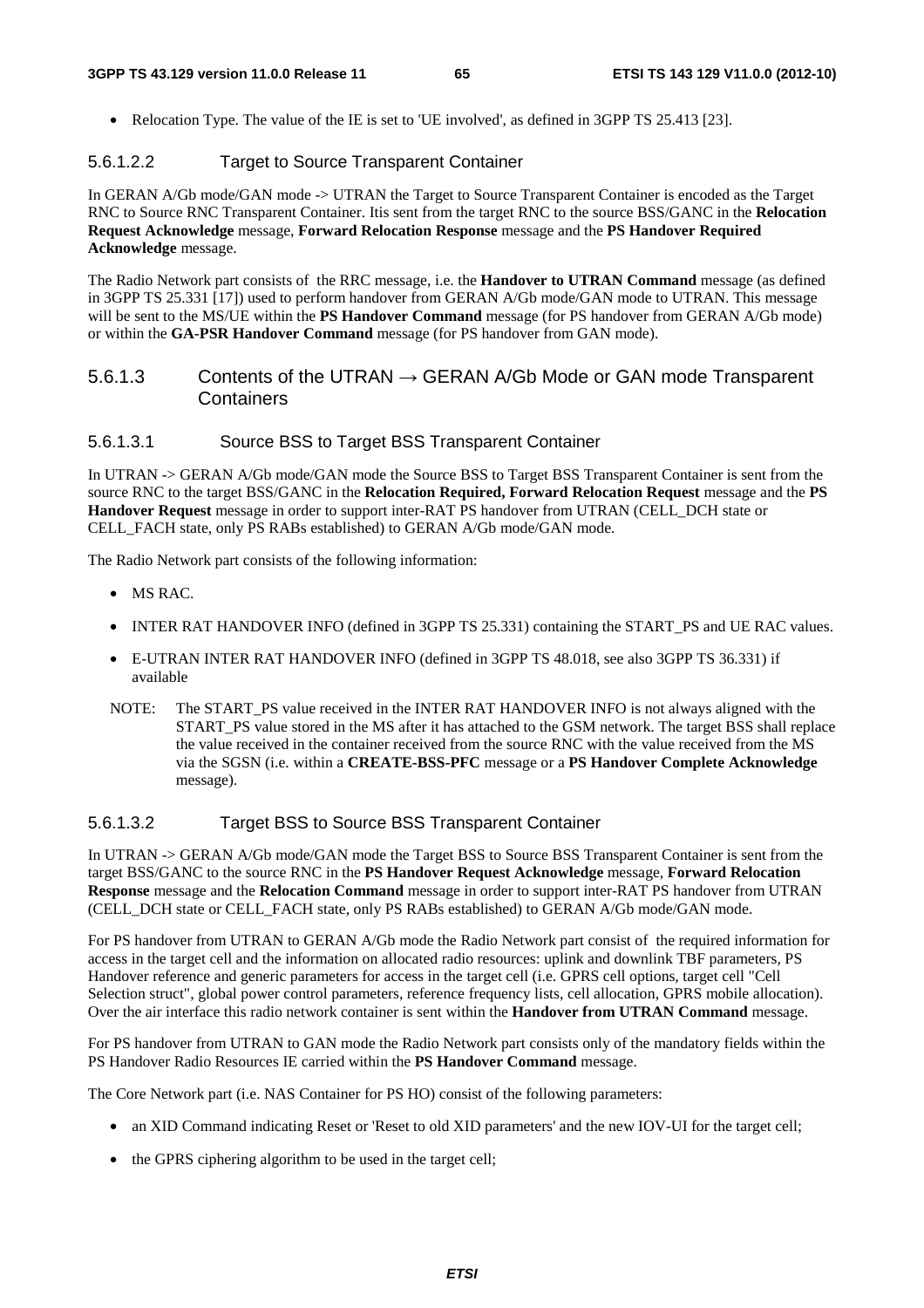### 5.6.1.4 Contents of the GERAN A/Gb mode  $\rightarrow$  GERAN Iu mode Transparent **Containers**

#### 5.6.1.4.1 Source to Target Transparent Container

In GERAN A/Gb mode -> GERAN Iu mode the Source to Target Transparent Container is encoded as the Source RNC to Target RNC Transparent Container. It is is sent from the source BSS to the target BSS (Iu) in the **PS Handover Required** message**, Forward Relocation Request** message and the **Relocation Request** message.

The Radio Network part consists of:

- RRC Container as defined in 3GPP TS 44.118 [16] shall contain START\_PS /MS GERAN IU capabilities.
- Target Cell Id.
- Number of Iu instances. The value of the IE is set to 1 as defined in 3GPP TS 25.413 [23].
- Relocation Type. The value of the IE is set to 'UE involved', as defined in 3GPP TS 25.413 [23].

#### 5.6.1.4.2 Target to Source Transparent Container

In GERAN A/Gb mode -> GERAN Iu mode the Target to Source Transparent Container is encoded as the Target RNC to Source RNC Transparent Conatiner. It is sent from the target BSS (Iu) to source BSS in the **Relocation Request Acknowledge** message, **Forward Relocation Response** message and the **PS Handover Required Acknowledge** message.

The Radio Network Part consist of the RRC message used in GERAN Iu mode to perform handover, i.e. **Radio Bearer Reconfiguration** message as defined in 3GPP TS 44.118 [16]. This message will be sent to the MS in the **PS Handover Command** message.

#### 5.6.1.5 Content of GERAN Iu mode  $\rightarrow$  GERAN A/Gb mode Transparent Containers

#### 5.6.1.5.1 Source BSS to Target BSS Transparent Container

In GERAN Iu mode -> GERAN A/Gb mode the Source BSS to Target BSS Transparent Container is sent from the source BSS (Iu) to the target BSS in the **Relocation Required** message, **Forward Relocation Request** message and the **PS Handover Request** message.

The Radio Network part consists of the following:

- MS RAC.
- INTER RAT OR MODE HANDOVER INFO with MS capabilities as defined in 3GPP TS 44.118 [16].

NOTE: START PS and UE RAC shall be added to this IE.

#### 5.6.1.5.2 Target BSS to Source BSS Transparent Container

In GERAN Iu mode -> GERAN A/Gb mode the Target BSS to Source BSS Transparent Container is sent from the target BSS to the source BSS (Iu) in the **PS Handover Request Acknowledge** message, **Forward Relocation Response** message and the **Relocation Command** message in order to support PS handover to GERAN A/Gb mode from GERAN Iu mode (RRC Cell\_Dedicated state or RRC CELL\_Shared state, only PS RABs established).

The Radio Network part consists of the required information for access in the target cell and the information on allocated radio resources: Uplink and downlink TBF parameters, PS Handover reference and generic parameters for access in the target cell (i.e. GPRS cell options, target cell "Cell Selection struct", global power control parameters, reference frequency lists, cell allocation, GPRS mobile allocation). Over the air interface this information is sent in the **Handover from GERAN Iu mode Command** message.

The Core Network (i.e. NAS Container for PS HO) part consists of the following parameters:

• an XID Command indicating Reset or 'Reset to old XID parameters' and the new IOV-UI for the target cell;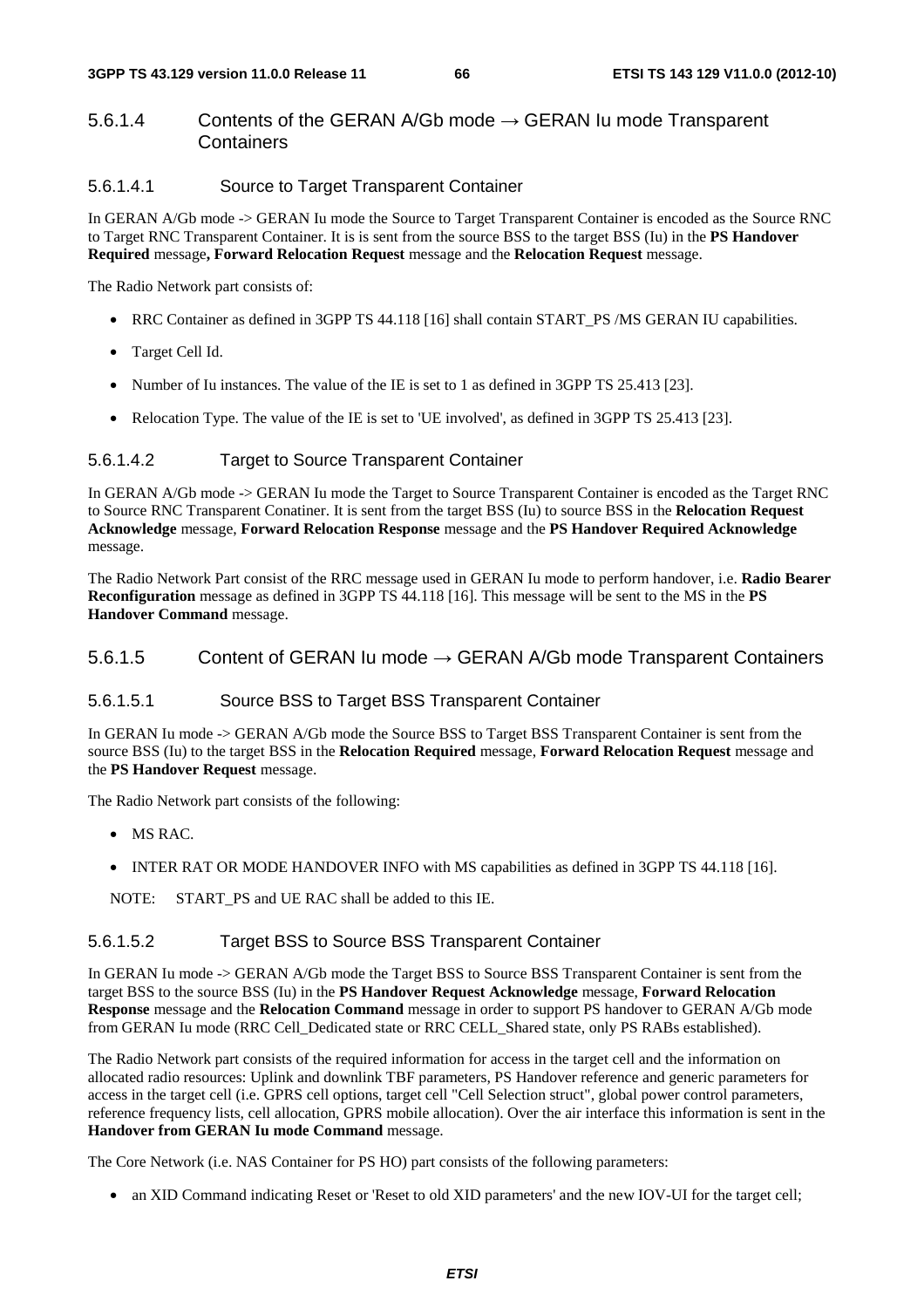the GPRS ciphering algorithm to be used in the target cell

#### 5.6.1.6 Contents of the GERAN A/Gb mode  $\rightarrow$  GAN mode Transparent Containers

#### 5.6.1.6.1 Source BSS to Target BSS Transparent Container

#### In GERAN A/Gb mode -> GAN mode the Source BSS to Target BSS Transparent Container is sent in the **PS Handover Required** message, the **Forward Relocation Request** message and the **PS Handover Request** message.

The Radio Network part consists of the following:

- MS RAC.
- START PS and UE RAC (for dual mode mobile stations).
- NOTE 1: The START PS and UE RAC are needed to support PS Handover to UTRAN/GERAN Iu mode.
- NOTE 2: The way of transferring START\_PS and UE RAC from the mobile station to the BSC, is to piggyback the RRC container INTER RAT HANDOVER INFO, which includes START\_PS and UE RAC, to the Attach Complete and Routing Area Update Complete messages from the mobile station to the SGSN. The SGSN will then include this container in every CREATE-BSS-PFC message sent to the BSC.

#### 5.6.1.6.2 Target BSS to Source BSS Transparent Container

In GERAN A/Gb mode -> GAN mode the Target BSS to Source BSS Transparent Container is sent in the **PS Handover Request Acknowledge** message, **Forward Relocation Response** message and the **PS Handover Required Acknowledge** message.

The Radio Network part consists only of the mandatory fields within the PS Handover Radio Resources IE carried within the **PS Handover Command** message.

The Core Network part (i.e. NAS Container for PS HO) consists of the following parameters:

- an XID Command indicating Reset or 'Reset to old XID parameters' and the new IOV-UI for the target cell;
- the GPRS ciphering algorithm to be used in the target cell, if it is different from the ciphering algorithm used in the source cell.

#### 5.6.1.7 Contents of the GERAN A/Gb mode  $\rightarrow$  E-UTRAN Transparent Containers

#### 5.6.1.7.1 Source to Target Transparent Container

In GERAN *A/Gb mode* to E-UTRAN handover the Source to Target Transparent Container is encoded as the Source eNB to Target eNB Transparent Container. It is sent from the Source BSS to the target eNB in the **PS Handover Required** message, the **Forward Relocation Request** message and the **Handover Request** message.

The Radio Network part consists of:

- MS RAC
- INTER RAT HANDOVER INFO (defined in 3GPP TS 25.331) containing the START PS and UE RAC values, if available
- E-UTRAN INTER RAT HANDOVER INFO (defined in 3GPP TS 48.018, see also 3GPP TS 36.331)
- Target Cell Id.

#### 5.6.1.7.2 Target to Source Transparent Container

In GERAN *A/Gb mo*de to E-UTRAN handover the Target to Source Transparent Conatiner is encoded as the Target eNB to Source eNB Transparent Container. It is sent from the target eNB to source BSS in the **Handover Request Acknowledge** message, the **Forward Relocation Response** message and the **PS Handover Required Acknowledge** message.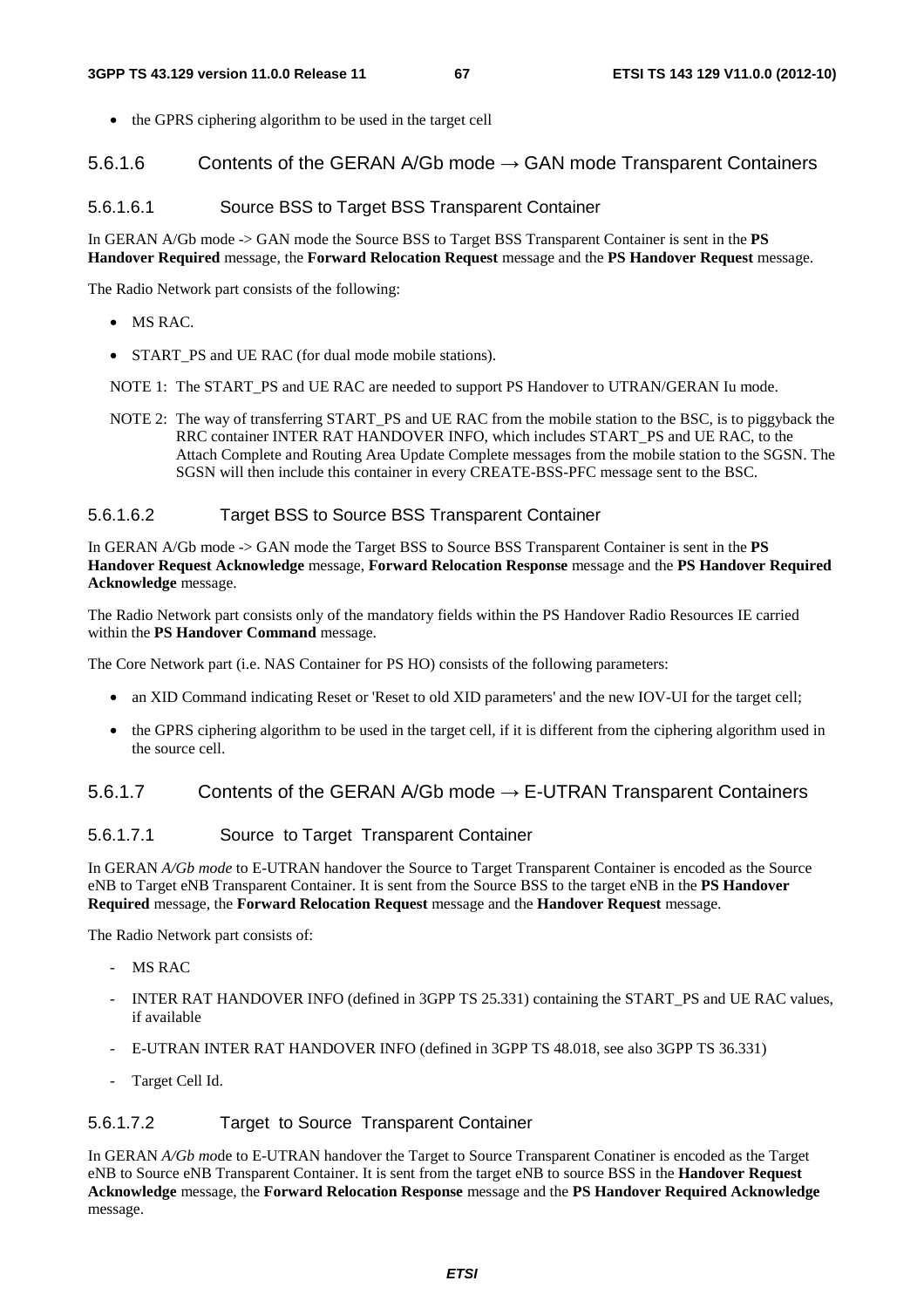The Radio Network Part consists of the RRC message used in E-UTRAN to perform handover, i.e. **(RRC E-UTRA) HandoverCommand** message contains the entire **DL-DCCH**-Message including the **RRCConnectionReconfiguration** message as defined in 3GPP TS 36.331 [31]. This message will be sent to the MS in the **PS Handover Command** message.

### 5.6.1.8 Contents of the E-UTRAN → GERAN *A/Gb mode* Transparent Containers

#### 5.6.1.8.1 Source BSS to Target BSS Transparent Container

In E-UTRAN to GERAN *A/Gb mode* handover the Source BSS to Target BSS Transparent Container is sent from the Source eNB to the Target BSS in the **Handover Required** message, the **Forward Relocation Request** message and the **PS Handover Request** message

The Radio Network part consists of the following information:

- MS RAC IE.
- INTER RAT HANDOVER INFO (defined in 3GPP TS 25.331) containing the START\_PS and UE RAC values, if available.
- E-UTRAN INTER RAT HANDOVER INFO (defined in 3GPP TS 48.018, see also 3GPP TS 36.331).

#### 5.6.1.8.2 Target BSS to Source BSS Transparent Container

In E-UTRAN to GERAN *A/Gb mode* handover the Target BSS to Source BSS Transparent Container is sent from the Target BSS to the Source eNB in the **PS Handover Request Acknowledge** message, the **Forward Relocation Response** message and the **Handover Command** message.

For PS handover from E-UTRAN to GERAN *A/Gb mode* the Radio Network part consist of the required information for access in the target cell and the information on allocated radio resources: uplink and downlink TBF parameters, PS Handover reference and generic parameters for access in the target cell (i.e. GPRS cell options, target cell "Cell Selection struct", global power control parameters, reference frequency lists, cell allocation, GPRS mobile allocation). Over the air interface this radio network container is sent within the **MobilityFromEUTRACommand** message.

The Core Network part (i.e. NAS Container for PS HO) consists of the following parameters:

- an XID Command indicating Reset or 'Reset to old XID parameters' and the new IOV-UI for the target cell;
- the GPRS ciphering algorithm to be used in the target cell.

# 5.7 PS Handover Failure

During the PS handover procedure several types of failures can be identified. The PS handover failures may be typical network and signalling failure occurrences such as failures related to the loss of signalling messages, incorrect information element in the signalling messages or failures due to network nodes failures or specific to abnormal cases occurring during PS handover procedures.

In general the PS handover failures can be divided into:

- Preparation Phase Failure Scenarios on the Um, Gb, Gn and Up interface.
- Execution Phase Failure Scenarios on the Um, Gb and Gn interface.

NOTE: RAU procedure failures will be handled as specified in 3GPP TS 24.008 [15].

A list of appropriate cause values should be chosen/defined to indicate to the source cell and target cell nodes the cause of the **PS Handover Request Negative Acknowledge** and the **PS handover Cancel** messages.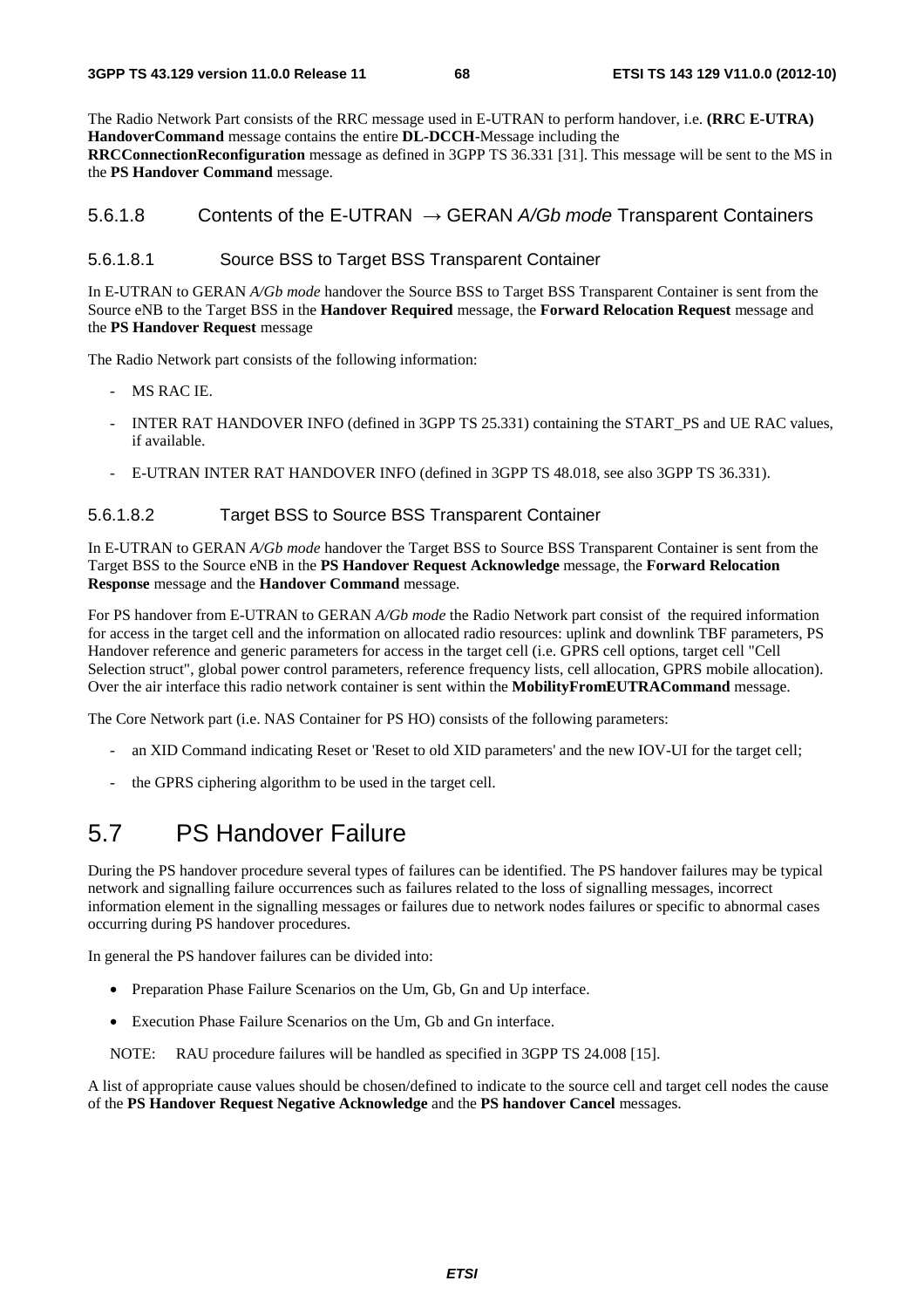# 5.7.1 Preparations Phase Failure Scenarios

### 5.7.1.1 PS Handover preparation phase failure scenarios on the Um interface

- No Resource Reservation / Allocation:
	- No radio resources available in the target cell.

# 5.7.1.2 PS Handover preparation phase failure scenarios on the Gb interface

- No Resource Reservation / Allocation on the target system:
	- No radio resources available in the target cell (see clause 5.4). Appropriate cause values are needed in the **PS Handover Request Negative Acknowledge** message.
- Insufficient resource allocation by the target system:
	- In case of insufficient resource allocation by the target side the source BSS may cancel the PS handover procedure (see clause 5.5).
- Feature "PS Handover" not supported:
	- A new cause value is needed for the Gb interface if the target BSS/GANC does not support the PS Handover procedure.
- •Target CSG cell is not allowed for this MS:
	- A new cause value is needed for the Gb interface to inform the source BSS that the target CSG cell is invalid whenever access control performed according to the CSG Subscription List is unsuccessful.
- Generic Causes:
	- Generic causes for the Gb interface failures are defined in 3GPP TS 48.018 [10]. The same cause values are applicable to the PS handover procedure on the Gb interface.

# 5.7.1.3 PS Handover preparation phase failure scenarios on the Gn interface

- Context Transfer Failure:
	- Context transfer failure may occur due to various causes defined in 3GPP TS 29.060 [11]. These cause values will be utilized during PS handover procedure. These values are to be utilized during PS handover procedure to indicate to the old SGSN the cause of the PS handover reject. Consequently an appropriate cause value should be chosen to allow the old SGSN to indicate to the source BSS the cause of failure.
- No Resource Reservation/ No Resource Allocation:
	- Resource Reservation/Allocation failure occurs when no radio resources are available in the target cell. Consequently an appropriate cause value should be chosen to allow the old SGSN to indicate to the source BSS the cause of failure.
- Procedure "PS Handover" not supported:
	- This occurs when the new SGSN does not support the PS Handover feature.
- Generic Causes:
	- In 3GPP TS 29.060 [11] a set of cause values are defined. The same cause values are applicable to the PS handover procedure on the Gn interface.

### 5.7.1.4 PS Handover preparation phase failure scenarios on the Up interface

• Failure to allocate a GA-PSR Transport Channel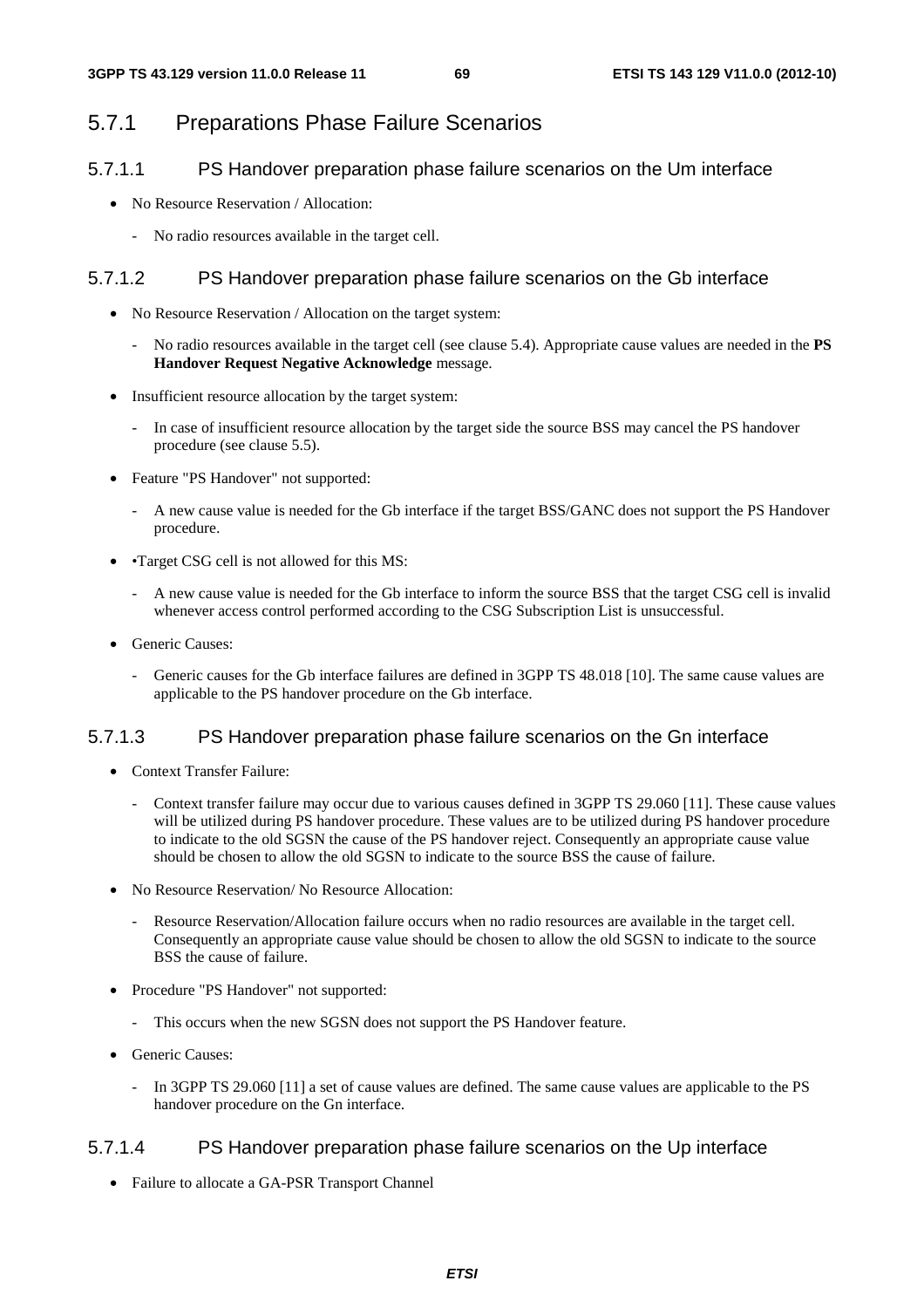- This occurs when the GANC sends the MS a GA-PSR ACTIVATE UTC REQ message (GANC  $\rightarrow$  MS) but fails to receive a GA-PSR ACTIVATE UTC ACK back from the MS.
- Generic Causes:
	- Handled as defined in 3GPP TS 44.060 [7] for the case where no radio resources are available in the target cell.

# 5.7.2 Execution Phase Failure Scenarios

### 5.7.2.1 Execution phase failures on the Um interface

#### 5.7.2.1.1 Initial Access Failure in the Target Cell during PS handover

In case of initial access failure in the target cell, including the case where the MS fails to acquire time alignment information (for the unsynchronised network case), the MS is allowed to revert to the old cell. As is defined currently in 3GPP TS 44.060 [7], the MS shall return to the old cell and send a **Packet Cell Change Failure** message with the appropriate cause.

If the MS was in packet transfer mode (or MAC-shared state) before the attempted handover it will, when going back to the old cell, send a **Packet Cell Change Failure** message and resume TBFs which were ongoing in the old cell. The source BSS will inform the old SGSN about this failure and consequently the old SGSN will inform the new SGSN about this failure, upon which the new SGSN will release the allocated resources and clear out any information and buffers related to this MS.

The signalling flows for this procedure are depicted in figure 21 and 21a.



#### **Figure 21: MS returns to old cell; Inter-SGSN case, GERAN A/Gb mode GERAN A/Gb mode**

- 1. The MS returns to the old cell and sends a **Packet Cell Change Failure** message to the source BSS.
- 2. The source BSS sends a **PS Handover Cancel** (TLLI, Cause = MS Back on old Channel, Source Cell Identifier, Target Cell Identifier) PDU to the old SGSN.
- 3. The old SGSN terminates the PS Handover to the target cell by sending a **Relocation Cancel Request** (IMSI) message to the new SGSN. The old SGSN also resumes operation on the resources in the source cell, and resumes forwarding of uplink N-PDUs to the GGSN for those PDP contexts for which forwarding was previously stopped.
- NOTE 1: If one new SGSN was chosen among a pool, then the **Relocation Cancel Request** message is sent to this SGSN.
- 4. The new SGSN triggers the release of resources in the target cell and also releases its own resources allocated for this handover.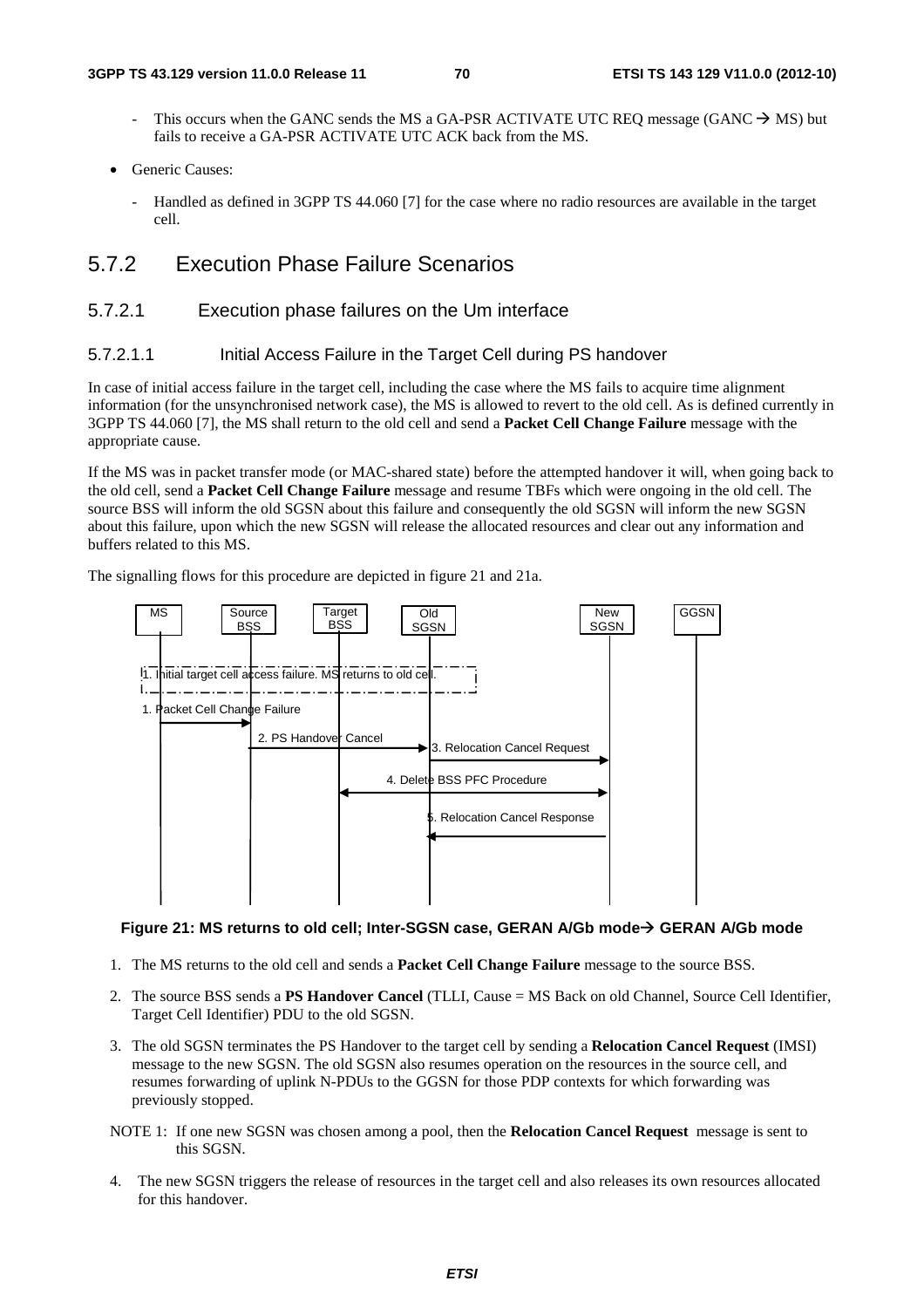- 5. The new SGSN acknowledges the release of all resources on the target side by returning a **Relocation Cancel Response** message to the old SGSN.
- NOTE 2: In the intra-SGSN case, the messages **Relocation Cancel Request** and **Relocation Cancel Response** are not exchanged since the old and new SGSN are then the same node.



#### **Figure 21a: MS returns to old cell; Inter-SGSN case, GERAN A/Gb mode UTRAN/GERAN Iu mode**

- 1. The MS returns to the old cell and sends a **Packet Cell Change Failure** message to the source BSS.
- 2. The source BSS sends a **PS Handover Cancel** (TLLI, Cause = MS Back on old Channel, Source Cell Identifier, Target Cell Identifier) PDU to the old SGSN.
- 3. The old SGSN terminates the PS Handover to the target cell by sending a **Relocation Cancel Request** (IMSI) message to the new SGSN. The old SGSN also resumes operation on the resources in the source cell, and resumes forwarding of uplink N-PDUs to the GGSN for those PDP contexts for which forwarding was previously stopped.
- NOTE 3: If one new SGSN was chosen among a pool, then the **Relocation Cancel Request** message is sent to this SGSN.
- 4. The new SGSN triggers the release of resources in the target cell by sending an **Iu Release Command** message to the target RNC
- 5. The target RNC releases all resources allocated for this handover and returns an **Iu Release Complete** message to the new SGSN.
- 6. The new SGSN releases its own resources allocated for this handover and acknowledges the release of all resources on the target side by returning a **Relocation Cancel Response** message to the old SGSN.
- NOTE 4: In the intra-SGSN case, the messages **Relocation Cancel Request** and **Relocation Cancel Response** are not exchanged since the old and new SGSN are then the same node.

#### 5.7.2.1.2 Radio contact with the MS is lost:

After sending a **PS Handover Command** message to the MS, if the source BSS detects that radio contact with the MS has been lost (see sub-clause 5.5.1):

- In case of optimised intra-BSS PS handover, the BSS shall release the assigned resource in both the source cell and target cell.
- In case of SGSN involved PS handover, the source BSS shall release the assigned resource in the source cell and initiate the PS Handover Cancel procedure to release the reserved resource in the target cell.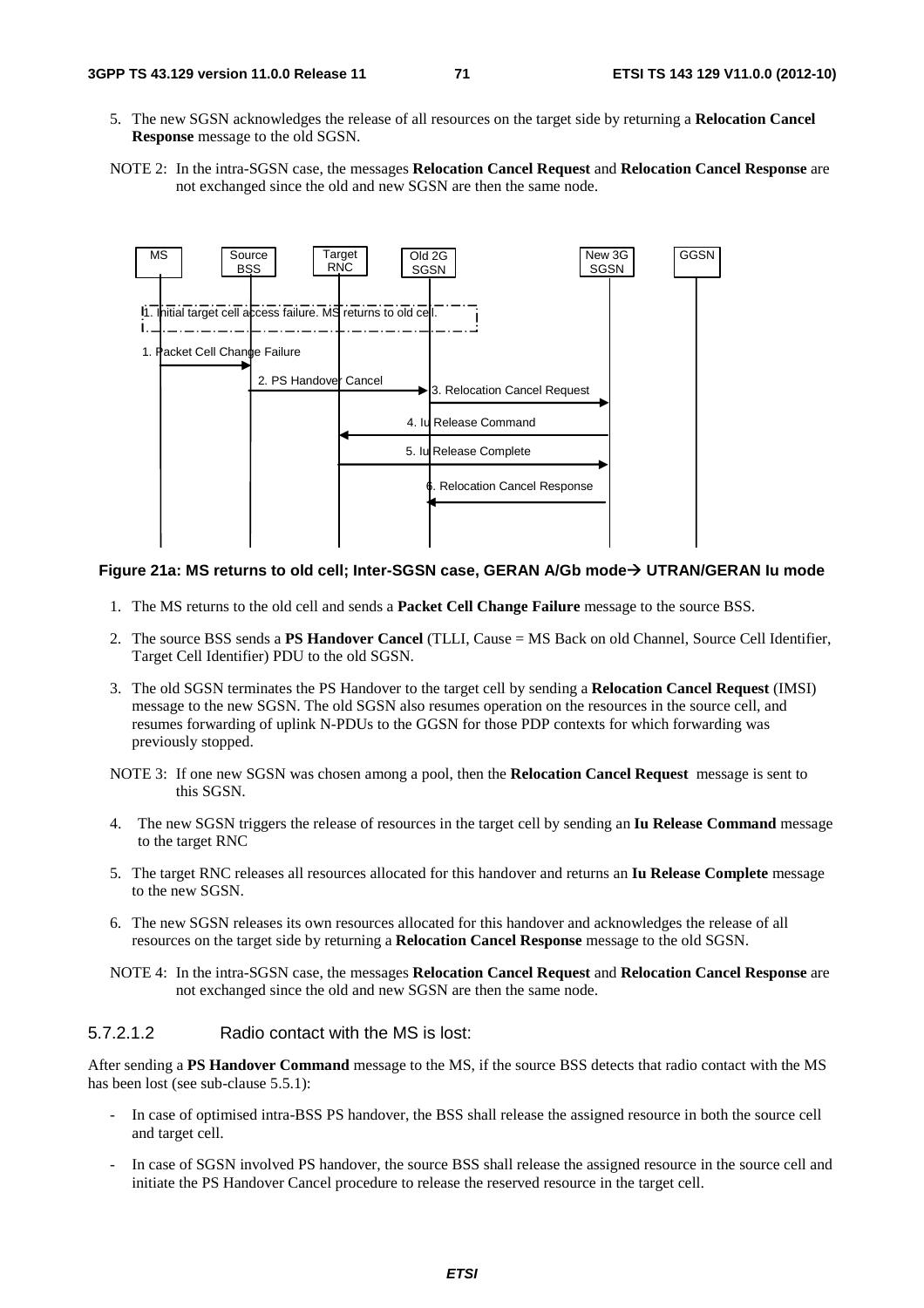The signalling flows for this procedure are depicted in figures 21b and 21c.



#### **Figure 21b: Radio Contact lost with MS; Inter-SGSN case, GERAN A/Gb mode GERAN A/Gb mode**

- 1. The source BSS sends a **PS Handover Command** message to the MS.
- 2. The source BSS receives no indication that the MS has made access in the target cell, nor that it has returned to the source cell.
- 3. The source BSS sends a **PS Handover Cancel** (TLLI, Cause = Radio Contact Lost with MS, Source Cell Identifier, Target Cell Identifier) PDU to the old SGSN.
- NOTE 5: If the old SGSN has already received a **Forward Relocation Complete** message when the **PS Handover Cancel** PDU is received , the old SGSN ignores the **PS Handover Cancel** PDU.
- 4. The old SGSN terminates the PS Handover to the target cell by sending a **Relocation Cancel Request** (IMSI) message to the new SGSN.
- NOTE 6: If one new SGSN was chosen among a pool, then the **Relocation Cancel Request** message is sent to this SGSN.
- NOTE 7: If the MS has successfully made access on the target side when the **Relocation Cancel Request** message is received by the new SGSN, the new SGSN does not release any resources on the target side, but instead goes directly to step 6 below.
- NOTE 8: If the resources on the target side have, due to some local decision on the target side, already been released when the **Relocation Cancel Request** message is received by the new SGSN, then the new SGSN goes directly to step 6 below.
- 5. The new SGSN triggers the release of resources in the target cell and also releases its own resources allocated for this handover.
- 6. The new SGSN returns a **Relocation Cancel Response** message to the old SGSN which then releases all its resources for this connection.
- NOTE 9: In the intra-SGSN case, the messages **Relocation Cancel Request** and **Relocation Cancel Response** are not exchanged since the old and new SGSN are then the same node.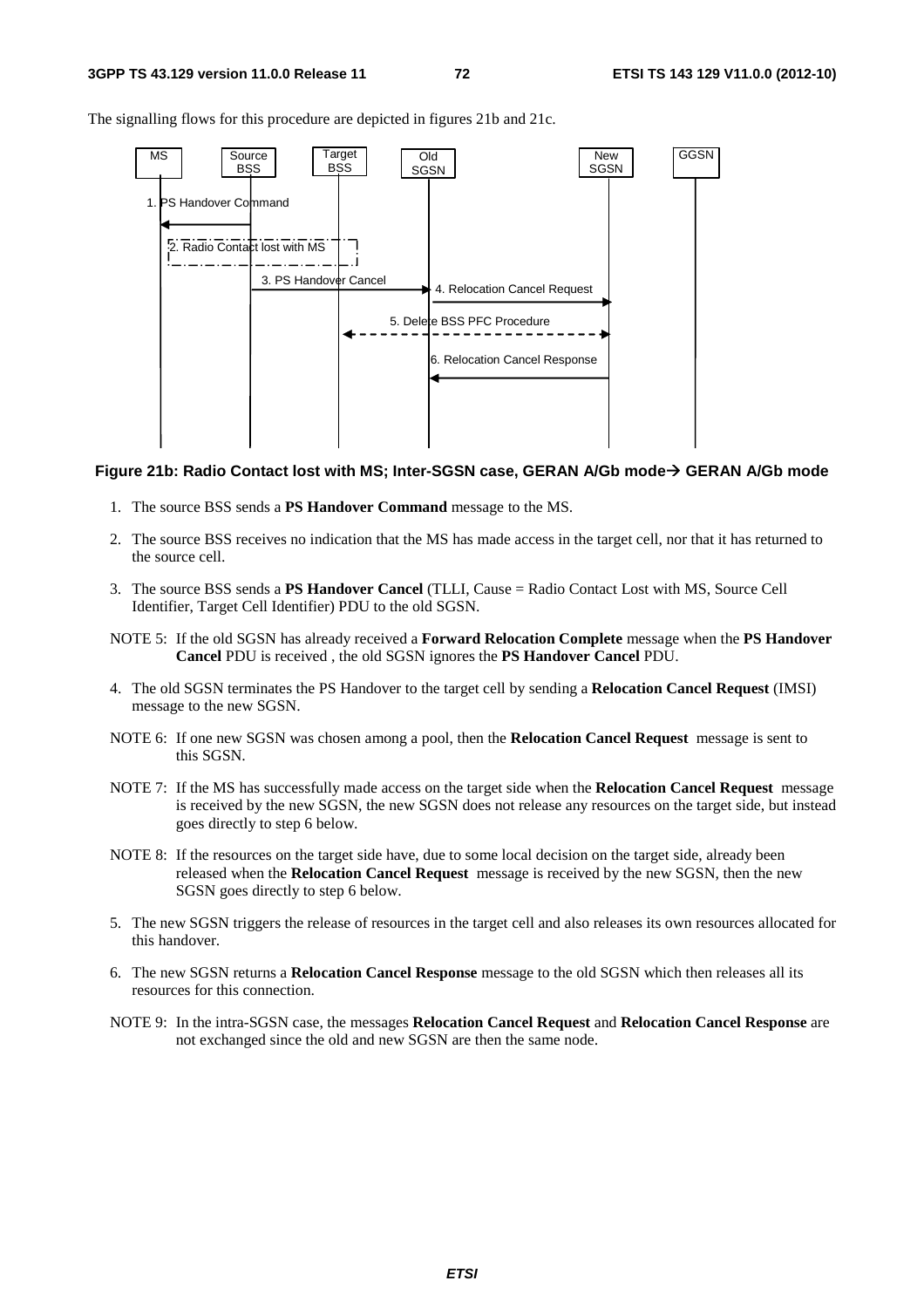

#### **Figure 21c: Radio Contact lost with MS; Inter-SGSN case, GERAN A/Gb mode UTRAN/GERAN Iu mode**

- 1. The source BSS sends a **PS Handover Command** message to the MS.
- 2. The source BSS receives no indication that the MS has made access in the target cell, nor that it has returned to the source cell.
- 3. The source BSS sends a **PS Handover Cancel** (TLLI, Cause = Radio Contact Lost with MS, Source Cell Identifier, Target Cell Identifier) PDU to the old SGSN.
- NOTE 10: If the old SGSN has already received a **Forward Relocation Complete** message when the **PS Handover Cancel** PDU is received , the old SGSN ignores the **PS Handover Cancel** PDU.
- 4. The old SGSN terminates the PS Handover to the target cell by sending a **Relocation Cancel Request** (IMSI) message to the new SGSN.
- NOTE 11: If one new SGSN was chosen among a pool, then the **Relocation Cancel Request** message is sent to this SGSN.
- NOTE 12: If the MS has successfully made access on the target side when the **Relocation Cancel Request** message is received by the new SGSN, the new SGSN does not release any resources on the target side, but instead goes directly to step 7 below.
- NOTE 13: If the resources on the target side have, due to some local decision on the target side, already been released when the **Relocation Cancel Request** message is received by the new SGSN, then the new SGSN goes directly to step 7 below.
- 5. The new SGSN triggers the release of resources in the target cell by sending an **Iu Release Command** message to the target RNC.
- 6. The target RNC releases all resources allocated for this handover and returns an **Iu Release Complete** message to the new SGSN which then releases its own resources allocated for this handover.
- 7. The new SGSN returns a **Relocation Cancel Response** message to the old SGSN which then releases all its resources for this connection.
- NOTE 14: In the intra-SGSN case, the messages **Relocation Cancel Request** and **Relocation Cancel Response** are not exchanged since the old and new SGSN are then the same node.

#### 5.7.2.2 Execution phase failures on the Gb interface

• Generic Causes: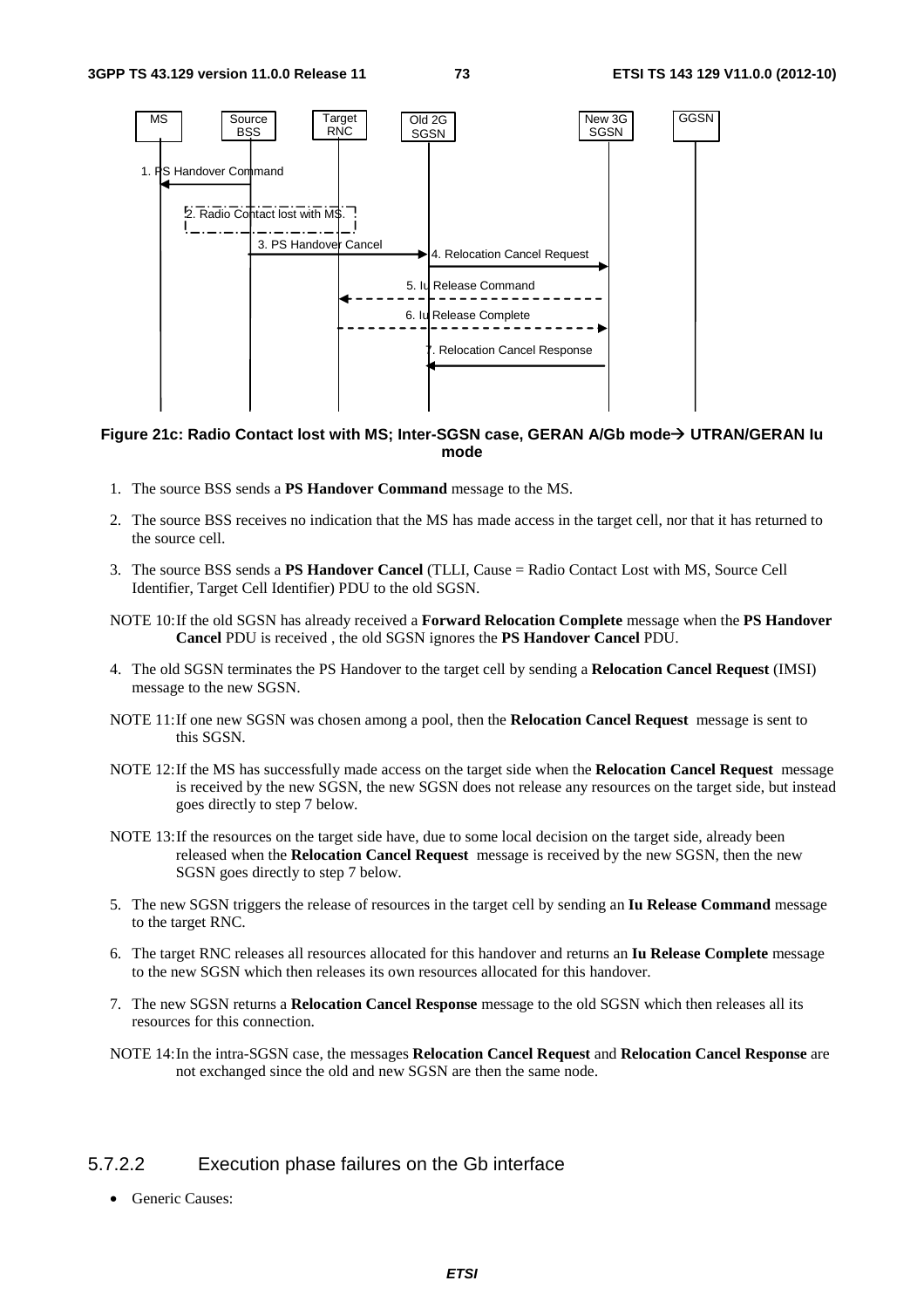Generic causes for the Gb interface failures are defined in 3GPP TS 48.018 [10]. The same cause values are applicable to the PS handover procedure.

### 5.7.2.3 Execution phase failures on the Gn interface

- Update PDP Context failure:
	- As specified in 3GPP TS 29.060 [11] if the new SGSN receives an **Update PDP Context Response** message from the GGSN with a cause value other than 'Request accepted', it shall abort the update of the PDP context. Such a PDP context may be modified or deactivated by the new SGSN via explicit SM procedures upon the completion of the routing area update (RAU) procedure.

### 5.8 GAN Handover

### 5.8.1 Intra-SGSN Handover (GERAN A/Gb mode  $\rightarrow$  GAN mode handover)

5.8.1.1 Intra SGSN PS Handover, Preparation phase



#### **Figure 5.8-1: PS Handover Preparation Phase; Intra-SGSN (GERAN A/Gb** *mode*  **GAN** *mode***)**

- 1. While in a GERAN cell with one or more active packet sessions an MS uses neighbour cell list information for measurement and reporting purposes and eventually detects the presence of GAN mode service.
- 2. The MS performs a successful GAN registration (see 3GPP TS 43.318) and receives the ARFCN/BSIC corresponding to the GANC on which it has registered. The MS may then at some point send a PACKET CELL CHANGE NOTIFICATION message that includes the ARFCN/BSIC received during GAN registration along with an RXLEV of 63 (either immediately if GAN mode is preferred or when the GERAN cell becomes sufficiently degraded if GERAN/UTRAN mode is preferred).
- 3. The source BSS decides to initiate a PS handover. At this point both uplink and downlink user data is transmitted via the following: TBFs between MS and source BSS, BSSGP PFCs tunnel(s) between the source BSS and SGSN, GTP tunnel(s) between the SGSN and GGSN.
- 4. The source BSS sends a **PS Handover Required** (Old TLLI, Cause, Source Cell Identifier, Target Cell Identifier, Source BSS to Target BSS Transparent Container (RN part)) message to the SGSN.
- 5. The SGSN determines from the Target Cell Identifier whether or not the routing area has changed and that an Intra-SGSN PS handover is required. In case of no change of routing area, the SGSN sends a **PS Handover Request** (TLLI, Cause, IMSI, Source Cell Identifier, Target Cell Identifier, PFCs To Be Set Up List, Source BSS to Target BSS Transparent Container (RN part)) message to the target GANC. In case the routing area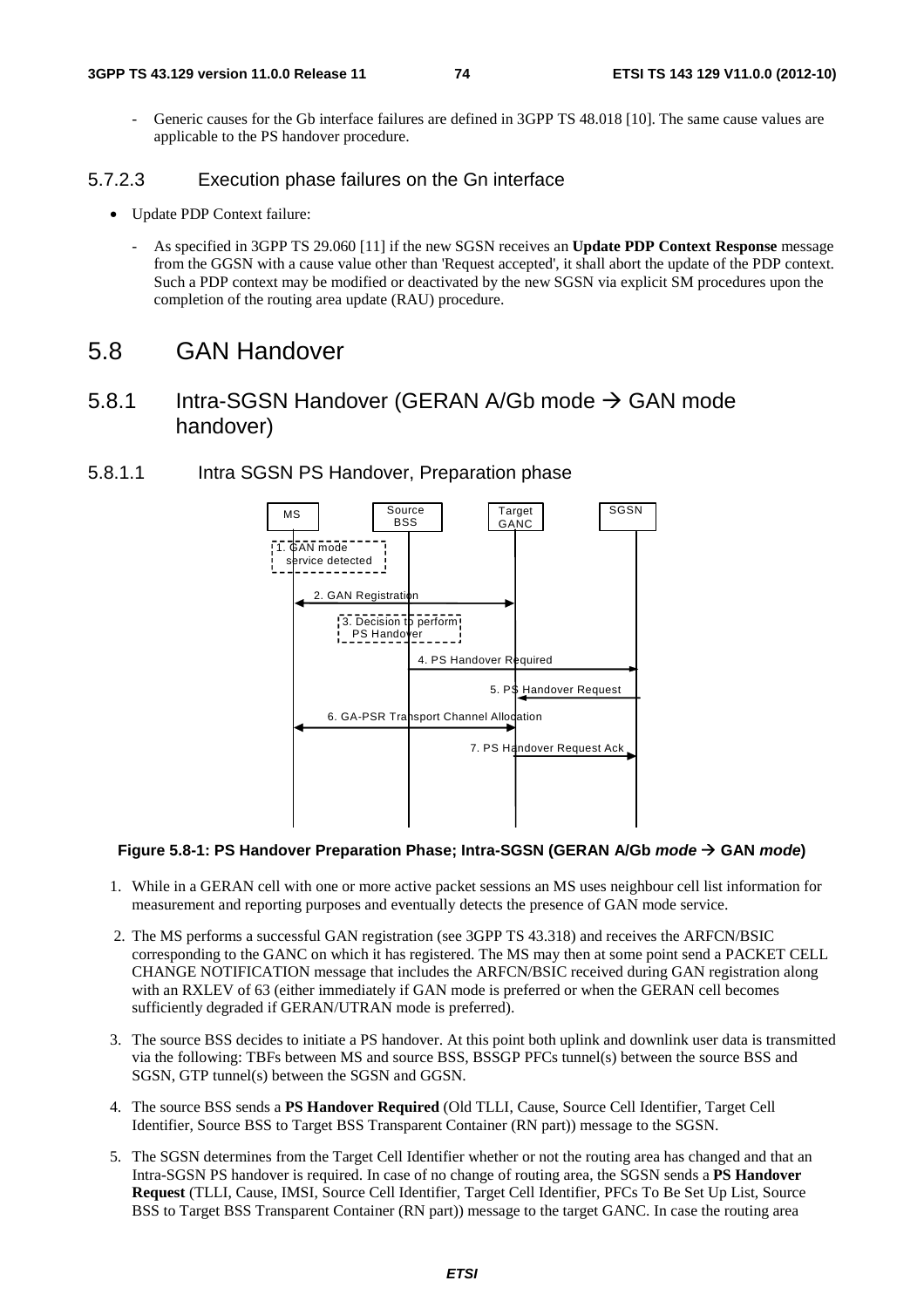changes, the SGSN shall assign a new P-TMSI for the MS and derive a local TLLI prior to the sending of the **PS Handover Request** message. All PFCs shall be included in this message regardless of whether or not they are active.

- NOTE 1: The BSS PFCs required to be set up are downloaded to the target GANC from the SGSN, i.e. all information required for PFC creation.
- 6. Based upon the ABQP for each PFC the target GANC makes a decision about whether or not to activate a GA-PSR Transport Channel. If a GA-PSR Transport Channel is allocated it is used to support the packet data flow requirements of all requested PFCs. The details of this decision are implementation specific but could take into account the current GAN cell loading and the ABQP indicated for each requested PFC. The target GANC allocates a GA-PSR Transport Channel as described in 3GPP TS 43.318. After allocating the GA-PSR Transport Channel the target GANC shall prepare the Target BSS to Source BSS Transparent Container for the set up BSS PFCs.
- 7. The target GANC sends the **PS Handover Request Acknowledge** (TLLI, List of Set Up PFCs, Target BSS to Source BSS Transparent Container (RN part)) message to the SGSN. Upon sending the **PS Handover Request Acknowledge** message the target GANC shall be prepared to receive downlink LLC PDUs from the SGSN for all requested PFCs (i.e. the List of Set Up PFCs in this message shall always match the PFCs To Be Set Up List included in the corresponding **PS Handover Request** message since a GA-PSR Transport Channel is allocated with the intent of supporting all PFCs requested by the SGSN).

When the SGSN receives the **PS Handover Request Acknowledge** message and it decides to proceed with the handover, the preparation phase is finished and the execution phase will follow.

### 5.8.1.2 Intra SGSN PS Handover, Execution phase

The execution phase is the same as described for Intra SGSN, GERAN A/Gb mode to GERAN A/Gb mode PS handover except for the following:

- The BSS sends the **PS Handover Command** message where the RN part does not include any of the optional information.
- After receiving the **PS Handover Command** message in the source cell the MS determines that the indicated ARFCN and BSIC match those of the GAN cell that it last registered on and therefore does not perform system synchronization in the GAN cell. Instead, the MS enables the transmission of uplink LLC PDUs on the allocated GA-PSR Transport Channel and sends a GA-PSR HANDOVER COMPLETE message to the target GANC. Note that the reception of downlink LLC PDUs is enabled in the MS upon allocation of the GA-PSR Transport Channel during the preparation phase.
- Upon reception of the GA-PSR HANDOVER COMPLETE message from the MS in the GAN cell the target GANC sends a PS Handover Complete (TLLI, IMSI, Target Cell Identifier) message to the SGSN.

### 5.8.2 Intra-SGSN Handover (GAN mode  $\rightarrow$  GERAN A/Gb mode handover)

#### 5.8.2.1 Intra SGSN PS Handover, Preparation phase

The preparation phase is the same as described for Intra SGSN, GERAN A/Gb mode to GERAN A/Gb mode PS handover except for the following:

- While in a GAN cell an MS sends the **GA-PSR HANDOVER INFORMATION** message to the GANC indicating a list of target GERAN A/Gb mode cells, identified by CGI, in order of preference for PS handover, and includes the received signal strength for each identified GERAN A/Gb mode cell. The MS decision to send the **GA-PSR HANDOVER INFORMATION** may be based on local measurements in the MS (see 3GPP TS 44.318 [28]). This list is the most recent information available from the GSM RR subsystem. In addition, the **GA-PSR HANDOVER INFORMATION** message may include a list of target UTRAN cells ranked in order of preference for PS handover, and the received signal strength for each identified UTRAN cell.
- The source GANC selects a target GERAN A/Gb mode cell and triggers the PS handover preparation phase by signalling to the SGSN the need for PS handover (i.e. it sends the PS Handover Required message) and including the target GERAN A/Gb mode cell.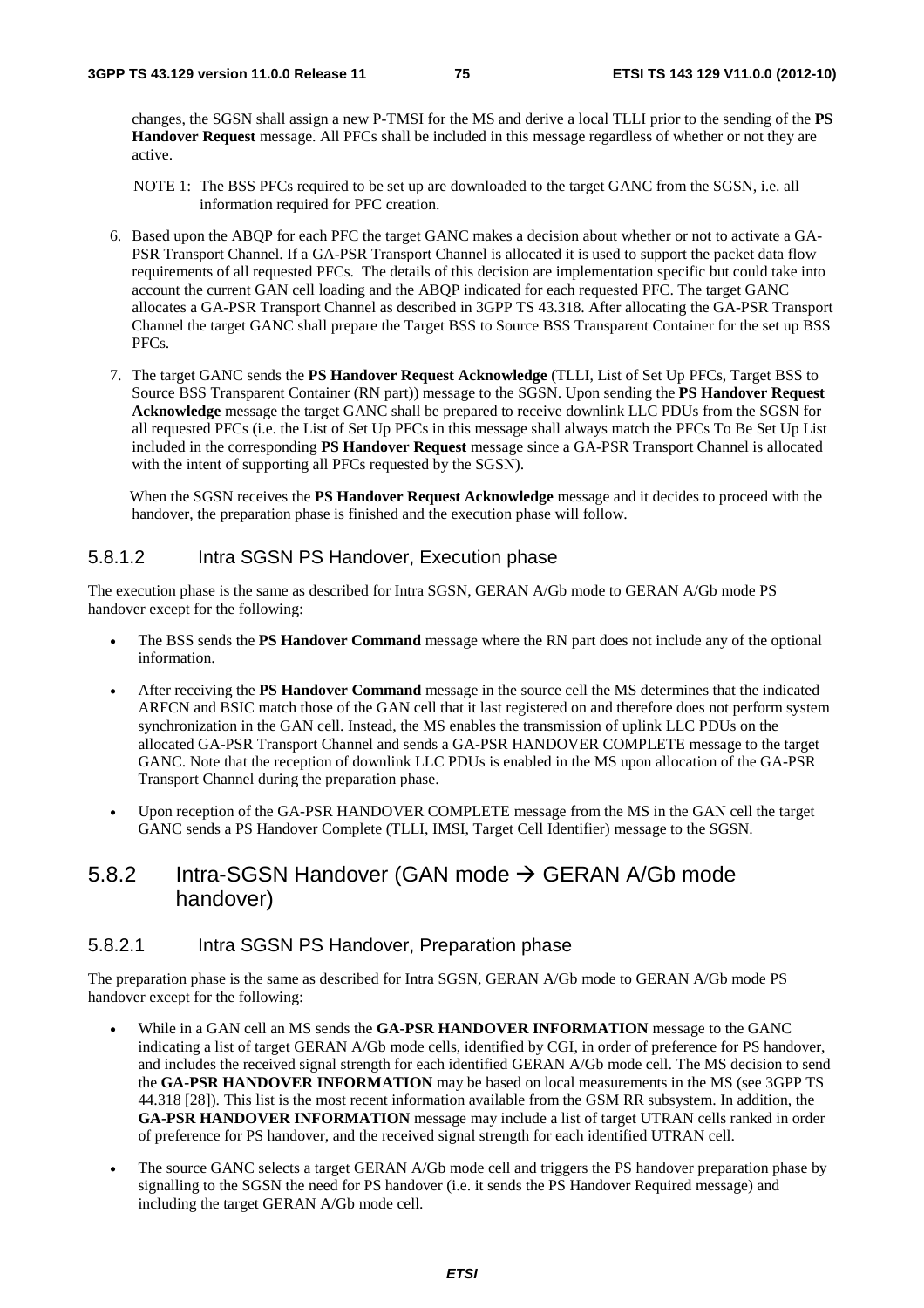When the source GANC decides to trigger a PS handover both uplink and downlink user data is transmitted via the GA-PSR Transport Channel between MS and source GANC, BSSGP PFCs tunnel(s) between the source GANC and SGSN, and GTP tunnel(s) between the SGSN and GGSN.

### 5.8.2.2 Intra SGSN PS Handover, Execution phase

The execution phase is the same as described for Intra SGSN, GERAN A/Gb mode to GERAN A/Gb mode PS handover except for the following:

- The SGSN sends a PS Handover Required Acknowledge (Old TLLI, List of Set Up PFCs, Target BSS to Source BSS Transparent Container (RN part)) message to the source GANC.
- Before sending the **GA-PSR HANDOVER COMMAND** message to the MS the source GANC, based on QoS, may try to empty the downlink GANC buffer for one or more PFCs.
- The source GANC interrupts the downlink transmission of LLC PDUs on the GA-PSR Transport Channel and sends the MS a **GA-PSR HANDOVER COMMAND** message that includes a **PS Handover Command** (RN part only) created by the target BSS.

### 5.8.3 Inter-SGSN Handover (GERAN A/Gb mode  $\rightarrow$  GAN mode handover)

#### 5.8.3.1 Inter SGSN PS Handover, Preparation phase

The preparation phase is the same as described for Intra SGSN, GERAN A/Gb mode to GAN mode PS handover except that Inter-SGSN communications are required and are as described for Inter-SGSN A/Gb mode to A/Gb mode PS handover.

### 5.8.3.2 Inter SGSN PS Handover, Execution phase

The execution phase is the same as described for the Intra SGSN PS Handover, Execution phase in sub-clause 5.8.1.2.

### 5.8.4 Inter-SGSN Handover (GAN mode  $\rightarrow$  GERAN A/Gb mode handover)

### 5.8.4.1 Inter SGSN PS Handover, Preparation phase

The preparation phase is the same as described for Inter SGSN, GERAN A/Gb mode to GERAN A/Gb mode PS handover except for the following:

- While in a GAN cell an MS sends the **GA-PSR HANDOVER INFORMATION** message to the GANC indicating a list of target GERAN A/Gb mode cells, identified by CGI, in order of preference for PS handover, and includes the received signal strength for each identified GERAN A/Gb mode cell. The MS decision to send the **GA-PSR HANDOVER INFORMATION** message may be based on local measurements in the MS (see 3GPP TS 44.318 [28]). This list is the most recent information available from the GSM RR subsystem. In addition, the **GA-PSR HANDOVER INFORMATION** message may include a list of target UTRAN cells ranked in order of preference for PS handover, and the received signal strength for each identified UTRAN cell.
- The source GANC selects a target GERAN A/Gb mode cell and triggers the PS handover preparation phase by signalling to the SGSN the need for PS handover (i.e. it sends the PS Handover Required message) and including the GERAN A/Gb mode target cell.
- When the source GANC decides to trigger a PS handover both uplink and downlink user data is transmitted via the GA-PSR Transport Channel between MS and source GANC, BSSGP PFCs tunnel(s) between the source GANC and SGSN, GTP tunnel(s) between the SGSN and GGSN.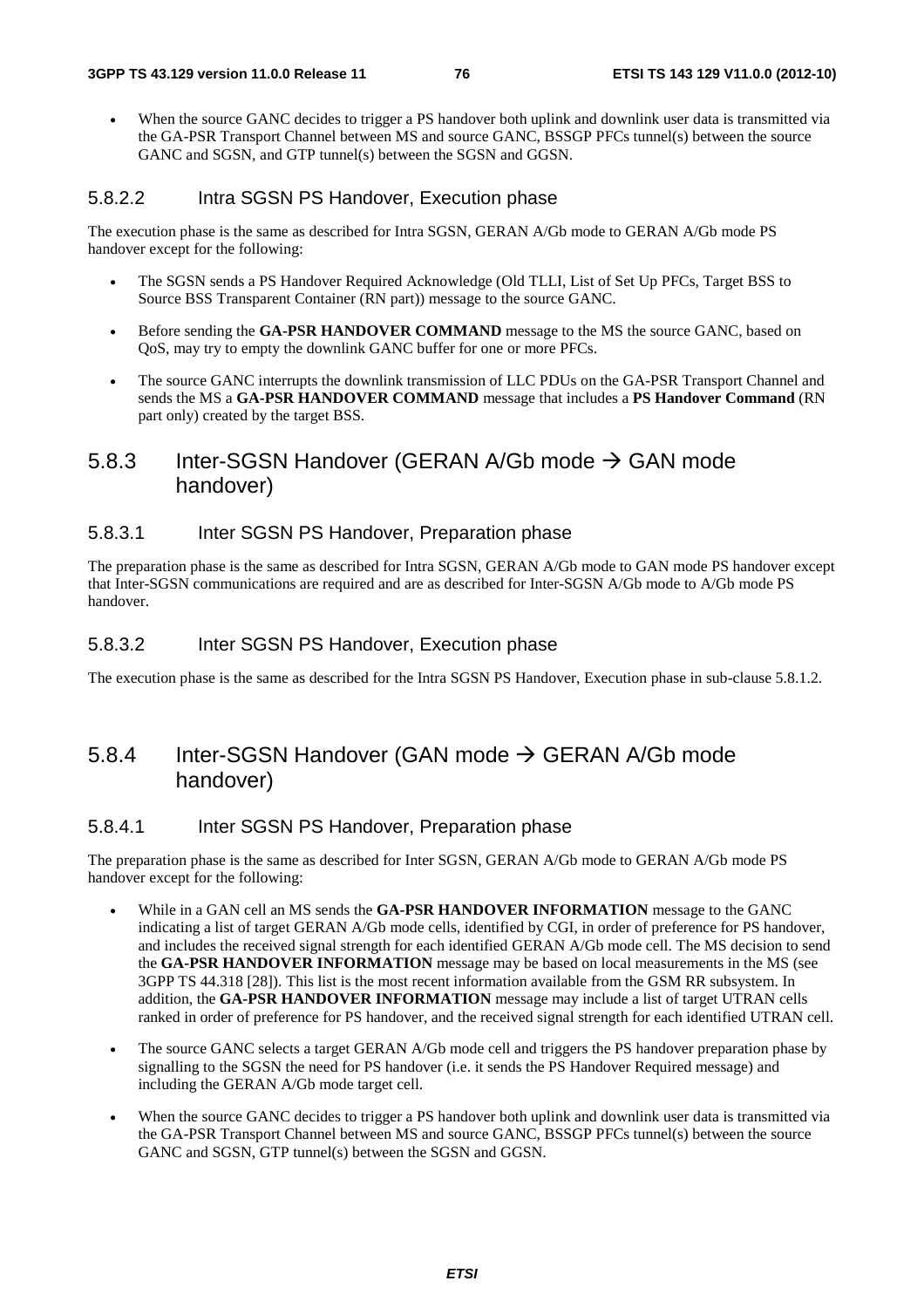#### 5.8.4.2 Inter SGSN, Execution phase

The execution phase is the same as described for the Intra SGSN PS Handover, Execution phase in sub-clause 5.8.2.2.

### 5.8.5 Inter RAT Handover; Intra SGSN (UTRAN  $\rightarrow$  GAN mode handover)

#### 5.8.5.1 Intra SGSN PS Handover, Preparation phase



**Figure 5.8-2: PS Handover Preparation Phase; Intra-SGSN (UTRAN → GAN** *mode***)** 

- 1. While in a UTRAN cell with one or more active packet sessions an MS uses neighbour cell list information for measurement and reporting purposes and eventually detects the presence of GAN mode service.
- 2. The MS performs a successful GAN registration (see 3GPP TS 43.318) and receives the ARFCN/BSIC corresponding to the GANC on which it has registered. The MS may at some point begin sending measurement reports that include the ARFCN/BSIC receieved during GAN registration along with an RXLEV of 63 (either immediately if GAN mode is preferred or when the UTRAN cell becomes sufficiently degraded if GERAN/UTRAN mode is preferred) for the GAN cell and report an RXLEV of 63.
- 3. The source RNC/BSS decides to initiate a PS handover.
- 4. The source RNC/BSS sends a **Relocation Required** (Relocation Type, Cause, Source ID, Target ID, Source BSS To Target BSS Transparent Container (RN part)) message to the 3G/2G SGSN. The source RNC/BSS shall set Relocation Type to "UE Involved in relocation of SRNS". Target ID contains the identity of the target cell.
- 5. The SGSN determines from the Target ID whether or not the routing area has changed and that an Intra-SGSN PS handover is required. In case of no change of routing area, the SGSN sends a **PS Handover Request** (TLLI, Cause, IMSI, Source Cell Identifier, Target ID, PFCs To Be Set Up List, Source BSS to Target BSS Transparent Container (RN part)) message to the target GANC. In case the routing area changes, the SGSN shall assign a new P-TMSI for the MS and derive a local TLLI prior to the sending of the **PS Handover Request** message. All PFCs shall be included in this message regardless of whether or not they are active.

NOTE 1: The BSS PFCs required to be set up are downloaded to the target GANC from the SGSN, i.e. all information required for PFC creation.

6. Based upon the ABQP for each PFC the target GANC makes a decision about whether or not to activate a GA-PSR Transport Channel. If a GA-PSR Transport Channel is allocated it is used to support the packet data flow requirements of all requested PFCs. The details of this decision are implementation specific but could take into account the current GAN cell loading and the ABQP indicated for each requested PFC. The target GANC allocates a GA-PSR Transport Channel as described in 3GPP TS 43.318. After allocating the GA-PSR Transport Channel the target GANC shall prepare the Target BSS to Source BSS Transparent Container for the set up BSS PFCs.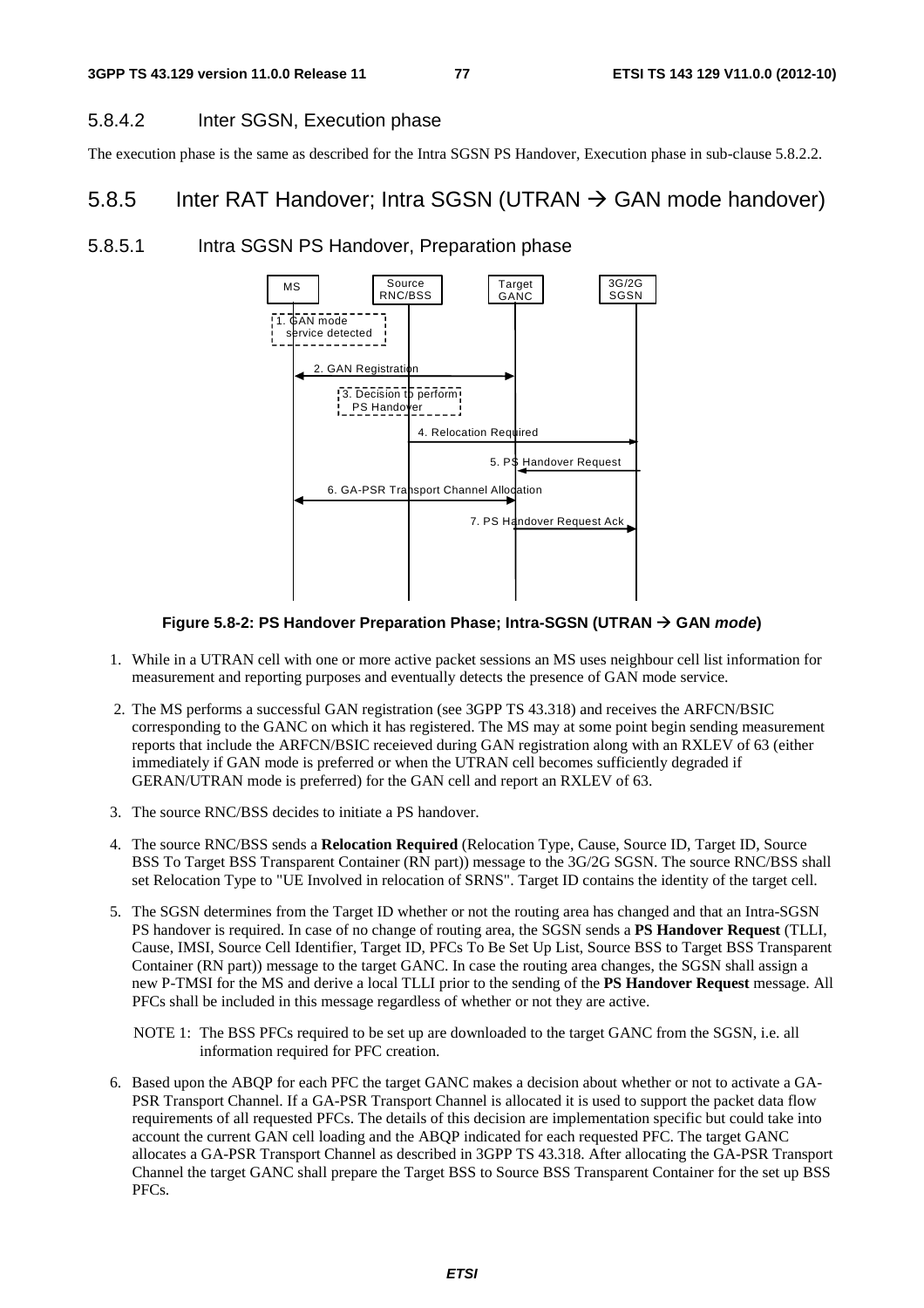7. The target GANC sends the **PS Handover Request Acknowledge** (TLLI, List of Set Up PFCs, Target BSS to Source BSS Transparent Container (RN part)) message to the SGSN. Upon sending the **PS Handover Request Acknowledge** message the target GANC shall be prepared to receive downlink LLC PDUs from the SGSN for all requested PFCs (i.e. the List of Set Up PFCs in this message shall always match the PFCs To Be Set Up List included in the corresponding **PS Handover Request** message since a GA-PSR Transport Channel is allocated with the intent of supporting all PFCs requested by the SGSN).

When the SGSN receives the **PS Handover Request Acknowledge** message and it decides to proceed with the handover, the preparation phase is finished and the execution phase will follow.

#### 5.8.5.2 Intra SGSN PS Handover, Execution phase

The execution phase is the same as described for Intra SGSN, UTRAN/GERAN Iu mode to GERAN A/Gb mode PS handover except for the following:

- The RNC sends the **Handover from UTRAN Command** message to the MS where each message includes a **PS Handover Command** message where the RN part does not include any of the optional information.
- After receiving the **Handover from UTRAN Command** message in the source cell the MS determines that the indicated ARFCN and BSIC match those of the GAN cell that it last registered on and therefore does not perform system synchronization in the GAN cell. Instead, the MS enables the transmission of uplink LLC PDUs on the allocated GA-PSR Transport Channel and sends a GA-PSR HANDOVER COMPLETE message to the target GANC. Note that the reception of downlink LLC PDUs is enabled in the MS upon allocation of the GA-PSR Transport Channel during the preparation phase.
- Upon reception of the GA-PSR HANDOVER COMPLETE message from the MS in the GAN cell the target GANC sends a PS Handover Complete (TLLI, IMSI, Target Cell Identifier) message to the SGSN.

### 5.8.6 Inter RAT Handover; Intra SGSN (GAN mode →UTRAN handover)

#### 5.8.6.1 Intra SGSN PS Handover, Preparation phase

The preparation phase is the same as described for Intra SGSN, GERAN A/Gb mode to UTRAN/GERAN Iu mode PS handover except for the following:

- While in a GAN cell an MS sends the GA-PSR HANDOVER INFORMATION message to the GANC indicating a list of target UTRAN cells, identified by a combination of LAI and 3G Cell Identity/CGI, in order of preference for PS handover, and includes the received signal strength for each identified UTRAN cell. The MS decision to send the GA-PSR HANDOVER INFORMATION may be based on local measurements in the MS (see 3GPP TS 44.318 [28]). This list is the most recent information available from the UTRAN RRC/GSM RR subsystem. In addition, the GA-PSR HANDOVER INFORMATION message may include a list of target GERAN A/Gb mode cells ranked in order of preference for PS handover, and the received signal strength for each identified GERAN A/Gb mode cell.
- The source GANC selects a target UTRAN cell and triggers the PS handover preparation phase by signalling to the SGSN the need for PS handover (i.e. it sends the PS Handover Required message) and including the target UTRANcell.
- When the source GANC decides to trigger a PS handover both uplink and downlink user data is transmitted via the GA-PSR Transport Channel between MS and source GANC, BSSGP PFCs tunnel(s) between the source GANC and SGSN, GTP tunnel(s) between the SGSN and GGSN.

### 5.8.6.2 Intra SGSN, Execution phase

The execution phase is the same as described for Intra SGSN, GERAN A/Gb mode to UTRAN/GERAN Iu mode PS handover except for the following:

- The SGSN sends a **PS Handover Required Acknowledge** (Old TLLI, List of Set Up PFCs, Target BSS to Source BSS Transparent Container (RN part)) message to the source GANC.
- Before sending the **GA-PSR HANDOVER COMMAND** message to the MS the source GANC, based on QoS, may try to empty the downlink GANC buffer for one or more PFCs.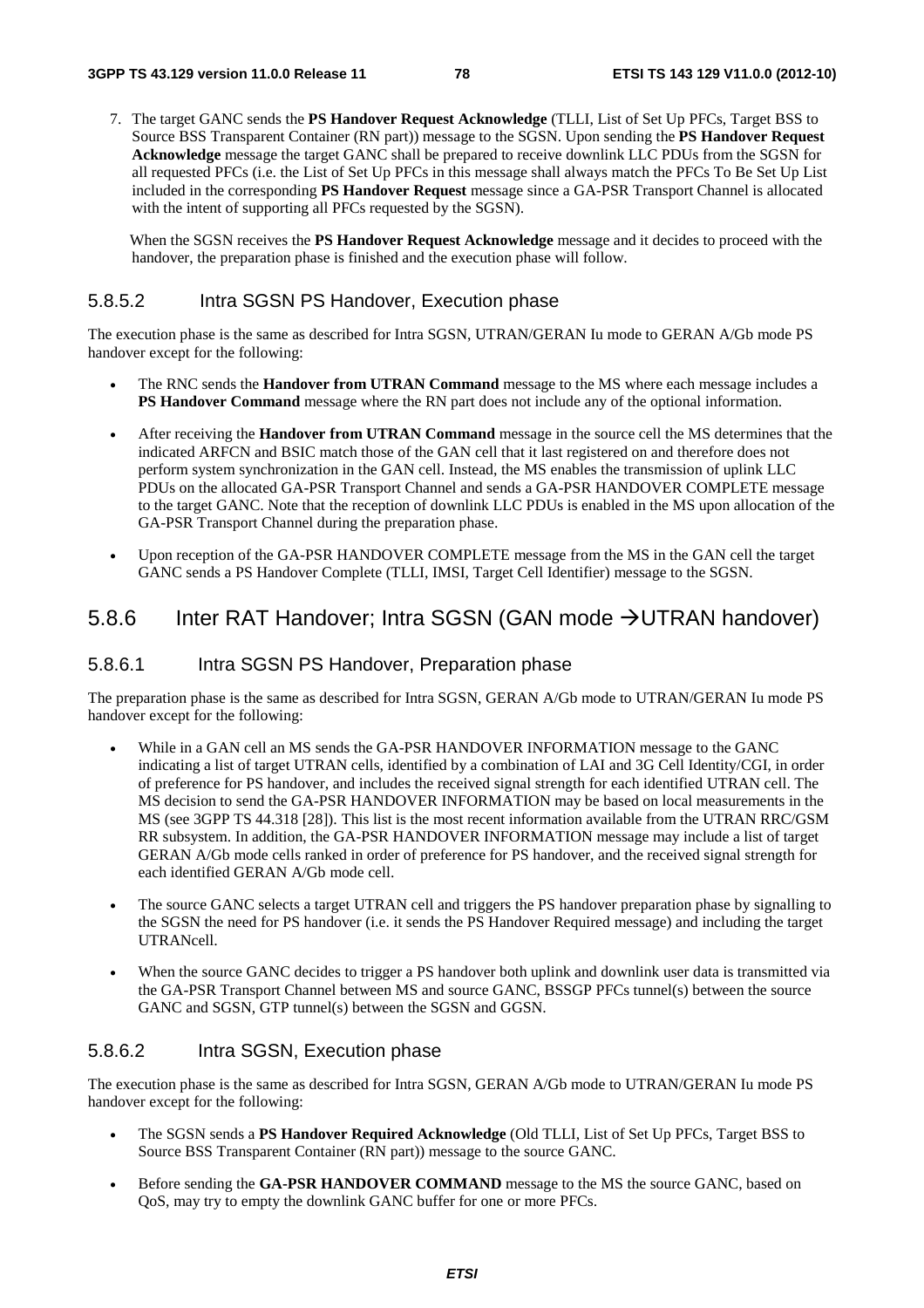• The source GANC interrupts the downlink transmission of LLC PDUs on the GA-PSR Transport Channel and sends the MS a **GA-PSR HANDOVER COMMAND** message that includes a **Handover to UTRAN Command** message (as specified in 3GPP TS 25.331 [17]) created by the target RNC.

### 5.8.7 Inter RAT Handover; Inter SGSN (UTRAN  $\rightarrow$  GAN mode handover)

### 5.8.7.1 Inter SGSN PS Handover, Preparation phase

The preparation phase is the same as described for Intra SGSN, UTRAN to GAN mode PS handover except that Inter-SGSN communications are required and are as described for Inter-SGSN UTRAN to A/Gb mode PS handover.

#### 5.8.7.2 Inter SGSN PS Handover, Execution phase

The execution phase is the same as described for the Intra SGSN PS Handover, Execution phase in sub-clause 5.8.5.2.

### 5.8.8 Inter RAT Handover; Inter SGSN (GAN mode  $\rightarrow$  UTRAN handover)

#### 5.8.8.1 Inter SGSN PS Handover, Preparation phase

The preparation phase is the same as described for Inter SGSN, GERAN A/Gb mode to UTRAN/GERAN Iu mode PS handover except for the following:

- While in a GAN cell an MS sends the **GA-PSR HANDOVER INFORMATION** message to the GANC indicating a list of target UTRAN cells, identified by a combination of LAI and 3G Cell Identity/CGI, in order of preference for PS handover, and includes the received signal strength for each identified UTRAN cell. The MS decision to send the **GA-PSR HANDOVER INFORMATION** message may be based on local measurements in the MS (see 3GPP TS 44.318 [28]). This list is the most recent information available from the UTRAN RRC/GSM RR subsystem. In addition, the **GA-PSR HANDOVER INFORMATION** message may include a list of target GERAN A/Gb mode cells ranked in order of preference for PS handover, and the received signal strength for each identified GERAN A/Gb mode cell.
- The source GANC selects a target UTRAN cell and triggers the PS handover preparation phase by signalling to the SGSN the need for PS handover (i.e. it sends the PS Handover Required message) and including the target UTRAN cell.
- When the source GANC decides to trigger a PS handover both uplink and downlink user data is transmitted via the GA-PSR Transport Channel between MS and source GANC, BSSGP PFCs tunnel(s) between the source GANC and SGSN, and GTP tunnel(s) between the SGSN and GGSN.

### 5.8.8.2 Inter SGSN PS Handover, Execution phase

The execution phase is the same as described for the Intra SGSN, Execution phase in sub-clause 5.8.6.2.

# 6 Radio interface Signalling

### 6.1 PS Handover Signalling (Um)

### 6.1.1 General

PS Handover signalling includes the set of all air interface messages (Um signalling for A/Gb mode, Up signalling for GAN mode and Uu signalling for Iu mode) sent to or from the MS in the source and target cells during the PS handover procedure.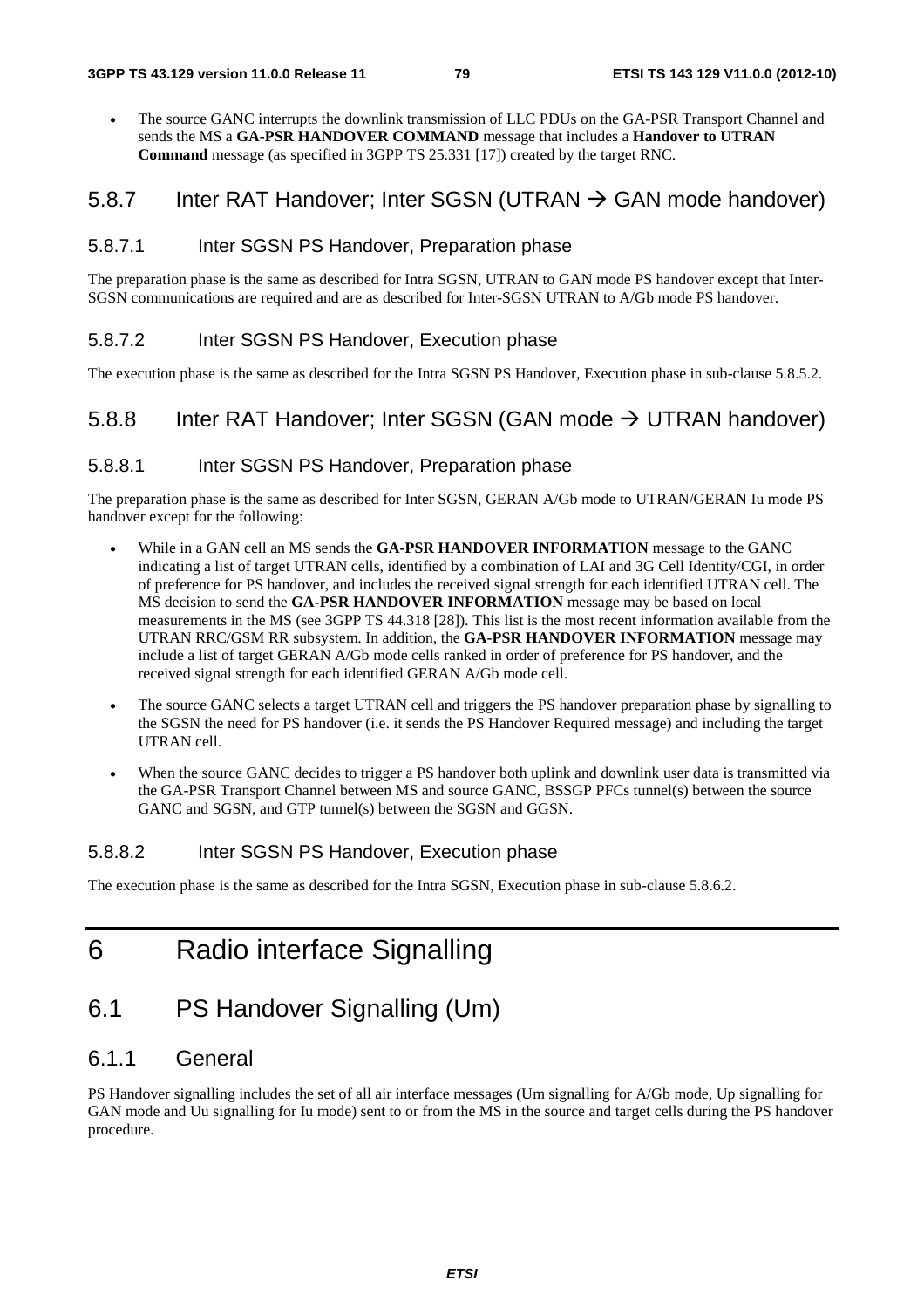### 6.1.2 Overview of PS Handover messages

### 6.1.2.1 GERAN A/Gb mode/GAN mode to GERAN A/Gb mode PS Handover

When performing an inter-SGSN PS Handover from GERAN A/Gb mode/GAN mode to GERAN A/Gb mode the following information is sent over the Um and Up interfaces.

- **PS Handover Command** message (for PS handover from GERAN A/Gb mode) or a **GA-PSR HANDOVER COMMAND** message including a **PS Handover Command** message (for PS handover from GAN mode) sent to the MS in the source cell and includes the following:
	- optionally, the NAS container for PS HO
	- Indication of the radio resources for uplink and downlink TBFs to be used in the target cell for each PFC receiving PS handover treatment (i.e. the reverse path container created by target BSS/RNC).
	- Indication of a PS handover reference number to be used when the MS arrives in the target cell.
- **PS Handover Access** message the MS sends 4 handover access bursts in the target cell using an uplink TBF provided by the PS Handover Command. If multiple uplink TBFs are provided by the **PS Handover Command** message the MS sends access bursts using just one of these TBFs (i.e. at minimum one uplink TBF must be provided in the **PS Handover Command** message). The handover reference number is included within each access burst. This message is always sent for the case of non-synchronised handover and may still be sent for the case of synchronised or pre-synchronised handovers (determined by the target BSS during the PS handover preparation phase) to allow the target BSS to verify the accessing MS.
- **Packet Physical Information** message sent by the target BSS to the MS in the target cell in response to the **PS Handover Access** message for the case of unsynchronised cells. Whether or not this message is sent in case of synchronised cells is indicated by the **PS Handover command** message (see 3GPP TS 44.018 [25]). It is sent using the downlink PACCH associated with the uplink TBF used to send the access bursts and provides the MS with physical layer information (i.e. Timing Advance). The time alignment information received in this message applies to all uplink TBFs allocated to the MS in the **PS Handover Command** message. The target BSS only sends this information if it receives the expected handover reference number in a **PS Handover Access** message.
- Uplink RLC Data Blocks sent on uplink TBFs allocated by the **PS Handover Command** message after the MS receives **Packet Physical Information** message as follows:
	- For inter-SGSN PS handover the MS, prior to sending any uplink user plane payload for any PFC, shall send an **XID Response** message .
- Downlink RLC Data Blocks sent on downlink TBFs allocated by the **PS Handover Command** message as follows:
	- For inter-SGSN PS handover for a given PFC the new SGSN may begin downlink N-PDU transmissions for that PFC prior to receiving a **PS Handover Complete** message (i.e. blind transmission may be used) or it may wait for a **PS Handover Complete** message before beginning downlink N-PDU transmissions for that PFC.
- **GA-PSR HANDOVER INFORMATION** message (for PS handover from GAN mode) sent from the MS to the GANC to provide a list of target GERAN A/Gb mode cells, identified by CGI, in order of preference for PS handover, and includes the received signal strength for each identified GERAN A/Gb mode cell.
- **GA-PSR UPLINK QUALITY INDICATION** message (for PS handover from GAN mode) sent from the GANC to the MS to provide it with PS service related information as perceived by the GANC which may result in the MS triggering the PS handover procedure (i.e. sending a **GA-PSR HANDOVER INFORMATION** message).

### 6.1.2.2 UTRAN/GERAN Iu mode to GERAN A/Gb mode/GAN mode PS Handover

When performing a PS Handover from UTRAN/GERAN Iu mode to GERAN A/Gb mode or from UTRAN to GAN mode the following the following information is sent over the Uu, Up and Um interfaces: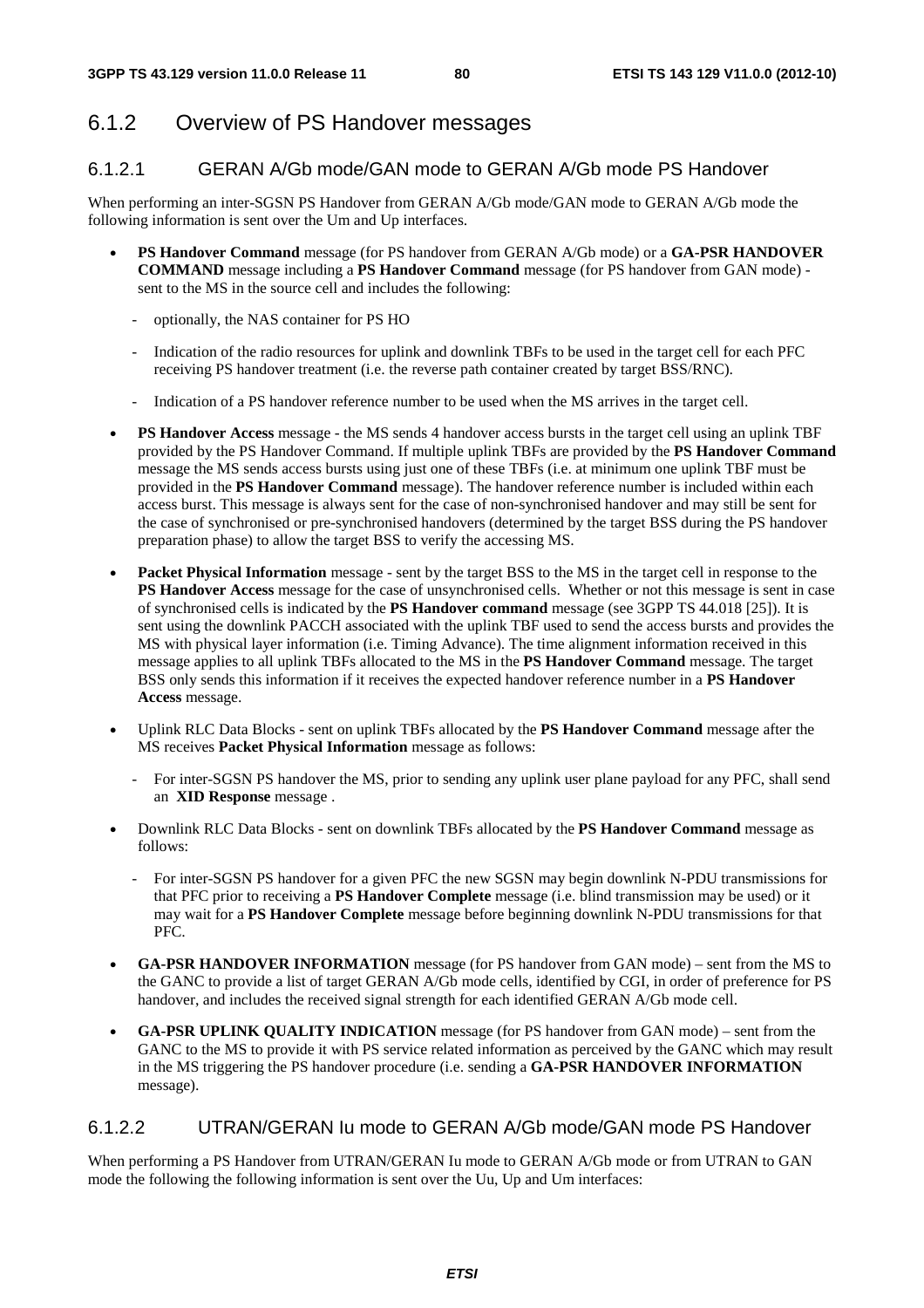- RRC Message sent to the MS in the source cell and includes the same information described for the PS Handover Command in clause 6.1.2.1.
- For PS handover from UTRAN to GERAN A/Gb mode/GAN mode the Handover from UTRAN Command (3GPP TS 25.331 [17]) message is used in CELL\_DCH and CELL\_FACH state when only PS RABs are established.
- For PS handover from GERAN Iu mode to GERAN A/Gb mode the HANDOVER FROM GERAN IU COMMAND message is used in RRC-Cell\_Dedicated (MAC Dedicated or MAC DTM state) or RRC-Cell\_Shared state when only PS RABs are established.
- **PS Handover Access** message (for PS handover to GERAN A/Gb mode) sent as described in clause 6.1.2.1.
- **Packet Physical Information** message (for PS handover to GERAN A/Gb mode) sent as described in clause 6.1.2.1.
- Uplink RLC Data Blocks (for PS handover to GERAN A/Gb mode) sent as described in clause 6.1.2.1.
- Downlink RLC Data Blocks (for PS handover to GERAN A/Gb mode) sent as described in clause 6.1.2.1.
- The target BSS/GANC may begin downlink LLC PDU transmissions prior to confirming the successful completion of the PS handover procedure (i.e. blind transmission may be used) or it may wait for an uplink RLC data block (target BSS) or a GA-PSR HANDOVER COMPLETE message (GANC) before beginning downlink N-PDU transmissions.
- **GA-PSR ACTIVATE UTC REQ** message (for PS handover from UTRAN to GAN mode) sent to the MS from the target GANC to activate the transport channel to be used in the GAN cell.
- **GA-PSR ACTIVATE UTC ACK** message (for PS handover from UTRAN to GAN mode) sent from the MS to the target GANC to confirm allocation of the transport channel to be used in the GAN cell.
- **GA-PSR HANDOVER COMPLETE** message (for PS handover from UTRAN to GAN mode) sent from the MS to the target GANC to indicate handover completion.

#### 6.1.2.3 GERAN A/Gb mode to GERAN Iu mode PS Handover

When performing a PS Handover from GERAN A/Gb mode to GERAN Iu mode the following information is sent over the Uu and Um interfaces:

- **PS Handover Command** message sent to the MS in the source cell and includes the following:
	- System broadcast information applicable to the target cell.
	- Indication of the radio resources for uplink and downlink TBFs to be used in the target cell for each RAB receiving PS handover treatment (i.e. the reverse path container created by target BSS). Note that the MS will map the N-SAPI associated with each of its active PDP Contexts directly to a RABid (i.e. N-SAPI = RABid).
	- Indication of a PS handover reference number to be used when the MS arrives in the target cell.
- **PS Handover Access** message sent as described in clause 6.1.2.1.
- **Packet Physical Information** message sent as described in clause 6.1.2.1.
- RRC message (e.g. Physical Channel Reconfiguration Complete) content is GERAN Iu mode specific.
- Uplink RLC Data Blocks sent on uplink TBFs allocated by the PS Handover Command message after the MS receives Physical Layer Information (content is GERAN Iu mode specific).
- Downlink RLC Data Blocks sent on downlink TBFs allocated by the PS Handover Command message (content is GERAN Iu mode specific).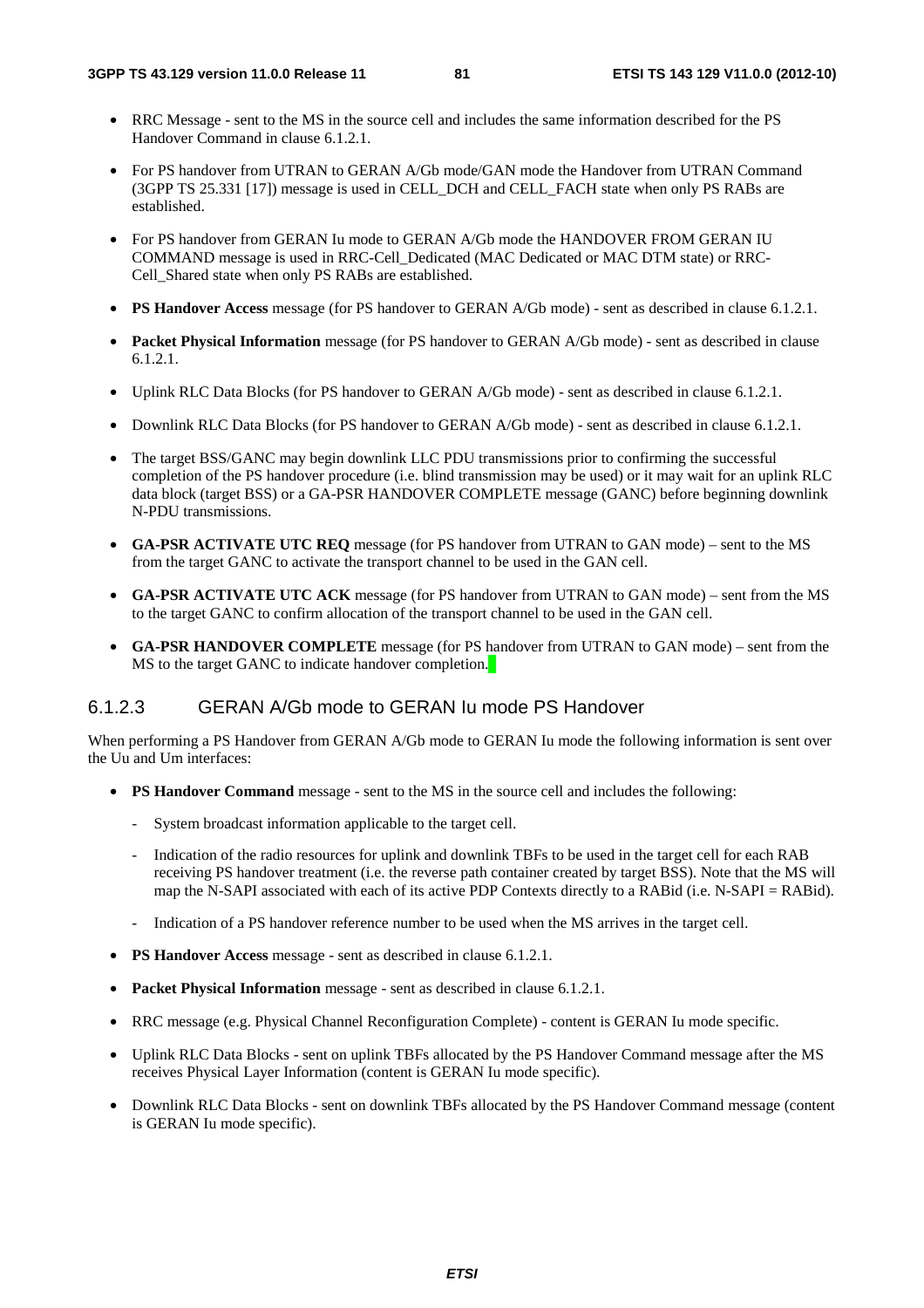### 6.1.2.4 GERAN A/Gb mode/GAN mode to UTRAN mode PS Handover

When performing a PS Handover from GERAN A/Gb mode/GAN mode to UTRAN mode the following information is sent over the Uu, Up and Um interfaces:

- **PS Handover Command** message (for PS handover from GERAN A/Gb mode) or **GA-PSR HANDOVER COMMAND** message (for PS handover from GAN mode) - sent to the MS in the source cell. It includes the reverse path container created by the target RNC that consists of the RRC message (i.e. the Handover to UTRAN Command) required to perform PS handover to UTRAN.
- MS Detected by Target RNC exact procedure and information transfer is UTRAN specific.
- RRC message (e.g. Physical Channel Reconfiguration Complete) information content is UTRAN specific.
- **GA-PSR HANDOVER INFORMATION** message (for PS handover from GAN mode) sent from the MS to the GANC to provide a list of target UTRAN cells, identified by a combination of LAI and 3G Cell Identity, in order of preference for PS handover, and includes the received signal strength for each identified UTRAN cell.
- **GA-PSR UPLINK QUALITY INDICATION** message (for PS handover from GAN mode) sent from the GANC to the MS to provide it with PS service related information as perceived by the GANC which may result in the MS triggering the PS handover procedure (i.e. sending a **GA-PSR HANDOVER INFORMATION** message).

### 6.1.2.5 GERAN A/Gb mode to GAN mode PS Handover

When performing an inter-SGSN PS Handover from GERAN A/Gb mode to GAN mode the following information is sent over the Um and Up interfaces.

- **PS Handover Command** message sent to the MS in the source cell and includes the following:
	- optionally, the NAS container for PS HO.
	- RN information which consists only of the mandatory fields within the PS Handover Radio Resources IE carried within the PS Handover Command message.
- The target GANC may begin downlink LLC PDU transmissions prior to confirming the successful completion of the PS handover procedure (i.e. blind transmission may be used) or it may wait for a GA-PSR HANDOVER COMPLETE message before beginning downlink N-PDU transmissions.
- **GA-PSR ACTIVATE UTC REQ** message sent to the MS from the target GANC to activate the transport channel to be used in the GAN cell.
- **GA-PSR ACTIVATE UTC ACK** message sent from the MS to the target GANC to confirm allocation of the transport channel to be used in the GAN cell.
- **GA-PSR HANDOVER COMPLETE** message sent from the MS to the target GANC to indicate handover completion.

### 6.1.2.6 GERAN A/Gb mode to E-UTRAN PS Handover

When performing a PS Handover from GERAN *A/Gb mode* to E-UTRAN the following information is sent over the radio interface:

- **PS Handover Command** message (for PS handover from GERAN *A/Gb mode*) to the MS in the source cell (on the Um interface). It includes the reverse path container created by the target eNB that consists of the RRC message (i.e. the *RRCConnectionReconfiguration* message) required to perform PS handover to E-UTRAN.
- MS Detected by Target eNB- the exact procedure and information transfer on the Uu interface is E-UTRAN specific 3GPP TS36.300 [30], 3GPP TS36.331 [31].
- RRC message on the Uu interface information content is E-UTRAN specific TS36.331 [31].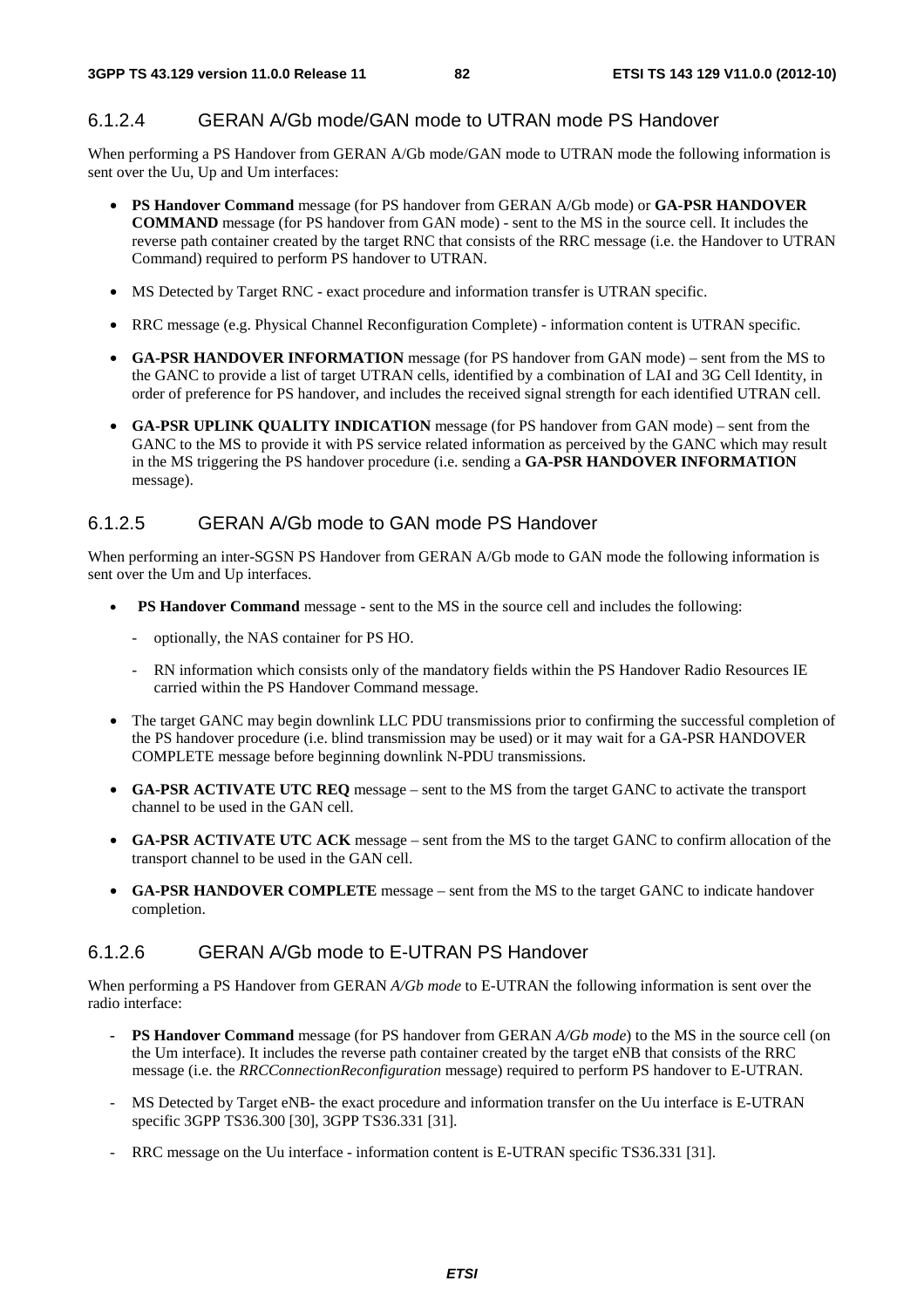### 6.1.2.7 E-UTRAN to GERAN A/Gb mode PS Handover

When performing a PS Handover from E-UTRAN to GERAN *A/Gb mode* the following information is sent over the radio interface:

- RRC Message sent to the MS in the source cell (on the Uu interface). It includes the same information described for the PS Handover Command in sub-clause 6.1.2.1.
- The **MobilityFromEUTRACommand** (3GPP TS 36.331 [31]) message is sent to the UE (on the Uu interface).
- **PS Handover Access** message (for PS handover to GERAN A/Gb mode) sent on the Um interface as described in sub-clause 6.1.2.1.
- **Packet Physical Information** message (for PS handover to GERAN A/Gb mode) sent on the Um interface as described in sub-clause 6.1.2.1.
- Uplink RLC Data Blocks (for PS handover to GERAN A/Gb mode) sent on the Um interface as described in sub-clause 6.1.2.1.
- Downlink RLC Data Blocks (for PS handover to GERAN A/Gb mode) sent on the Um interface as described in sub-clause 6.1.2.1.
- The target BSS may begin downlink LLC PDU transmissions prior to confirming the successful completion of the PS handover procedure (i.e. blind transmission may be used) or it may wait for an uplink RLC data block (target BSS).

### 6.1.3 RLC/MAC segmentation

RLC/MAC segmentation is a feature that provides an additional mechanism for sending control plane messages from the BSS to the MS. This feature can only be used after contention resolution is completed in the BSS and the BSS has to send an RLC/MAC control message that is from 3 to 9 radio blocks long.

### 6.1.4 Inter RAT/mode PS Handover to GERAN A/Gb

Void.

6.1.5 Inter RAT/mode PS Handover from GERAN A/Gb

Void.

### 6.2 Mechanisms for Initial Access in the Target Cell

### 6.2.1 General

This clause describes two possible approaches to the MS making access in the target cell. Both basic approaches assume that a handover procedure similar to that for the CS domain (Handover Access followed by Physical Information messages) takes place.

The effect of synchronised networks is examined for both approaches where the exchange of Handover Access and Physical Information is not required as the TA can be derived in advance.

The main assumptions applicable to the call flows are:

- USFs are required to schedule uplink data blocks.
- All identifiers and resources are known by the MS and target BSS before the MS makes the initial access in the target cell.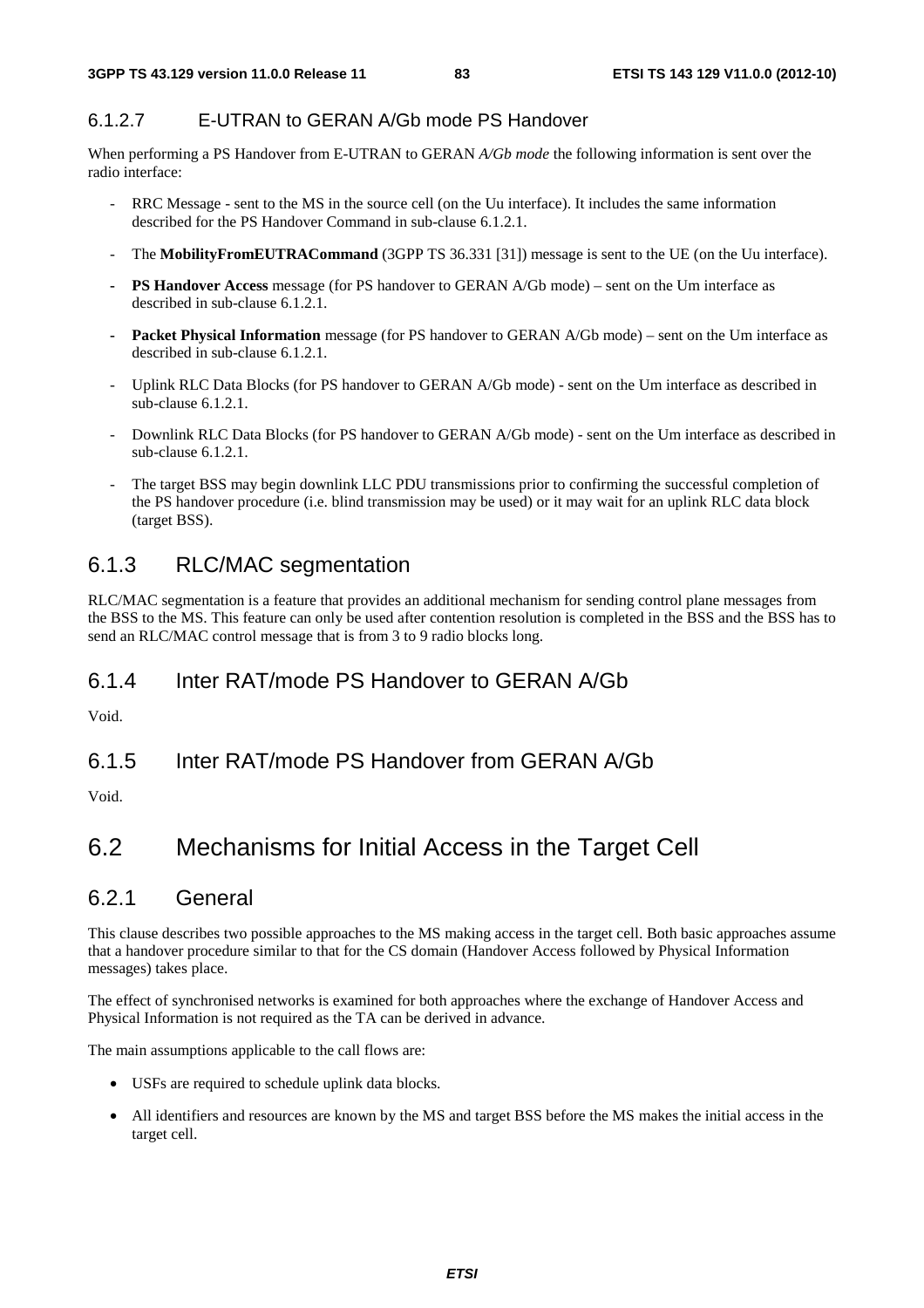### 6.2.2 Synchronisation of handovers

The following synchronisation mechanisms are used for PS handover:

- Non-synchronised.
- Synchronised.
- Pre-Synchronised.

The non-synchronised cases are shown in figures 22 and 24 and are characterised by the requirement for the MS to obtain a valid uplink timing advance before it can transmit normal bursts. The MS shall notify its presence in the target cell through the transmission of access bursts to the BSS, and the BSS shall respond with a valid timing advance which in turn enables the MS to send normal bursts in uplink.

The synchronised and pre-synchronised cases are shown in figures 23 and 25 and have different mechanisms for the provision of the timing advance that are described in 3GPP TS 45.010 [26].

NOTE: The pseudo-synchronised case is not supported by the PS handover feature.

### 6.2.3 Option 1 - Downlink Data sent after performing access in the target cell

In this approach, downlink data is not transmitted until the BSS has been made aware of the presence of the MS via the reception of a **PS Handover Access** message.

### 6.2.3.1 Unsynchronised Networks Call Flow

The message flow for this option is shown in figure 22. The MS starts by sending **PS Handover Access** messages as four access bursts to the network (through USF allocation). As there is no contention, the network should receive at least one of the access bursts. A Handover Reference parameter is allocated by the target BSS in the **PS Handover Command** message and included in the **PS Handover Access** message to verify that the correct MS is accessing the resources. This is similar to the Handover Reference in the CS handover case.

The BSS receives the **PS Handover Access** message and detects that the correct MS has now made access in the target cell. It sends a **Packet Physical Information** message to indicate that the MS has been detected. The main purpose of this message is to give the Timing Advance information to the MS.

Once the MS has received the **Packet Physical Information** message it sends uplink LLC PDUs (user or signalling data, depending on the scenario). When correctly receiving the first RLC data block from the MS the target BSS verifies the mobile station, generates a **PS Handover Complete** message and sends it to the new SGSN.

The MS can start sending uplink RLC/MAC data blocks on the pre-allocated resources when scheduled with its USF. When the **PS Handover Complete** message has been received by the new SGSN, it can start sending downlink data blocks.

NOTE: The downlink RLC data blocks can be sent for any PFC receiving PS handover treatment after the target BSS has confirmed that the correct MS is present and after the **PS Handover Complete** message has been received by the new SGSN.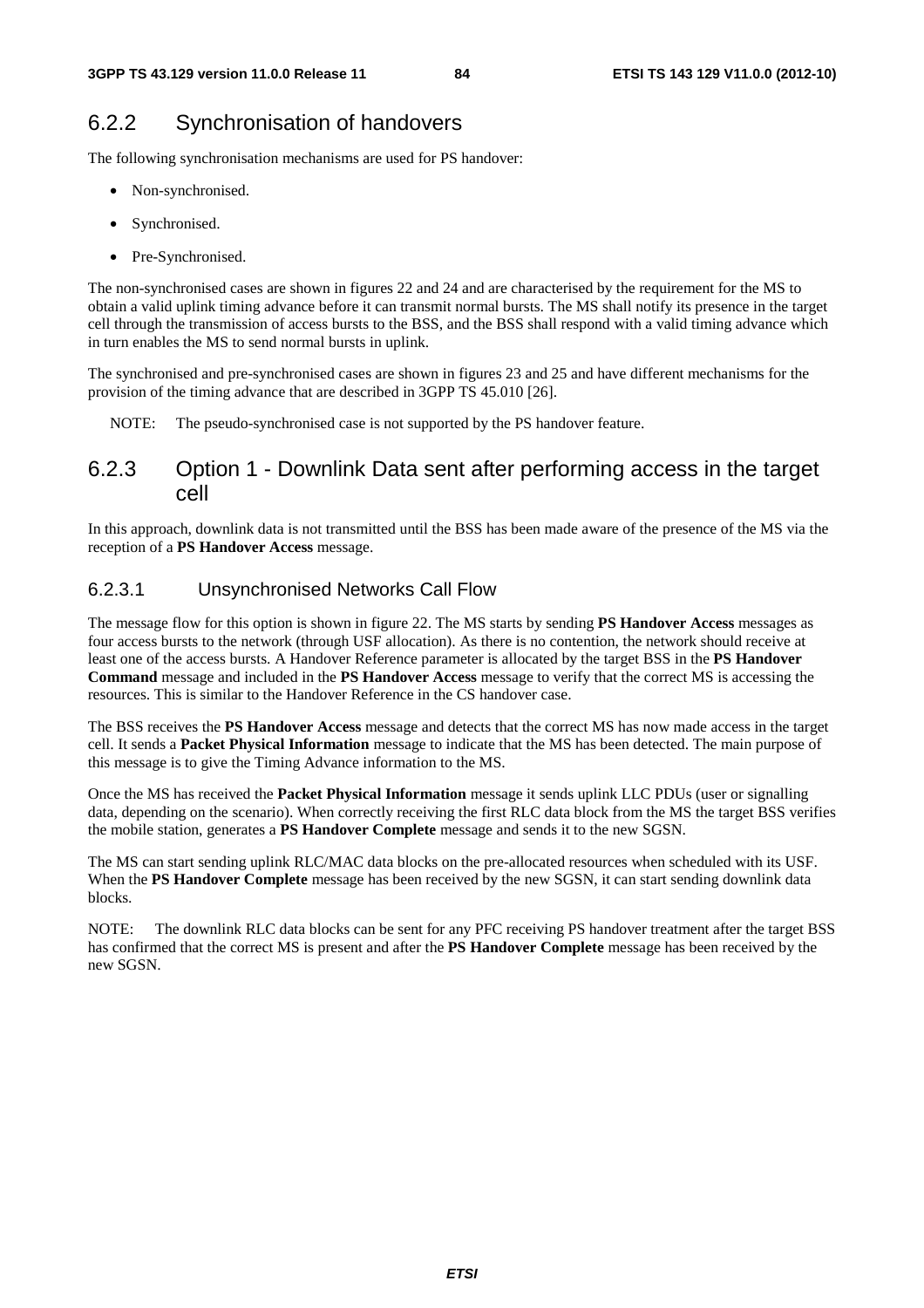



### 6.2.3.2 Synchronised Networks Call Flow

In the case of synchronous networks it is possible for the MS to calculate the TA of the target cell before it moves from the source cell.

Figure 23 shows the call flow in the case of synchronous networks. In this case it is possible for the MS to start transmitting and receiving messages as soon as it switches to the target cell.

As described in 3GPP TS 44.018 [25], handover access bursts may optionally be sent if indicated in the handover command message. If no access bursts are sent the MS begins sending uplink LLC PDUs . These PDUs are only sent to verify the MS's presence in the new cell but do not trigger the sending of **Packet Physical Information** message. As blind transmission in the downlink is not being used in this scenario, the BSS must wait until a first RLC/MAC block is received (through USF allocation) before transmitting data in the downlink.



**Figure 23: Option 1 - Downlink Data after MS contacts network, Synchronous Networks** 

### 6.2.4 Option 2 - Downlink Data sent before performing access in the target cell (Blind Transmission)

Blind transmission aims at minimising the interruption time on the downlink following handover. The target BSS starts transmitting downlink data on the newly reserved resources in the target cell before the MS has accessed this cell. The message flow for this scheme is shown in figure 24.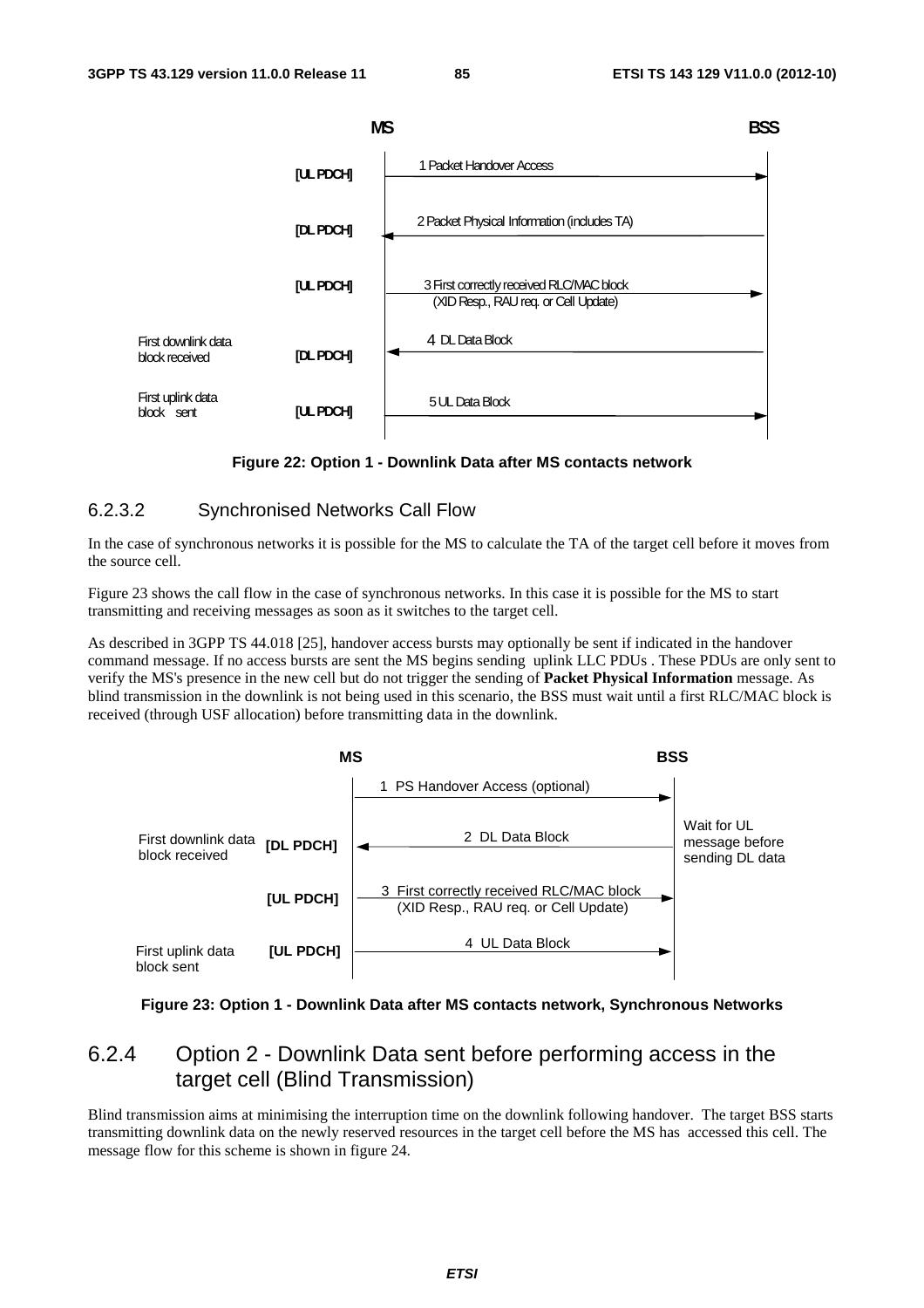### 6.2.4.1 Unsynchronised Networks Call Flow

As the BSS must send the Packet Physical Information as an immediate response to the **Packet Handover Access** message, it is unable to send any downlink data at the same time. Therefore the BSS interrupts delivery of downlink data in order to send the Packet Physical Information to the MS.



- NOTE 1: DL data is shown as being sent before the Packet Handover Access, but it may be sent by the target BSS at any time in the sequence. The **PS Handover Access** message is sent when being scheduled with the USF.
- NOTE 2: Blind transmission assumes that the downlink data flow for a PFC receiving PS handover treatment may begin before the new SGSN receives the associated **PS Handover Complete** message from the target BSS and before the RAU procedure has started.

#### **Figure 24: Option 2 - Blind Transmission in target cell**

#### 6.2.4.2 Synchronised Network Call Flow

In the case of blind transmission with synchronous networks, downlink data can be sent at the earliest opportunity. This is similar to the case for blind transmission without synchronous networks. However, uplink data transfer is also sped-up as shown in the call flow of figure 25.





The **PS Handover Access** message is the first uplink message sent if indicated in the handover command message as described in 3GPP TS44.018. Otherwise one or more RLC/MAC blocks that contain the **XID Response** message will be sent. This case is therefore the best in terms of reduced service interruption time.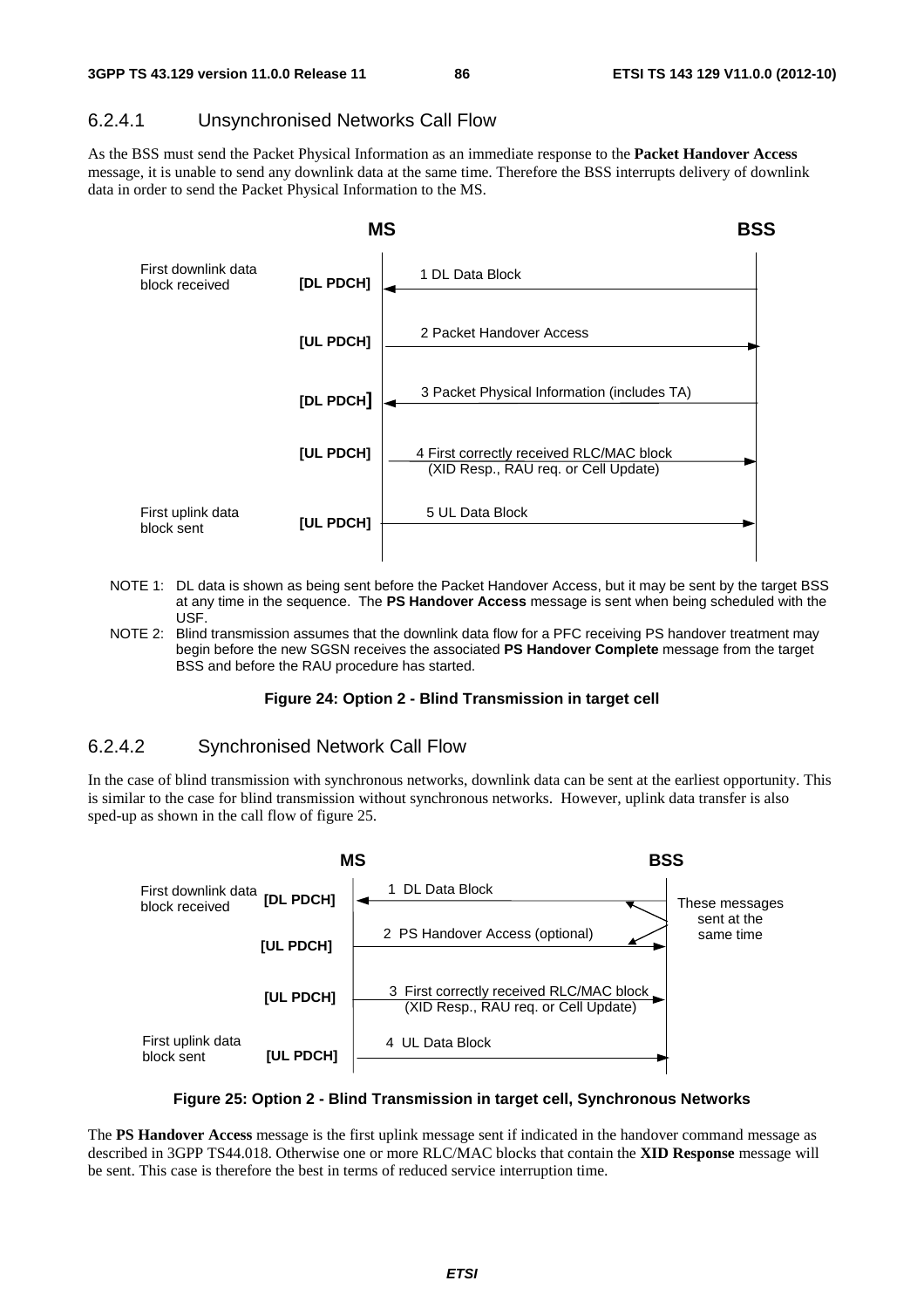NOTE: Blind transmission assumes that the flow of downlink data for a PFC receiving PS handover treatment may begin before the new SGSN receives the **PS Handover Complete** message from the target BSS and before the RAU procedure has started.

### 6.3 Methods for triggering PS Handover

A PS Handover is triggered by the BSS based on the received measurement reports or initiated by the reception of the **Packet Cell Change Notification** message from the mobile station. The BSS controls which of the two methods to use for initiating the PS Handover.

A PS Handover is triggered by the GANC based on the measurement reports received in the **GA-PSR HANDOVER INFORMATION** message or by other trigger conditions (see 3GPP TS 44.318 [28]).

When PS Handover is triggered by the BSS based on the measurement reports, the mobile station is in NC2 mode. The mobile station sends measurement reports to the network (BSS). When the network has found a new cell meeting the cell reselection criteria, and prepared for the PS Handover in that target cell, it sends the **PS Handover Command** message to the mobile station.

If not in NC2 mode, the mobile station may, by transmitting a **Packet Cell Change Notification** message according to the Cell Change Notification procedure, make the BSS aware it has found a new cell meeting the cell reselection criteria. The network then prepares for the PS Handover in the indicated target cell and sends the **PS Handover Command** message to the mobile station. In order to avoid that the mobile station performs autonomous cell reselection due to timeout of T3208, the network can order the mobile station to enter NC2 mode by transmitting the **Packet Measurement Order** message in response to the PCCN message. This will keep the mobile station in the cell until the **PS Handover Command** message is sent by the network, thus making it possible for the network to perform all necessary PS handover signalling and set up the radio resources in the target cell.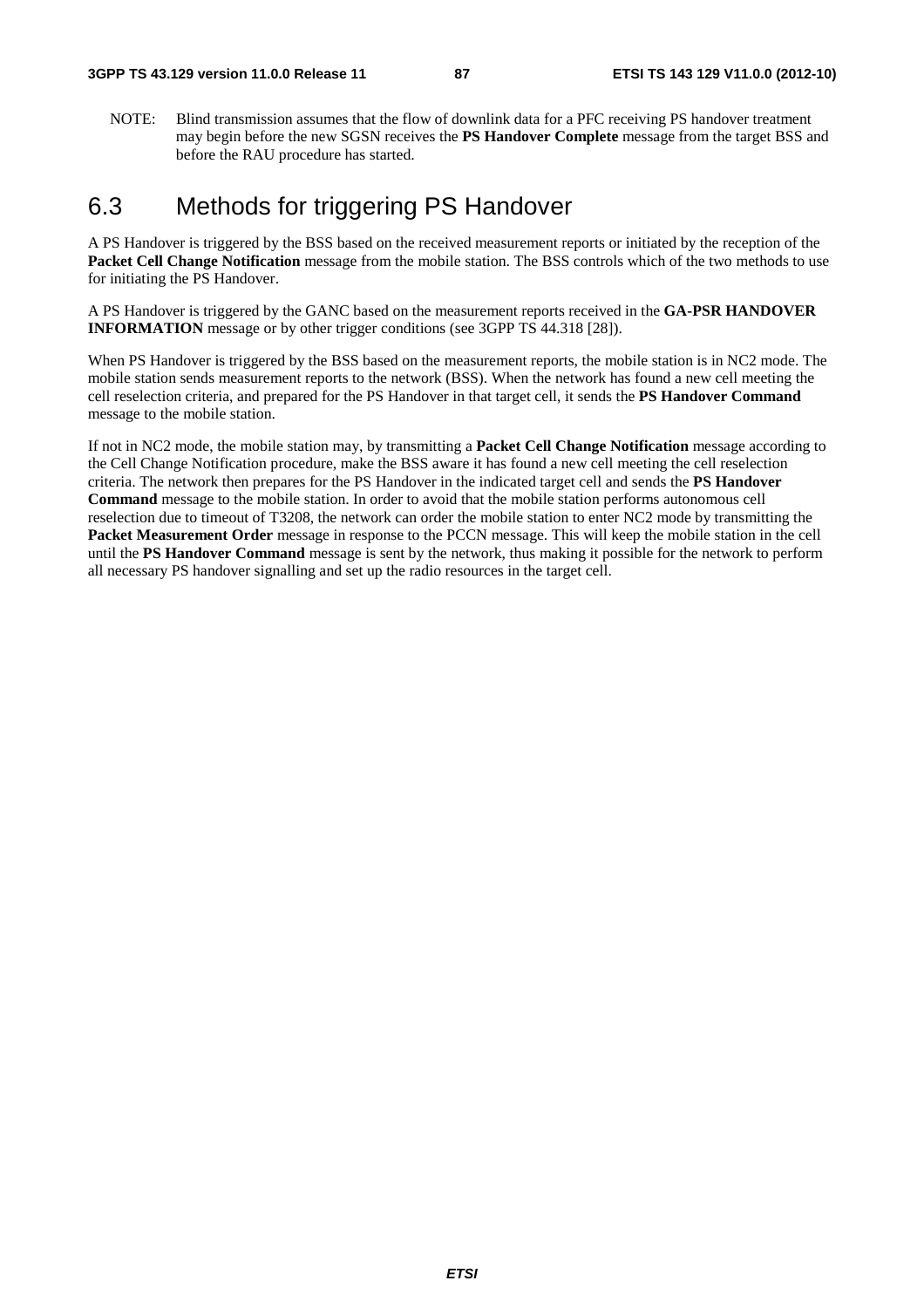# Annex A (normative): Agreed handover principles

# A.1 Agreed handover principles

- 1. It is the mobile station that is handed over to a target cell when one or more of its PFCs are subject to handover.
- 2. The source BSS makes the decision to initiate the handover preparation phase when required for PFC(s) subject to handover.
- 3. Information pertaining to all PDP contexts and PFCs relating to the MS should be sent from the old SGSN to the target SGSN in the handover signalling regardless of their QoS.
- 4. The target BSS should make the final decision on which PFCs are subject to handover and to assign resources over the Um interface in the target cell. This decision is based on the target BSS being able to fulfil the QoS for these PFCs.
- 5. The old SGSN decides whether and when to forward data to the TEIDs provided by the new SGSN.
- 6. It is not required to have resources allocated in advance for bearers which themselves are not determined to be subject to handover by the target BSS.
- 7. How the target BSS decides which PFCs to accept and which to reject should be implementation specific.
- 8. For the PS Handover, forwarding of data is performed from the old SGSN either to the target BSS (intra BSS, intra SGSN-inter BSS) or to the new SGSN (inter SGSN); an optional optimisation for intra BSS handover will allow the BSS to decide how to handle the user data flow.
- 9. An explicit Routing Area Update procedure is performed (if required) when the handover procedure is terminated.
- 10. The explicit RAU may not contain the following message sequences that are performed already during the handover procedure:
	- Transfer of contexts between SGSNs (inter SGSN case).
	- Exchange of SNDCP sequence numbers (inter SGSN case).
	- Allocation of P-TMSI.
- 11. Uplink and downlink data transfer continues during the Routing Area Update procedure. This is possible because certain RAU centric functions are performed during the handover execution phase.
- 12. The PS Handover service shall support intra BSS, intra SGSN-inter BSS, inter SGSN and inter RAT scenarios.
- 13. Based on the quality of service parameters the MS or the network may throw away packets available for transmission in the uplink or downlink during the ongoing handover procedure.
- 14. The source BSS shall only request PS handover for one cell in each **PS Handover Required** message.
- 15. The PS handover procedure is only performed when the target BSS pre-allocates resource for at least one PFC. In case the target BSS cannot allocate resources for at least one PFC the target BSS shall reject the PS Handover request using the **PS Handover Request Negative Acknowledge** message.
- 16. In case the mobile fails to synchronize to the target cell within a timeout period after having received a PS Handover Command, shall revert to the source cell and the old "channels".
- 17. Optionally, in the case of Intra RAT/Mode PS handover, information pertaining to the radio resource realization of the PFCs subject to Handover can be transferred from the source BSS to the target BSS.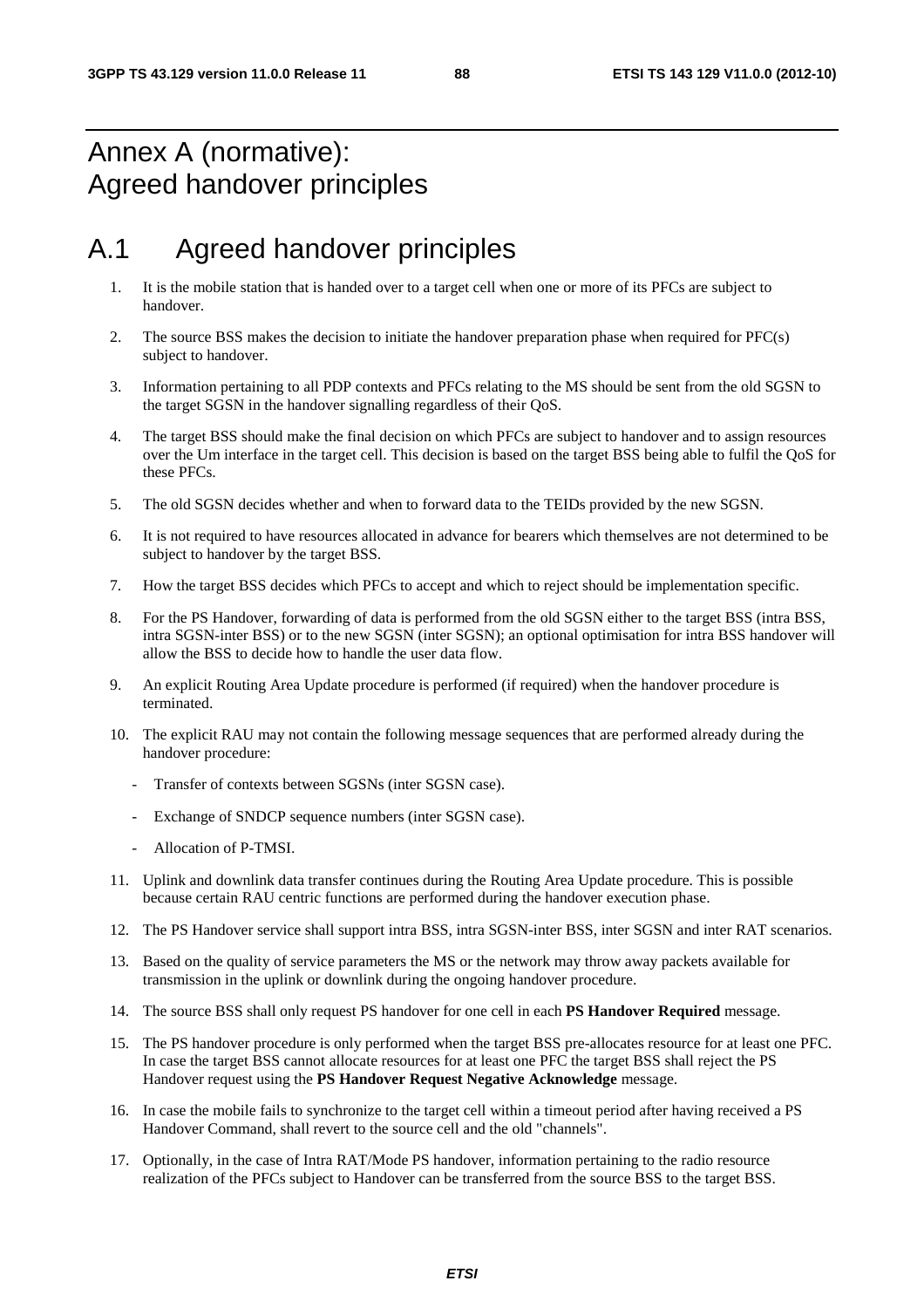- 18. During the PS Handover preparation phase the new SGSN (assuming RA change) assigns a unique identifier (P-TMSI, Local TLLI) for data transmission in the target cell. This Local TLLI is used for data transfer between the target BSS and the new SGSN. This Local TLLI is not sent to the MS. After PS Handover Completion the MS triggers the RAU procedure. After P-TMSI reallocation, which is performed during Routing area update, a new Local TLLI will be derived from the P-TMSI using current MM procedures.
- 19. An SGSN supporting PS handover to GERAN *A/Gb mode* shall always assign a valid SAPI and PFI upon PDP Context activation for a PS Handover capable MS.
- 20. An MME supporting PS handover to GERAN *A/Gb mode* shall always assign a valid SAPI and PFI upon EPS bearer activation for a PS Handover capable MS.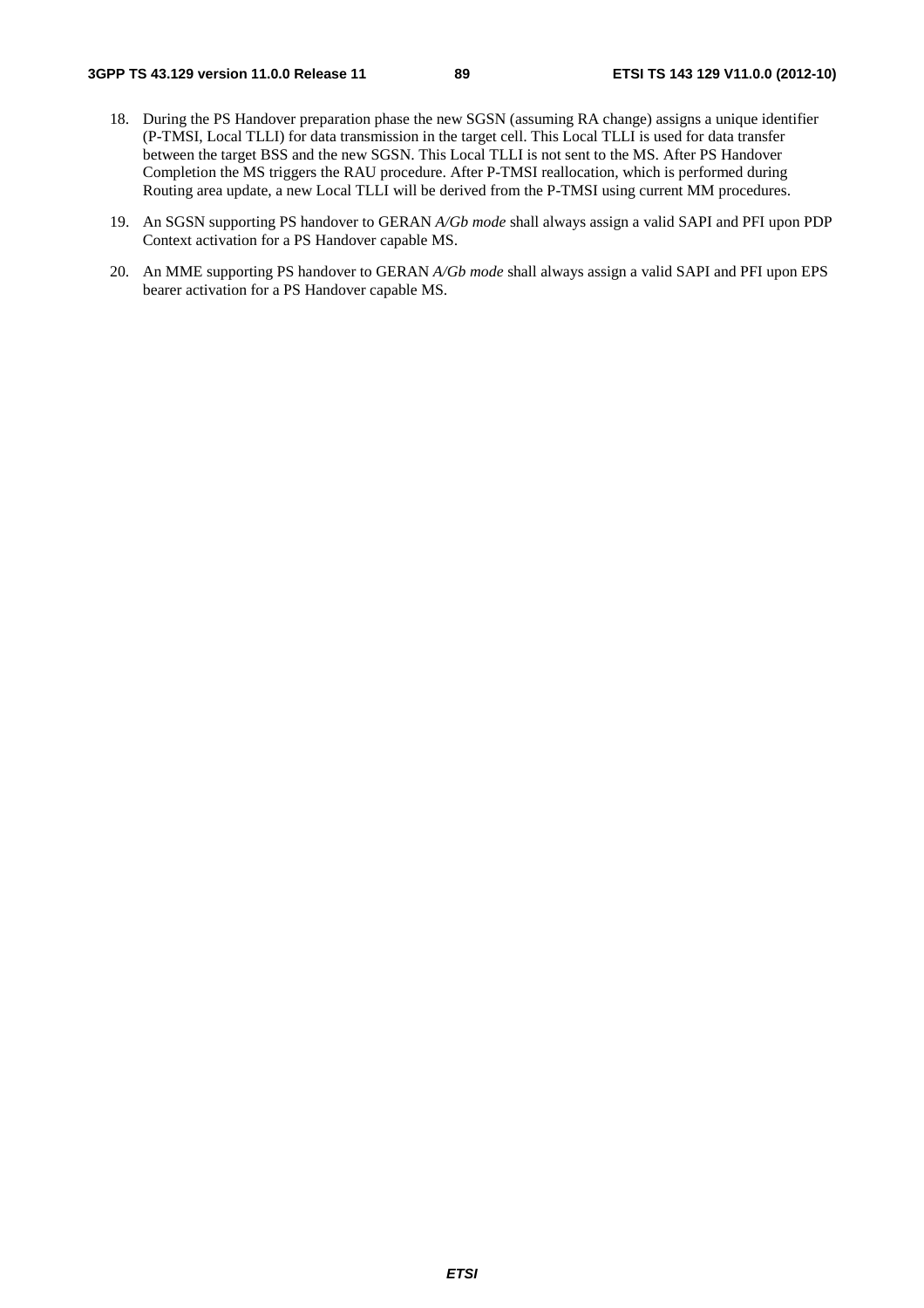# Annex B (informative): PS Handover Primitives

## B.1 Overview

The set of figures below indicate the primitive exchanges that could occur during a successful PS handover procedure. All numbered primitives shown using bold font are further specified in either 3GPP TS 48.018, 3GPP TS 44.064 or 3GPP TS 44.065 whereas those shown using normal font are only provided for reasons of conceptual completeness (i.e. they provide an example of a primitive that could be implemented in support of the PS handover feature).

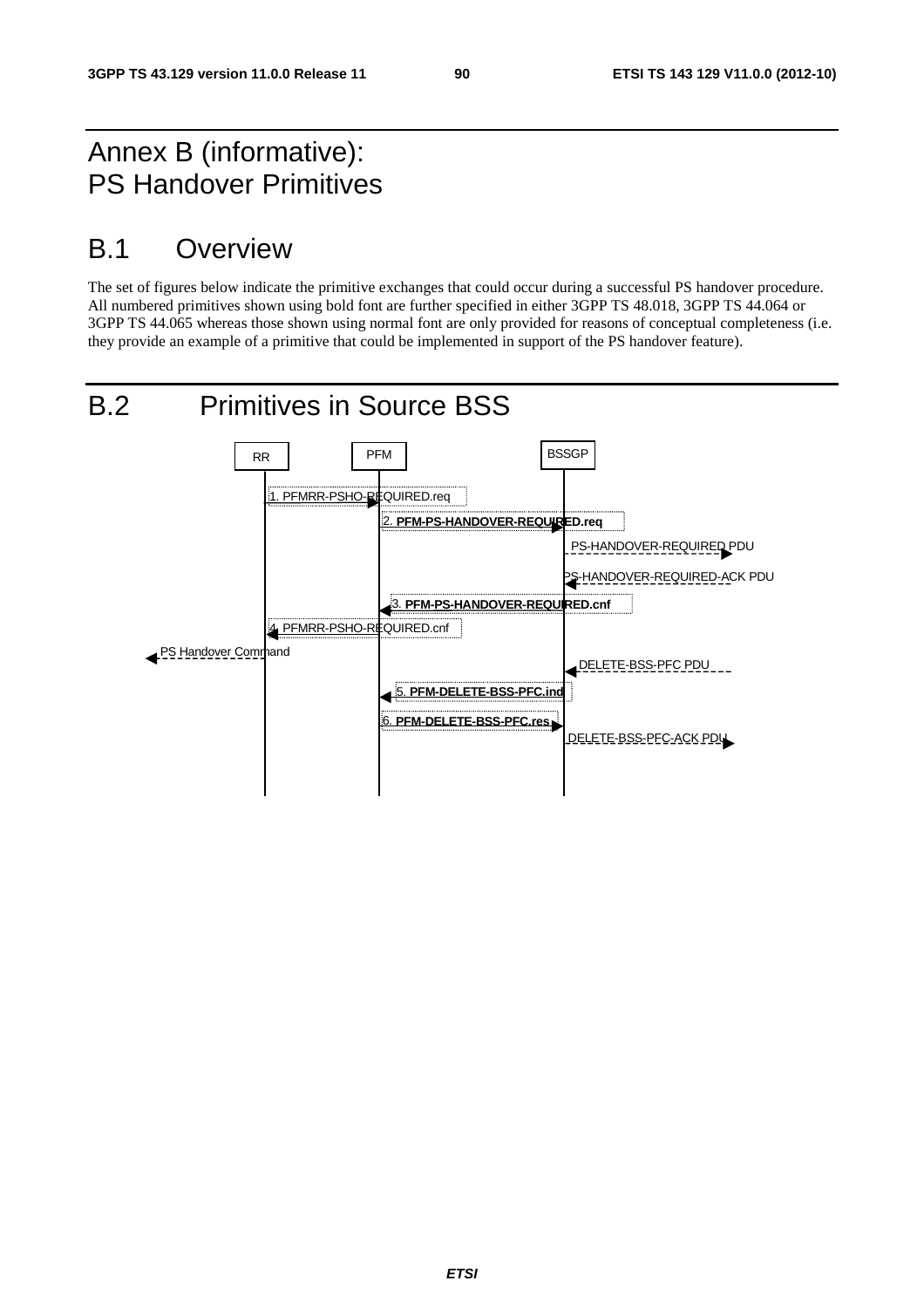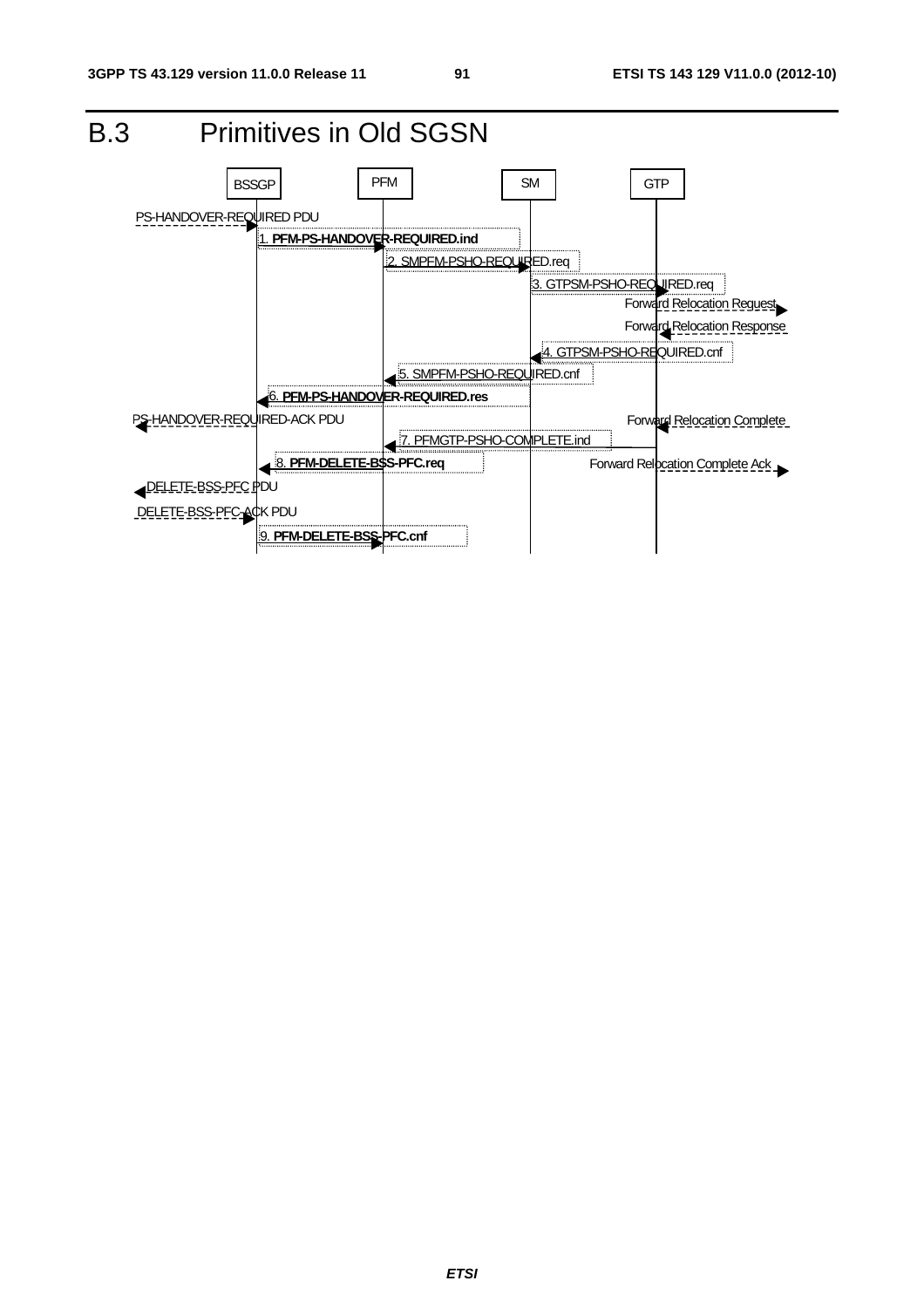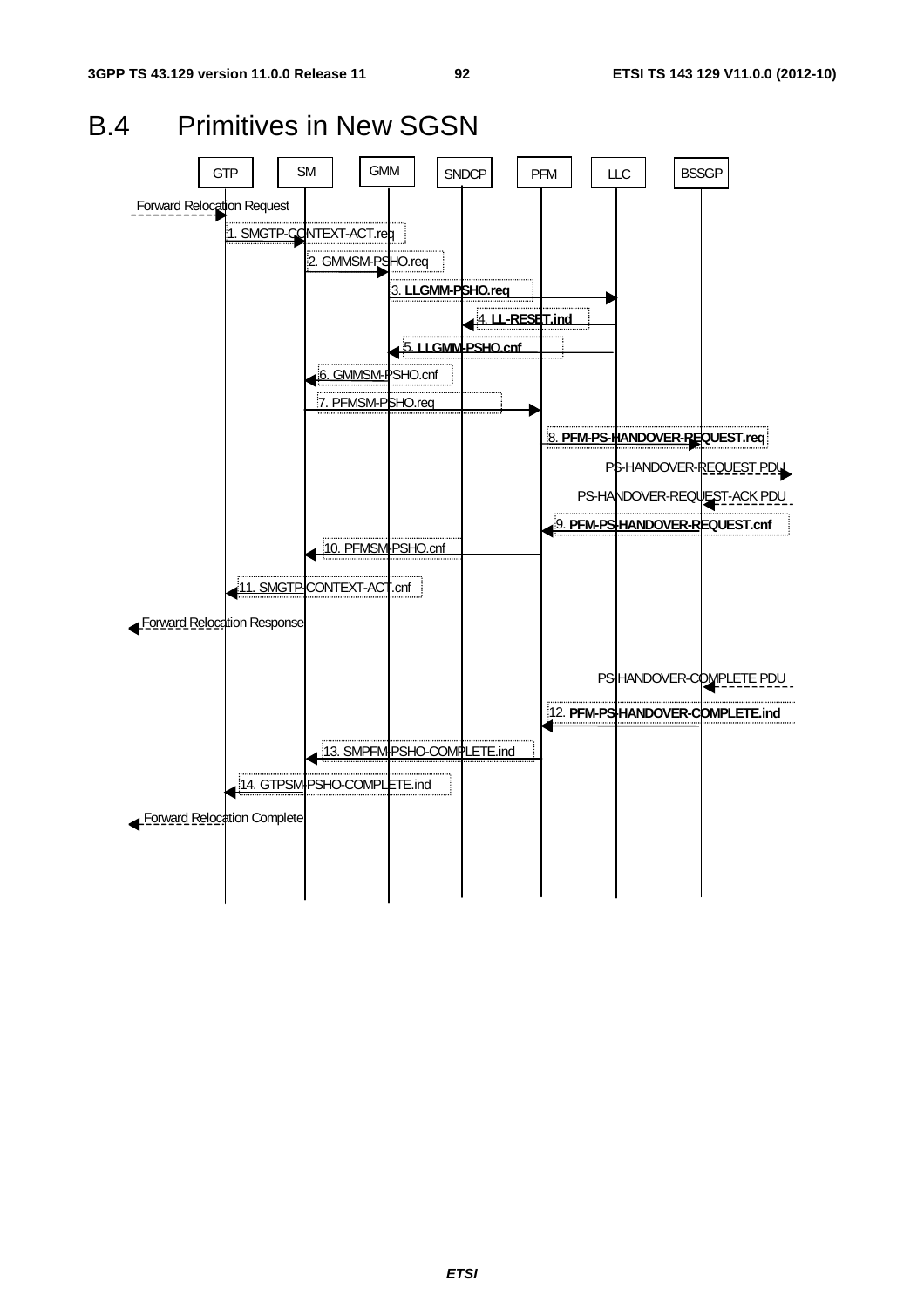

# B.6 Primitives in MS

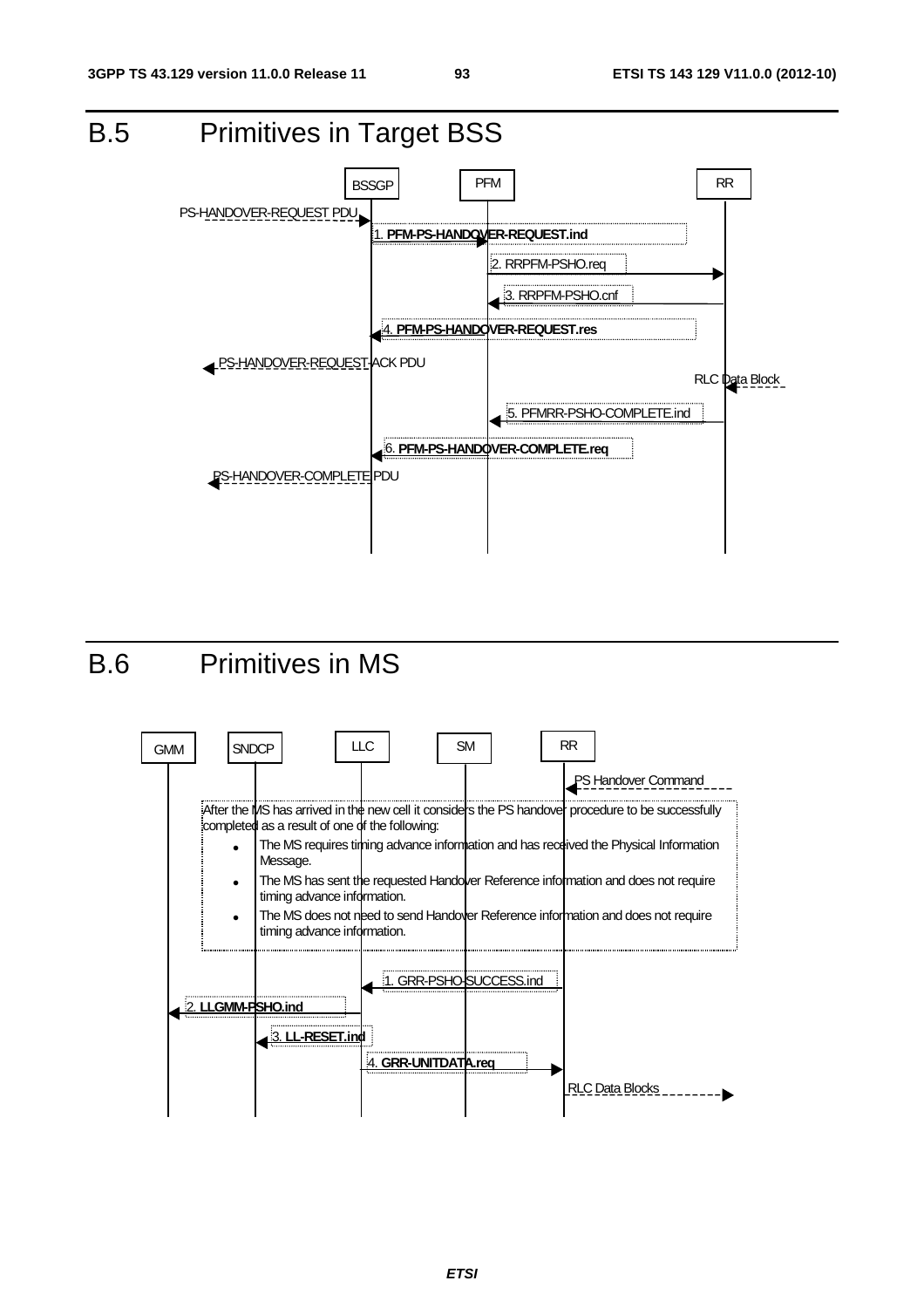# Annex C (informative): Change history

| <b>Change history</b> |    |                |            |                |                                                                                         |        |            |
|-----------------------|----|----------------|------------|----------------|-----------------------------------------------------------------------------------------|--------|------------|
| <b>Date</b>           |    | TSG # TSG Doc. | <b>CR</b>  | Rev            | Subject/Comment                                                                         | Old    | <b>New</b> |
| 2004-11               | 22 | GP-042904      |            |                | Version for Release 6                                                                   |        | 6.0.0      |
| 2005-01               | 23 | GP-050450      | 001        | $\mathbf{1}$   | Correction of data forwarding in case of inter-RAT PS                                   | 6.0.0  | 6.1.0      |
|                       |    |                |            |                | Handover                                                                                |        |            |
| 2005-01               | 23 | GP-050323      | 002        |                | 'Layer 3 information' not used for PS Handover                                          | 6.0.0  | 6.1.0      |
| 2005-01               | 23 | GP-050603      | 004        | $\overline{2}$ | Clarification of PDP Context Suspension During Inter-                                   | 6.0.0  | 6.1.0      |
|                       |    |                |            |                | SGSN GERAN A/Gb to GERAN A/Gb PS Handover                                               |        |            |
| 2005-01               | 23 | GP-050326      | 005        |                | PS Handover Cancel after failed PS Handover                                             | 6.0.0  | 6.1.0      |
| 2005-01               | 23 | GP-050327      | 006        |                | Addition of the SABM-UA exchange procedure                                              | 6.0.0  | 6.1.0      |
| 2005-04               | 24 | GP-050894      | 009        |                | Routing Area Update at every Inter-RAT PS<br>Handover                                   | 6.1.0  | 6.2.0      |
| 2005-04               | 24 | GP-051136      | 013        | $\overline{2}$ | Introduction of the PS Handover Complete message<br>in the intra-BSS optimised scenario | 6.1.0  | 6.2.0      |
| 2005-04               | 24 | GP-050940      | 015        | $\overline{c}$ | Various Updates/Clarifications to TS43.129                                              | 6.1.0  | 6.2.0      |
| 2005-06               | 25 | GP-051687      | 011        | $\overline{4}$ | Simplification of PS Handover procedure                                                 | 6.2.0  | 6.3.0      |
| $2005 - 06$           | 25 | GP-051689      | 012        | $\overline{2}$ | Suspension of DL Data Transfer                                                          | 6.2.0  | 6.3.0      |
| 2005-06               | 25 | GP-051558      | 019        |                | Updates to TS 43.129                                                                    | 6.2.0  | 6.3.0      |
| 2005-06               | 25 | GP-051795      | 020        | $\overline{2}$ | Removal of NSAPI/SAPI/PFI mapping in inter-                                             | 6.2.0  | 6.3.0      |
|                       |    |                |            |                | RAT/inter-mode PS Handover to GERAN A/Gb mode                                           |        |            |
| 2005-09               | 26 | GP-052311      | $0017$ 3   |                | Clarification on the sending of PS Handover Access<br>messages                          | 6.3.0  | 6.4.0      |
| 2005-09               | 26 | GP-052030      | 0022       |                | Alignment of PDU names with TS 48.018                                                   | 6.3.0  | 6.4.0      |
| 2005-09               | 26 | GP-052218      | $0023$ 1   |                | Annex for PS Handover Primitives                                                        | 6.3.0  | 6.4.0      |
| 2005-09               | 26 | GP-052033      | 0024       |                | Clarification of CN part and RN part                                                    | 6.3.0  | 6.4.0      |
| 2005-09               | 26 | GP-052221      | $0025$   1 |                | Corrections to Forward SRNS Context procedures                                          | 6.3.0  | 6.4.0      |
| 2005-11               | 27 | GP-052543      | $0008$ 4   |                | Transferring of UE RAC and START PS from the MS<br>to the BSC                           | 6.4.0  | 6.5.0      |
| 2005-11               | 27 | GP-052541      | 0026       |                | Removal of FFSes related to NAS container                                               | 6.4.0  | 6.5.0      |
| 2005-11               | 27 | GP-052542      | 0027       |                | Security clean-up                                                                       | 6.4.0  | 6.5.0      |
| 2005-11               | 27 | GP-052800      | 0028 1     |                | Various corrections to TS 43.129                                                        | 6.4.0  | 6.5.0      |
| 2005-11               | 27 | GP-052799      | $0029$ 1   |                | Corrections of Source RNC to Target RNC container                                       | 6.4.0  | 6.5.0      |
| 2006-01               | 28 | GP-060226      | 0031       |                | Various updates to TS 43.129                                                            | 6.5.0  | 6.6.0      |
| 2006-01               | 28 | GP-060420      | $0033$ 2   |                | User-Plane Data Forwarding for Inter-RAT PS<br>Handover                                 | 6.5.0  | 6.6.0      |
| 2006-01               | 28 | GP-060342      | 0034 1     |                | Condition for UL data transfer                                                          | 6.5.0  | 6.6.0      |
| 2006-01               | 28 | GP-060459      | $0036$ 2   |                | Correction of XID negotiation                                                           | 6.5.0  | 6.6.0      |
| 2006-04               | 29 | GP-060938      | $0037$ 2   |                | Various editorial updates to PS Handover procedures                                     | 6.6.0  | 6.7.0      |
| 2006-04               | 29 | GP-060828      | 0038 1     |                | Various updates                                                                         | 6.6.0  | 6.7.0      |
| 2006-04               | 29 | GP-060742      | 0039       |                | Various corrections                                                                     | 6.6.0  | 6.7.0      |
| 2006-05               |    |                |            |                | Make figures editable                                                                   | 6.7.0  | 6.7.1      |
| 2006-06               | 30 | GP-061350      | 0040   1   |                | Behaviour in case of failed Update PDP Context<br>procedure                             | 6.7.1  | 6.8.0      |
| 2006-06               | 30 | GP-061258      | 0041       |                | Behaviour in case of missing XID parameters                                             | 6.7.1  | 6.8.0      |
| 2006-09               | 31 | GP-061871      | $0044$ 2   |                | Resource release during PS handover when no                                             | 6.8.0  | 6.9.0      |
|                       |    |                |            |                | response from mobile station                                                            |        |            |
| 2006-11               | 32 | GP-062114      | $0043$ 4   |                | Introduction of CAMEL Trigger Points                                                    | 6.9.0  | 6.10.0     |
| 2006-11               | 32 | GP-062115      | 0047       |                | Various updates to TS 43.129                                                            | 6.9.0  | 6.10.0     |
| 2006-11               | 32 | GP-062365      | 0048   1   |                | Clarification of PS Handover Cancel behaviour                                           | 6.9.0  | 6.10.0     |
| 2006-11               | 32 | GP-062415      | $0049$ 1   |                | Improved behaviour in case of inactive PFCs/RABs                                        | 6.9.0  | 6.10.0     |
| 2006-11               | 32 | GP-062190      | 0050       |                | Definition of Lost MS                                                                   | 6.9.0  | 6.10.0     |
| 2006-11               | 32 | GP-062418      | $0051$ 2   |                | Non-critical PS handover reject                                                         | 6.9.0  | 6.10.0     |
| 2006-11               | 32 | GP-062373      | 0053 1     |                | Clarification on the PS HO execution phase                                              | 6.9.0  | 6.10.0     |
| 2006-11               | 32 | GP-062470      | 0046 4     |                | PS Handover Support for GAN                                                             | 6.10.0 | 7.0.0      |
| 2007-02               | 33 | GP-070427      | $0057$   1 |                | Various updates on PS Handover                                                          | 7.0.0  | 7.1.0      |
| 2007-02               | 33 | GP-070260      | 0058       |                | Usage of Activity Status Indicator                                                      | 7.0.0  | 7.1.0      |
|                       |    |                |            |                |                                                                                         |        |            |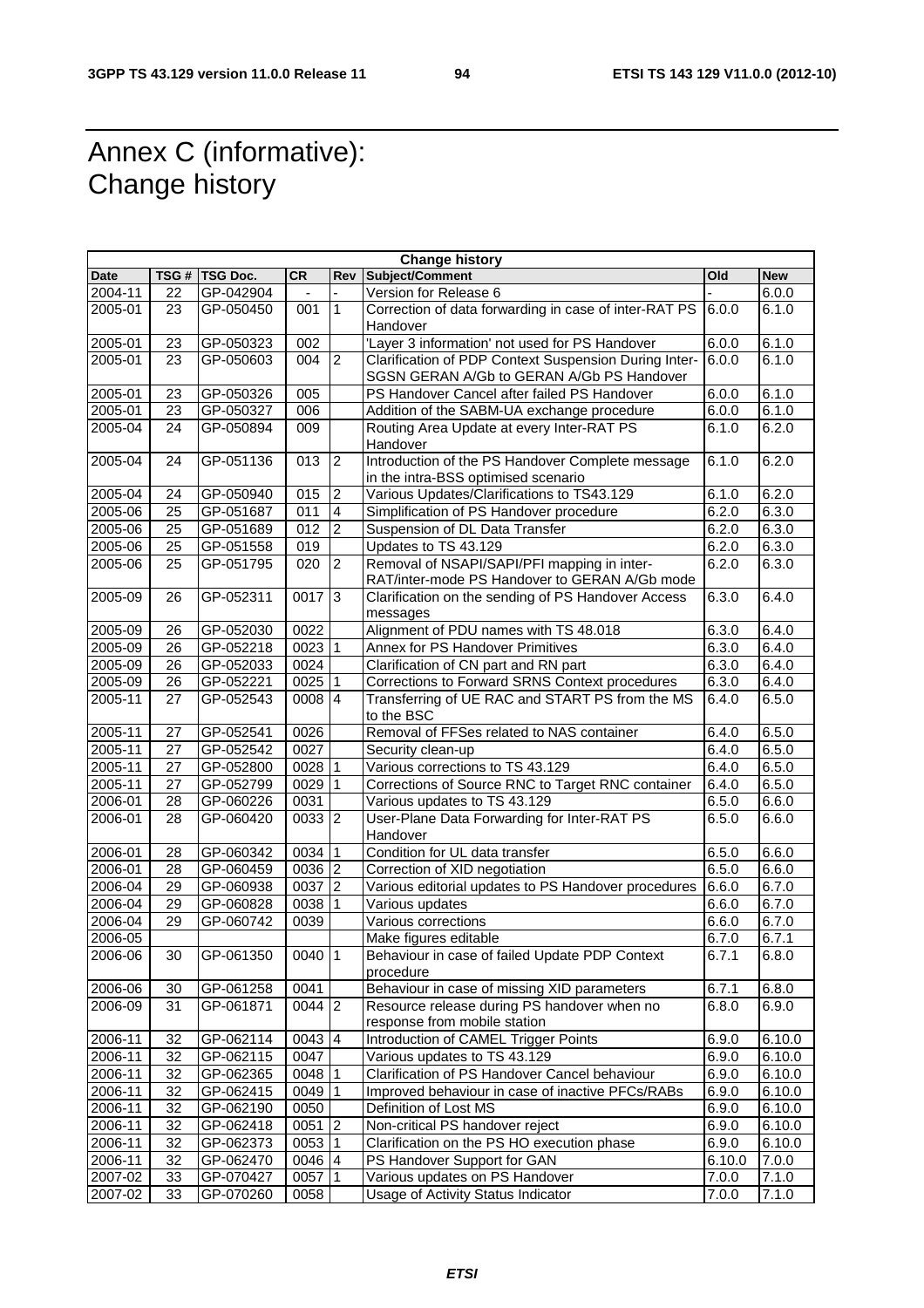| 2007-02 | 33 | GP-070340 | 0061     | Correction of conditions for PS handover reject    | 7.0.0  | 7.1.0  |
|---------|----|-----------|----------|----------------------------------------------------|--------|--------|
| 2007-05 | 34 | GP-071021 | $0059$ 5 | Direct Tunnel Functionality                        | 7.1.0  | 7.2.0  |
| 2007-05 | 34 | GP-070714 | 0065     | Erroneous implementation of CR 0033 to TS 43.129   | 7.1.0  | 7.2.0  |
| 2008-08 | 39 | GP-081350 | 0068 3   | Introduction of inter-RAT PS handover between      | 7.2.0  | 8.0.0  |
|         |    |           |          | <b>GERAN and E-UTRAN</b>                           |        |        |
| 2009-02 | 41 | GP-090177 | 0070     | Introduction of generic transparent containers for | 8.0.0  | 8.1.0  |
|         |    |           |          | inter-RAT PS handover                              |        |        |
| 2009-11 | 44 | GP-092331 | $0072$ 3 | Introduction of PS Handover Complete Acknowledge   | 8.1.0  | 8.2.0  |
|         |    |           |          | Message                                            |        |        |
| 2009-12 | 44 |           |          | Version for Release 9                              | 8.2.0  | 9.0.0  |
| 2010-05 | 46 | GP-100818 | 0078 2   | Introduction of PS handover to CSG cells           | 9.0.0  | 9.1.0  |
| 2011-03 | 49 |           |          | Version for Release 10                             | 9.1.0  | 10.0.0 |
| 2012-03 | 53 | GP-120428 | 0079 1   | Correction to the Target to Source Transparent     | 10.0.0 | 10.1.0 |
|         |    |           |          | Container                                          |        |        |
| 2012-09 | 55 |           |          | Version for Release 11                             | 10.1.0 | 11.0.0 |